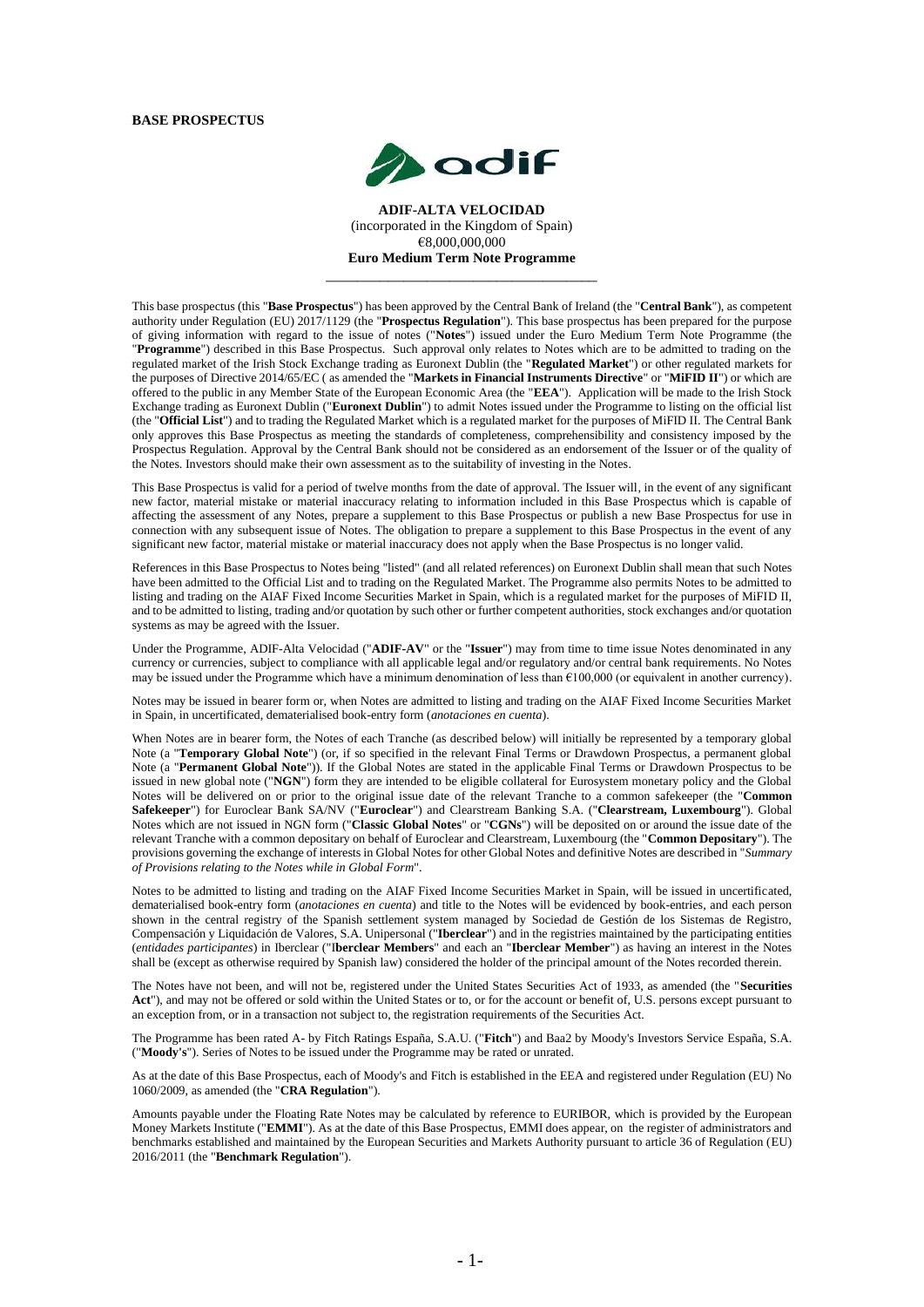**A rating is not a recommendation to buy, sell or hold securities and may be subject to suspension, reduction or withdrawal at any time by the assigning rating agency.**

*Investing in Notes issued under the Programme involves certain risks. The principal risk factors that may affect the abilities of the Issuer to fulfil its obligations under the Notes are discussed under "Risk Factors" on pages 12 to 17 below.*

#### **Arranger and Dealer**

## **SANTANDER CORPORATE & INVESTMENT BANKING**

**Dealers**

**BANCO BILBAO VIZCAYA ARGENTARIA, S.A. BANKIA, S.A. BARCLAYS BNP PARIBAS CAIXABANK CRÉDIT AGRICOLE CIB CREDIT SUISSE DEUTSCHE BANK HSBC SOCIÉTÉ GÉNÉRALE CORPORATE & INVESTMENT BANKING**

26 January 2021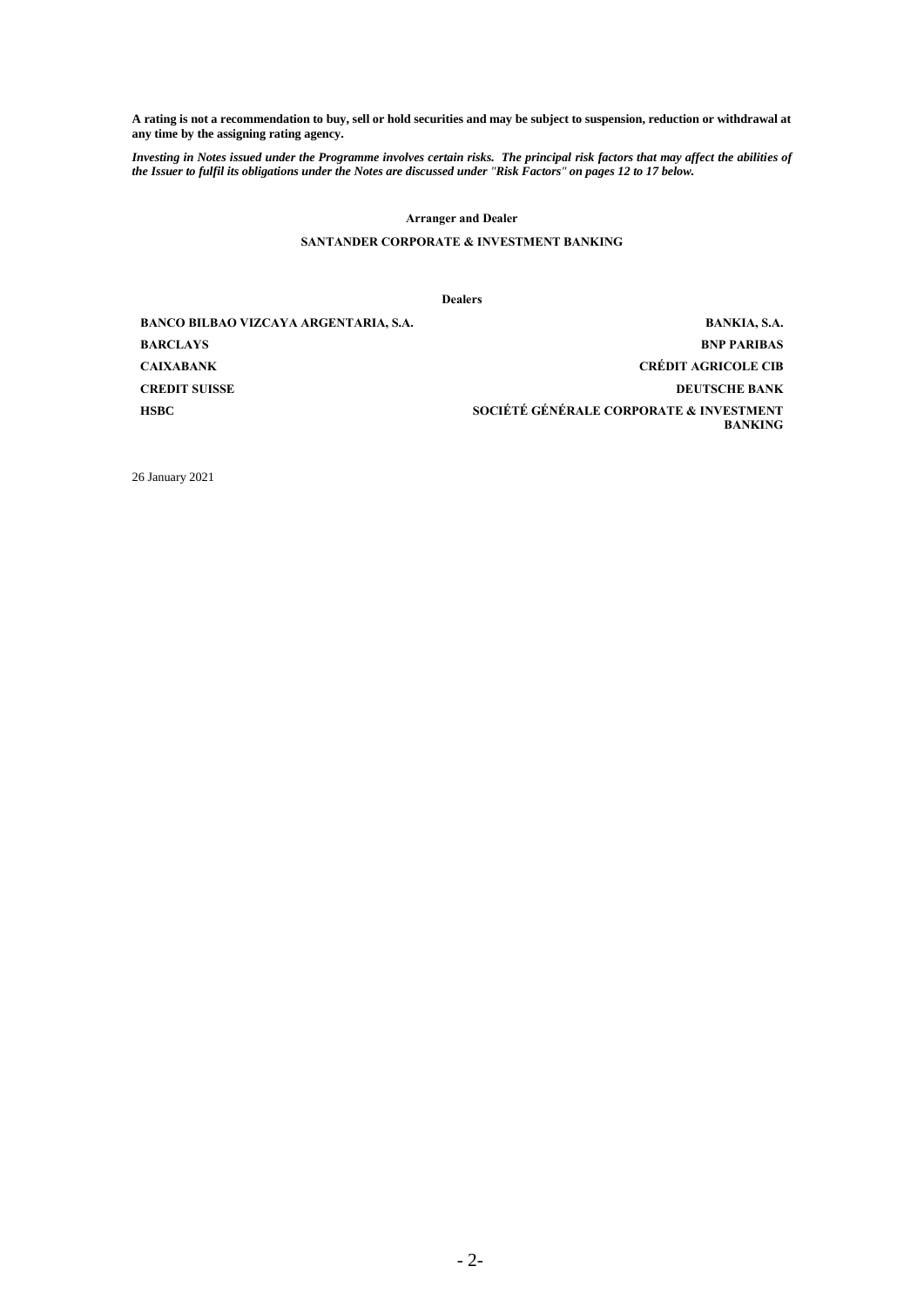#### **IMPORTANT NOTICES**

The Issuer accepts responsibility for the information contained in this Base Prospectus and declares that, having taken all reasonable care to ensure that such is the case, the information contained in this Base Prospectus is, to the best of its knowledge, in accordance with the facts and contains no omission likely to affect its import.

## **Final Terms/Drawdown Prospectus**

Each Tranche (as defined herein) of Notes will be issued on the terms set out herein under "*Terms and Conditions of the Notes*" (the "**Conditions**") as completed by a document specific to such Tranche called final terms (the "**Final Terms**") or in a separate prospectus specific to such Tranche (the "**Drawdown Prospectus**") as described under "*Final Terms and Drawdown Prospectuses*" below.

## **Other relevant information**

This Base Prospectus must be read and construed together with any supplements hereto and, in relation to any Tranche of Notes which is the subject of Final Terms, must be read and construed together with the relevant Final Terms. In the case of a Tranche of Notes which is the subject of a Drawdown Prospectus, each reference in this Base Prospectus to information being specified or identified in the relevant Final Terms shall be read and construed as a reference to such information being specified or identified in the relevant Drawdown Prospectus unless the context requires otherwise.

The Issuer has confirmed to the Dealers named under "*Subscription and Sale*" below that this Base Prospectus contains all information which is (in the context of the Programme, the issue and the offering and sale of the Notes) material; that such information is true and accurate in all material respects and is not misleading in any material respect; that any opinions, predictions or intentions expressed herein are honestly held or made and are not misleading in any material respect; that this Base Prospectus does not omit to state any material fact necessary to make such information, opinions, predictions or intentions (in the context of the Programme, the issue and the offering and sale of the Notes) not misleading in any material respect; and that all proper enquiries have been made to verify the foregoing.

#### **Conditions for determining price**

The price and amounts of the Notes to be issued under the Programme will be determined by the Issuer in consultation with each relevant Dealer at the time of issue in accordance with prevailing market conditions.

## **Unauthorised information**

No person has been authorised to give any information or to make any representation not contained in or not consistent with this Base Prospectus or any other document entered into in relation to the Programme or any information supplied by the Issuer or such other information as is in the public domain and, if given or made, such information or representation should not be relied upon as having been authorised by the Issuer or any Dealer.

Neither the Dealers nor any of their respective affiliates have authorised the whole or any part of this Base Prospectus and none of them makes any representation or warranty or accepts any responsibility as to the accuracy or completeness of the information contained in this Base Prospectus. Neither the delivery of this Base Prospectus or any Final Terms or Drawdown Prospectus, nor the offering, sale or delivery of any Note shall, in any circumstances, create any implication that the information contained in this Base Prospectus is true subsequent to the date hereof or the date upon which this Base Prospectus has been most recently amended or supplemented or that there has been no adverse change, or any event reasonably likely to involve any adverse change, in the prospects or financial or trading position of the Issuer since the date thereof or, if later, the date upon which this Base Prospectus has been most recently amended or supplemented or that any other information supplied in connection with the Programme is correct at any time subsequent to the date on which it is supplied or, if different, the date indicated in the document containing the same.

#### **Restrictions on distribution**

The distribution of this Base Prospectus and any Final Terms or Drawdown Prospectus, and the offering, sale and delivery of the Notes in certain jurisdictions may be restricted by law. Persons into whose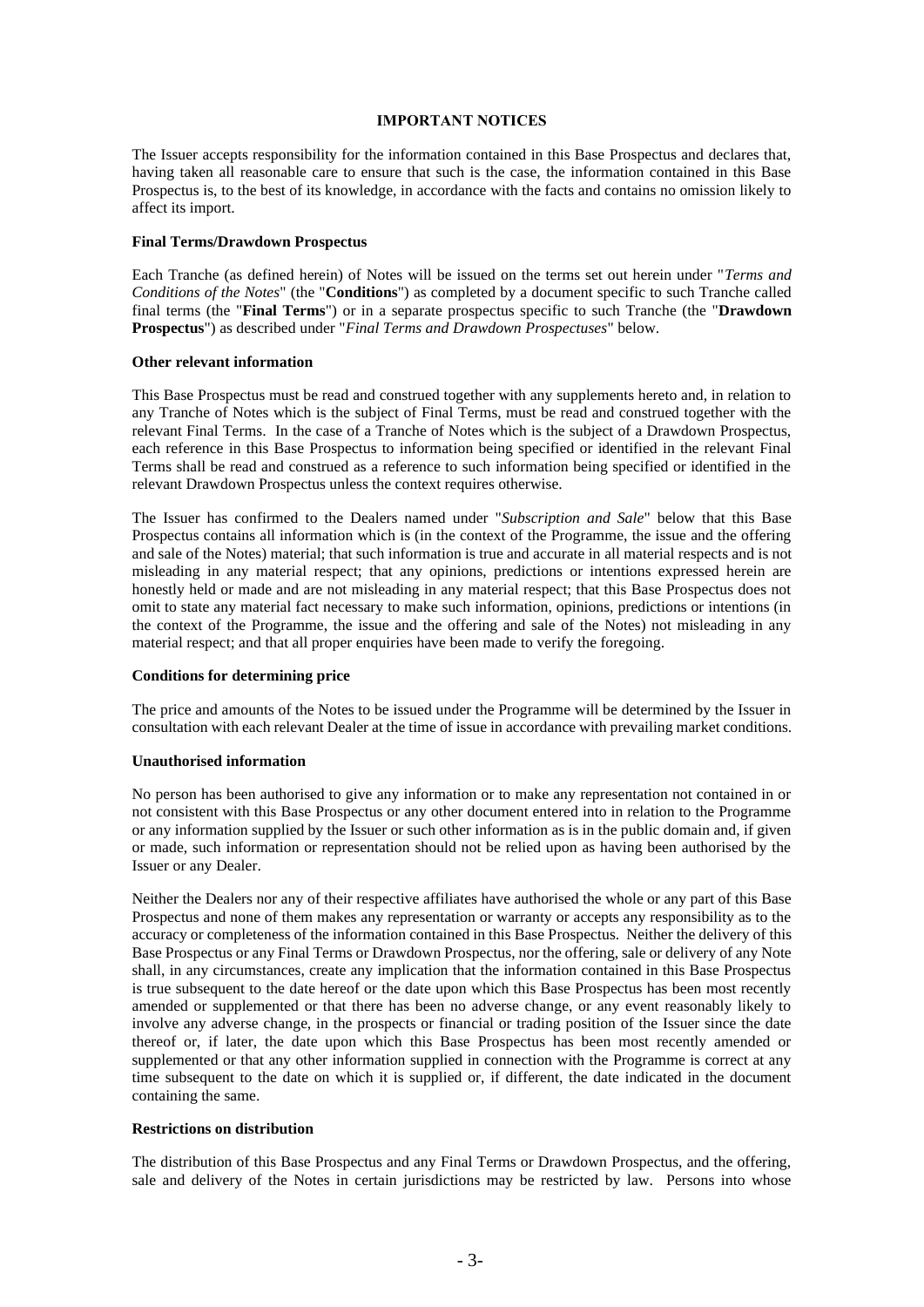possession this Base Prospectus or any Final Terms or Drawdown Prospectus comes are required by the Issuer and the Dealers to inform themselves about and to observe any such restrictions.

For a description of certain restrictions on offers, sales and deliveries of Notes and on the distribution of this Base Prospectus or any Final Terms or Drawdown Prospectus, and other offering material relating to the Notes, see "*Subscription and Sale*". In particular, Notes have not been and will not be registered under the United States Securities Act of 1933 (as amended) (the "**Securities Act**") and are subject to U.S. tax law requirements. Subject to certain exceptions, Notes may not be offered, sold or delivered within the United States or to U.S. persons.

The Notes are not intended to be offered, sold or otherwise made available to and should not be offered, sold or otherwise made available to any retail investor in the EEA. For these purposes, a retail investor means a person who is one (or more) of: (i) a retail client as defined in point (11) of Article 4(1) of MiFID II; (ii) a customer within the meaning of Directive (EU) 2016/97 (as amended, the "**Insurance Distribution Directive**"), where that customer would not qualify as a professional client as defined in point (10) of Article 4(1) of MiFID II. Consequently no key information document required by Regulation (EU) No 1286/2014 (the "**PRIIPs Regulation**") for offering or selling the Notes or otherwise making them available to retail investors in the EEA has been prepared and therefore offering or selling the Notes or otherwise making them available to any retail investor in the EEA may be unlawful under the PRIIPS Regulation.

The Notes are not intended to be offered, sold or otherwise made available and should not be offered, sold or otherwise made available to any retail investor in the United Kingdom (the "**UK**"). For the purposes (a) the expression retail investor means a person who is one (or more) of the following: (i) a retail client, as defined in point (8) of Article 2 of Regulation (EU) No 2017/565 as it forms part of domestic law by virtue of the European Union (Withdrawal) Act 2018 ("**EUWA**"); or (ii) a customer within the meaning of the provisions of the Financial Services and Markets Act 2000 ("**FSMA**") and any rules or regulations made under the FSMA to implement Directive (EU) 2016/97, where that customer would not qualify as a professional client, as defined in point (8) of Article 2(1) of Regulation (EU) No 600/2014 as it forms part of domestic law by virtue of the EUWA. Consequently no key information document required by regulation (EU) No 1286/2014 as it forms part of domestic law by virtue of the EUWA (the "**UK PRIIPs Regulation**") for offering or selling the Notes or otherwise making them available to retail investors in the UK has been prepared and therefore offering or selling the Notes or otherwise making them available to any retail investor in the UK may be unlawful under the UK PRIIPs Regulation.

Neither this Base Prospectus nor any Final Terms or Drawdown Prospectus constitutes an offer or an invitation to subscribe for or purchase any Notes and should not be considered as a recommendation by the Issuer, the Dealers or any of them that any recipient of this Base Prospectus or any Final Terms or Drawdown Prospectus should subscribe for or purchase any Notes. Each recipient of this Base Prospectus or any Final Terms or Drawdown Prospectus shall be taken to have made its own investigation and appraisal of the condition (financial or otherwise) of the Issuer and should consider the suitability of the Notes as an investment in light of their own circumstances, investment objectives, tax position and financial condition.

## **MiFID II product governance / target market**

The Final Terms in respect of any Notes will include a legend entitled "MiFID II product governance" which will outline the target market assessment in respect of the Notes and which channels for distribution of the Notes are appropriate. Any person subsequently offering, selling or recommending the Notes (a "distributor") should take into consideration the target market assessment; however, a distributor subject to MiFID II is responsible for undertaking its own target market assessment in respect of the Notes (by either adopting or refining the target market assessment) and determining appropriate distribution channels.

A determination will be made in relation to each issue about whether, for the purpose of the Product Governance rules under EU Delegated Directive 2017/593 (the "**MiFID Product Governance Rules**"), any Dealer subscribing for any Notes is a manufacturer in respect of such Notes, but otherwise neither the Arranger nor the Dealers nor any of their respective affiliates will be a manufacturer for the purpose of the MIFID Product Governance Rules.

#### **UK MiFIR product governance / target market**

The Final Terms in respect of any Notes may include a legend entitled "**UK MiFIR Product Governance**" which will outline the target market assessment in respect of the Notes and which channels for distribution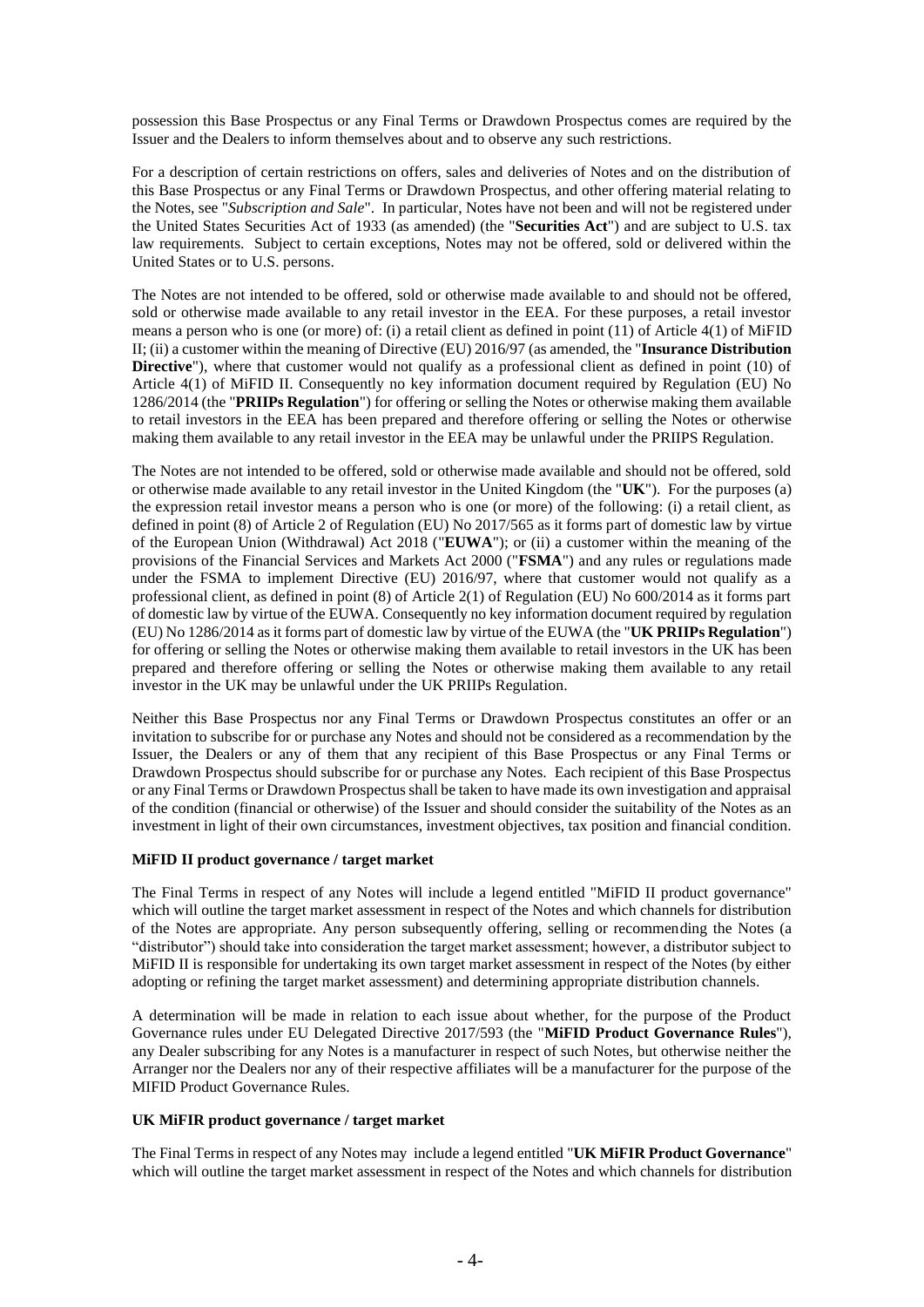of the Notes are appropriate. Any person subsequently offering, selling or recommending the Notes (a "distributor") should take into consideration the target market assessment; however, a distributor subject to the FCA Handbook Product Intervention and Product Governance Sourcebook (the "**UK MiFIR Product Governance Rules**") is responsible for undertaking its own target market assessment in respect of the Notes (by either adopting or refining the target market assessment) and determining appropriate distribution channels.

A determination will be made in relation to each issue about whether, for the purpose of the UK MiFIR Product Governance Rules, any Dealer subscribing for any Notes is a manufacturer in respect of such Notes, but otherwise neither the Arranger nor the Dealers nor any of their respective affiliates will be a manufacturer for the purpose of the UK MiFIR Product Governance Rules.

## **Programme limit**

The maximum aggregate principal amount of Notes outstanding at any one time under the Programme will not exceed €8,000,000,000 (and for this purpose, any Notes denominated in another currency shall be translated into euro at the date of the agreement to issue such Notes (calculated in accordance with the provisions of the Dealer Agreement as defined under "*Subscription and Sale*")). The maximum aggregate principal amount of Notes which may be outstanding at any one time under the Programme may be increased from time to time, subject to compliance with the relevant provisions of the Dealer Agreement as defined under "*Subscription and Sale*".

## **Certain definitions**

In this Base Prospectus, unless otherwise specified, references to a "**Member State**" are references to a Member State of the European Economic Area and references to "**EUR**", "**euro**" or "**€**" are to the currency introduced at the start of the third stage of European economic and monetary union, and as defined in Article 2 of Council Regulation (EC) No 974/98 of 3 May 1998 on the introduction of the euro, as amended.

Certain figures included in this Base Prospectus have been subject to rounding adjustments; accordingly, figures shown for the same category presented in different tables may vary slightly and figures shown as totals in certain tables may not be an arithmetic aggregation of the figures which precede them.

The language of this Base Prospectus is English. Certain legislative references and technical terms have been cited in their original language in order that the correct technical meaning may be ascribed to them under the applicable law.

# **Ratings**

Tranches of Notes issued under the Programme will be rated or unrated. Where a Tranche of Notes is rated, such rating will not necessarily be the same as the rating(s) described above or the rating(s) assigned to Notes already issued. Where a Tranche of Notes is rated, the applicable rating(s) will be specified in the relevant Final Terms or Drawdown Prospectus. Whether or not each credit rating applied for in relation to a relevant Tranche of Notes will be (1) issued by a credit rating agency established in the EEA or in the UK and registered (or which has applied for registration and not been refused) under the CRA Regulation, or (2) issued by a credit rating agency which is not established in the EEA or in the UK but will be endorsed by a CRA which is established in the EEA and registered under the CRA Regulation or (3) issued by a credit rating agency which is not established in the EEA or in the UK but which is certified under the CRA Regulation will be disclosed in the Final Terms or Drawdown Prospectus, as applicable.

## *Stabilisation*

**In connection with the issue of any Tranche of Notes, the Dealer or Dealers (if any) named as the Stabilising Manager(s) (or persons acting on behalf of any Stabilising Manager(s)) in the applicable Final Terms or Drawdown Prospectus may over allot Notes or effect transactions with a view to supporting the market price of the Notes at a level higher than that which might otherwise prevail. However, there is no assurance that the Stabilising Manager(s) (or persons acting on behalf of a Stabilising Manager) will undertake stabilisation action. Any stabilisation action may begin on or after the date on which adequate public disclosure of the terms of the offer of the relevant Tranche of Notes is made and, if begun, may be ended at any time, but it must end no later than the earlier of 30 days after the issue date of the relevant Tranche of Notes and 60 days after the date of the allotment of the relevant Tranche of Notes. Any stabilisation action or over-allotment must be conducted by**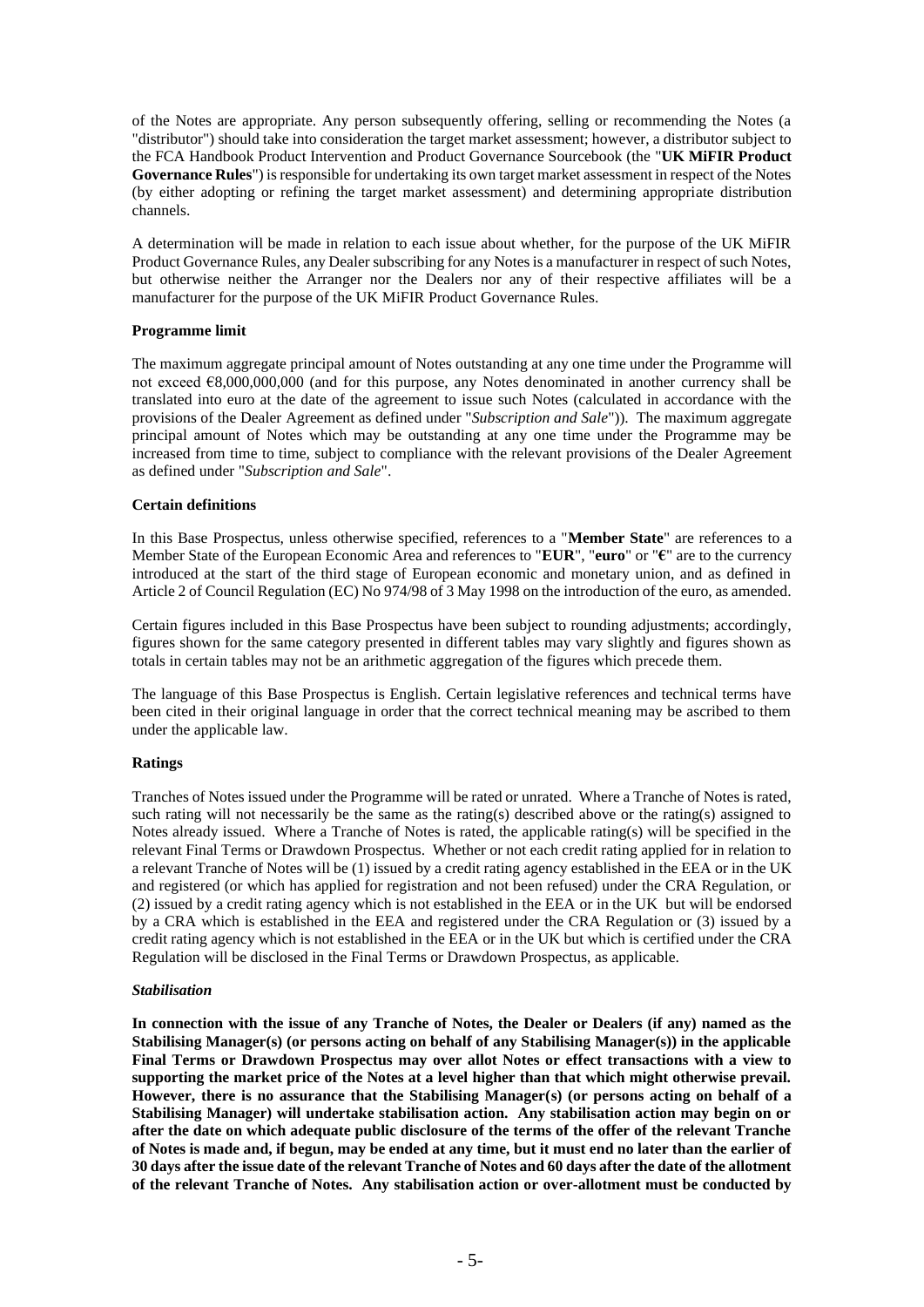**the relevant Stabilising Manager(s) (or person(s) acting on behalf of any Stabilising Manager(s)) in accordance with all applicable laws and rules.**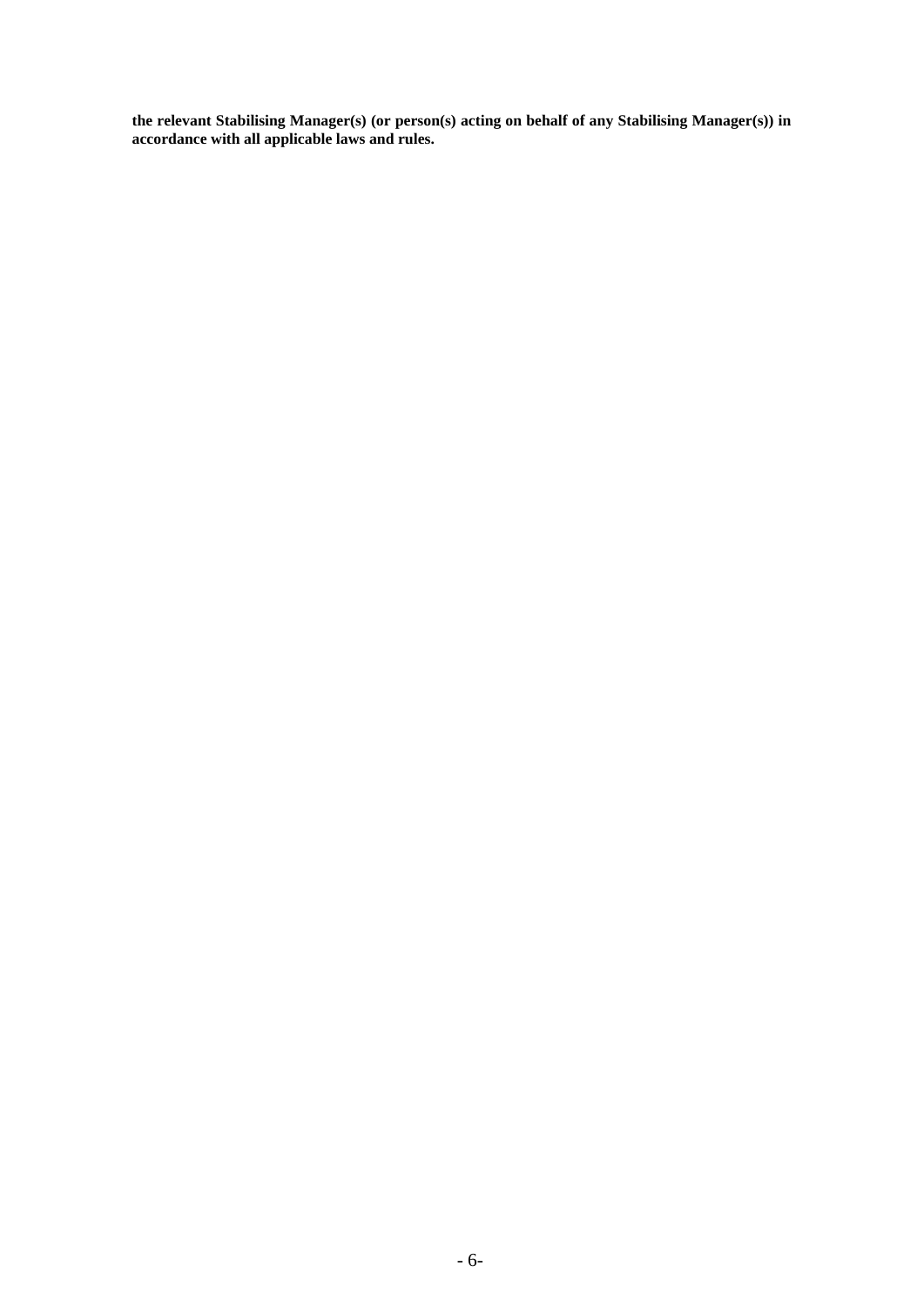# **CONTENTS**

# Page

| SUMMARY OF PROVISIONS RELATING TO THE NOTES WHILE IN GLOBAL FORM 57 |  |
|---------------------------------------------------------------------|--|
| SUMMARY OF CLEARANCE AND SETTLEMENT PROCEDURES APPLICABLE TO BOOK-  |  |
|                                                                     |  |
|                                                                     |  |
|                                                                     |  |
|                                                                     |  |
|                                                                     |  |
|                                                                     |  |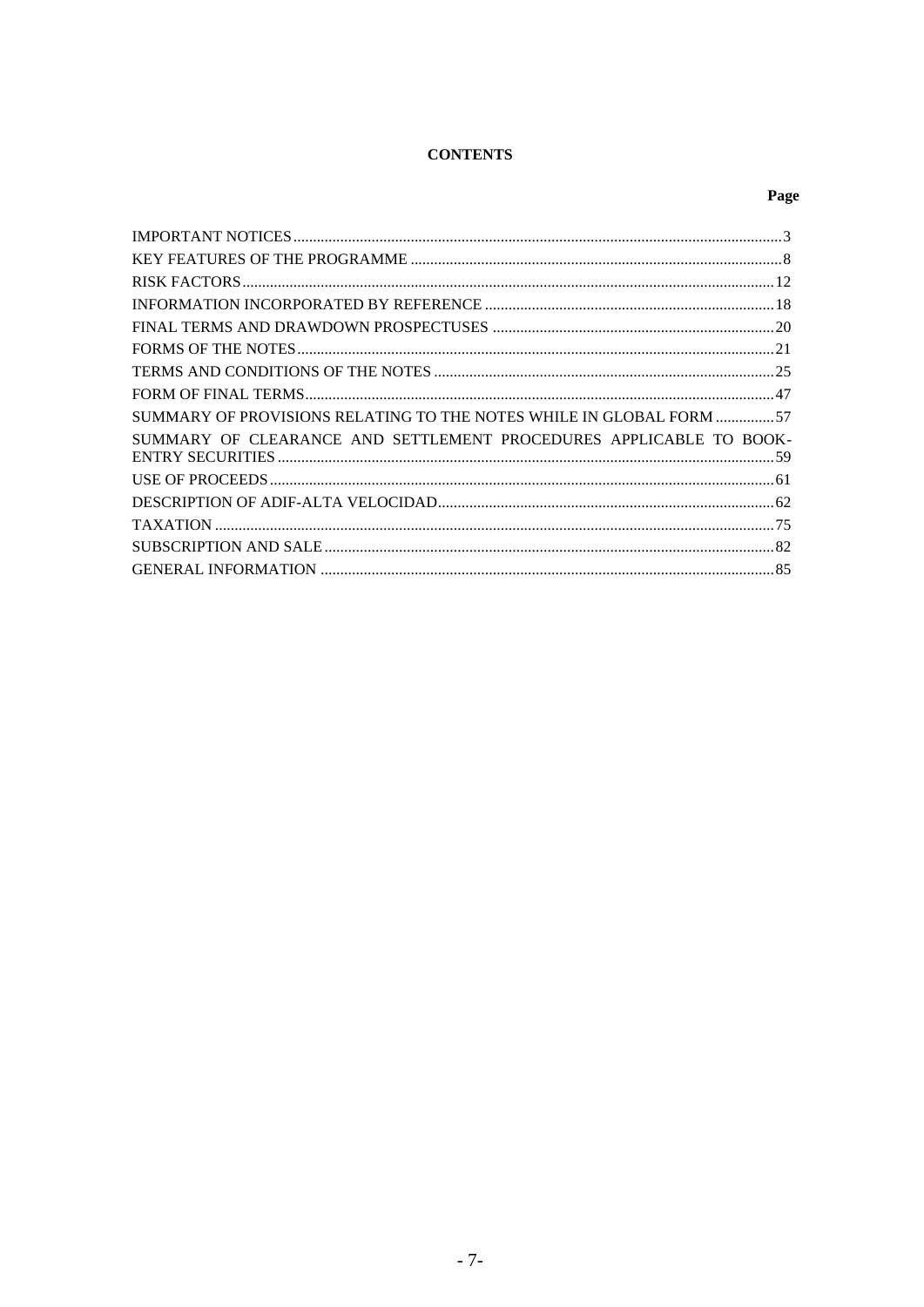#### **KEY FEATURES OF THE PROGRAMME**

*The following must be read as an introduction to this Base Prospectus and any decision to invest in the Notes should be based on a consideration of the Base Prospectus as a whole.*

*This key features constitutes a general description of the Programme for the purposes of Article 25(1)(b) of Commission Delegated Regulation (EU) No. 2019/980.*

*Words and expressions defined in the "Terms and Conditions of the Notes" below or elsewhere in this Base Prospectus have the same meanings in this section.*

| <b>Issuer:</b>                                       | ADIF-Alta Velocidad ("ADIF-AV").                                                                                                                                                                                                                                                                                                                                                                                                                                                                                           |
|------------------------------------------------------|----------------------------------------------------------------------------------------------------------------------------------------------------------------------------------------------------------------------------------------------------------------------------------------------------------------------------------------------------------------------------------------------------------------------------------------------------------------------------------------------------------------------------|
| Arranger:                                            | Banco Santander, S.A.                                                                                                                                                                                                                                                                                                                                                                                                                                                                                                      |
| <b>Dealers:</b>                                      | Banco Bilbao Vizcaya Argentaria, S.A., Banco Santander, S.A., Bankia,<br>S.A., Barclays Bank Ireland PLC, BNP Paribas, CaixaBank, S.A., Crédit<br>Agricole Corporate and Investment Bank, Credit Suisse Securities<br>Sociedad de Valores, S.A., Deutsche Bank Aktiengesellschaft, HSBC<br>Continental Europe and Société Générale and any other Dealer appointed<br>from time to time by the Issuer either generally in respect of the<br>Programme or in relation to a particular Tranche of Notes.                      |
| <b>Fiscal and principal Paying Agent:</b>            | BNP Paribas Securities Services, Luxembourg Branch.                                                                                                                                                                                                                                                                                                                                                                                                                                                                        |
| <b>Spanish Paying Agent:</b>                         | In the case of Notes listed on the AIAF Fixed Income Securities Market<br>in Spain and clearing through Iberclear, the paying agent shall be BNP<br>Paribas Securities Services, S.C.A., Sucursal en España of Emilio Vargas<br>4, 28043 Madrid, Spain ("Spanish Paying Agent"). All references to<br>"Paying Agent" in this Base Prospectus shall be deemed to include a<br>reference to BNP Paribas Securities Services, S.C.A., Sucursal en España<br>in its capacity as Spanish Paying Agent.                          |
| <b>Irish Listing Agent:</b>                          | BNP Paribas Securities Services, Luxembourg Branch.                                                                                                                                                                                                                                                                                                                                                                                                                                                                        |
|                                                      | BNP Paribas Securities Services Luxembourg Branch, being part of a<br>financial group providing client services with a worldwide network<br>covering different time zones, may entrust parts of its operational<br>processes to other BNP Paribas Group entities and/or third parties, whilst<br>keeping ultimate accountability and responsibility in Luxembourg.                                                                                                                                                         |
| <b>Final Terms or Drawdown</b><br><b>Prospectus:</b> | Notes issued under the Programme may be issued either $(1)$ pursuant to<br>this Base Prospectus and associated Final Terms or (2) pursuant to a<br>Drawdown Prospectus. The terms and conditions applicable to any<br>particular Tranche of Notes will be the Terms and Conditions of the<br>Notes as completed to the extent described in the relevant Final Terms<br>or, as the case may be supplemented, amended and/or replaced the<br>relevant Drawdown Prospectus.                                                   |
| <b>Listing and Trading:</b>                          | This Base Prospectus has been approved by the Central Bank as<br>competent authority under the Prospectus Regulation. The Central Bank<br>only approves this Base Prospectus as meeting the requirements imposed<br>under Irish and European Union law pursuant to the Prospectus<br>Regulation.                                                                                                                                                                                                                           |
|                                                      | Application has been made to Euronext Dublin for the Notes to be<br>admitted to the Official List and trading on the Regulated Market. The<br>Programme also permits Notes to be admitted to listing and trading on<br>the AIAF Fixed Income Securities Market in Spain and to be admitted to<br>listing, trading and/or quotation by such other or further competent<br>authorities, stock exchanges and/or quotation systems as may be agreed<br>with the Issuer. The market on which application has been made for each |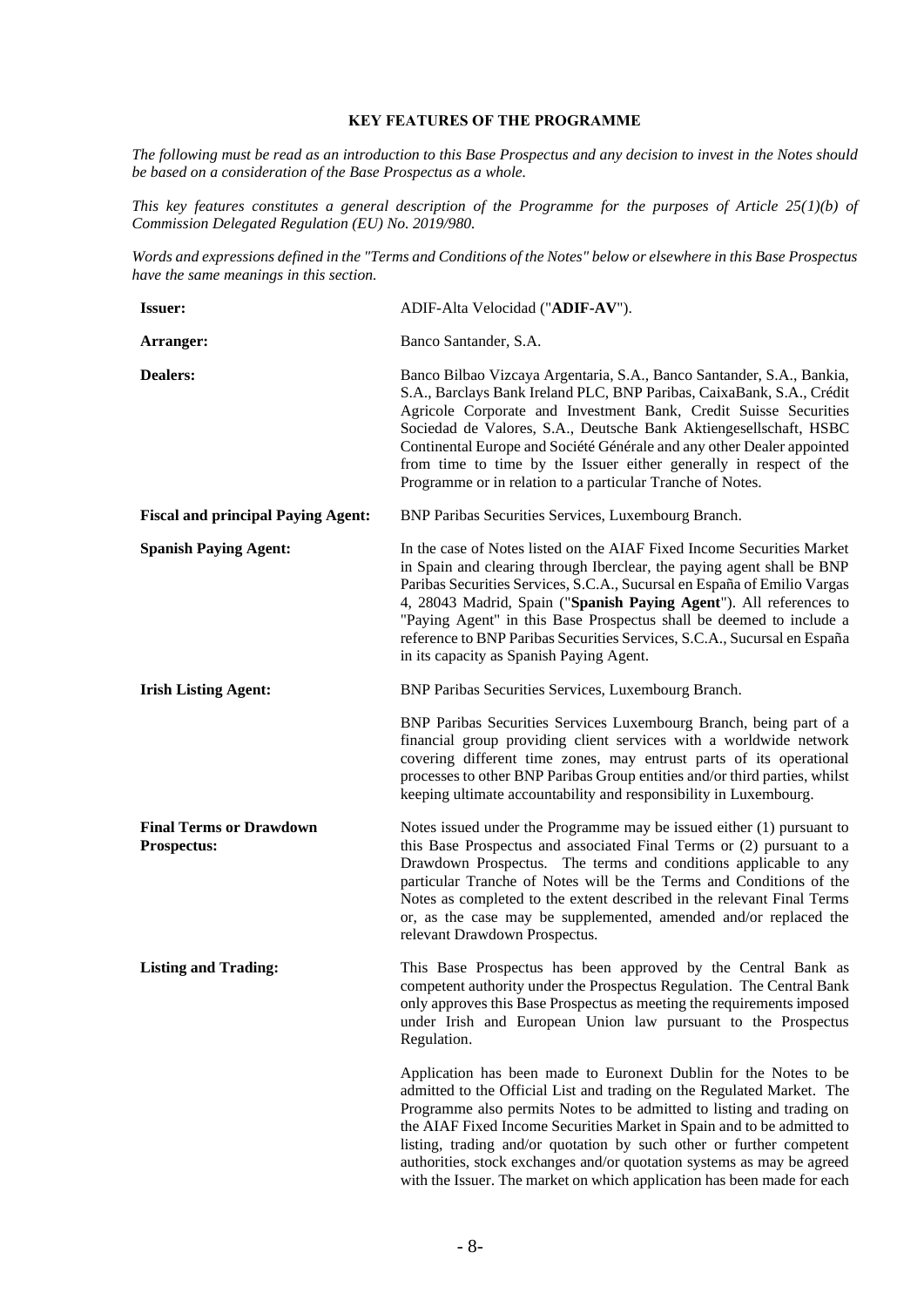Series of Notes to be admitted to trading will be specified in the relevant Final Terms or Drawdown Prospectus, as applicable. **Clearing Systems:** Euroclear and/or Clearstream, Luxembourg and/or, in relation to any Tranche of Notes, any other clearing system as may be specified in the relevant Final Terms or Drawdown Prospectus, as applicable. In the case of Notes listed on the AIAF Fixed Income Securities Market in Spain, the Spanish registry, clearance and settlement system managed by Iberclear shall be the relevant clearing system in relation to such Notes. **Initial Programme Amount:** Up to  $\epsilon$ 8,000,000,000 (or its equivalent in other currencies) aggregate principal amount of Notes outstanding at any one time. The Issuer may increase the amount of the Programme in accordance with the terms of the Dealer Agreement as defined under "*Subscription and Sale*".

**Issuance in Series:** Notes will be issued in Series. Each Series may comprise one or more Tranches issued on different issue dates. The Notes of each Series will all be subject to identical terms, except that the issue date and the amount of the first payment of interest may be different in respect of different Tranches. The Notes of each Tranche will all be subject to identical terms in all respects save that a Tranche may comprise Notes of different denominations.

**Forms of Notes:** Notes may be issued in bearer form or, when Notes are admitted to listing and trading on the AIAF Fixed Income Securities Market in Spain, in uncertificated, dematerialised book-entry form (*anotaciones en cuenta*).

> When Notes are issued in bearer form, each Tranche of Bearer Notes will initially be in the form of either a Temporary Global Note or a Permanent Global Note, in each case as specified in the relevant Final Terms or Drawdown Prospectus. Each Global Note which is not intended to be issued in new global note form (a "**Classic Global Note**" or "**CGN**"), as specified in the relevant Final Terms or Drawdown Prospectus, will be deposited on or around the relevant issue date with a depositary or a common depositary for Euroclear and/or Clearstream, Luxembourg and/or any other relevant clearing system and each Global Note which is intended to be issued in new global note form (a "**New Global Note**" or "**NGN**"), as specified in the relevant Final Terms or Drawdown Prospectus, will be deposited on or around the relevant issue date with a common safekeeper for Euroclear and/or Clearstream, Luxembourg. Each Temporary Global Note will be exchangeable for a Permanent Global Note or, if so specified in the relevant Final Terms or Drawdown Prospectus, for Definitive Notes. If the TEFRA D Rules are specified in the relevant Final Terms or Drawdown Prospectus as applicable, certification as to non-U.S. beneficial ownership will be a condition precedent to any exchange of an interest in a Temporary Global Note or receipt of any payment of interest in respect of a Temporary Global Note. Each Permanent Global Note will be exchangeable for Definitive Notes in accordance with its terms. Definitive Notes will have Coupons attached and, if appropriate, a Talon for further Coupons.

> In the case of Notes listed on the AIAF Fixed Income Securities Market in Spain, these will be issued in uncertificated, dematerialised book-entry form (*anotaciones en cuenta*) and registered with Iberclear as managing entity of the central registry of the Spanish clearance and settlement system (the "**Spanish Central Registry**"). Holders of a beneficial interest in the Notes who do not have, directly or indirectly through their custodians, a participating account with Iberclear may participate in the Notes through bridge accounts maintained by each of Euroclear and Clearstream Luxembourg with Iberclear.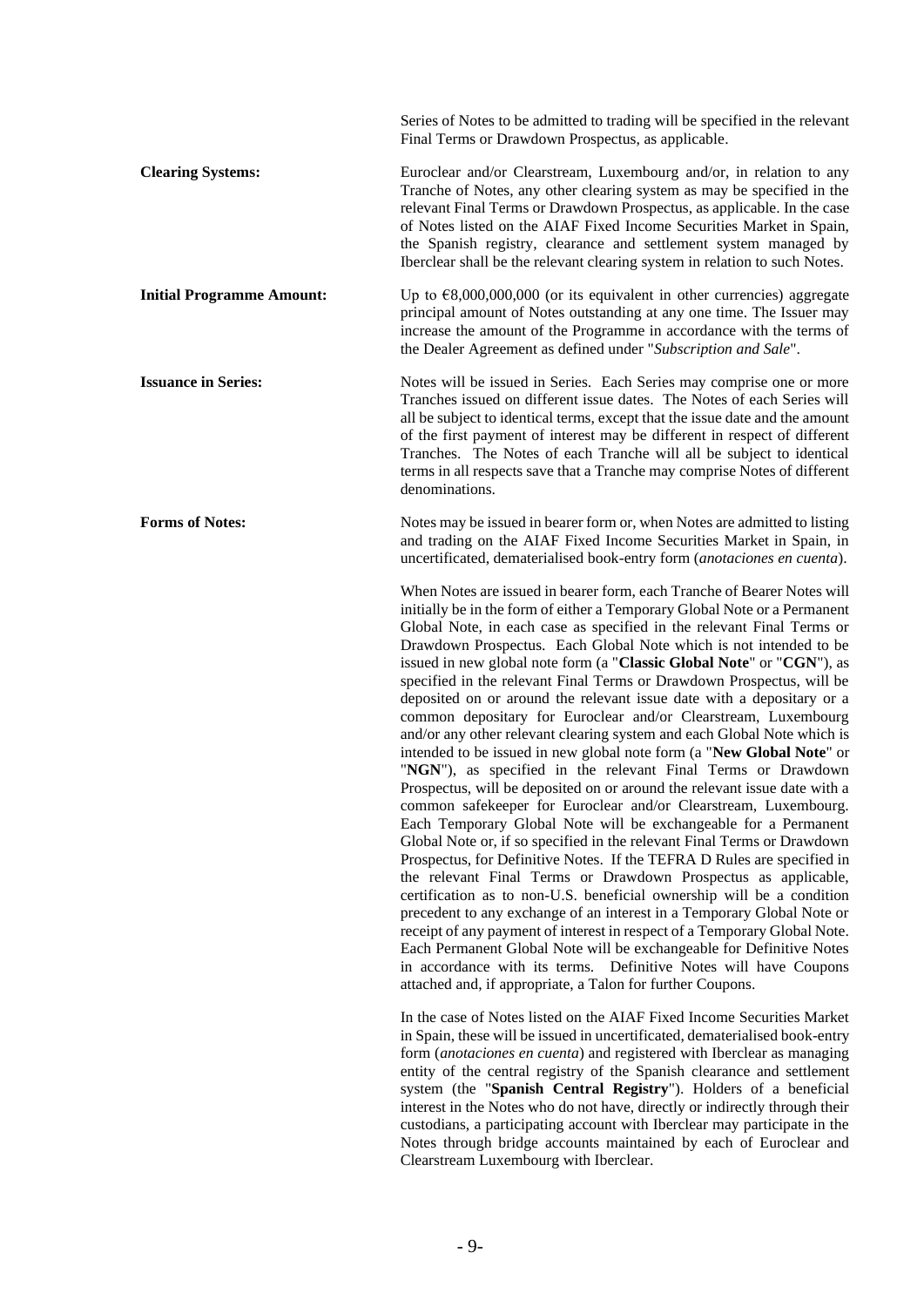| <b>Currencies:</b>          | Notes may be denominated in any currency or currencies, subject to<br>compliance with all applicable legal and/or regulatory and/or central<br>bank requirements.                                                                                                                                                                                                                                       |
|-----------------------------|---------------------------------------------------------------------------------------------------------------------------------------------------------------------------------------------------------------------------------------------------------------------------------------------------------------------------------------------------------------------------------------------------------|
| <b>Status of the Notes:</b> | The Notes will constitute direct, unconditional, unsubordinated and<br>unsecured obligations of the Issuer and will rank pari passu and without<br>preference among themselves and (subject to such exceptions as are from<br>time to time mandatory under Spanish law) equally and rateably with all<br>other present or future unsecured and unsubordinated obligations of the<br>Issuer.             |
| <b>Issue Price:</b>         | Notes may be issued at any price as specified in the relevant Final Terms<br>or Drawdown Prospectus. The price and amount of Notes to be issued<br>under the Programme will be determined by the Issuer and the relevant<br>Dealer(s) at the time of issue in accordance with prevailing market<br>conditions.                                                                                          |
| <b>Maturities:</b>          | Any maturity, subject, in relation to specific currencies, to compliance<br>with all applicable legal and/or regulatory and/or central bank<br>requirements.                                                                                                                                                                                                                                            |
| <b>Redemption:</b>          | Notes may be redeemable at par or at such other Redemption Amount as<br>may be specified in the relevant Final Terms or Drawdown Prospectus.                                                                                                                                                                                                                                                            |
| <b>Optional Redemption:</b> | Notes may be redeemed before their stated maturity at the option of the<br>Issuer (either in whole or in part) and/or the Noteholders to the extent (if<br>at all) specified in the relevant Final Terms or Drawdown Prospectus.                                                                                                                                                                        |
| <b>Tax Redemption:</b>      | Except as described in "Optional Redemption" above, early redemption<br>will only be permitted for tax reasons as described in Condition 8(b)<br>(Redemption and Purchase - Redemption for tax reasons).                                                                                                                                                                                                |
| Interest:                   | Notes will be interest-bearing. Interest may accrue at a fixed rate or a<br>floating rate and the method of calculating interest may vary between the<br>issue date and the maturity date of the relevant Series.                                                                                                                                                                                       |
| <b>Denominations:</b>       | Notes will be issued in such denominations (of at least $\epsilon$ 100,000 or its<br>equivalent in another currency) as may be specified in the relevant Final<br>Terms or Drawdown Prospectus, as applicable, subject to compliance<br>with all applicable legal and/or regulatory and/or central bank<br>requirements.                                                                                |
| <b>Risk Factors:</b>        | Investing in Notes issued under the Programme involves certain risks.<br>The principal risk factors that may affect the abilities of the Issuer to fulfil<br>its obligations under the Notes are discussed under "Risk Factors" below.                                                                                                                                                                  |
|                             | Prospective investors should understand the risks of investing in any type<br>of Note before they make their investment decision. They should make<br>their own independent decision to invest in any type of Note and as to<br>whether an investment in such Note is appropriate or proper for them<br>based upon their own judgment and upon advice from such advisers as<br>they consider necessary. |
| <b>Negative Pledge:</b>     | The Notes will have the benefit of a negative pledge as described in<br>Condition 5 (Negative Pledge).                                                                                                                                                                                                                                                                                                  |
| <b>Events of Default:</b>   | The Conditions contain events of default as set out in Condition 11<br>(Events of Default).                                                                                                                                                                                                                                                                                                             |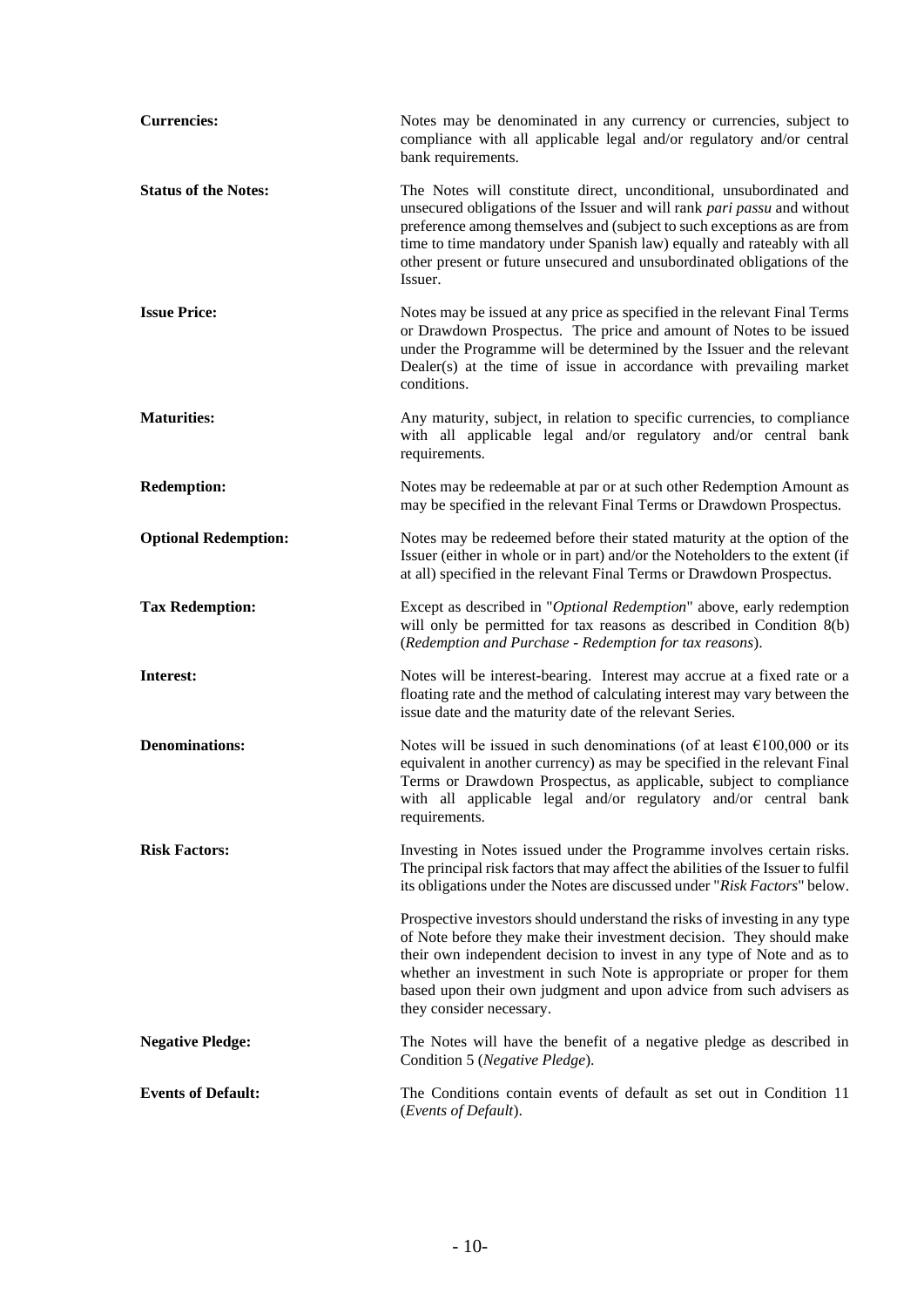| <b>Cross Default:</b>                      | The Notes will have the benefit of a cross default as described in<br>Condition 11(c) (Events of Default – Cross-default of Issuer or any of its<br>Material Subsidiaries).                                                                                                                                                                                                                                                                                                                                                                                                                                                                                                                                                                                                                                                                                                                                                                                                                                                                                                                                                                                                                                                                                                                           |
|--------------------------------------------|-------------------------------------------------------------------------------------------------------------------------------------------------------------------------------------------------------------------------------------------------------------------------------------------------------------------------------------------------------------------------------------------------------------------------------------------------------------------------------------------------------------------------------------------------------------------------------------------------------------------------------------------------------------------------------------------------------------------------------------------------------------------------------------------------------------------------------------------------------------------------------------------------------------------------------------------------------------------------------------------------------------------------------------------------------------------------------------------------------------------------------------------------------------------------------------------------------------------------------------------------------------------------------------------------------|
| <b>Taxation:</b>                           | Payments in respect of Notes or Coupons will be made without<br>withholding or deduction for, or on account of, any present or future<br>taxes, duties, assessments or governmental charges of whatever nature<br>imposed or levied by or on behalf of the Kingdom of Spain or any<br>political subdivision thereof or any authority or agency therein or thereof<br>having power to tax, unless the withholding or deduction of such taxes,<br>duties, assessments or governmental charges is required by law. In that<br>event, the Issuer will, save in certain limited circumstances (please refer<br>to Condition 10 (Taxation)), pay such additional amounts as will result<br>in the holders of Notes (the "Noteholders") or Coupons receiving such<br>amounts as they would have received in respect of such Notes or<br>Coupons had no such withholding or deduction been required.                                                                                                                                                                                                                                                                                                                                                                                                          |
| <b>Governing Law:</b>                      | The Notes and any non-contractual obligations arising out of or in<br>connection with the Notes are governed by Spanish law.                                                                                                                                                                                                                                                                                                                                                                                                                                                                                                                                                                                                                                                                                                                                                                                                                                                                                                                                                                                                                                                                                                                                                                          |
| <b>Enforcement of Notes:</b>               | In the case of Global Notes, persons shown in the records of Euroclear<br>and/or Clearstream, Luxembourg and/or any other relevant clearing<br>system as being entitled to an interest in the relevant Global Note will<br>acquire rights directly against the Issuer, governed by a Deed of<br>Covenant dated 26 January 2021, a copy of which will be available for<br>inspection at the specified office of the Fiscal Agent.                                                                                                                                                                                                                                                                                                                                                                                                                                                                                                                                                                                                                                                                                                                                                                                                                                                                      |
|                                            | In the case of Notes evidenced by book-entries, each person shown in the<br>Spanish Central Registry managed by Iberclear and in the registries<br>maintained by the Iberclear Members as having an interest in the Notes<br>shall be (except as otherwise required by Spanish law) considered the<br>holder of the principal amount of the Notes recorded therein.                                                                                                                                                                                                                                                                                                                                                                                                                                                                                                                                                                                                                                                                                                                                                                                                                                                                                                                                   |
| <b>Ratings:</b>                            | The Programme has been rated A- by Fitch and Baa2 by Moody's.<br>Tranches of Notes issued under the Programme will be rated or unrated.<br>Where a Tranche of Notes is rated, such rating will not necessarily be the<br>same as the rating(s) described above or the rating(s) assigned to Notes<br>already issued. Where a Tranche of Notes is rated, the applicable<br>rating(s) will be specified in the relevant Final Terms or Drawdown<br>Prospectus. Whether or not each credit rating applied for in relation to a<br>relevant Tranche of Notes will be (1) issued by a credit rating agency<br>established in the EEA or in the UK and registered under the CRA<br>Regulation, or (2) issued by a credit rating agency which is not<br>established in the EEA or in the UK but will be endorsed by a CRA which<br>is established in the EEA and registered under the CRA Regulation or (3)<br>issued by a credit rating agency which is not established in the EEA or in<br>the UK but which is certified under the CRA Regulation will be disclosed<br>in the Final Terms or Drawdown Prospectus. A security rating is not a<br>recommendation to buy, sell or hold securities and may be subject to<br>suspension, reduction or withdrawal at any time by the assigning rating<br>agency. |
| <b>Selling Restrictions:</b>               | For a description of certain restrictions on offers, sales and deliveries of<br>Notes and on the distribution of offering materials in the United States of<br>America, the United Kingdom, the Kingdom of Spain and Japan, see<br>"Subscription and Sale" below.                                                                                                                                                                                                                                                                                                                                                                                                                                                                                                                                                                                                                                                                                                                                                                                                                                                                                                                                                                                                                                     |
| <b>United States Selling Restrictions:</b> | Regulation S, Category 1. TEFRA C or D applicable/TEFRA not<br>applicable, as specified in the applicable Final Terms or Drawdown<br>Prospectus.                                                                                                                                                                                                                                                                                                                                                                                                                                                                                                                                                                                                                                                                                                                                                                                                                                                                                                                                                                                                                                                                                                                                                      |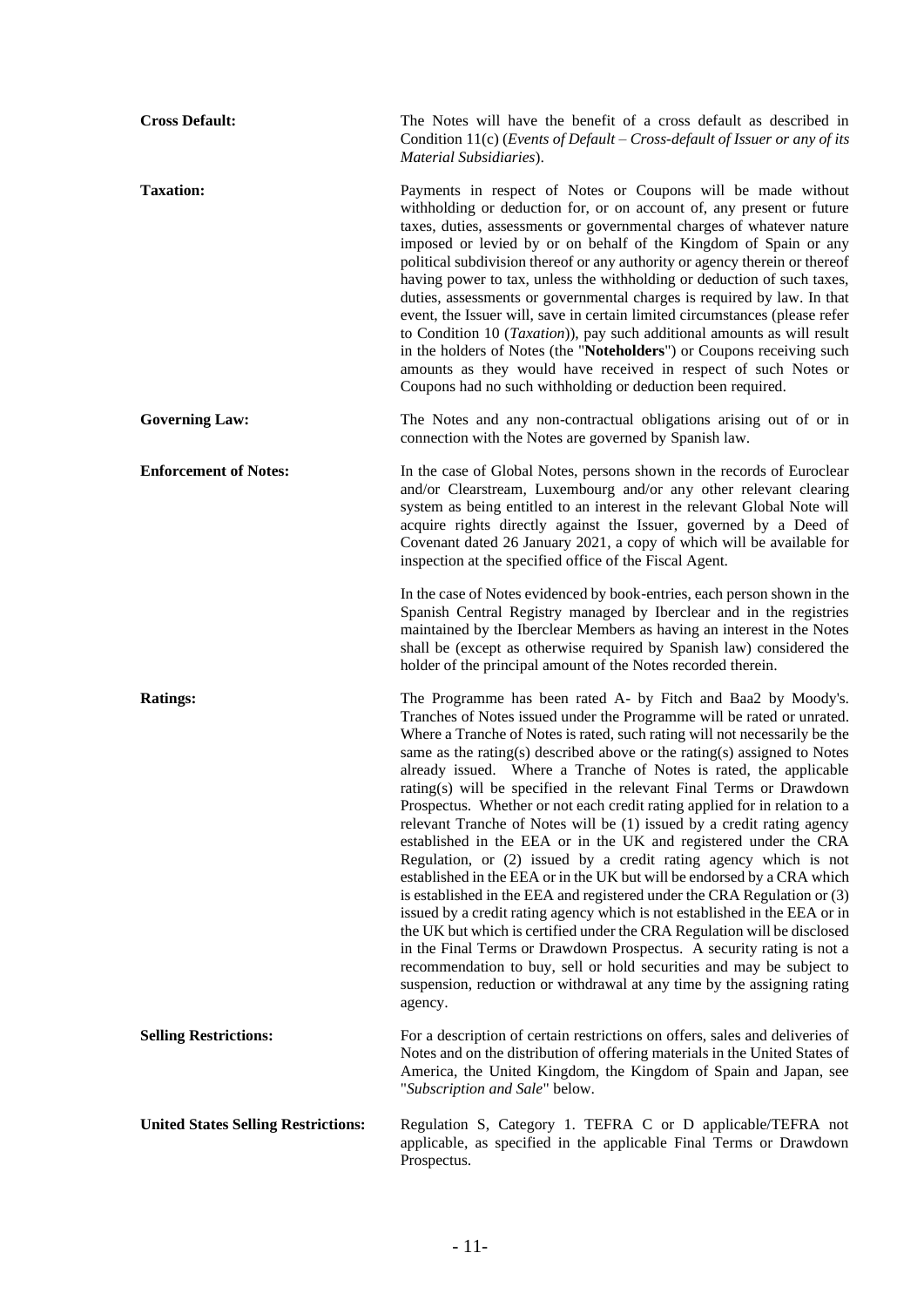## **RISK FACTORS**

*Any investment in the Notes is subject to a number of risks. Prior to investing in the Notes, prospective investors should carefully consider risk factors associated with any investment in the Notes, the business of the Issuer and the industry in which it operates together with all other information contained in this Base Prospectus, including, in particular the risk factors described below. Words and expressions defined in the "Terms and Conditions of the Notes" below or elsewhere in this Base Prospectus have the same meanings in this section.*

*The following is not an exhaustive list or explanation of all risks which investors may face when making an investment in the Notes and should be used as guidance only. Additional risks and uncertainties relating to the Issuer that are not currently known to the Issuer, or that it currently deems immaterial, may individually or cumulatively also have a material adverse effect on the business, prospects, results of operations and/or financial position of the Issuer and, if any such risk should occur, the price of the Notes may decline and investors could lose all or part of their investment. Investors should consider carefully whether an investment in the Notes is suitable for them in light of the information in this Base Prospectus and their personal circumstances.*

*The following are the risks that ADIF currently considers to be specific to the Issuer and important for making an informed investment decision. Although the main risk factors considered have been identified, the Issuer is subject to other risks which, as they are considered to be of lower importance or because they are generic risks, such as, for example, changes in the legal and tax framework applicable in Spain or credit risk, have not been included in this section of this Base Prospectus in accordance with the provisions of the Prospectus Regulation.*

## **Risk Factors relating to the Issuer**

## *Project and operational risks*

Investment into the high speed rail network (particularly for construction of the high speed rail lines), which by its nature involves long and often complex projects, requires a high level of capital expenditure. As these projects typically take several years to achieve, any changes to the legal framework, delay in delivery of a project or technical adjustment can result in increased costs. Notwithstanding the extensive control systems in place to prevent operational issues from causing major service disruptions, there can be no assurance that the changes listed above would not lead to increased costs and/or operational difficulties that may have an adverse effect on the Issuer's business, particularly its ability to complete construction of a specific line of the high speed rail network in due course, and results of operations.

Furthermore, the costs related to materials and services for construction constitute a significant portion of ADIF-AV's capital expenses. Procurement prices of such materials and services may shift depending on the market situation. Although, as a general rule, currently contracts do not include the possibility of reviewing prices, any shifts in prices may have an adverse impact on the Issuer's business.

Regarding accidents, derailment and other potential incidents the Issuer's infrastructure operation may be adversely affected by many factors, including accidents, derailments, the breakdown or failure of equipment or processes, natural disasters, terrorist attacks or sabotage. A major rail accident, derailment or other incident involving the Issuer's railway operations could result in damage to or loss of the Issuer's infrastructure and may also disrupt the Issuer's services, which could give rise to potential claims by counterparties, injured passengers and others. The Issuer carries insurance that would cover such events – see further below. A significant event would cause the Issuer to incur additional expenses (if not covered by relevant insurance) and the Issuer may not be able to rebuild or repair its infrastructure or restore operations in a timely fashion. Accordingly, a major accident, derailment or other incident involving the Issuer's railway operations could have a material adverse effect on the Issuer's business, financial condition, results of operations and prospects.

In addition, train crashes or similar incidents could impact general passenger confidence and lead to a reduced demand for train travel adversely impacting Issuer's results coming from charges for the use of the high speed rail infrastructure. Furthermore, ADIF-AV might suffer from reputational damage (and associated losses) derived from a train crash or similar incidents. The adverse consequences of such events, and the threat of such events, could include reduced demand for train travel, limitations on the availability of insurance coverage and increased costs associated with security precautions.

#### *Risks relating to macroeconomic conditions*

ADIF-AV is dependent on the economic environment and cyclical trends in the world.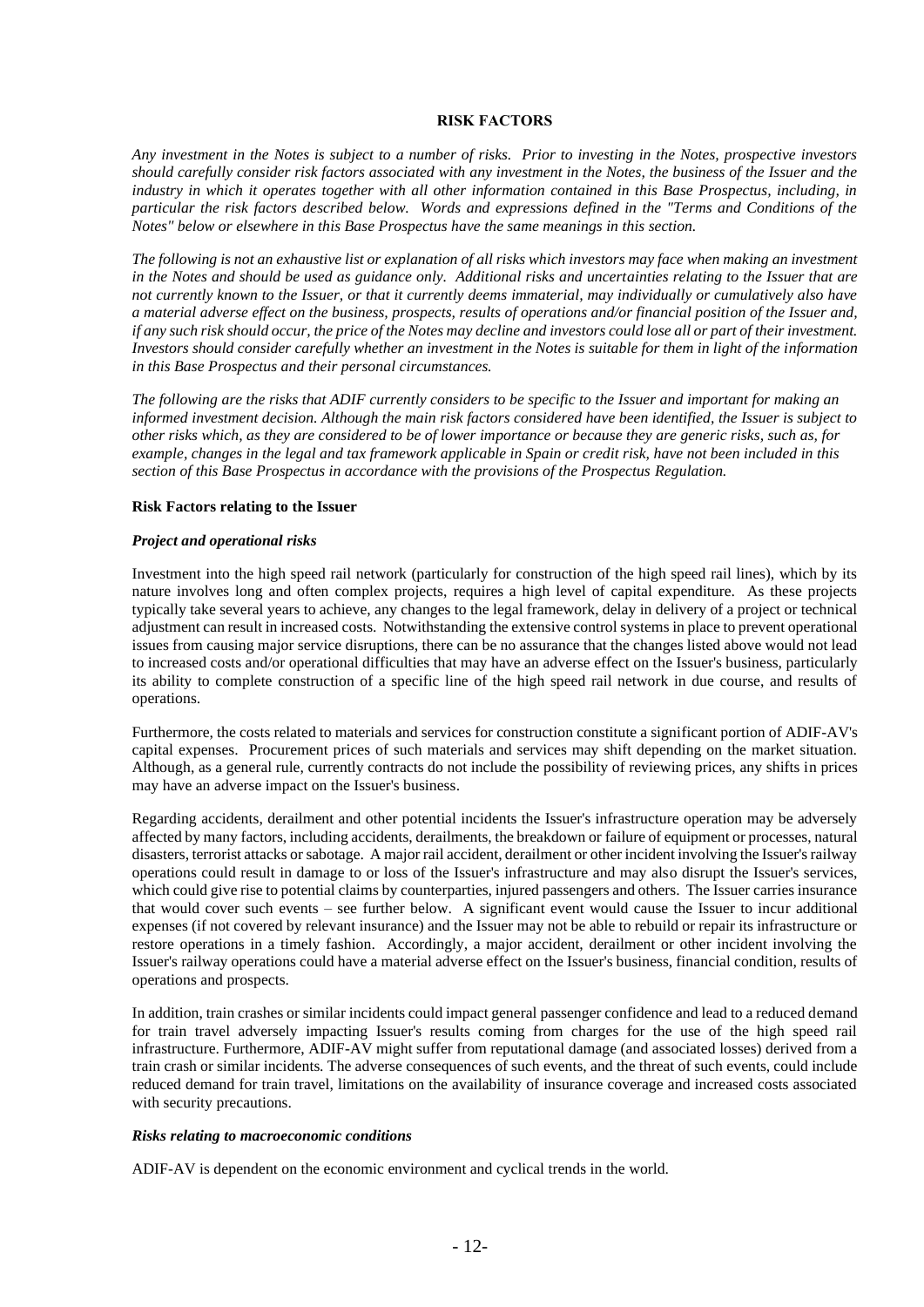The macroeconomic outlook in the Euro-zone has become less favourable in the year 2020, due to the growing commercial tensions that are materialising and may entail a risk to economic growth and global stability; the negotiation of the United Kingdom's exit terms to leave the European Union, but specially the COVID-19 impact.

The appearance of the Coronavirus COVID-19 in China in January 2020 and its recent global expansion to a large number of countries, including Spain, has led to the viral outbreak being classified as a pandemic by the World Health Organization since March 11. To address this serious and exceptional situation, the Government has declared a State of Emergency by Royal Decree 463/2020, of March 14th, 2020, declaring the state of alarm in Spain to manage the health crisis situation caused by COVID-19, which has remained in force with successive extensions until 22 June. In its article 14, the aforementioned Royal Decree establishes a series of measures in the field of transport, among which the following reductions in rail traffic should be highlighted:

a) For public rail transport services, which are not subject to public contracts or public service obligations (PSOs), transport operators shall reduce the total supply of operations by at least 50 per cent.. By decision of the Ministry of Public Works, this percentage may be changed and specific conditions laid down.

b) Public passenger transport services that are subject to a public contract or PSO shall reduce their total operating offer by at least the following percentages:

- i. Medium-distance rail services: 50 per cent..
- ii. Medium- distance rail services-AVANT: 50 per cent..
- c) Suburban rail services shall maintain their offer.

In this context, the Issuer, as manager of a critical infrastructure, has been developing and implementing the necessary contingency plans to give continuity to its activity in all its fields of action with all the necessary security measures and arranged according to the regulations in force.

Currently, after the removal of the State of Emergency, the restrictions on rail transport have been lifted, although it is not possible to predict how long it will take to recover the number of train journeys and occupation levels that existed before this situation. Therefore, at the date of preparation of this Base Prospectus, it is premature to make a detailed assessment of the possible impact that the COVID-19 will have on the Issuer, due to the uncertainty regarding its duration and intensity. Nevertheless, the circumstances described above are having a negative effect, particularly on the Issuer´s turnover, which fell by around 43 per cent. year-on-year at 30 September 2020, and on the losses obtained by the Issuer in the period from 1 January 2020 to 30 September 2020, which increased by 127 per cent. compared to the losses obtained in the same period of the previous year. This negative trend continued in October 2020, when turnover and accumulated losses up to 31 October 2020, compared to 31 October 2019, showed similar variations to those reflected at the closing date of these financial statements. The Issuer has implemented a series of measures to partially offset this effect, including the following:

• A proposal to apply discounts/allowances to encourage rail traffic growth in 2020. This proposal involves a subsidy for new long distance passenger transport services on high speed lines, with a 50 per cent. reduction in the amounts payable for modes A and B, and the addition of the fee stipulated in article 97 of the Act 38/2015, the Rail Sector Act, to mode B, as well as a reduction in reference traffic, traffic estimates per line and type of service from which the subsidy is applied, in order to adapt them to the situation created by the pandemic.

• A plan to reduce expenditure is being developed and its effects are expected to be deployed in the last quarter of 2020. At 30 September 2020, the section for other operating expenses showed a 19 per cent. decrease compared to the amounts forecast at that date and incorporated into the Issuer´s budget. In any case, although it is not possible at this time to quantify the exact evolution of these items, it would not seem probable that they will have a significant negative effect on the assets and financial situation of the Issuer, taking into account the characteristics of the activity and its condition as operator of a strategic network for the transport of goods and people.

As the Issuer is a public corporate entity, its credit rating is linked to, and closely follows, that of the Kingdom of Spain. The Issuer, is therefore, exposed to the risk of downgrading in Spain's sovereign credit rating. Accordingly, in line with practice adopted by rating agencies, a hypothetical downgrade of Spain's credit rating may have a knockon effect on the credit rating of the Issuer and, consequently, adversely affect the Issuer's access to alternative sources of funding and/or may increase the cost of funding.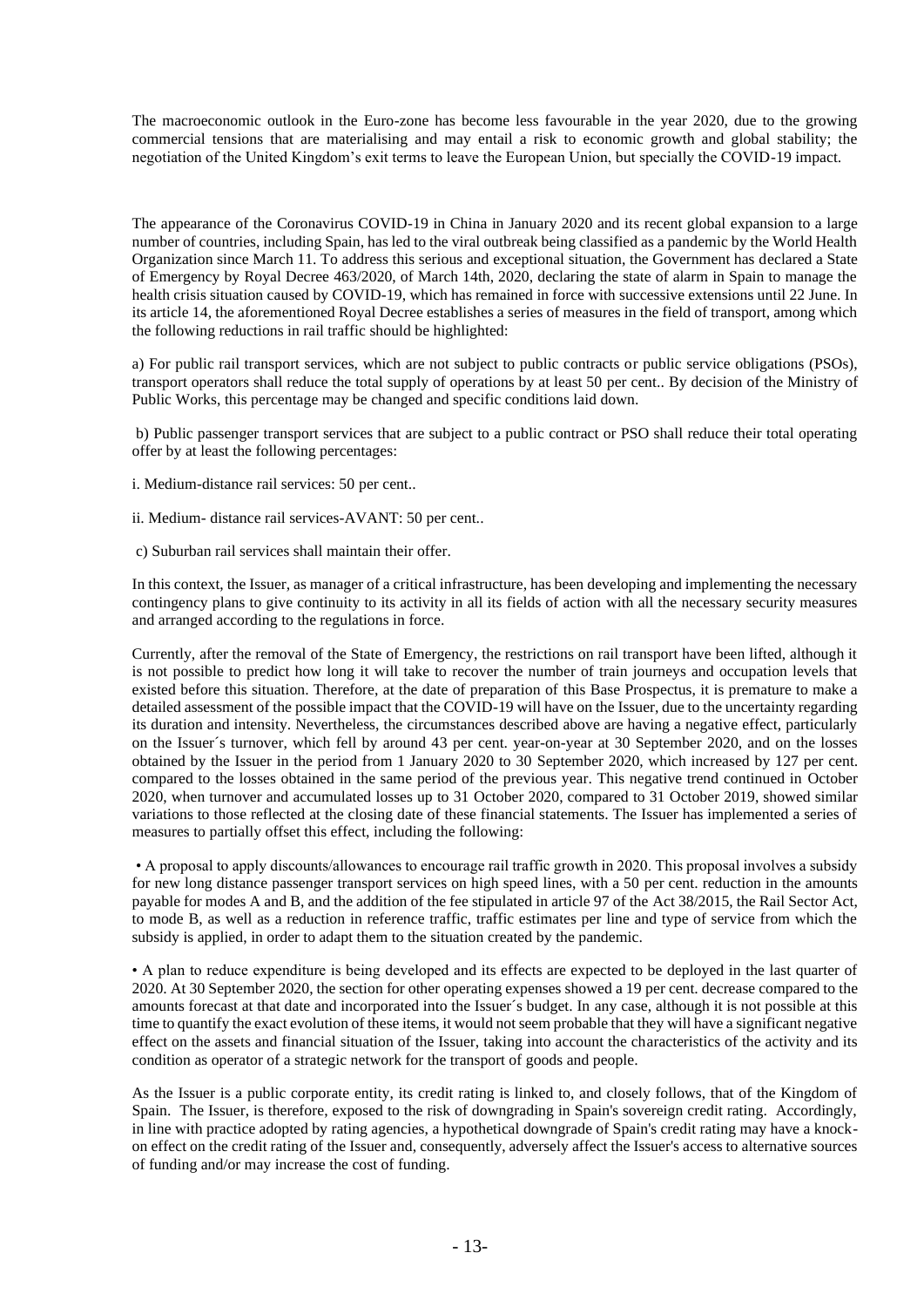In this regard on 13 April 2018 Moody's upgraded the rating for the Kingdom of Spain from Baa2/P2/Stable outlook to Baa1/P2/Stable outlook as was the case with the rating for the Issuer which were upgraded on 16 April 2018 from Baa3/P3/Stable outlook to Baa2/P2/Stable outlook, meanwhile on 19 January 2018 Fitch upgraded the rating for the Kingdom of Spain from BBB+/F2/Positive outlook to A-/F1/Stable outlook and on 25 January 2018 Fitch upgraded the rating from BBB+/F2/Positive outlook to A-/F1/Stable outlook for the Issuer. There is however, no assurance that this positive development is sustainable.

Due to the changing nature of the aforementioned risk, as at the date of this Base Prospectus it is not certain how such risk may impact the Issuer's business prospects and financial condition.

## *Risks related to the issuer's financial situation: liquidity, credit, interest and bankruptcy risks*

From time to time, ADIF-AV may need to raise further debt to, among other things, finance future capital expenditure and enable it to refinance its existing indebtedness (please see Description of Adif-Alta Velocidad-ADIF-AV's debt profile section for further information regarding the Issuer repayment schedule) in the ordinary course of business. The Issuer proactively manages its liquidity and financing needs by controlling and reviewing its expected cash flows and access to diversified sources of funding both in the long and short-term. There can be no assurance that ADIF– AV will be able to raise future debt on terms that are economically viable, or at all, and this may have an adverse effect on the Issuer's business (including the ability to complete construction of its infrastructure) and results of operations.

The Issuer has entered into credit facilities which are linked to a number of different interest rates: at a fixed rate for periods between 6 and 50 years and at a floating rate referenced to Euribor plus a margin which can be either fixed or floating. In certain cases, the risk that an interest rate may rise could be modulated by changing the allocation of fixed and floating rates, if at the time when the credit operation is entered into, this is possible and the Issuer considers this to be beneficial. As at 31 December 2019, 90.65 per cent. of ADIF-AV's long term debt is at a fixed rate (11.76 per cent. of which remains subject to review in the future and could be allocated to fixed or floating rate), 9.35 per cent. is linked to Euribor.

The Issuer has entered into hedging transactions on the basis of specific risk management policies, with the aim of managing the exposure to changes in floating interest rates. The Issuer does not enter into derivatives for speculative purposes. There can be no assurance that the Issuer will be able to further implement transactions to hedge interest rate risk related to new debt issues and this may have an adverse effect on the Issuer's business and results of operations.

Finally, the Issuer's ability to make payments on or to refinance its debt obligations will depend on its future operating performance and ability to generate sufficient cash.

If future cash flow from operations and other capital resources are insufficient to pay any obligations as they mature on to liquidity needs, the Issuer may be forced to reduce or limit its business activities or delay capital expenditure, sell assets, obtain additional debt financing or restructure all or a portion of its debt, including the Notes, on or before maturity.

However, refinancing of the Issuer's debt could be at higher interest rates than the Issuer's current debt and may require the Issuer to comply with more onerous obligations, which could further restrict the Issuer's business operations. In addition, the terms of the Issuer's existing or future debt instruments and the terms governing the Notes may restrict the Issuer from adopting some of these alternatives, therefore it cannot be assured that the Issuer would be able to accomplish any of these alternatives on a timely basis or on satisfactory terms, if at all.

Any failure to make payments of interest or principal on Issuer's outstanding indebtedness on a timely basis would likely result in a reduction of Issuer's credit standing, which could harm its ability to incur additional indebtedness. Moreover, the Issuer could face substantial liquidity problems, which would have a material adverse effect on the Issuer's business, financial condition and results of operations.

## *Insurance policy*

Although ADIF-AV maintains appropriate insurance cover as required for the type of risks associated with the business it conducts (such as general liability and additional operating liability insurance, liability insurance for damages (for example, fire, lightning and explosion) and other extraordinary risks of ADIF-AV's rail infrastructure; accident insurance for users of passenger stations; and liability insurance for ADIF-AV's directors and for its management), the risk to the occurrence of events not covered by those insurance policies cannot be excluded, nor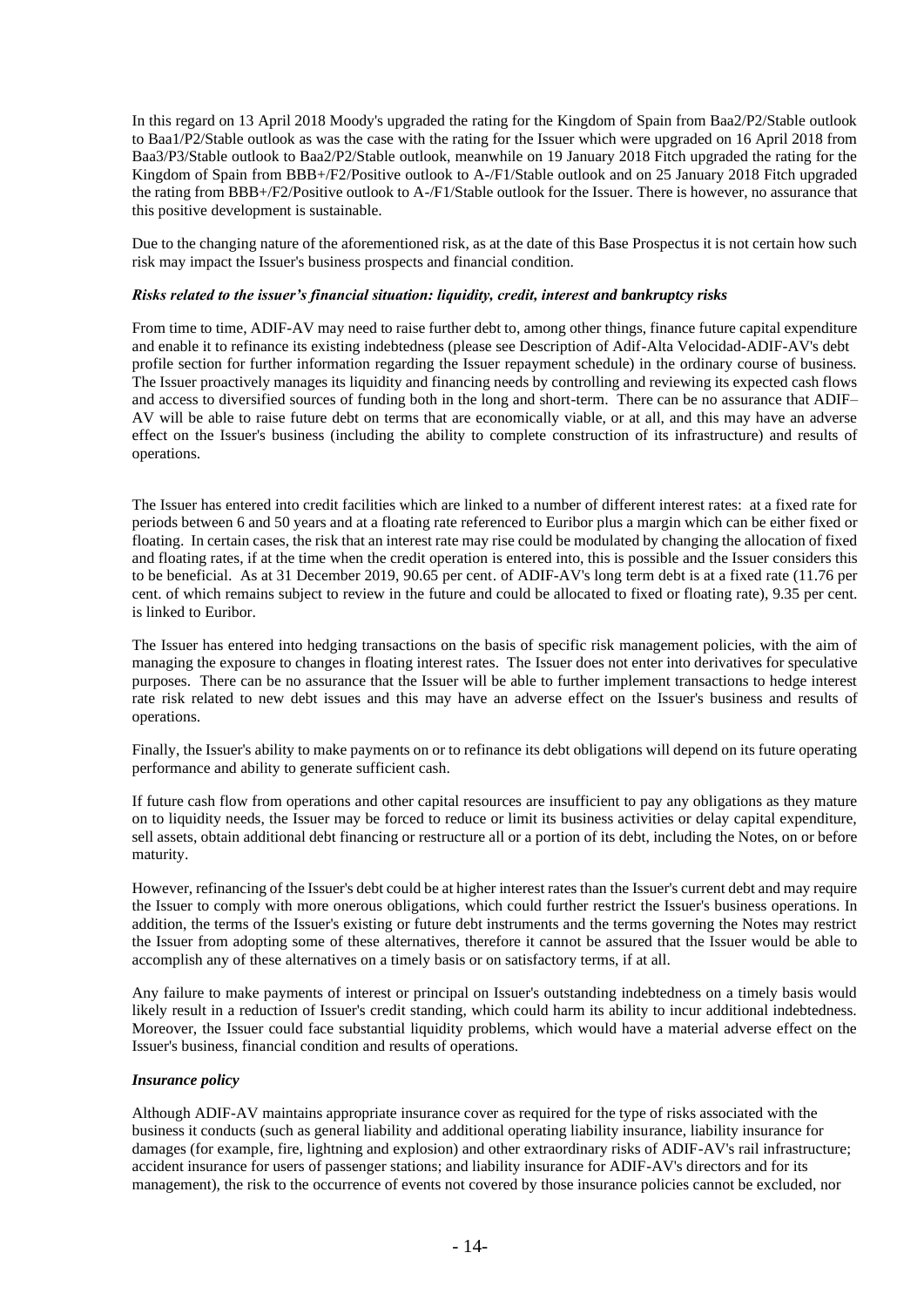that the insurance cover in place will not be sufficient in the event that a risk crystallises. If a claim were to be made that was not covered by insurance, this could impact on Issuer's results of operations.

## *Legal and regulatory risks*

As detailed in section "History and legal status" of this Base Prospectus, ADIF-AV, as a public corporate entity (*entidad pública empresarial*) is subject to a number of Spanish regulations implemented by various sources (such Acts, Royal Decrees, Ministerial Orders and budgetary legislation.).

Therefore, any regulatory or political developments which result in changes to the legislation, government regulation or policy which ADIF-AV is subject to may have a material impact on the Issuer. For example, any change on regulation governing the charges for the use of the high speed infrastructures could have an adverse effect on Issuer's profitability. Another example may be a change in the relevant General State Budget reducing the annual amount of contributions from the Spanish State, which could limit Issuer's ability to expand it construction activities.

## *Environmental, social and governance risks*

As the Issuer's business involves infrastructure projects, which by their nature pose a number of potentially hazardous consequences for the environment, their operations are subject to extensive environmental laws and regulations. Compliance with environmental regulation is therefore an on-going process and, as such, new laws and regulations would need to be complied with. As new policies in this area tend to impose more stringent requirements, as well as carrying stricter enforcement, ADIF-AV would be required to modify its operations in order to comply with any new laws or regulations which may result in substantial costs being incurred. If ADIF-AV fails to comply with any such environmental laws, it may incur hefty penalties that could have a material adverse effect on the Issuer's business, profitability and operating results.

As referred to in section "Principal sources of funds" of this Base Prospectus, ADIF-AV's main revenue stream comes from the charges for railway usage. The main users of the railway are public business entities such as Renfe Viajeros and Renfe Mercancías (affiliates of Renfe Operadora), who in turn are also the Issuer's main debtors. The Issuer evaluates the credit status of its commercial debtors by taking into account a number of factors: their financial position; their historical experience, and any other economic factor that may be helpful for establishing their creditworthiness.

The Issuer has several internal policies in order to (i) evaluate the creditworthiness of the financial entities by looking at the period of the investment to be made and considering among others, the credit qualification given by rating agencies, and (ii) to determine the individual limit of credit for each financial entity, according to different factors (total volume of assets, profitability, etc.)

However, a failure in such internal policies to evaluate the Issuer's counterparties could have a negative impact on the Issuer's business. The Issuer is wholly owned by the State and therefore has the power to influence and to control the Issuer's operational and financial decisions, under the framework of national and European regulation, with special reference to the Directive 2016/2370/EU.. The policies from the State related to financing and development of the railway network might require the Issuer to take decisions on these issues in a way not always consistent with the best interests of the holders of the Notes. Additionally, as a consequence of the Issuer's nature of public corporate entity (*entidad pública empresarial*) and of the fact that most of the Issuer's assets are in the public domain, it is not possible to enforce against most of ADIF-AV's assets if it fails to make payments under the Notes.

## **Risk Relating to the Notes**

## *Credit ratings assigned to the Issuer or any Notes may not reflect all the risks associated with an investment in those Notes*

One or more independent credit rating agencies may assign credit ratings to the Issuer or the Notes. The ratings may not reflect the potential impact of all risks related to structure, market, additional factors discussed above, and other factors that may affect the value of the Notes. A credit rating is not a recommendation to buy, sell or hold securities and may be revised, suspended or withdrawn by the rating agency at any time.

## *Conflicts may arise between the interests of the Calculation Agent and the interest of holders*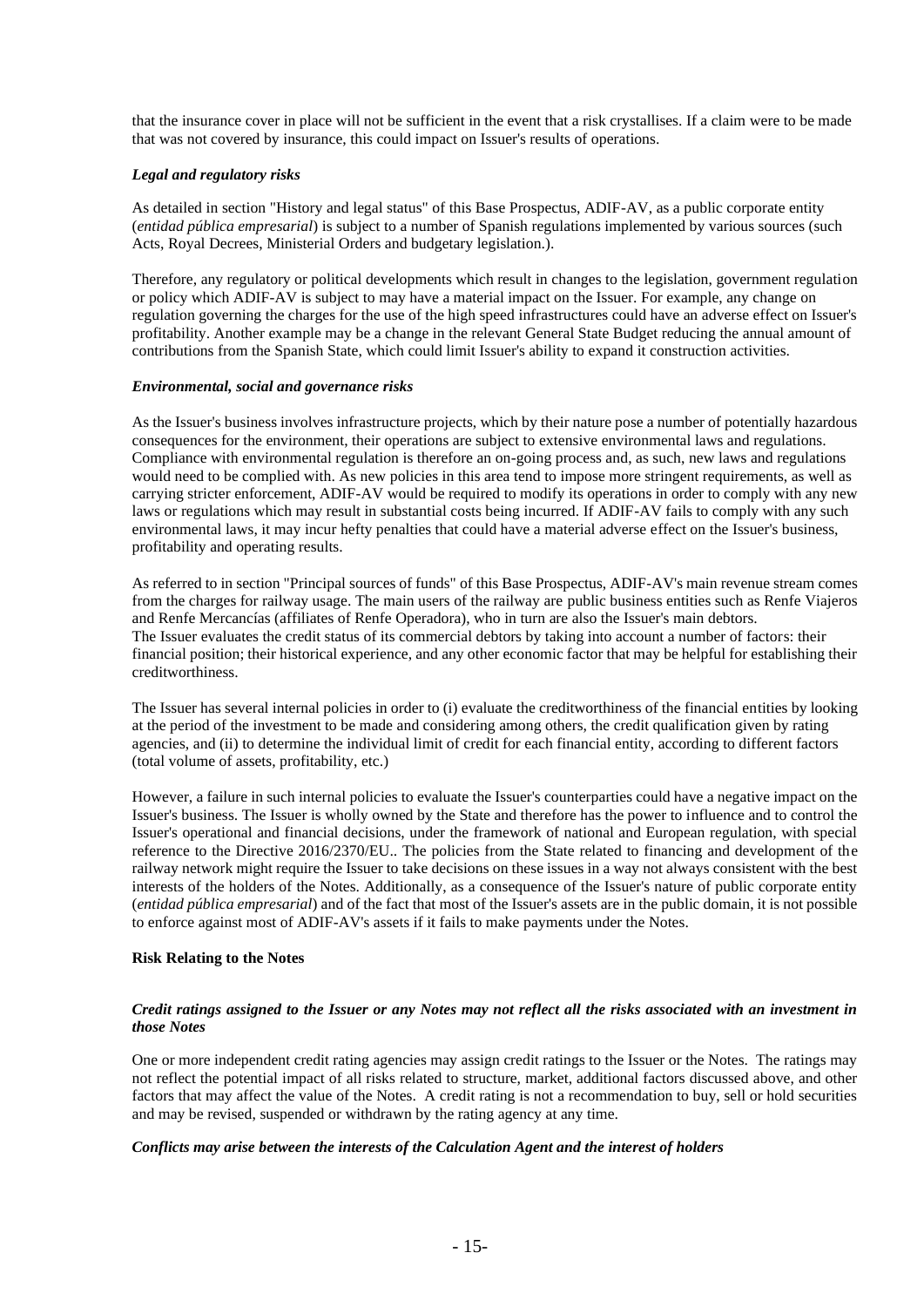Potential conflicts of interest may exist between the Calculation Agent (if any) and Noteholders (including where a Dealer acts as a calculation agent), including with respect to certain determinations and judgements that such Calculation Agent may make pursuant to the Conditions that may influence amounts receivable by the Noteholders during the term of the Notes and upon their redemption.

## *Risks related to Sustainable Bonds*

There can be no assurance that the use of proceeds of the Notes identified as Sustainable Bonds will be suitable for the investment criteria of a Noteholder.

The Final Terms relating to any specific Tranche of Notes may provide that it will be the Issuer's intention to apply an amount equal to the net proceeds of the issue of those Notes ("**Sustainable Bonds**") to Eligible Sustainable Projects (as defined in the "Use of Proceeds" below and further described in the ADIF-AV Green Financing Framework available on its website: http://www.adifaltavelocidad.es/en\_US/empresas\_servicios/doc/FW\_sep2019.pdf). While it is the intention of the Issuer to apply the proceeds of the Sustainable Bonds in, or substantially in, the manner described in "Use of Proceeds", there can be no assurance that the Eligible Sustainable Projects will be capable of being implemented in or substantially in such manner and/or in accordance with any timing schedule and that accordingly such proceeds will be totally or partially disbursed for the Eligible Sustainable Projects.

In addition, although the Issuer may agree at the time of issue of any Sustainable Bonds to certain reporting and use of proceeds, it would not be an event of default under the Notes if the Issuer were to fail to comply with such obligations.

Any such event or failure by the Issuer will not constitute an Event of Default under the Notes or a default of the Issuer for any purpose. Any such event or failure and/or withdrawal of any opinion or certification may have a material adverse effect on the value and marketability of the Sustainable Bonds and/or result in adverse consequences for Noteholders with portfolio mandates to invest in securities to be used for a particular purpose.

## *Risks related to the underlying*

The value of and return on any Notes linked to a benchmark may be adversely affected by ongoing national and international regulatory reform in relation to benchmarks. Reference rates and indices such as Euro Interbank Offered Rate ("**EURIBOR**") and other interest rate or other types of rates and indices which are deemed to be "benchmarks" (each a "**Benchmark**" and together, the "**Benchmarks**"), to which the interest on Notes may be linked, have become the subject of regulatory scrutiny and recent national and international regulatory guidance and proposals for reform. This has resulted in regulatory reform and changes to existing Benchmarks, with further change anticipated. Such reform of Benchmarks includes the Benchmark Regulation which was published in the Official Journal of the European Union ("**EU**") and applied from 1 January 2018.

The Benchmark Regulation applies to the provision of Benchmarks, the contribution of input data to a Benchmark and the use of a Benchmark within the European Union. It will, among other things, (i) require Benchmark administrators to be authorised or registered (or, if non-EU based, to be subject to an equivalent regime or otherwise recognised or endorsed) and (ii) prevent certain uses by EU supervised entities such as the Issuer of Benchmarks of administrators that are not authorised or registered (or, if non-EU based, not deemed equivalent or recognised or endorsed).

The potential elimination of any Benchmark, or changes in the manner of administration of any Benchmark, as a result of the Benchmark Regulation or otherwise, could require an adjustment to the Terms and Conditions or result in other consequences, in respect of any Notes linked to such Benchmark. These reforms and changes may cause a Benchmark to perform differently than it has done in the past or be discontinued, which could have a material adverse effect on the value of, and return on, any such Notes.

Investors should be aware that, if any benchmark (including, for example, EURIBOR) were discontinued or otherwise unavailable, the rate of interest on Notes which reference to such benchmark will be determined for the relevant period by the fall-back provisions applicable to such Notes. Depending on the manner in which the benchmark rate is to be determined under the Terms and Conditions, this may (i) if ISDA Determination applies, be reliant upon the provision by reference banks of offered quotations for such benchmark rate which, depending on market circumstances, may not be available at the relevant time or (ii) if Screen Rate Determination applies, result in the effective application of a fixed rate based on the rate which applied in the previous period when such benchmark was available. Any of the foregoing could have an adverse effect on the value or liquidity of, and return on, any Notes which reference such benchmark.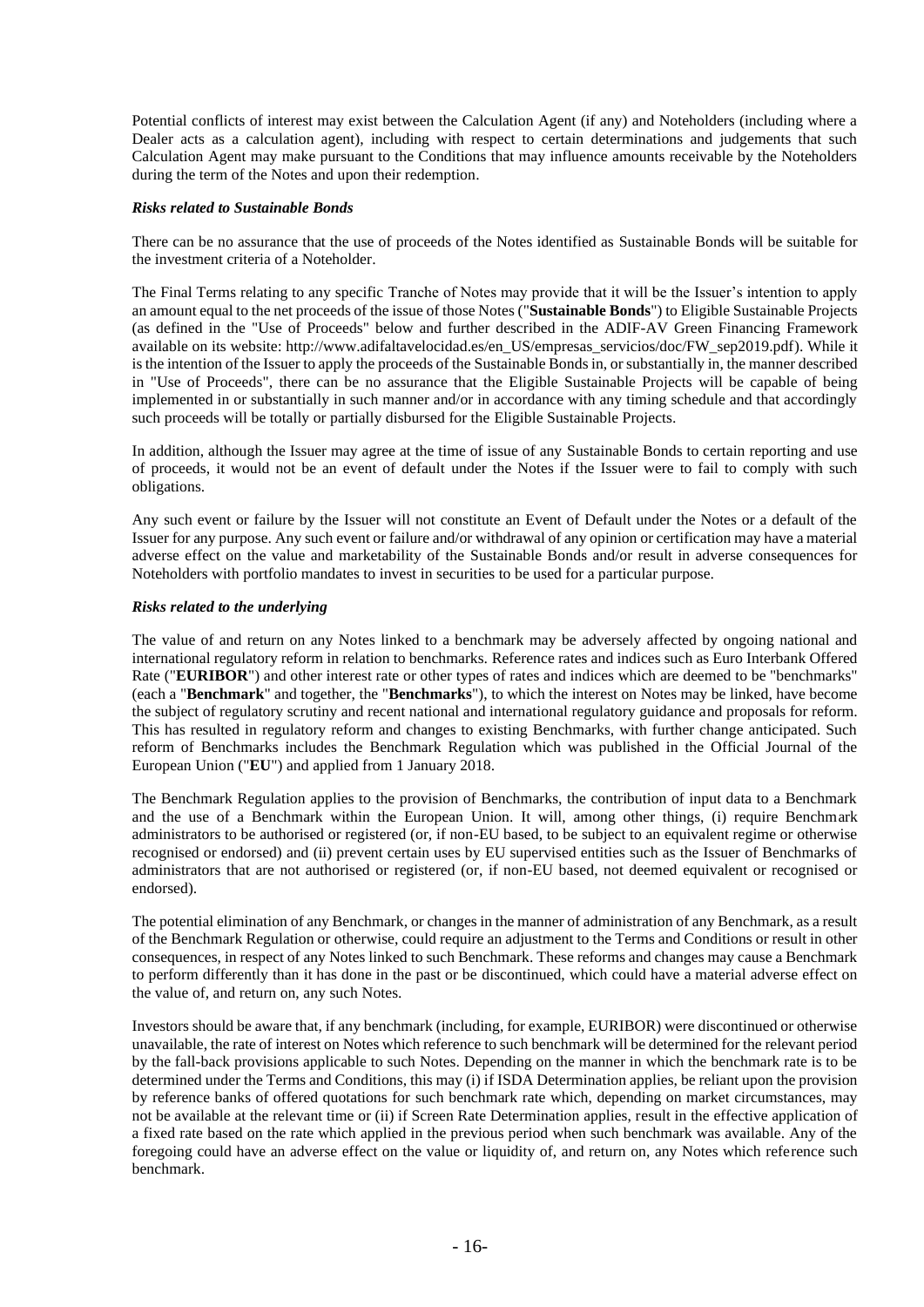More broadly, any of the international or national reforms, or the general increased regulatory scrutiny of Benchmarks, could increase the costs and risks of administering or otherwise participating in the setting of a Benchmark and complying with any such regulations or requirements. Such factors may have the following effects on certain Benchmarks including EURIBOR: (i) discourage market participants from continuing to administer or contribute to the Benchmark; (ii) trigger changes in the rules or methodologies used in the Benchmark or (iii) lead to the disappearance of the Benchmark. Any of the above changes or any other consequential changes as a result of international or national reforms or other initiatives or investigations, could have a material adverse effect on the value of, and return on, any Notes linked to or referencing to a Benchmark.

Investors should consult their own independent advisers and make their own assessment about the potential risks imposed by the Benchmark Regulation reforms in making any investment decision with respect to any Notes linked to or referencing a Benchmark.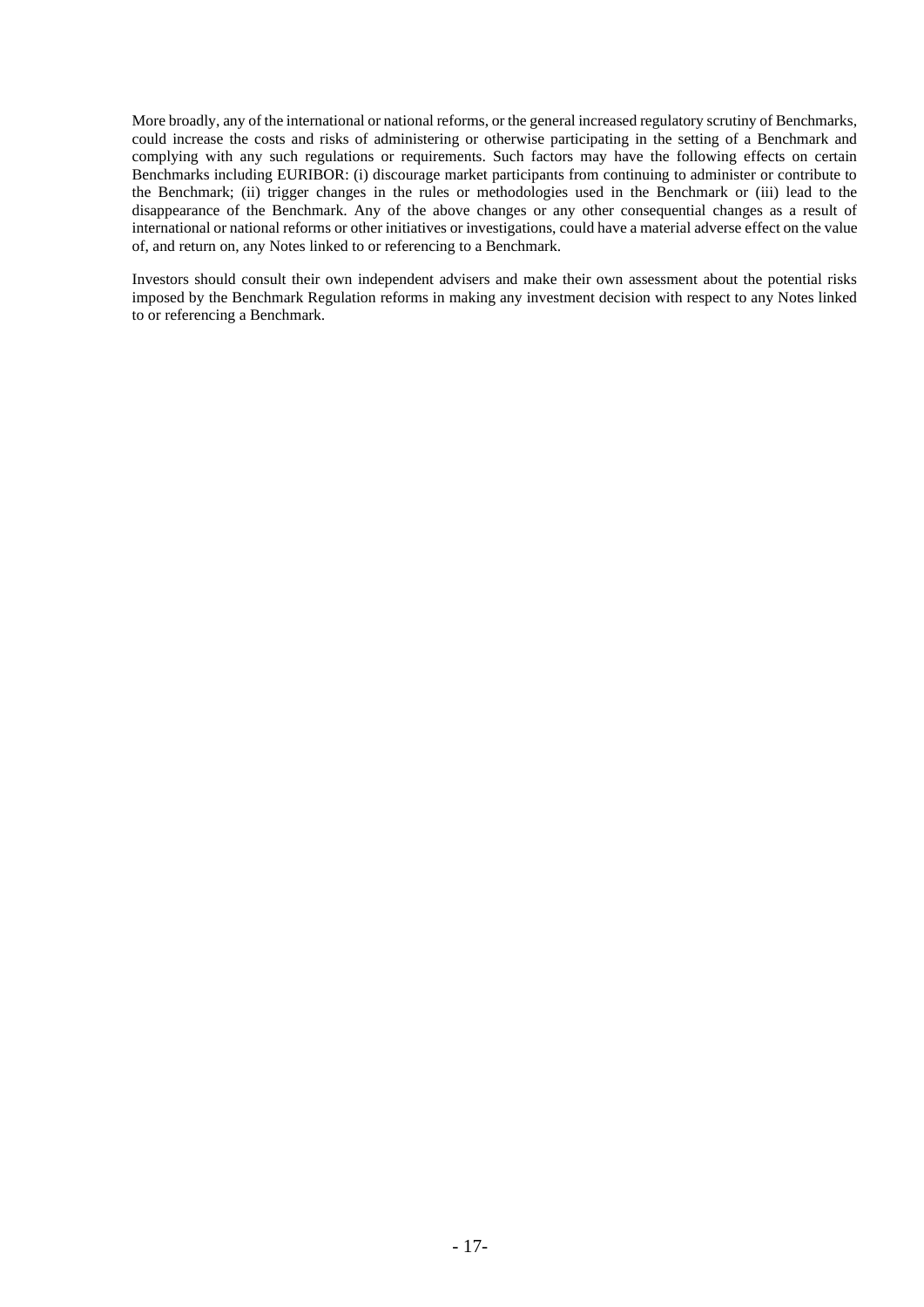### **INFORMATION INCORPORATED BY REFERENCE**

The following information shall be deemed to be incorporated in, and to, and to form part of, this Base Prospectus:

(1) the audit report and financial statements of the Issuer as at and for the year ended 31 December 2019 available for viewing on:

[https://www.ise.ie/debt\\_documents/Informe%20de%20auditor%C3%ADa%20Definitivo%20y%20CCAA%20](https://www.ise.ie/debt_documents/Informe%20de%20auditor%C3%ADa%20Definitivo%20y%20CCAA%20ADIF%20AV%202019_English-fusionado_67a352d3-3d7a-4617-a36e-60af026fe274.pdf) [ADIF%20AV%202019\\_English-fusionado\\_67a352d3-3d7a-4617-a36e-60af026fe274.pdf](https://www.ise.ie/debt_documents/Informe%20de%20auditor%C3%ADa%20Definitivo%20y%20CCAA%20ADIF%20AV%202019_English-fusionado_67a352d3-3d7a-4617-a36e-60af026fe274.pdf)

(2) the audit report and financial statements of the Issuer as at and for the year ended 31 December 2018 available for viewing on:

[https://www.ise.ie/debt\\_documents/CCAA%20ADIF%20AV%202018%20English\\_05360cd2-8649-4d93](https://www.ise.ie/debt_documents/CCAA%20ADIF%20AV%202018%20English_05360cd2-8649-4d93-a174-7e44f9b0bada.pdf) [a174-7e44f9b0bada.pdf](https://www.ise.ie/debt_documents/CCAA%20ADIF%20AV%202018%20English_05360cd2-8649-4d93-a174-7e44f9b0bada.pdf)

(3) the unaudited interim financial statements of the Issuer with limited review report as at and for the nine months ended 30 September 2020 available for viewing on:

[https://www.ise.ie/debt\\_documents/EEFF%20ADIF%20AV%2030.09.2020%20con%20Informe%20\(003\)\\_9c0](https://www.ise.ie/debt_documents/EEFF%20ADIF%20AV%2030.09.2020%20con%20Informe%20(003)_9c0b1a87-c94c-44e4-b555-daf160093602.pdf) [b1a87-c94c-44e4-b555-daf160093602.pdf](https://www.ise.ie/debt_documents/EEFF%20ADIF%20AV%2030.09.2020%20con%20Informe%20(003)_9c0b1a87-c94c-44e4-b555-daf160093602.pdf)

(4) the terms and conditions set out on pages 23 to 43 of the base prospectus dated 15 November 2019 under the heading "*Terms and Conditions of the Notes*" (the "**2019 Conditions**"), available for viewing on:

https://www.ise.ie/debt\_documents/Base%20Prospectus\_4c69d909-e936-405d-9048-1a4b15942652.pdf

(5) the terms and conditions set out on pages 23 to 41 of the base prospectus dated 13 November 2018 under the heading "*Terms and Conditions of the Notes*" (the "**2018 Conditions**"), available for viewing on:

[https://www.ise.ie/debt\\_documents/Base%20Prospectus\\_7937aa75-9c9d-46e2-85dd-72f97f613fd7.PDF](https://www.ise.ie/debt_documents/Base%20Prospectus_7937aa75-9c9d-46e2-85dd-72f97f613fd7.PDF)

(6) the terms and conditions set out on pages 21 to 39 of the base prospectus dated 13 November 2017 under the heading "*Terms and Conditions of the Notes*" (the "**2017 Conditions**"), available for viewing on:

[http://www.ise.ie/debt\\_documents/12729778\\_1\\_ESMATTERS\(Final%20Base%20Prospectus\)\\_3086a7a0-](http://www.ise.ie/debt_documents/12729778_1_ESMATTERS(Final%20Base%20Prospectus)_3086a7a0-1607-4eb8-8600-98251a178d1d.PDF) [1607-4eb8-8600-98251a178d1d.PDF](http://www.ise.ie/debt_documents/12729778_1_ESMATTERS(Final%20Base%20Prospectus)_3086a7a0-1607-4eb8-8600-98251a178d1d.PDF)

(7) the terms and conditions set out on pages 21 to 39 of the base prospectus dated 2 August 2016 under the heading "*Terms and Conditions of the Notes*" (the "**2016 Conditions**"), available for viewing on:

[http://www.ise.ie/debt\\_documents/Base%20Prospectus\\_6b7b2fa2-4acc-4f31-9ce2-fc8454afbfa9.pdf](http://www.ise.ie/debt_documents/Base%20Prospectus_6b7b2fa2-4acc-4f31-9ce2-fc8454afbfa9.pdf)

(8) the terms and conditions set out on pages 21 to 39 of the base prospectus dated 23 July 2015 under the heading "*Terms and Conditions of the Notes*" (the "**2015 Conditions**"), available for viewing on:

[http://www.ise.ie/debt\\_documents/Base%20Prospectus\\_6eb92443-c714-4069-a74c-59f8a8ee89db.pdf](http://www.ise.ie/debt_documents/Base%20Prospectus_6eb92443-c714-4069-a74c-59f8a8ee89db.pdf)

(9) the terms and conditions set out on pages 15 to 33 of the base prospectus dated 30 April 2014 under the heading "*Terms and Conditions of the Notes*" (the "**2014 Conditions**"), available for viewing on:

[http://www.ise.ie/debt\\_documents/Base%20Prospectus\\_8fd5acc1-c30c-4235-9485-918ea87a3d30.pdf](http://www.ise.ie/debt_documents/Base%20Prospectus_8fd5acc1-c30c-4235-9485-918ea87a3d30.pdf)

The audited financial statements of the Issuer as at and for the year ended 31 December 2019 and 31 December 2018, and the unaudited interim financial statements of the Issuer with limited review reports as at and for the nine months ended 30 September 2020 have been prepared in accordance with accounting principles generally accepted in the Kingdom of Spain (Spanish GAAP), consistently applied.

For as long as this Base Prospectus remains valid, copies of the documents listed above will, be available for inspection in physical form from the registered office of the Issuer, Calle Hiedra no. 9, Recinto, Estación de Chamartín, Edificio 23, 28036 Madrid Spain and on the website indicated below:

[http://www.adifaltavelocidad.es/en\\_US/empresas\\_servicios/portal\\_del\\_inversor/portal\\_del\\_inversor.shtml.](http://www.adifaltavelocidad.es/en_US/empresas_servicios/portal_del_inversor/portal_del_inversor.shtml)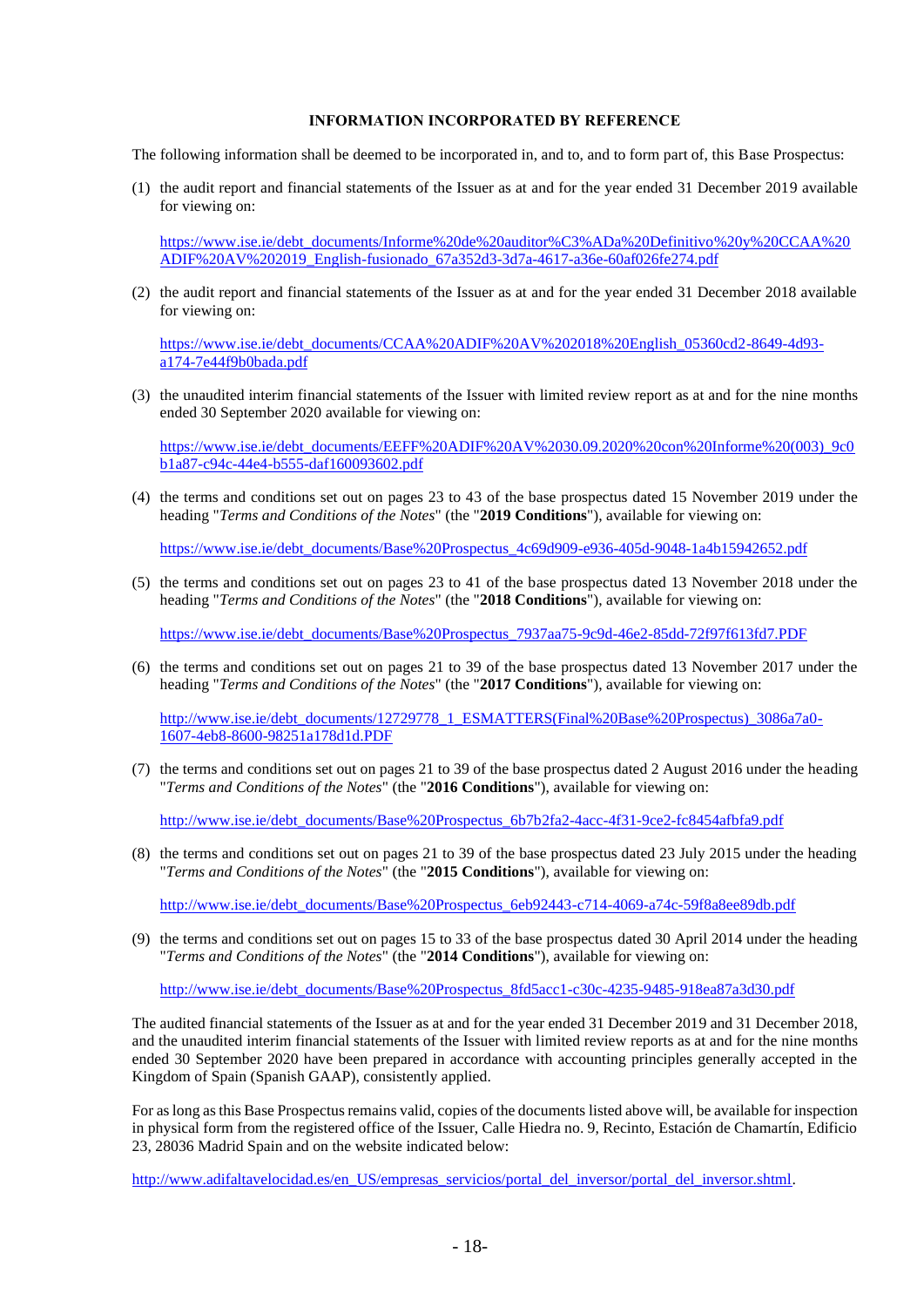Any information not listed above but which is included in the documents from which the information incorporated by reference has been derived, is either not relevant or is covered elsewhere in this Base Prospectus.

Following the publication of this Base Prospectus, supplements may be prepared by the Issuer and approved by the Central Bank in accordance with Article 23 of the Prospectus Regulation. Statements contained in any such supplement (or contained in any document incorporated by reference therein) shall, to the extent applicable (whether expressly, by implication or otherwise), be deemed to modify or supersede statements contained in this Base Prospectus or in a document which is incorporated by reference in this Base Prospectus. Any statement so modified or superseded shall not, except as so modified or superseded, constitute a part of this Base Prospectus.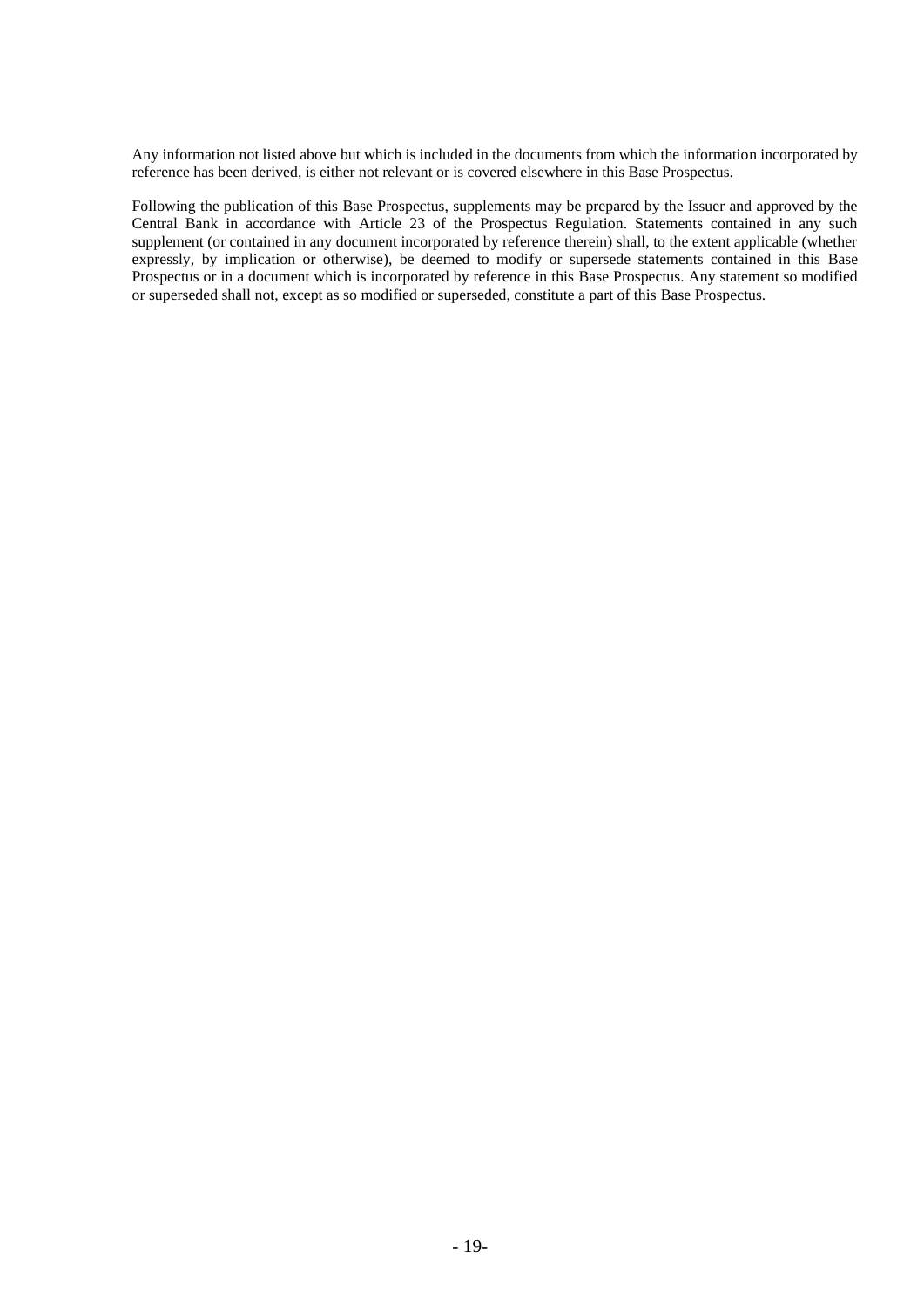## **FINAL TERMS AND DRAWDOWN PROSPECTUSES**

In this section the expression "necessary information" means, in relation to any Tranche of Notes, the information necessary to enable investors to make an informed assessment of the assets and liabilities, financial position, profits and losses and prospects of the Issuer and of the rights attaching to the Notes. In relation to the different types of Notes which may be issued under the Programme the Issuer has included in this Base Prospectus all of the necessary information except for information relating to the Notes which is not known at the date of this Base Prospectus and which can only be determined at the time of an individual issue of a Tranche of Notes.

Any information relating to the Notes which is not included in this Base Prospectus and which is required in order to complete the necessary information in relation to a Tranche of Notes will be contained either in the relevant Final Terms or in a Drawdown Prospectus.

For a Tranche of Notes which is the subject of Final Terms, those Final Terms will, for the purposes of that Tranche only, complete this Base Prospectus and must be read in conjunction with this Base Prospectus. The terms and conditions applicable to any particular Tranche of Notes which is the subject of Final Terms are the Conditions described in the relevant Final Terms as completed to the extent described in the relevant Final Terms.

The terms and conditions applicable to any particular Tranche of Notes which is the subject of a Drawdown Prospectus will be the Conditions as supplemented, amended and/or replaced to the extent described in the relevant Drawdown Prospectus.

Each Drawdown Prospectus will be constituted by a single document containing the necessary information relating to the Issuer and the relevant Notes.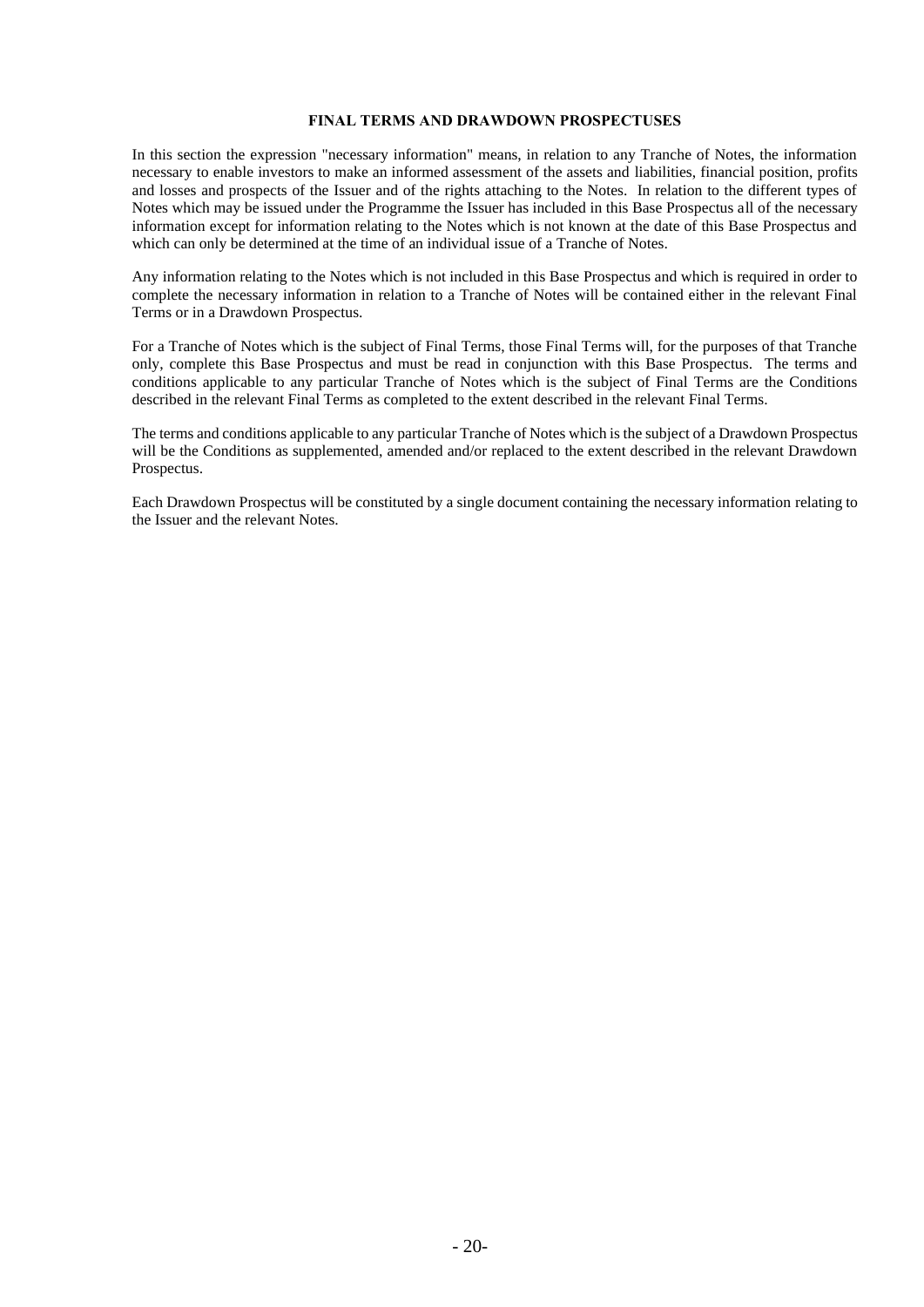## **FORMS OF THE NOTES**

Notes may be issued in bearer form or, when Notes are admitted to listing and trading on the AIAF Fixed Income Securities Market in Spain, in uncertificated, dematerialised book-entry form (*anotaciones en cuenta*).

When Notes are issued in bearer form, each Tranche of Notes will initially be in the form of either a temporary global note (the "**Temporary Global Note**"), without interest coupons, or a permanent global note (the "**Permanent Global Note**"), without interest coupons, in each case as specified in the relevant Final Terms or Drawdown Prospectus. Each Temporary Global Note or, as the case may be, Permanent Global Note (each a "**Global Note**") which is not intended to be issued in new global note ("**NGN**") form, as specified in the relevant Final Terms or Drawdown Prospectus, will be deposited on or around the issue date of the relevant Tranche of the Notes with a depositary or a common depositary for Euroclear and/or Clearstream, Luxembourg and/or any other relevant clearing system and each Global Note which is intended to be issued in NGN form, as specified in the relevant Final Terms or Drawdown Prospectus, will be deposited on or around the issue date of the relevant Tranche of the Notes with a common safekeeper for Euroclear and/or Clearstream, Luxembourg.

On 13 June 2006 the European Central Bank (the "**ECB**") announced that Notes in NGN form are in compliance with the "Standards for the use of EU securities settlement systems in ESCB credit operations" of the central banking system for the euro (the "**Eurosystem**"), **provided that** certain other criteria are fulfilled. At the same time the ECB also announced that arrangements for Notes in NGN form will be offered by Euroclear and Clearstream, Luxembourg as of 30 June 2006 and that debt securities in global bearer form issued through Euroclear and Clearstream, Luxembourg after 31 December 2006 will only be eligible as collateral for Eurosystem operations if the NGN form is used.

The relevant Final Terms or Drawdown Prospectus will also specify whether United States Treasury Regulation §1.163-5(c)(2)(i)(C) (the "**TEFRA C Rules**") or United States Treasury Regulation §1.163-5(c)(2)(i)(D) (the "**TEFRA D Rules**") are applicable in relation to the Notes or, if the Notes do not have a maturity of more than 365 days, that neither the TEFRA C Rules nor the TEFRA D Rules are applicable.

## **Temporary Global Note exchangeable for Permanent Global Notes**

If the relevant Final Terms or Drawdown Prospectus specifies the form of Notes as being "Temporary Global Note exchangeable for a Permanent Global Note", then the Notes will initially be in the form of a Temporary Global Note which will be exchangeable, in whole or in part, for interests in a Permanent Global Note, without interest coupons, not earlier than 40 days after the issue date of the relevant Tranche of the Notes upon certification as to non-U.S. beneficial ownership. No payments will be made under the Temporary Global Note unless exchange for interests in the Permanent Global Note is improperly withheld or refused. In addition, interest payments in respect of the Notes cannot be collected without such certification of non-U.S. beneficial ownership.

Whenever any interest in the Temporary Global Note is to be exchanged for an interest in a Permanent Global Note, the Issuer shall procure (in the case of first exchange) the delivery of a Permanent Global Note to the bearer of the Temporary Global Note or (in the case of any subsequent exchange) an increase in the principal amount of the Permanent Global Note in accordance with its terms against:

- (i) presentation and (in the case of final exchange) presentation and surrender of the Temporary Global Note to or to the order of the Fiscal Agent; and
- (ii) receipt by the Fiscal Agent of a certificate or certificates of non-U.S. beneficial ownership.

The principal amount of Notes represented by the Permanent Global Note shall be equal to the aggregate of the principal amounts specified in the certificates of non-U.S. beneficial ownership **provided**, **however**, **that** in no circumstances shall the principal amount of Notes represented by the Permanent Global Note exceed the initial principal amount of Notes represented by the Temporary Global Note.

If:

- (a) the Permanent Global Note has not been delivered or the principal amount thereof increased by 5.00 p.m. (London time) on the seventh day after the bearer of the Temporary Global Note has requested exchange of an interest in the Temporary Global Note for an interest in a Permanent Global Note; or
- (b) the Temporary Global Note (or any part thereof) has become due and payable in accordance with the Terms and Conditions of the Notes or the date for final redemption of the Temporary Global Note has occurred and,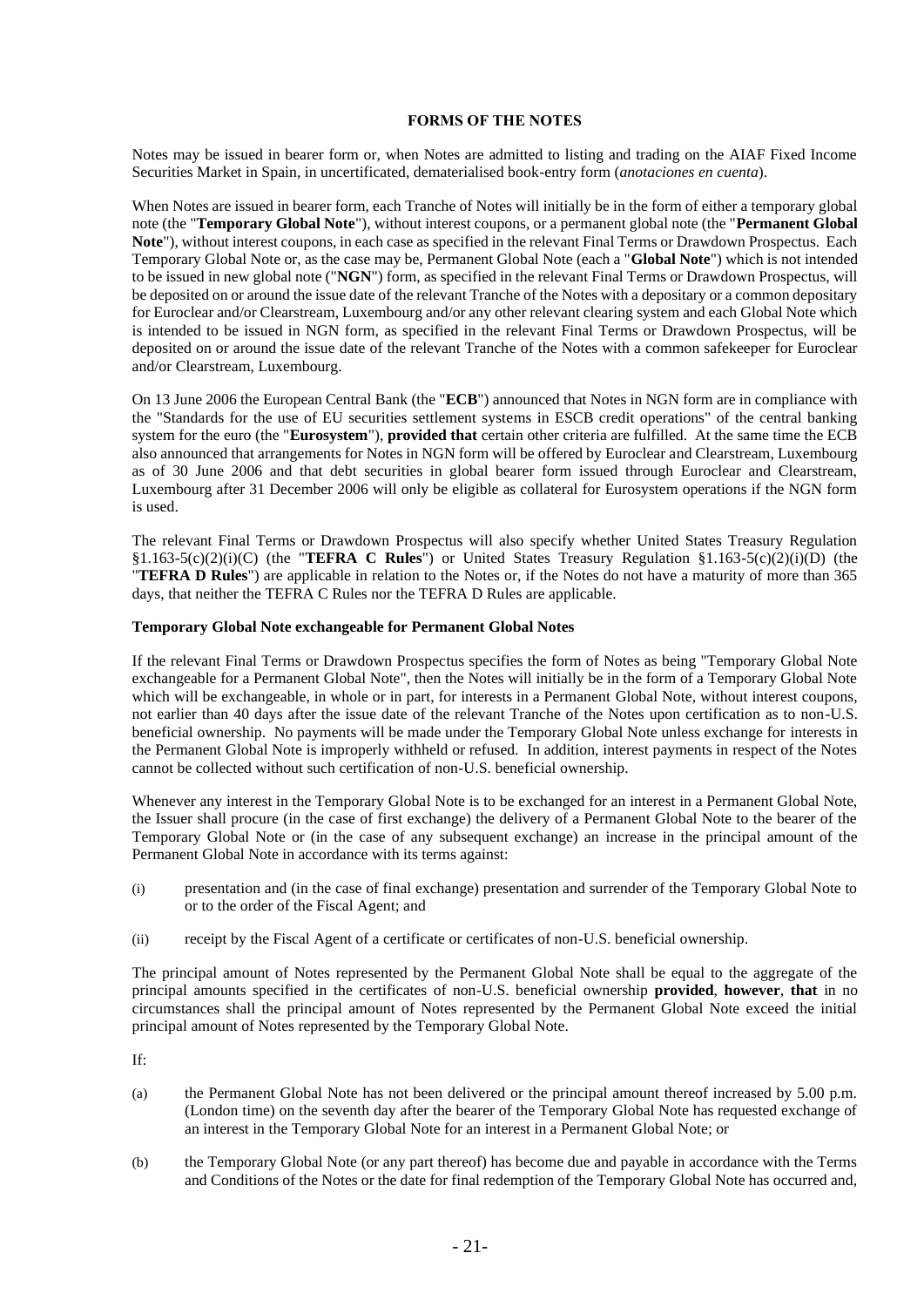in either case, payment in full of the amount of principal falling due with all accrued interest thereon has not been made to the bearer of the Temporary Global Note in accordance with the terms of the Temporary Global Note on the due date for payment,

then the Temporary Global Note (including the obligation to deliver a Permanent Global Note) will become void at 5.00 p.m. (London time) on such seventh day (in the case of (a) above) or at 5.00 p.m. (London time) on such due date (in the case of (b) above) and the bearer of the Temporary Global Note will have no further rights thereunder (but without prejudice to the rights which the bearer of the Temporary Global Note or others may have under the Deed of Covenant).

The Permanent Global Note will become exchangeable, in whole but not in part only and at the request of the bearer of the Permanent Global Note, for Bearer Notes in definitive form ("**Definitive Notes**") if either of the following events occurs:

- (a) Euroclear or Clearstream, Luxembourg or any other relevant clearing system is closed for business for a continuous period of 14 days (other than by reason of legal holidays) or announces an intention permanently to cease business; or
- (b) any of the circumstances described in Condition 11 (*Events of Default*) occurs.

Whenever the Permanent Global Note is to be exchanged for Definitive Notes, the Issuer shall procure the prompt delivery (free of charge to the bearer) of such Definitive Notes, duly authenticated and with Coupons and Talons attached (if so specified in the Final Terms or Drawdown Prospectus), in an aggregate principal amount equal to the principal amount of Notes represented by the Permanent Global Note to the bearer of the Permanent Global Note against the surrender of the Permanent Global Note to or to the order of the Fiscal Agent within 30 days of the bearer requesting such exchange.

If:

- (a) Definitive Notes have not been duly delivered by 5.00 p.m. (London time) on the thirtieth day after the bearer has requested exchange of the Permanent Global Note for Definitive Notes; or
- (b) the Permanent Global Note was originally issued in exchange for part only of a Temporary Global Note representing the Notes and such Temporary Global Note becomes void in accordance with its terms; or
- (c) the Permanent Global Note (or any part thereof) has become due and payable in accordance with the Terms and Conditions of the Notes or the date for final redemption of the Permanent Global Note has occurred and, in either case, payment in full of the amount of principal falling due with all accrued interest thereon has not been made to the bearer in accordance with the terms of the Permanent Global Note on the due date for payment,

then the Permanent Global Note (including the obligation to deliver Definitive Notes) will become void at 5.00 p.m. (London time) on such thirtieth day (in the case of (a) above) or at 5.00 p.m. (London time) on the date on which such Temporary Global Note becomes void (in the case of (b) above) or at  $\overline{5.00}$  p.m. (London time) on such due date ((c) above) and the bearer of the Permanent Global Note will have no further rights thereunder (but without prejudice to the rights which the bearer of the Permanent Global Note or others may have under the Deed of Covenant).

# **Temporary Global Note exchangeable for Definitive Notes**

If the relevant Final Terms or Drawdown Prospectus specifies the form of Notes as being "Temporary Global Note exchangeable for Definitive Notes" and also specifies that the TEFRA C Rules are applicable or that neither the TEFRA C Rules or the TEFRA D Rules are applicable, then the Notes will initially be in the form of a Temporary Global Note which will be exchangeable, in whole but not in part, for Definitive Notes not earlier than 40 days after the issue date of the relevant Tranche of the Notes.

If the relevant Final Terms or Drawdown Prospectus specifies the form of Notes as being "Temporary Global Note exchangeable for Definitive Notes" and also specifies that the TEFRA D Rules are applicable, then the Notes will initially be in the form of a Temporary Global Note which will be exchangeable, in whole or in part, for Definitive Notes not earlier than 40 days after the issue date of the relevant Tranche of the Notes upon certification as to non-U.S. beneficial ownership. Interest payments in respect of the Notes cannot be collected without such certification of non-U.S. beneficial ownership.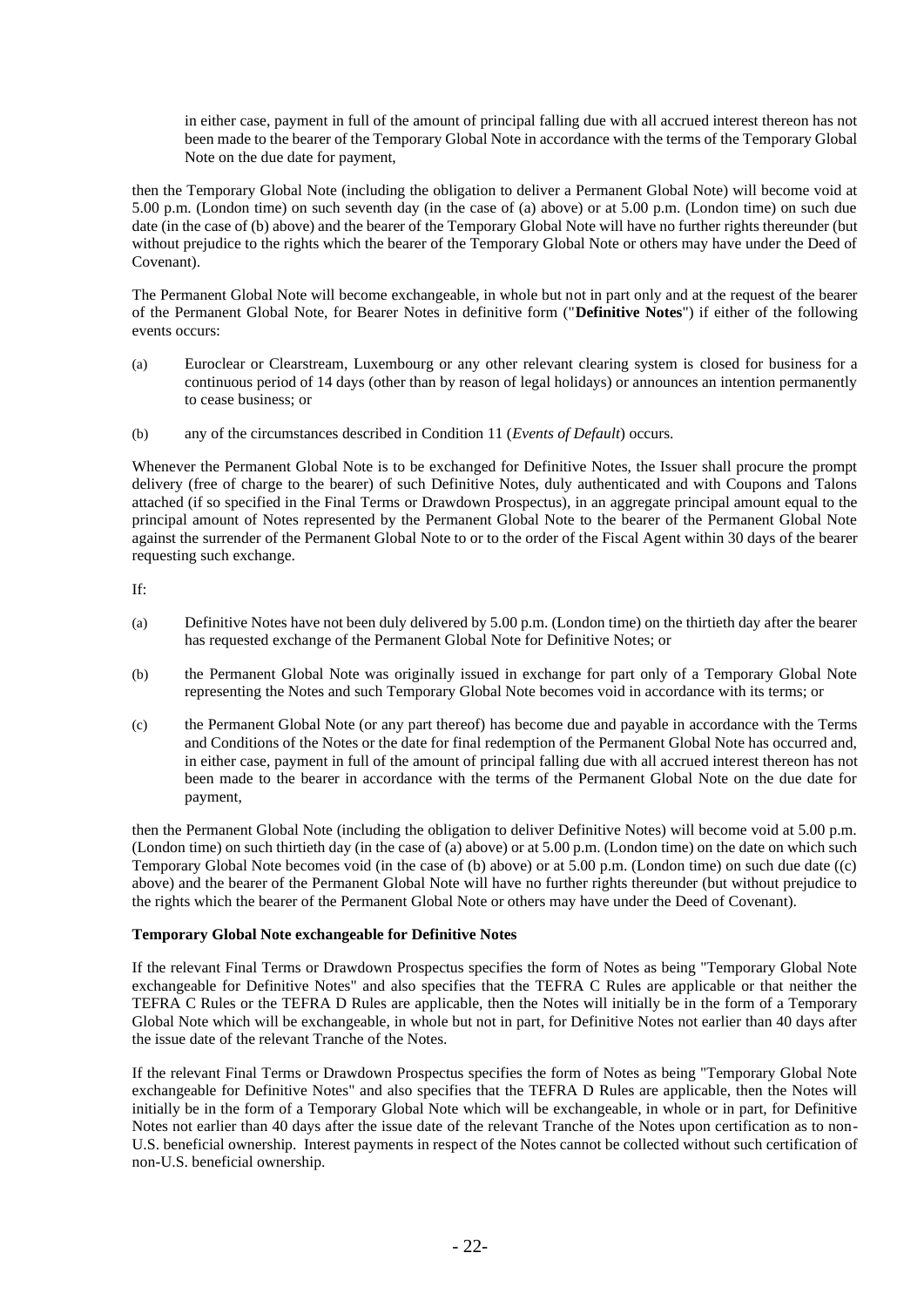Whenever the Temporary Global Note is to be exchanged for Definitive Notes, the Issuer shall procure the prompt delivery (free of charge to the bearer) of such Definitive Notes, duly authenticated and with Coupons and Talons attached (if so specified in the relevant Final Terms or Drawdown Prospectus), in an aggregate principal amount equal to the principal amount of the Temporary Global Note to the bearer of the Temporary Global Note against the surrender of the Temporary Global Note to or to the order of the Fiscal Agent within 30 days of the bearer requesting such exchange.

If:

- (a) Definitive Notes have not been duly delivered by 5.00 p.m. (London time) on the thirtieth day after the bearer has requested exchange of the Temporary Global Note for Definitive Notes; or
- (b) the Temporary Global Note (or any part thereof) has become due and payable in accordance with the Terms and Conditions of the Notes or the date for final redemption of the Temporary Global Note has occurred and, in either case, payment in full of the amount of principal falling due with all accrued interest thereon has not been made to the bearer in accordance with the terms of the Temporary Global Note on the due date for payment,

then the Temporary Global Note (including the obligation to deliver Definitive Notes) will become void at 5.00 p.m. (London time) on such thirtieth day (in the case of (a) above) or at 5.00 p.m. (London time) on such due date (in the case of (b) above) and the bearer of the Temporary Global Note will have no further rights thereunder (but without prejudice to the rights which the bearer of the Temporary Global Note or others may have under the Deed of Covenant).

## **Permanent Global Note exchangeable for Definitive Notes**

If the relevant Final Terms specifies the form of Notes as being "Permanent Global Note exchangeable for Definitive Notes", then the Notes will initially be in the form of a Permanent Global Note which will be exchangeable in whole, but not in part, for Definitive Notes if either of the following events occurs:

- (a) Euroclear or Clearstream, Luxembourg or any other relevant clearing system is closed for business for a continuous period of 14 days (other than by reason of legal holidays) or announces an intention permanently to cease business; or
- (b) any of the circumstances described in Condition 11 (*Events of Default*) occurs.

Whenever the Permanent Global Note is to be exchanged for Definitive Notes, the Issuer shall procure the prompt delivery (free of charge to the bearer) of such Definitive Notes, duly authenticated and with Coupons and Talons attached (if so specified in the Final Terms or Drawdown Prospectus), in an aggregate principal amount equal to the principal amount of Notes represented by the Permanent Global Note to the bearer of the Permanent Global Note against the surrender of the Permanent Global Note to or to the order of the Fiscal Agent within 30 days of the bearer requesting such exchange.

If:

- (a) Definitive Notes have not been duly delivered by 5.00 p.m. (London time) on the thirtieth day after the bearer has requested exchange of the Permanent Global Note for Definitive Notes; or
- (b) the Permanent Global Note (or any part thereof) has become due and payable in accordance with the Terms and Conditions of the Notes or the date for final redemption of the Permanent Global Note has occurred and, in either case, payment in full of the amount of principal falling due with all accrued interest thereon has not been made to the bearer in accordance with the terms of the Permanent Global Note on the due date for payment,

then the Permanent Global Note (including the obligation to deliver Definitive Notes) will become void at 5.00 p.m. (London time) on such thirtieth day (in the case of (a) above) or at 5.00 p.m. (London time) on such due date ((b) above) and the bearer of the Permanent Global Note will have no further rights thereunder (but without prejudice to the rights which the bearer of the Permanent Global Note or others may have under the Deed of Covenant).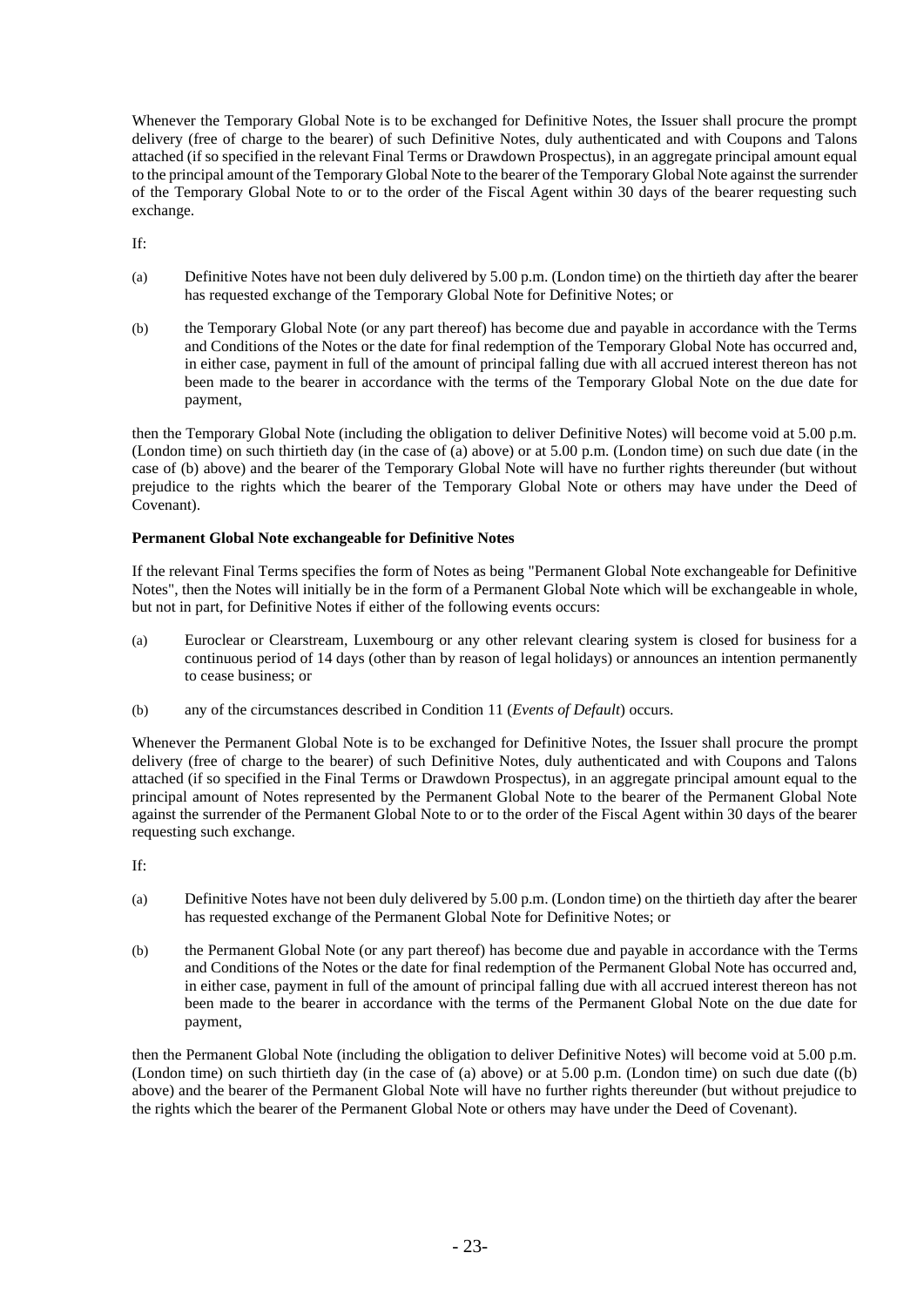## **Rights under Deed of Covenant**

Under the Deed of Covenant, persons shown in the records of Euroclear and/or Clearstream, Luxembourg and/or any other relevant clearing system as being entitled to an interest in a Temporary Global Note or a Permanent Global Note which becomes void will acquire directly against the Issuer all those rights to which they would have been entitled if, immediately before the Temporary Global Note or Permanent Global Note became void, they had been the holders of Definitive Notes in an aggregate principal amount equal to the principal amount of Notes they were shown as holding in the records of Euroclear and/or Clearstream, Luxembourg and/or any other relevant clearing system.

## **Terms and Conditions applicable to the Notes**

The terms and conditions applicable to any Definitive Note will be endorsed on that Note and will consist of the terms and conditions set out under "*Terms and Conditions of the Notes*" below and the provisions of the relevant Final Terms which complete, or the Drawdown Prospectus which supplements, amends and/or replaces, those terms and conditions.

The terms and conditions applicable to any Note in global form will differ from those terms and conditions which would apply to the Note were it in definitive form to the extent described under "*Summary of Provisions Relating to the Notes while in Global Form*" below.

## **Legend concerning United States persons**

In the case of any Tranche of Bearer Notes having a maturity of more than 365 days, the Notes in global form, the Notes in definitive form and any Coupons and Talons appertaining thereto will bear a legend to the following effect:

"Any United States person who holds this obligation will be subject to limitations under the United States income tax laws, including the limitations provided in Sections 165(j) and 1287(a) of the Internal Revenue Code."

## **Notes admitted to listing and trading on the AIAF Fixed Income Securities Market in Spain**

In the case of Notes admitted to listing and trading on the AIAF Fixed Income Securites Market in Spain, title to the Notes is evidenced by book-entries, and each person shown in the Spanish Central Registry managed by Iberclear and in the registries maintained by the respective participating entities (*entidades participantes*) in Iberclear (the "**Iberclear Members**") as having an interest in the Notes shall be (except as otherwise required by Spanish law) considered the holder of the principal amount of the Notes recorded therein.

References to a "Noteholder" in this case shall also include the person in whose name such Note is for the time being registered in the Spanish Central Registry managed by Iberclear or, as the case may be, the relevant Iberclear Member accounting book (or, in the case of a joint holding, the first named thereof) and Noteholder shall be construed accordingly.

One or more certificates (each a "**Certificate**") attesting to the relevant Noteholder's holding of Notes in the relevant registry will be delivered by the relevant Iberclear Member or, where the Noteholder is itself an Iberclear Member, by Iberclear (in each case, in accordance with the requirements of Spanish law and the relevant Iberclear Member's or, as the case may be, Iberclear's procedures) to such Noteholder upon such Noteholder's request.

The Notes are issued without any restrictions on their transferability. Consequently, the Notes may be transferred and title to the Notes may pass (subject to Spanish law and to compliance with all applicable rules, restrictions and requirements of Iberclear or, as the case may be, the relevant Iberclear Member) upon registration in the relevant registry of each Iberclear Member and/or Iberclear itself, as applicable. Each Noteholder will be (except as otherwise required by Spanish law) treated as the absolute owner of the relevant Notes for all purposes (whether or not it is overdue and regardless of any notice of ownership, trust or any interest, or any writing on, or the theft or loss of, the Certificate issued in respect of it), and no person will be liable for so treating the Noteholder.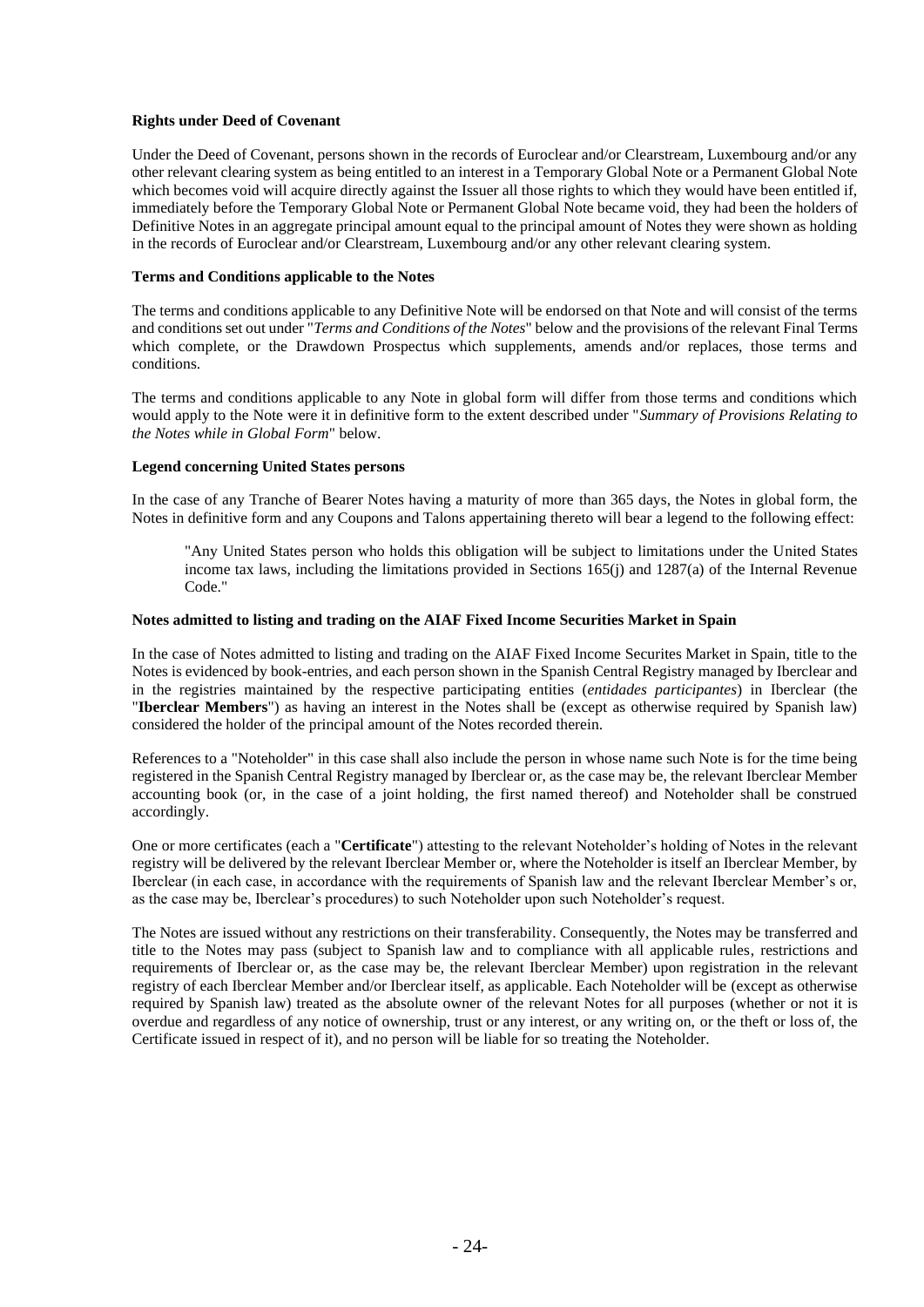## **TERMS AND CONDITIONS OF THE NOTES**

*The following is the text of the terms and conditions which, as completed by the relevant Final Terms, will be endorsed on each Note in definitive form issued under the Programme.*

*The terms and conditions applicable to any Note in global form will differ from those terms and conditions which would apply to the Note were it in definitive form to the extent described under "Summary of Provisions Relating to the Notes while in Global Form" below.*

## 1. **Introduction**

- (a) *Programme*: Adif-Alta Velocidad (the "**Issuer**") has established a Euro Medium Term Note Programme (the "**Programme**") for the issuance of up to  $\epsilon$ 8,000,000,000 in aggregate principal amount of notes (the "**Notes**").
- (b) *Final Terms*: Notes issued under the Programme are issued in series (each a "**Series**") and each Series may comprise one or more tranches (each a "**Tranche**") of Notes. Each Tranche is the subject of final terms (the "**Final Terms**") which completes these terms and conditions (the "**Conditions**"). The terms and conditions applicable to any particular Tranche of Notes are these Conditions as completed by the relevant Final Terms.
- (c) *Agency Agreement*: The Notes are the subject of an amended and restated fiscal agency agreement dated 26 January 2021 (the "**Agency Agreement**") between the Issuer, BNP Paribas Securities Services, Luxembourg Branch as fiscal agent (the "**Fiscal Agent**", which expression includes any successor fiscal agent appointed from time to time in connection with the Notes) and the paying agents named therein (together with the Fiscal Agent, the "**Paying Agents**", which expression includes any successor or additional paying agents appointed from time to time in connection with the Notes).
- (d) *The Notes*: All subsequent references in these Conditions to "Notes" are to the Notes which are the subject of the relevant Final Terms. Copies of the relevant Final Terms are available for viewing and copies may be obtained from Calle Hiedra nº. 9, Recinto de la Estación de Chamartín, Edificio 23, 28036 Madrid, Spain and at the Specified Offices of each of the Paying Agents, the initial Specified Offices of which are set out below.
- (e) *Summaries*: Certain provisions of these Conditions are summaries of the Agency Agreement and are subject to their detailed provisions. The holders of the Notes (the "**Noteholders**") and the holders of the related interest coupons (the "**Couponholders**" and the "**Coupons**", respectively) are bound by, and are deemed to have notice of, all the provisions of the Agency Agreement applicable to them. Copies of the Agency Agreement are available for inspection by Noteholders during normal business hours at the Specified Offices of each of the Paying Agents, the initial Specified Offices of which are set out below.

# 2. **Interpretation**

(a) *Definitions*: In these Conditions the following expressions have the following meanings:

"**Additional Business Centre(s)**" means the city or cities specified as such in the relevant Final Terms;

"**Additional Financial Centre(s)**" means the city or cities specified as such in the relevant Final Terms;

## "**Business Day**" means:

- (a) in relation to any sum payable in euro, a TARGET Settlement Day and a day on which commercial banks and foreign exchange markets settle payments generally in each (if any) Additional Business Centre; and
- (b) in relation to any sum payable in a currency other than euro, a day on which commercial banks and foreign exchange markets settle payments generally in the Principal Financial Centre of the relevant currency and in each (if any) Additional Business Centre;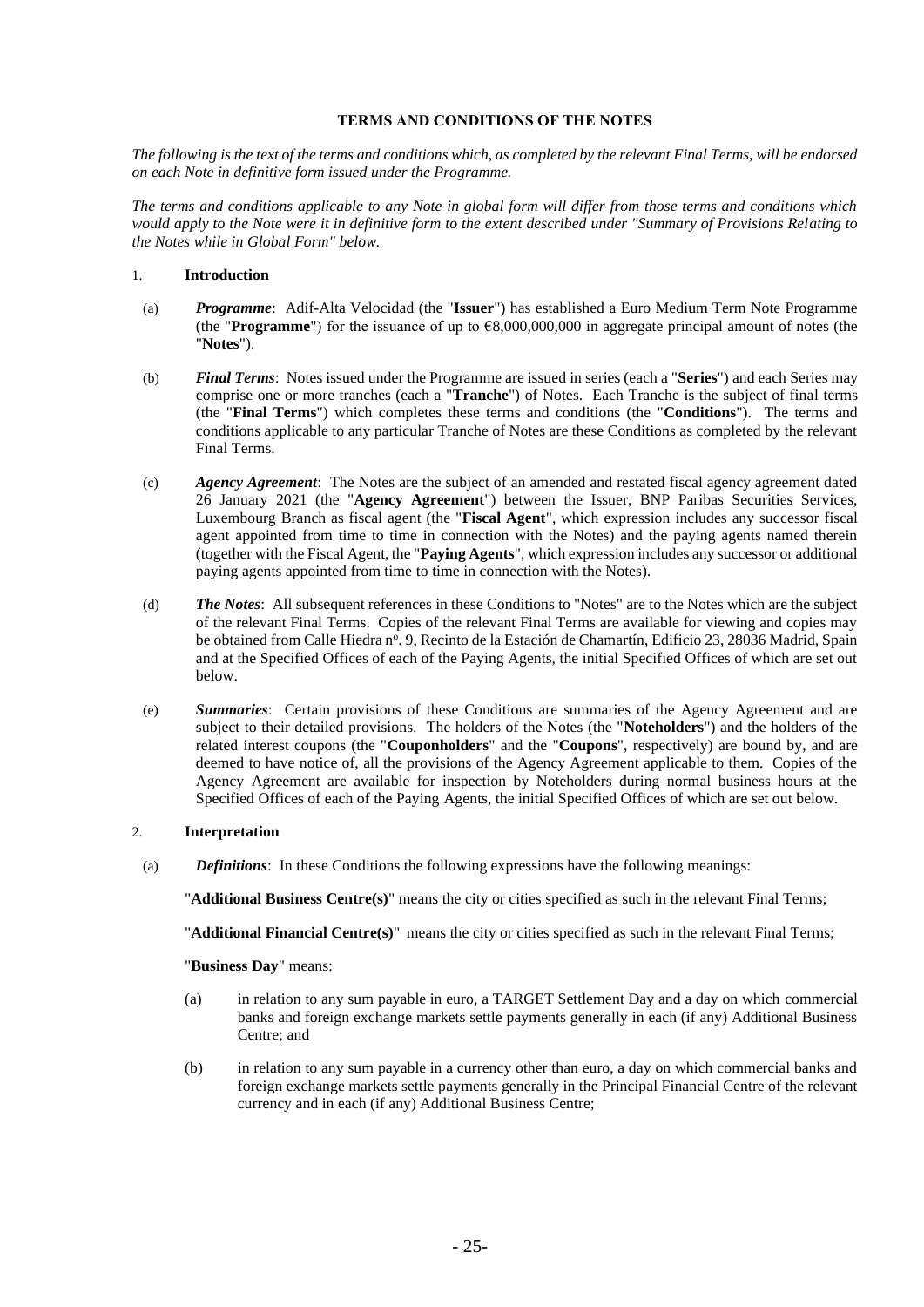"**Business Day Convention**", in relation to any particular date, has the meaning given in the relevant Final Terms and, if so specified in the relevant Final Terms, may have different meanings in relation to different dates and, in this context, the following expressions shall have the following meanings:

- (a) "**Following Business Day Convention**" means that the relevant date shall be postponed to the first following day that is a Business Day;
- (b) "**Modified Following Business Day Convention**" or "**Modified Business Day Convention**" means that the relevant date shall be postponed to the first following day that is a Business Day unless that day falls in the next calendar month in which case that date will be the first preceding day that is a Business Day;
- (c) "**Preceding Business Day Convention**" means that the relevant date shall be brought forward to the first preceding day that is a Business Day; and
- (d) "**FRN Convention**", "**Floating Rate Convention**" or "**Eurodollar Convention**" means that each relevant date shall be the date which numerically corresponds to the preceding such date in the calendar month which is the number of months specified in the relevant Final Terms as the Specified Period after the calendar month in which the preceding such date occurred **provided**, **however**, **that**:
	- (i) if there is no such numerically corresponding day in the calendar month in which any such date should occur, then such date will be the last day which is a Business Day in that calendar month;
	- (ii) if any such date would otherwise fall on a day which is not a Business Day, then such date will be the first following day which is a Business Day unless that day falls in the next calendar month, in which case it will be the first preceding day which is a Business Day; and
	- (iii) if the preceding such date occurred on the last day in a calendar month which was a Business Day, then all subsequent such dates will be the last day which is a Business Day in the calendar month which is the specified number of months after the calendar month in which the preceding such date occurred;

"**Calculation Agent**" means the Fiscal Agent or such other Person specified in the relevant Final Terms as the party responsible for calculating the Rate(s) of Interest and Interest Amount(s) and/or such other amount(s) as may be specified in the relevant Final Terms;

"**Calculation Amount**" has the meaning given in the relevant Final Terms;

"**Coupon Sheet**" means, in respect of a Global Note, a coupon sheet relating to the Note;

"**Day Count Fraction**" means, in respect of the calculation of an amount for any period of time (the "**Calculation Period**"), such day count fraction as may be specified in these Conditions or the relevant Final Terms and:

- (a) if "**Actual/Actual (ICMA)**" is so specified, means:
	- (i) where the Calculation Period is equal to or shorter than the Regular Period during which it falls, the actual number of days in the Calculation Period divided by the product of (1) the actual number of days in such Regular Period and (2) the number of Regular Periods in any year; and
	- (ii) where the Calculation Period is longer than one Regular Period, the sum of:
		- (A) the actual number of days in such Calculation Period falling in the Regular Period in which it begins divided by the product of (1) the actual number of days in such Regular Period and (2) the number of Regular Periods in any year; and
		- (B) the actual number of days in such Calculation Period falling in the next Regular Period divided by the product of (a) the actual number of days in such Regular Period and (2) the number of Regular Periods in any year;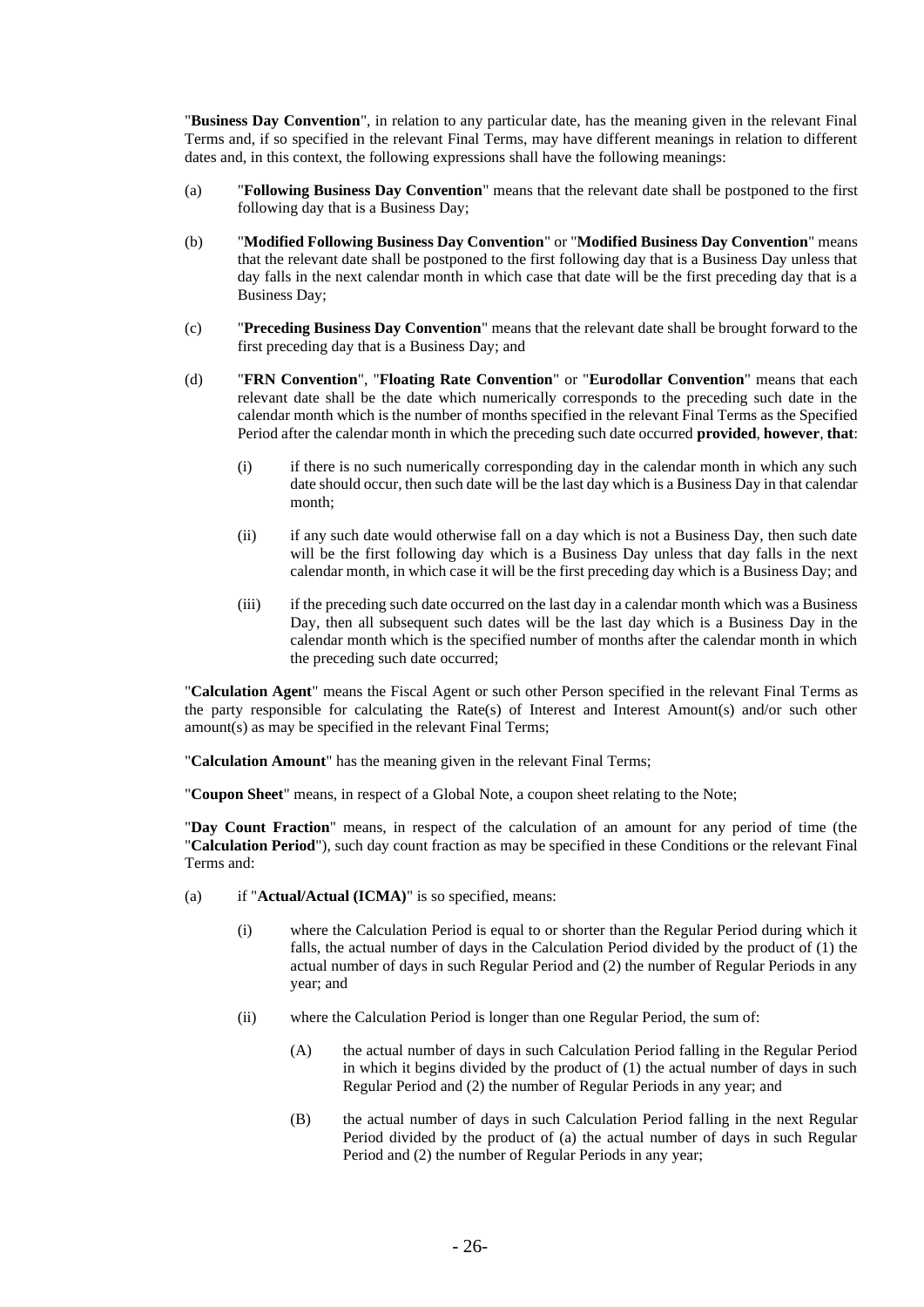- (b) if "**Actual/Actual (ISDA)**" is so specified, means the actual number of days in the Calculation Period divided by 365 (or, if any portion of the Calculation Period falls in a leap year, the sum of (A) the actual number of days in that portion of the Calculation Period falling in a leap year divided by 366 and (B) the actual number of days in that portion of the Calculation Period falling in a non-leap year divided by 365);
- (c) if "**Actual/365 (Fixed)**" is so specified, means the actual number of days in the Calculation Period divided by 365;
- (d) if "**Actual/360**" is so specified, means the actual number of days in the Calculation Period divided by 360;
- (e) if "**30/360**" is so specified, the number of days in the Calculation Period divided by 360, calculated on a formula basis as follows

Day Count Fraction = 
$$
\frac{[360x(Y_2 - Y_1)] + [30x(M_2 - M_1)] + (D_2 - D_1)}{360}
$$

where:

"**Y1**" is the year, expressed as a number, in which the first day of the Calculation Period falls;

"**Y2**" is the year, expressed as a number, in which the day immediately following the last day included in the Calculation Period falls;

"**M1**" is the calendar month, expressed as a number, in which the first day of the Calculation Period falls;

"**M2**" is the calendar month, expressed as number, in which the day immediately following the last day included in the Calculation Period falls;

"**D1**" is the first calendar day, expressed as a number, of the Calculation Period, unless such number would be 31, in which case  $D_1$  will be 30; and

"**D2**" is the calendar day, expressed as a number, immediately following the last day included in the Calculation Period, unless such number would be 31 and  $D_1$  is greater than 29, in which case  $D_2$  will be 30";

(f) if "**30E/360**" or "**Eurobond Basis**" is so specified, the number of days in the Calculation Period divided by 360, calculated on a formula basis as follows:

Day Count Fraction = 
$$
\frac{[360x(Y_2 - Y_1)] + [30x(M_2 - M_1)] + (D_2 - D_1)}{360}
$$

where:

"**Y1**" is the year, expressed as a number, in which the first day of the Calculation Period falls;

"**Y2**" is the year, expressed as a number, in which the day immediately following the last day included in the Calculation Period falls;

"**M1**" is the calendar month, expressed as a number, in which the first day of the Calculation Period falls;

"**M2**" is the calendar month, expressed as a number, in which the day immediately following the last day included in the Calculation Period falls;

"**D1**" is the first calendar day, expressed as a number, of the Calculation Period, unless such number would be 31, in which case  $D_1$  will be 30; and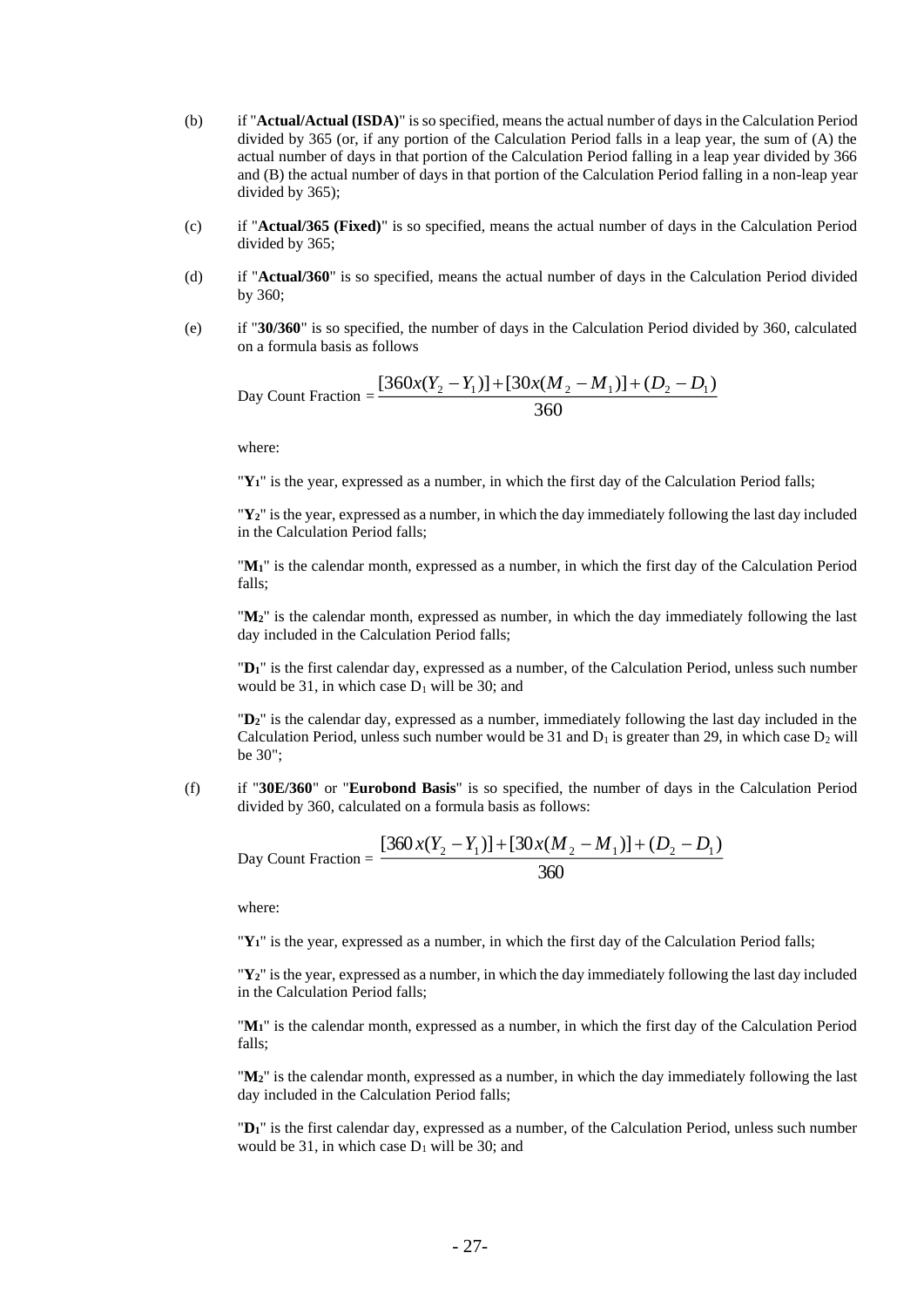"**D2**" is the calendar day, expressed as a number, immediately following the last day included in the Calculation Period, unless such number would be 31, in which case  $D_2$  will be 30; and

(g) if "**30E/360 (ISDA)**" is so specified, the number of days in the Calculation Period divided by 360, calculated on a formula basis as follows:

Day Count Fraction = 
$$
\frac{[360x(Y_2 - Y_1)] + [30x(M_2 - M_1)] + (D_2 - D_1)}{360}
$$

where:

"**Y1**" is the year, expressed as a number, in which the first day of the Calculation Period falls;

"**Y2**" is the year, expressed as a number, in which the day immediately following the last day included in the Calculation Period falls;

"**M1**" is the calendar month, expressed as a number, in which the first day of the Calculation Period falls;

"**M2**" is the calendar month, expressed as a number, in which the day immediately following the last day included in the Calculation Period falls;

"**D1**" is the first calendar day, expressed as a number, of the Calculation Period, unless (i) that day is the last day of February or (ii) such number would be 31, in which case  $D_1$  will be 30; and

"**D2**" is the calendar day, expressed as a number, immediately following the last day included in the Calculation Period, unless (i) that day is the last day of February but not the Maturity Date or (ii) such number would be 31, in which case  $D_2$  will be 30,

**provided**, **however**, **that** in each such case the number of days in the Calculation Period is calculated from and including the first day of the Calculation Period to but excluding the last day of the Calculation Period;

"**Early Redemption Amount (Tax)**" means, in respect of any Note, (i) its principal amount or (ii) such percentage of its principal amount (expressed as an amount per Calculation Amount) as may be specified in the relevant Final Terms;

"**Early Termination Amount**" means, in respect of any Note, (i) its principal amount or (ii) such percentage of its principal amount (expressed as an amount per Calculation Amount) as may be specified under "Redemption Amount" in the relevant Final Terms, or as determined in accordance with these Conditions;

"**EURIBOR**" means, in respect of any specified currency and any specified period, the interest rate benchmark known as the Euro zone interbank offered rate which is calculated and published by a designated distributor (such as Reuters) in accordance with the requirements from time to time of the European Money Markets Institute (or any other person that takes over the administration of that rate);

"**Extraordinary Resolution**" has the meaning given in the Agency Agreement;

"**Final Redemption Amount**" means, in respect of any Note (i) its principal amount or (ii) such percentage of its principal amount (expressed as an amount per Calculation Amount) as may be specified in the relevant Final Terms;

"**First Interest Payment Date**" means the date specified in the relevant Final Terms;

"**Fixed Coupon Amount**" has the meaning given in the relevant Final Terms;

"**Guarantee**" means, in relation to any Indebtedness of any Person, any obligation of another Person to pay such Indebtedness including (without limitation):

- (a) any obligation to purchase such Indebtedness;
- (b) any obligation to lend money, to purchase or subscribe shares or other securities or to purchase assets or services in order to provide funds for the payment of such Indebtedness;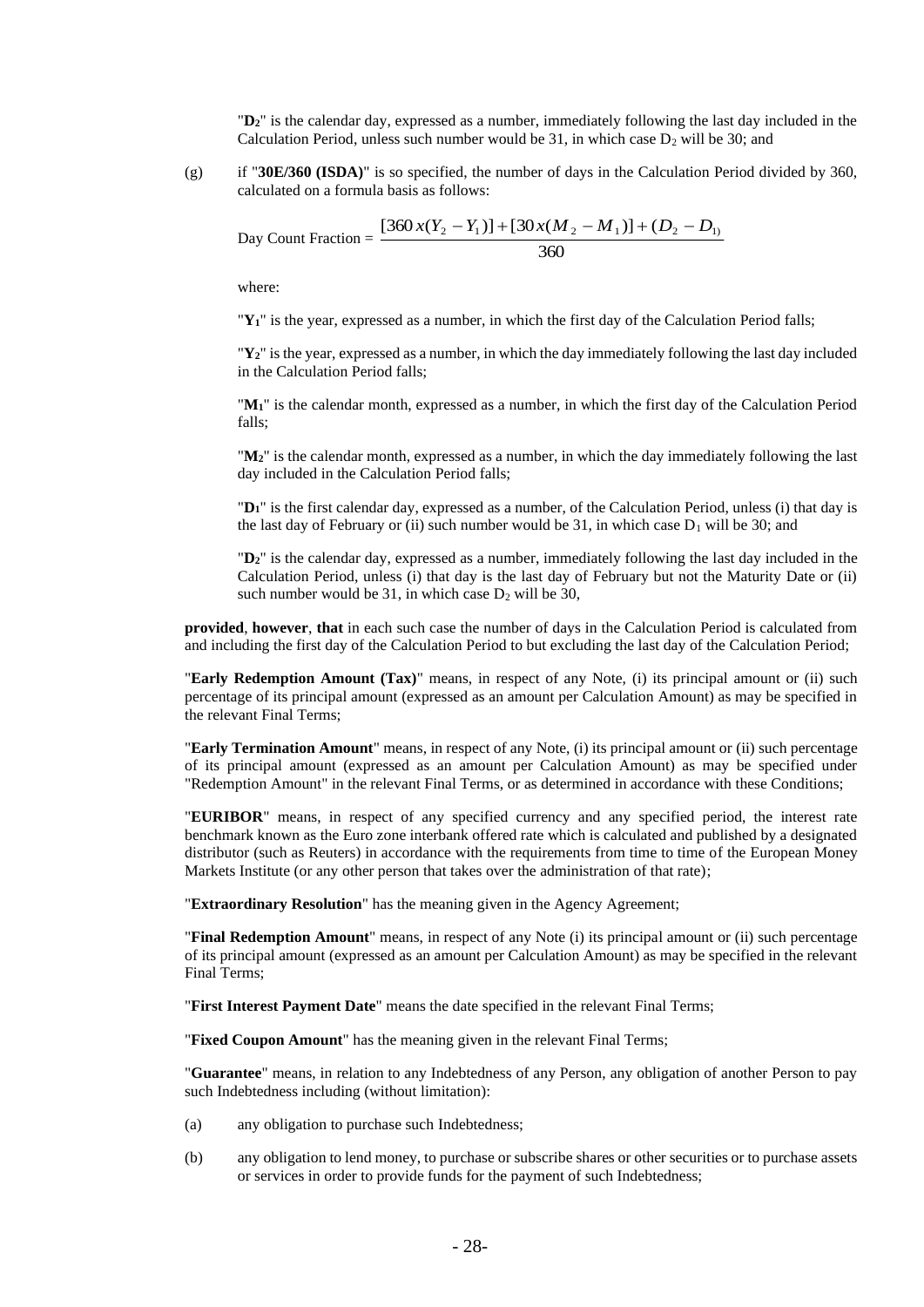- (c) any indemnity against the consequences of a default in the payment of such Indebtedness; and
- (d) any other agreement to be responsible for such Indebtedness;

"**Indebtedness**" means any indebtedness of any Person for money borrowed or raised including (without limitation) any indebtedness for or in respect of:

- (a) amounts raised by acceptance under any acceptance credit facility;
- (b) amounts raised under any note purchase facility;
- (c) the amount of any liability in respect of leases or hire purchase contracts which would, in accordance with applicable law and generally accepted accounting principles, be treated as finance or capital leases;
- (d) the amount of any liability in respect of any purchase price for assets or services the payment of which is deferred for a period in excess of 60 days; and
- (e) amounts raised under any other transaction (including, without limitation, any forward sale or purchase agreement) having the commercial effect of a borrowing;

"**Interest Amount**" means, in relation to a Note and an Interest Period, the amount of interest payable in respect of that Note for that Interest Period;

"**Interest Commencement Date**" means the Issue Date of the Notes or such other date as may be specified as the Interest Commencement Date in the relevant Final Terms;

"**Interest Determination Date**" has the meaning given in the relevant Final Terms;

"**Interest Payment Date**" means the First Interest Payment Date and any other date or dates specified as such in the relevant Final Terms and, if a Business Day Convention is specified in the relevant Final Terms:

- (a) as the same may be adjusted in accordance with the relevant Business Day Convention; or
- (b) if the Business Day Convention is the FRN Convention, Floating Rate Convention or Eurodollar Convention and an interval of a number of calendar months is specified in the relevant Final Terms as being the Specified Period, each of such dates as may occur in accordance with the FRN Convention, Floating Rate Convention or Eurodollar Convention at such Specified Period of calendar months following the Interest Commencement Date (in the case of the first Interest Payment Date) or the previous Interest Payment Date (in any other case);

"**Interest Period**" means each period beginning on (and including) the Interest Commencement Date or any Interest Payment Date and ending on (but excluding) the next Interest Payment Date;

"**ISDA Definitions**" means the 2006 ISDA Definitions (as amended and updated as at the date of issue of the first Tranche of the Notes of the relevant Series (as specified in the relevant Final Terms) as published by the International Swaps and Derivatives Association, Inc.);

"**Issue Date**" has the meaning given in the relevant Final Terms;

"**Margin**" has the meaning given in the relevant Final Terms;

"**Maturity Date**" has the meaning given in the relevant Final Terms;

"**Maximum Redemption Amount**" has the meaning given in the relevant Final Terms;

"**Minimum Redemption Amount**" has the meaning given in the relevant Final Terms;

"**Optional Redemption Amount (Call)**" means, in respect of any Note, (i) its principal amount or (ii) such percentage of its principal amount (expressed as an amount per Calculation Amount) as may be specified in the relevant Final Terms;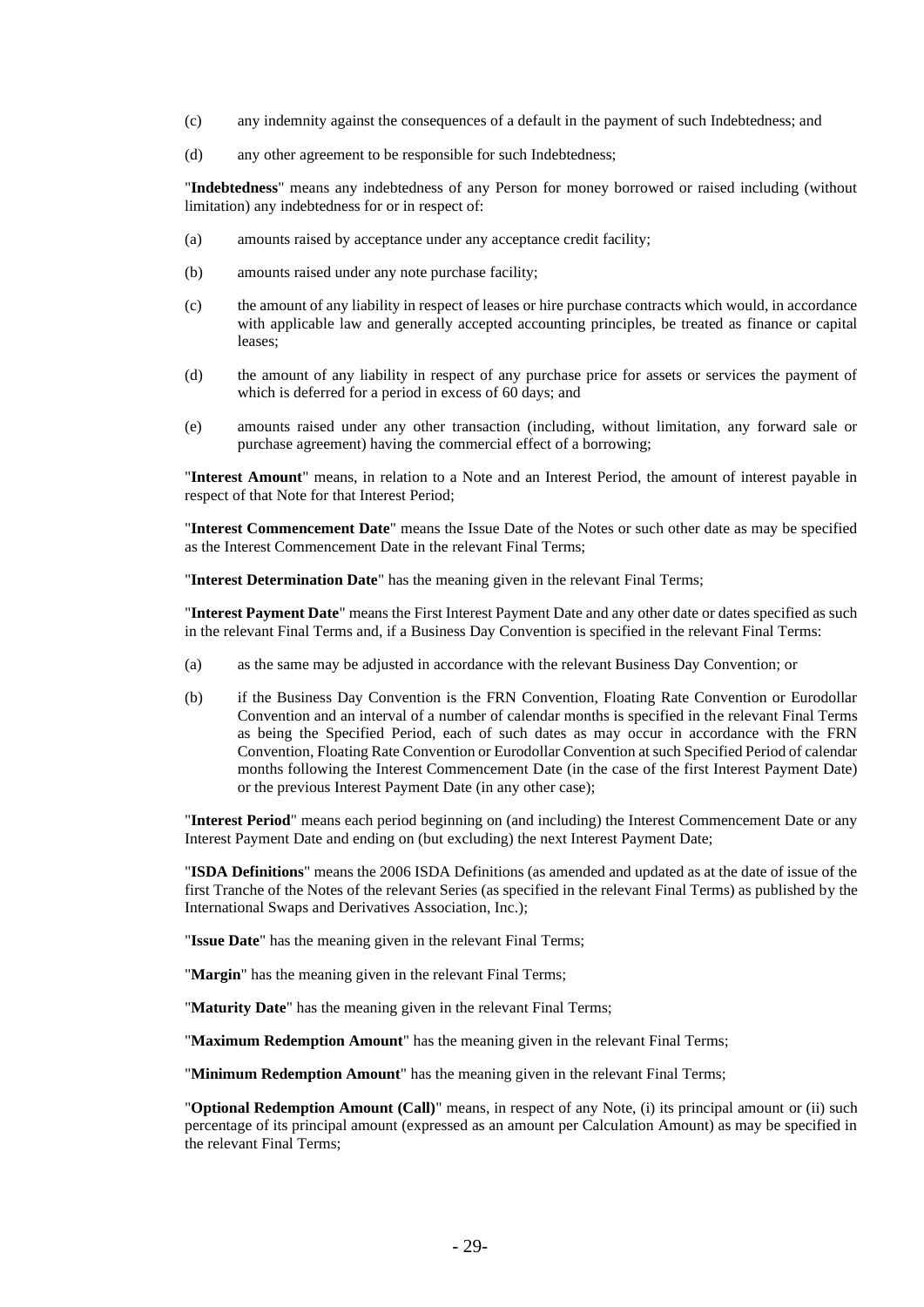"**Optional Redemption Amount (Put)**" means, in respect of any Note, (i) its principal amount or (ii) such percentage of its principal amount (expressed as an amount per Calculation Amount) as may be specified in the relevant Final Terms;

"**Optional Redemption Date (Call)**" has the meaning given in the relevant Final Terms;

"**Optional Redemption Date (Put)**" has the meaning given in the relevant Final Terms;

"**Payment Business Day**" means:

- (a) if the currency of payment is euro, any day which is:
	- (i) a day on which banks in the relevant place of presentation are open for presentation and payment of bearer debt securities and for dealings in foreign currencies; and
	- (ii) in the case of payment by transfer to an account, a TARGET Settlement Day and a day on which dealings in foreign currencies may be carried on in each (if any) Additional Financial Centre; or
- (b) if the currency of payment is not euro, any day which is:
	- (i) a day on which banks in the relevant place of presentation are open for presentation and payment of bearer debt securities and for dealings in foreign currencies; and
	- (ii) in the case of payment by transfer to an account, a day on which dealings in foreign currencies may be carried on in the Principal Financial Centre of the currency of payment and in each (if any) Additional Financial Centre;

"**Person**" means any individual, company, corporation, firm, partnership, joint venture, association organisation, state or agency of a state or other entity, whether or not having separate legal personality;

"**Principal Financial Centre**" means, in relation to any currency, the principal financial centre for that currency **provided**, **however**, **that**:

- (a) in relation to euro, it means the principal financial centre of such Member State of the European Communities as is selected (in the case of a payment) by the payee or (in the case of a calculation) by the Calculation Agent; and
- (b) in relation to New Zealand dollars, it means either Wellington or Auckland as is selected (in the case of a payment) by the payee or (in the case of a calculation) by the Calculation Agent;

"**Put Option Notice**" means a notice which must be delivered to a Paying Agent by any Noteholder wanting to exercise a right to redeem a Note at the option of the Noteholder;

"**Put Option Receipt**" means a receipt issued by a Paying Agent to a depositing Noteholder upon deposit of a Note with such Paying Agent by any Noteholder wanting to exercise a right to redeem a Note at the option of the Noteholder;

"**Rate of Interest**" means the rate or rates (expressed as a percentage per annum) of interest payable in respect of the Notes specified in the relevant Final Terms or calculated or determined in accordance with the provisions of these Conditions;

"**Redemption Amount**" means, as appropriate, the Final Redemption Amount, the Early Redemption Amount (Tax), the Optional Redemption Amount (Call), the Optional Redemption Amount (Put), the Early Termination Amount or such other amount in the nature of a redemption amount as may be specified in the relevant Final Terms;

"**Reference Banks**" has the meaning given in the relevant Final Terms or, if none, four major banks in the market that is most closely connected with the Reference Rate as selected by the Issuer on the advice of an investment bank of international repute;

"**Reference Rate**" means EURIBOR as specified in the relevant Final Terms in respect of the currency and period specified in the relevant Final Terms;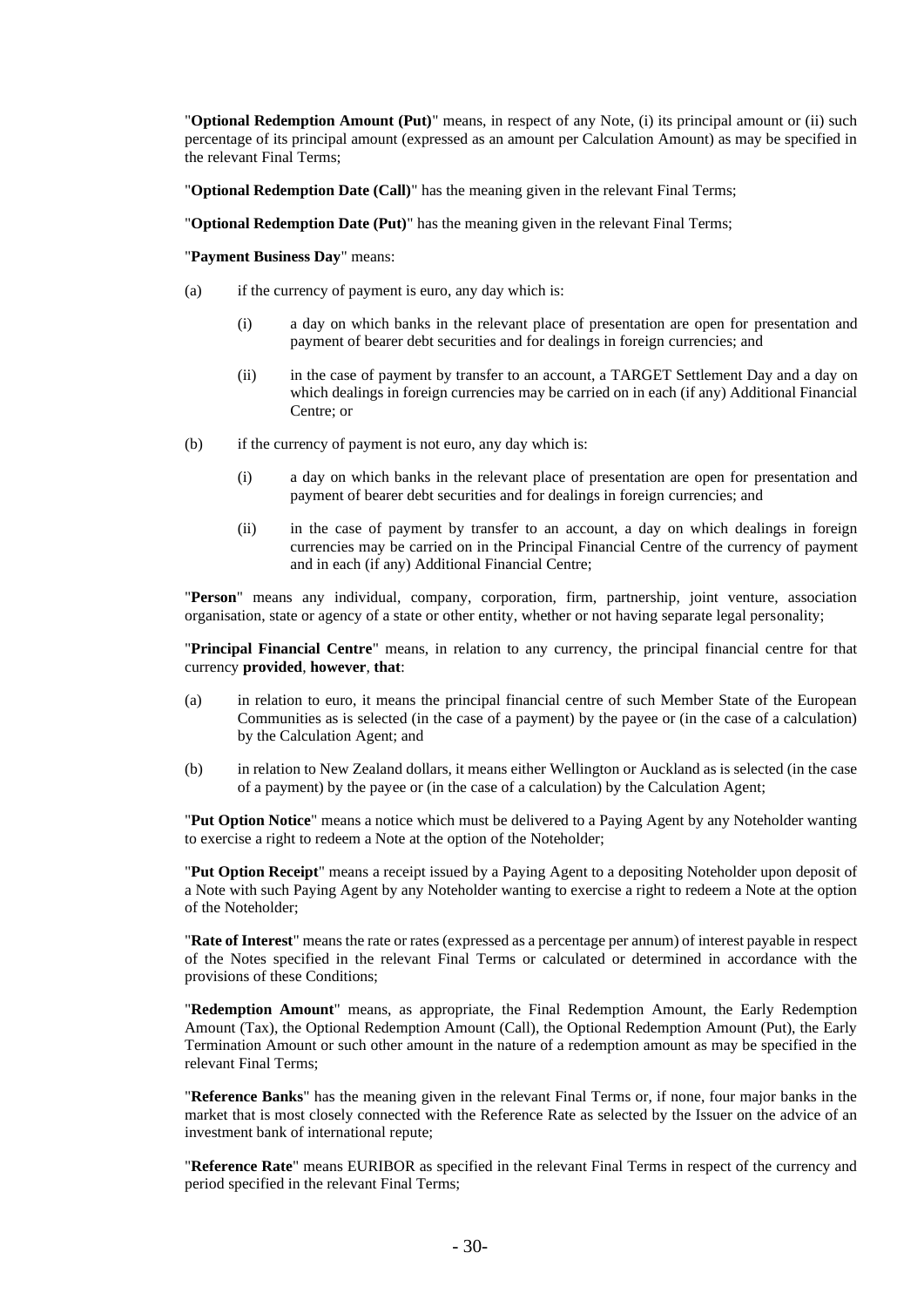#### "**Regular Period**" means:

- (a) in the case of Notes where interest is scheduled to be paid only by means of regular payments, each period from and including the Interest Commencement Date to but excluding the first Interest Payment Date and each successive period from and including one Interest Payment Date to but excluding the next Interest Payment Date;
- (b) in the case of Notes where, apart from the first Interest Period, interest is scheduled to be paid only by means of regular payments, each period from and including a Regular Date falling in any year to but excluding the next Regular Date, where "**Regular Date**" means the day and month (but not the year) on which any Interest Payment Date falls; and
- (c) in the case of Notes where, apart from one Interest Period other than the first Interest Period, interest is scheduled to be paid only by means of regular payments, each period from and including a Regular Date falling in any year to but excluding the next Regular Date, where "**Regular Date**" means the day and month (but not the year) on which any Interest Payment Date falls other than the Interest Payment Date falling at the end of the irregular Interest Period.

"**Relevant Date**" means, in relation to any payment, whichever is the later of (a) the date on which the payment in question first becomes due and (b) if the full amount payable has not been received in the Principal Financial Centre of the currency of payment by the Fiscal Agent on or prior to such due date, the date on which (the full amount having been so received) notice to that effect has been given to the Noteholders;

"**Relevant Financial Centre**" has the meaning given in the relevant Final Terms;

"**Relevant Indebtedness**" means any Indebtedness which is in the form of or represented by any bond, note, debenture, debenture stock, loan stock, certificate or other instrument which is, or is capable of being, listed, quoted or traded on any stock exchange or in any securities market (including, without limitation, any overthe-counter market);

"**Relevant Screen Page**" means the page, section or other part of a particular information service (including, without limitation, Reuters) specified as the Relevant Screen Page in the relevant Final Terms, or such other page, section or other part as may replace it on that information service or such other information service, in each case, as may be nominated by the Person providing or sponsoring the information appearing there for the purpose of displaying rates or prices comparable to the Reference Rate;

"**Relevant Time**" has the meaning given in the relevant Final Terms;

"**Reserved Matter**" means any proposal to change any date fixed for payment of principal or interest in respect of the Notes, to reduce the amount of principal or interest payable on any date in respect of the Notes, to alter the method of calculating the amount of any payment in respect of the Notes or the date for any such payment, to change the currency of any payment under the Notes or to change the quorum requirements relating to meetings or the majority required to pass an Extraordinary Resolution;

"**Security Interest**" means any mortgage, charge, pledge, lien or other security interest;

"**Specified Currency**" has the meaning given in the relevant Final Terms;

"**Specified Denomination**" has the meaning given in the relevant Final Terms;

"**Specified Office**" has the meaning given in the Agency Agreement;

"**Specified Period**" has the meaning given in the relevant Final Terms;

"**Subsidiary**" means, in relation to any Person (the "**first Person**") at any particular time, any other Person (the "**second Person**"):

(a) whose affairs and policies the first Person controls or has the power to control, whether by ownership of share capital, contract, the power to appoint or remove members of the governing body of the second Person or otherwise; or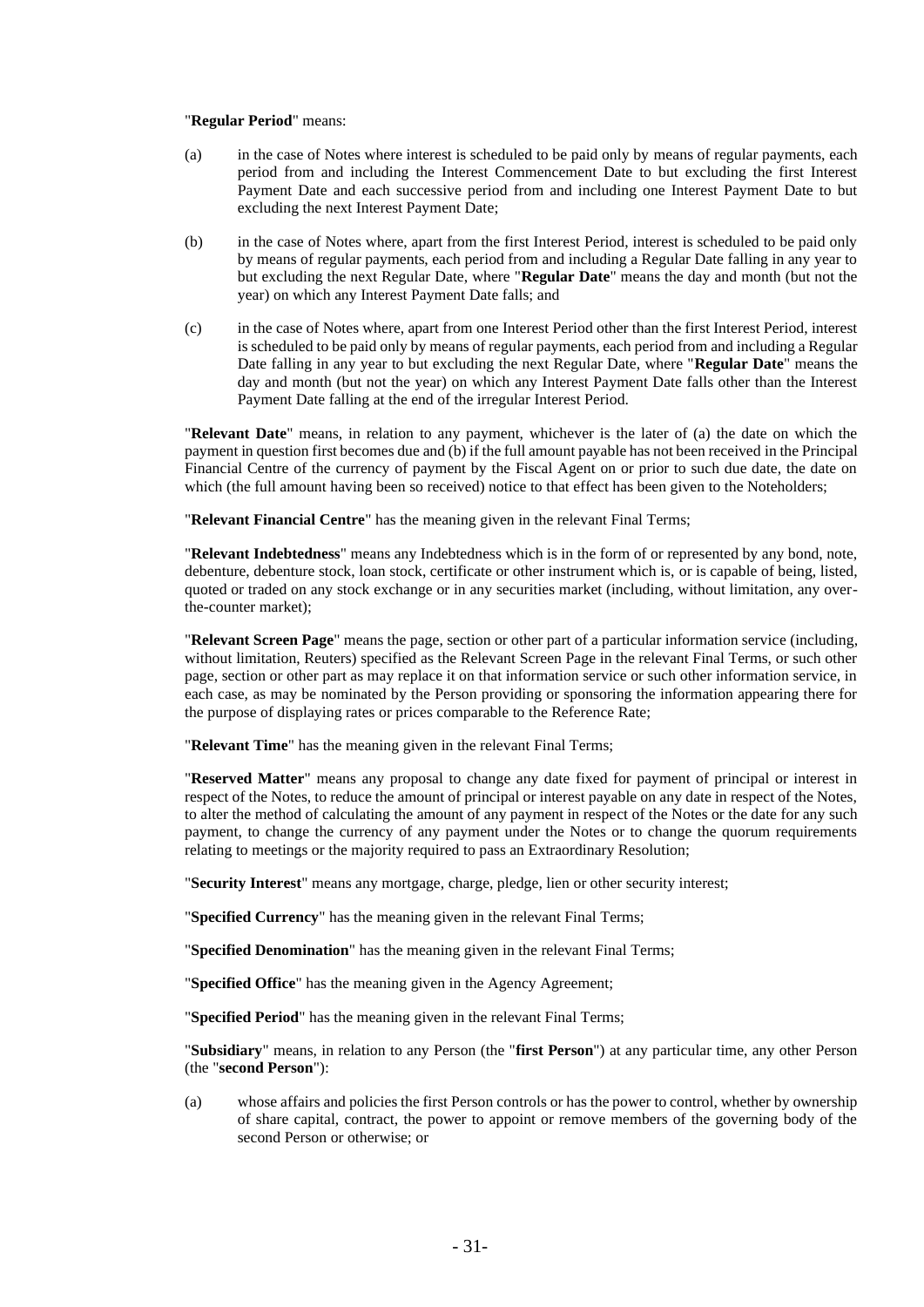(b) whose financial statements are, in accordance with applicable law and generally accepted accounting principles, consolidated with those of the first Person;

"**Talon**" means a talon for further Coupons;

"**TARGET2**" means the Trans-European Automated Real-Time Gross Settlement Express Transfer payment system which utilises a single shared platform and which was launched on 19 November 2007;

"**TARGET Settlement Day**" means any day on which TARGET2 is open for the settlement of payments in euro; and

"**Treaty**" means the Treaty establishing the European Communities, as amended.

- (b) *Interpretation*: In these Conditions:
	- (i) if Talons are specified in the relevant Final Terms as being attached to the Notes at the time of issue, references to Coupons shall be deemed to include references to Talons;
	- (ii) if Talons are not specified in the relevant Final Terms as being attached to the Notes at the time of issue, references to Talons are not applicable;
	- (iii) any reference to principal shall be deemed to include the Redemption Amount, any additional amounts in respect of principal which may be payable under Condition 10 (*Taxation*), any premium payable in respect of a Note and any other amount in the nature of principal payable pursuant to these Conditions;
	- (iv) any reference to interest shall be deemed to include any additional amounts in respect of interest which may be payable under Condition 10 (*Taxation*) and any other amount in the nature of interest payable pursuant to these Conditions;
	- (v) references to Notes being "outstanding" shall be construed in accordance with the Agency Agreement;
	- (vi) if an expression is stated in Condition 2(a) to have the meaning given in the relevant Final Terms, but the relevant Final Terms gives no such meaning or specifies that such expression is "not applicable" then such expression is not applicable to the Notes; and
	- (vii) any reference to the Agency Agreement shall be construed as a reference to the Agency Agreement as amended and/or supplemented up to and including the Issue Date of the Notes.

#### 3. **Form, Denomination and Title**

Notes may be issued in bearer form or, when Notes are admitted to listing and trading on the AIAF Fixed Income Securities Market in Spain, in uncertificated, dematerialised book-entry form (*anotaciones en cuenta*).

Notes issued in bearer form in the Specified Denomination with Coupons may, if specified in the relevant Final Terms, be issued with Talons attached at the time of issue. Title to the Notes and the Coupons will pass by delivery. The holder of any Note or Coupon shall (except as otherwise required by law) be treated as its absolute owner for all purposes (whether or not it is overdue and regardless of any notice of ownership, trust or any other interest therein, any writing thereon or any notice of any previous loss or theft thereof) and no Person shall be liable for so treating such holder.

Title to the Notes which are admitted to listing and trading on the AIAF Fixed Income Securities Market in Spain, is evidenced by book-entries, and each person shown in the Spanish Central Registry managed by Iberclear and in the registries maintained by the respective participating entities (*entidades participantes*) in Iberclear (the "**Iberclear Members**") as having an interest in the Notes shall be (except as otherwise required by Spanish law) considered the holder of the principal amount of the Notes recorded therein.

In these Conditions, references to a "Noteholder" shall also include, with respect to Notes which are admitted to listing and trading on the AIAF Fixed Income Securities Market in Spain, the person in whose name such Note is for the time being registered in the Spanish Central Registry managed by Iberclear or, as the case may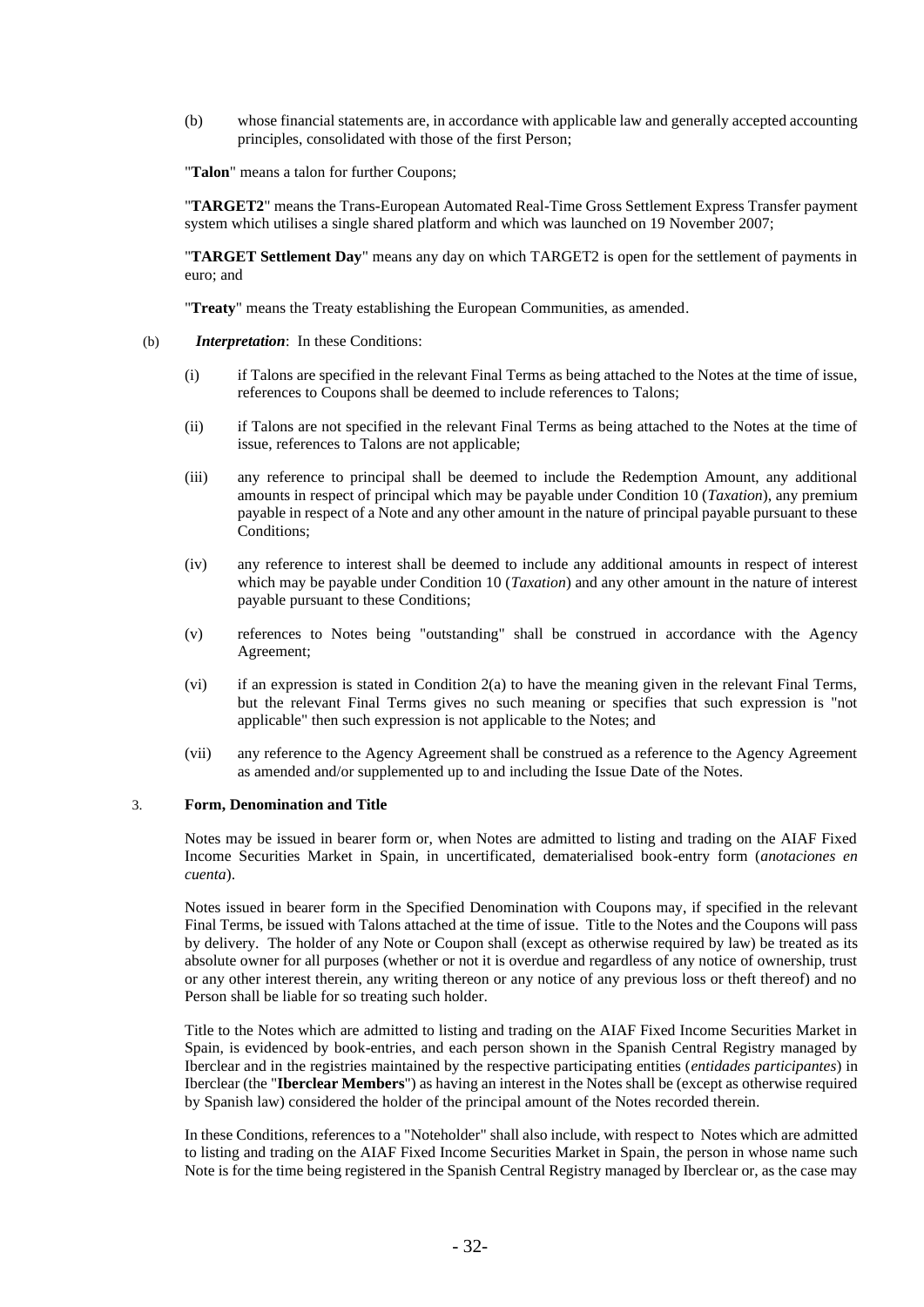be, the relevant Iberclear Member accounting book (or, in the case of a joint holding, the first named thereof) and Noteholder shall be construed accordingly. One or more certificates (each a "**Certificate**") attesting to the relevant Noteholder's holding of Notes in the relevant registry will be delivered by the relevant Iberclear Member or, where the Noteholder is itself an Iberclear Member, by Iberclear (in each case, in accordance with the requirements of Spanish law and the relevant Iberclear Member's or, as the case may be, Iberclear's procedures) to such Noteholder upon such Noteholder's request.

The Notes which are admitted to listing and trading on the AIAF Fixed Income Securities Market in Spain are issued without any restrictions on their transferability. Consequently, the Notes may be transferred and title to the Notes may pass (subject to Spanish law and to compliance with all applicable rules, restrictions and requirements of Iberclear or, as the case may be, the relevant Iberclear Member) upon registration in the relevant registry of each Iberclear Member and/or Iberclear itself, as applicable. Each Noteholder will be (except as otherwise required by Spanish law) treated as the absolute owner of the relevant Notes for all purposes (whether or not it is overdue and regardless of any notice of ownership, trust or any interest, or any writing on, or the theft or loss of, the Certificate issued in respect of it), and no person will be liable for so treating the Noteholder.

## 4. **Status of the Notes**

The Notes constitute direct, general, unconditional unsubordinated and unsecured obligations of the Issuer which will at all times rank *pari passu* among themselves and at least *pari passu* with all other present and future unsecured obligations of the Issuer, save for such obligations as may be preferred by provisions of law that are both mandatory and of general application.

## 5. **Negative Pledge**

So long as any Note remains outstanding, the Issuer shall not and shall procure that none of its Subsidiaries will, create or permit to subsist any Security Interest upon the whole or any part of its present or future undertaking, assets or revenues to secure any Relevant Indebtedness or Guarantee of Relevant Indebtedness without (a) at the same time or prior thereto securing the Notes equally and rateably therewith or (b) providing such other security for the Notes as may be approved by an Extraordinary Resolution of Noteholders.

#### 6. **Fixed Rate Note Provisions**

- (a) *Application:* This Condition 6 (*Fixed Rate Note Provisions*) is applicable to the Notes only if the Fixed Rate Note Provisions are specified in the relevant Final Terms as being applicable.
- (b) *Accrual of interest:* The Notes bear interest from the Interest Commencement Date at the Rate of Interest payable in arrear on each Interest Payment Date, subject as provided in Condition 9 (*Payments*). Each Note will cease to bear interest from the due date for final redemption unless, upon due presentation, payment of the Redemption Amount is improperly withheld or refused, in which case it will continue to bear interest in accordance with this Condition 6 (*Fixed Rate Note Provisions*) (as well after as before judgment) until whichever is the earlier of (i) the day on which all sums due in respect of such Note up to that day are received by or on behalf of the relevant Noteholder and (ii) the day which is seven days after the Fiscal Agent has notified the Noteholders that it has received all sums due in respect of the Notes up to such seventh day (except to the extent that there is any subsequent default in payment).
- (c) *Fixed Coupon Amount:* The amount of interest payable in respect of each Note for any Interest Period shall be the relevant Fixed Coupon Amount.
- (d) *Calculation of interest amount:* The amount of interest payable in respect of each Note for any period for which a Fixed Coupon Amount is not specified shall be calculated by applying the Rate of Interest to the Calculation Amount, multiplying the product by the relevant Day Count Fraction, rounding the resulting figure to the nearest sub-unit of the Specified Currency (half a sub-unit being rounded upwards) and multiplying such rounded figure by a fraction equal to the Specified Denomination of such Note divided by the Calculation Amount. For this purpose a "**sub-unit**" means, in the case of any currency other than euro, the lowest amount of such currency that is available as legal tender in the country of such currency and, in the case of euro, means one cent.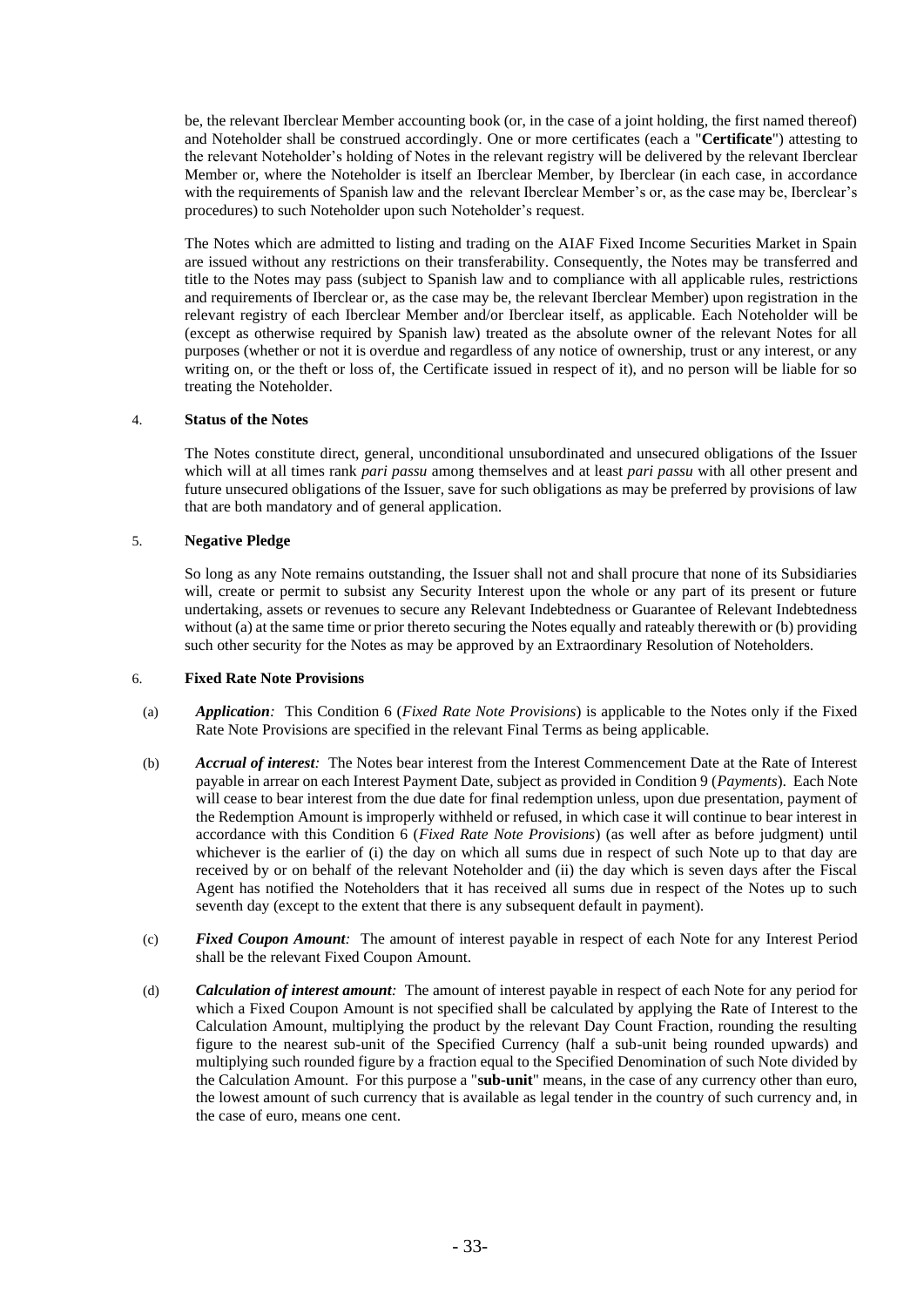## 7. **Floating Rate Note Provisions**

- (a) *Application:* This Condition 7 (*Floating Rate Note Provisions*) is applicable to the Notes only if the Floating Rate Note Provisions are specified in the relevant Final Terms as being applicable.
- (b) *Accrual of interest:* The Notes bear interest from the Interest Commencement Date at the Rate of Interest payable in arrear on each Interest Payment Date, subject as provided in Condition 9 (*Payments*). Each Note will cease to bear interest from the due date for final redemption unless, upon due presentation, payment of the Redemption Amount is improperly withheld or refused, in which case it will continue to bear interest in accordance with this Condition (as well after as before judgment) until whichever is the earlier of (i) the day on which all sums due in respect of such Note up to that day are received by or on behalf of the relevant Noteholder and (ii) the day which is seven days after the Fiscal Agent has notified the Noteholders that it has received all sums due in respect of the Notes up to such seventh day (except to the extent that there is any subsequent default in payment).
- (c) *Screen Rate Determination:* If Screen Rate Determination is specified in the relevant Final Terms as the manner in which the Rate(s) of Interest is/are to be determined, the Rate of Interest applicable to the Notes for each Interest Period will be determined by the Calculation Agent on the following basis:
	- (i) if the Reference Rate is a composite quotation or customarily supplied by one entity, the Calculation Agent will determine the Reference Rate which appears on the Relevant Screen Page as of the Relevant Time on the relevant Interest Determination Date;
	- (ii) if Linear Interpolation is specified as applicable in respect of an Interest Period in the applicable Final Terms, the Rate of Interest for such Interest Period shall be calculated by the Calculation Agent by straight-line linear interpolation by reference to two rates which appear on the Relevant Screen Page as of the Relevant Time on the relevant Interest Determination Date, where:
		- (A) one rate shall be determined as if the relevant Interest Period were the period of time for which rates are available next shorter than the length of the relevant Interest Period; and
		- (B) the other rate shall be determined as if the relevant Interest Period were the period of time for which rates are available next longer than the length of the relevant Interest Period,

*provided, however, that* if no rate is available for a period of time next shorter or, as the case may be, next longer than the length of the relevant Interest Period, then the Calculation Agent shall determine such rate at such time and by reference to such sources as it determines appropriate;

- (iii) in any other case, the Calculation Agent will determine the arithmetic mean of the Reference Rates which appear on the Relevant Screen Page as of the Relevant Time on the relevant Interest Determination Date;
- (iv) if, in the case of (i) above, such rate does not appear on that page or, in the case of (ii) above, fewer than two such rates appear on that page or if, in either case, the Relevant Screen Page is unavailable:
	- (A) the Issuer will request the principal Relevant Financial Centre office of each of the Reference Banks to provide the Calculation Agent with a quotation of the Reference Rate at approximately the Relevant Time on the Interest Determination Date to prime banks in the Relevant Financial Centre interbank market in an amount that is representative for a single transaction in that market at that time; and
	- (B) the Calculation Agent will determine the arithmetic mean of such quotations; and
- (v) if fewer than two such quotations are provided as requested, the Calculation Agent will determine the arithmetic mean of the rates (being the nearest to the Reference Rate, as determined by the Calculation Agent) quoted by major banks in the Principal Financial Centre of the Specified Currency, selected by the Calculation Agent, at approximately 11.00 a.m. (local time in the Principal Financial Centre of the Specified Currency) on the first day of the relevant Interest Period for loans in the Specified Currency to leading European banks for a period equal to the relevant Interest Period and in an amount that is representative for a single transaction in that market at that time,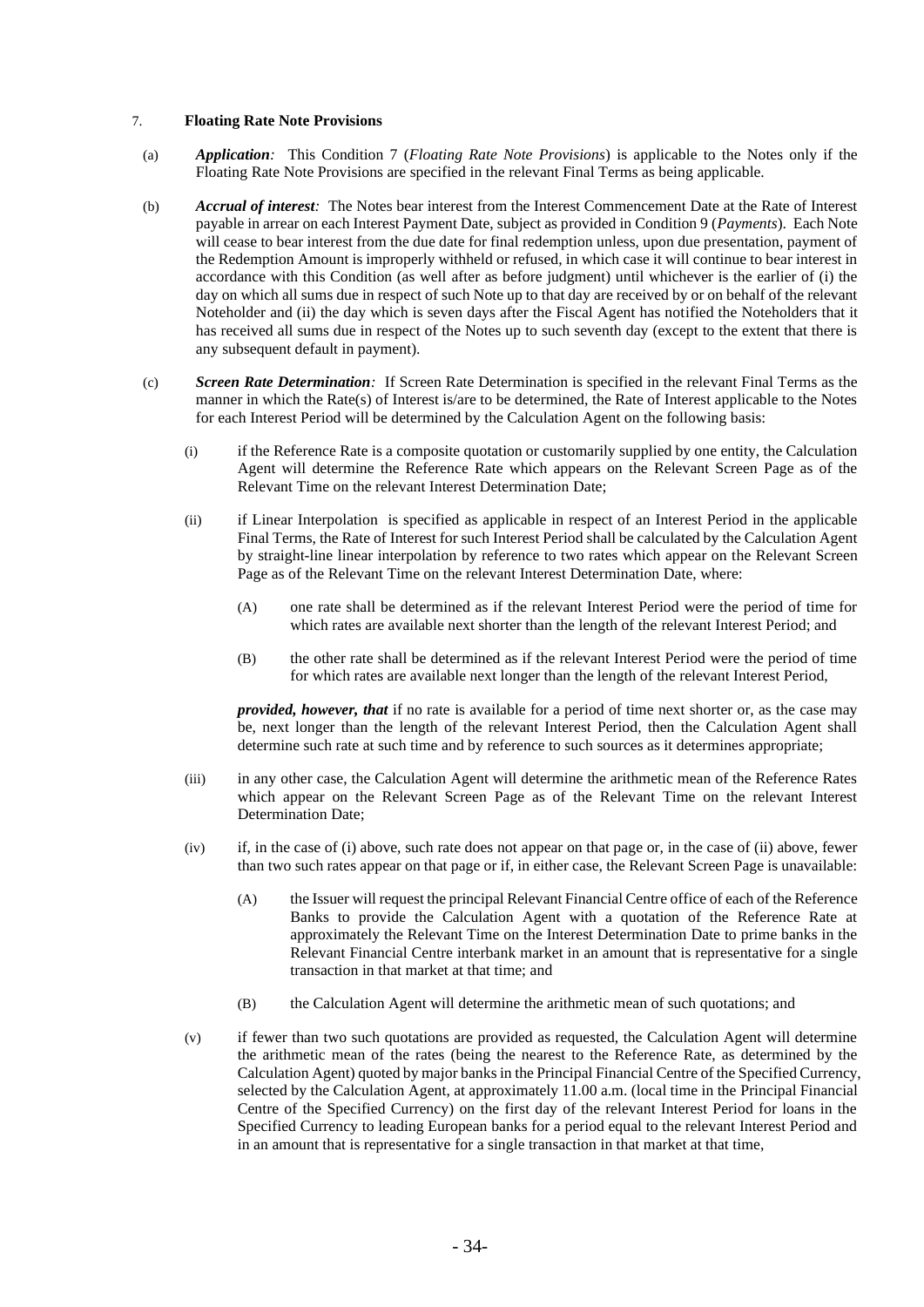and the Rate of Interest for such Interest Period shall be the sum of the Margin and the rate or (as the case may be) the arithmetic mean so determined; **provided**, **however**, **that** if the Calculation Agent is unable to determine a rate or (as the case may be) an arithmetic mean in accordance with the above provisions in relation to any Interest Period, the Rate of Interest applicable to the Notes during such Interest Period will be the sum of the Margin and the rate or (as the case may be) the arithmetic mean last determined in relation to the Notes in respect of a preceding Interest Period.

- (d) *ISDA Determination:* If ISDA Determination is specified in the relevant Final Terms as the manner in which the Rate(s) of Interest is/are to be determined, the Rate of Interest applicable to the Notes for each Interest Period will be the sum of the Margin and the relevant ISDA Rate where "ISDA Rate" in relation to any Interest Period means a rate equal to the Floating Rate (as defined in the ISDA Definitions) that would be determined by the Calculation Agent under an interest rate swap transaction if the Calculation Agent were acting as Calculation Agent for that interest rate swap transaction under the terms of an agreement incorporating the ISDA Definitions and under which:
	- (i) the Floating Rate Option (as defined in the ISDA Definitions) is as specified in the relevant Final Terms;
	- (ii) the Designated Maturity (as defined in the ISDA Definitions) is a period specified in the relevant Final Terms; and
	- (iii) the relevant Reset Date (as defined in the ISDA Definitions) is as specified in the relevant Final Terms; and
	- (iv) if Linear Interpolation is specified as applicable in respect of an Interest Period in the applicable Final Terms, the Rate of Interest for such Interest Period shall be calculated by the Calculation Agent by straight-line linear interpolation by reference to two rates based on the relevant Floating Rate Option, where:
		- (A) one rate shall be determined as if the Designated Maturity were the period of time for which rates are available next shorter than the length of the relevant Interest Period; and
		- (B) the other rate shall be determined as if the Designated Maturity were the period of time for which rates are available next longer than the length of the relevant Interest Period,

*provided, however, that* if there is no rate available for a period of time next shorter than the length of the relevant Interest Period or, as the case may be, next longer than the length of the relevant Interest Period, then the Calculation Agent shall determine such rate at such time and by reference to such sources as it determines appropriate.

- (e) *Maximum or Minimum Rate of Interest:* If any Maximum Rate of Interest or Minimum Rate of Interest is specified in the relevant Final Terms, then the Rate of Interest shall in no event be greater than the maximum or be less than the minimum so specified.
- (f) *Calculation of Interest Amount:* The Calculation Agent will, as soon as practicable after the time at which the Rate of Interest is to be determined in relation to each Interest Period, calculate the Interest Amount payable in respect of each Note for such Interest Period. The Interest Amount will be calculated by applying the Rate of Interest for such Interest Period to the Calculation Amount, multiplying the product by the relevant Day Count Fraction, rounding the resulting figure to the nearest sub-unit of the Specified Currency (half a sub-unit being rounded upwards) and multiplying such rounded figure by a fraction equal to the Specified Denomination of the relevant Note divided by the Calculation Amount. For this purpose a "**subunit**" means, in the case of any currency other than euro, the lowest amount of such currency that is available as legal tender in the country of such currency and, in the case of euro, means one cent.
- (g) *Publication:* The Calculation Agent will cause each Rate of Interest and Interest Amount determined by it, together with the relevant Interest Payment Date, and any other amount(s) required to be determined by it together with any relevant payment date(s) to be notified to the Paying Agents and each competent authority, stock exchange and/or quotation system by which the Notes have then been admitted to listing, trading and/or quotation as soon as practicable after such determination but (in the case of each Rate of Interest, Interest Amount and Interest Payment Date) in any event not later than the first day of the relevant Interest Period. Notice thereof shall also promptly be given to the Noteholders. The Calculation Agent will be entitled to recalculate any Interest Amount (on the basis of the foregoing provisions) without notice in the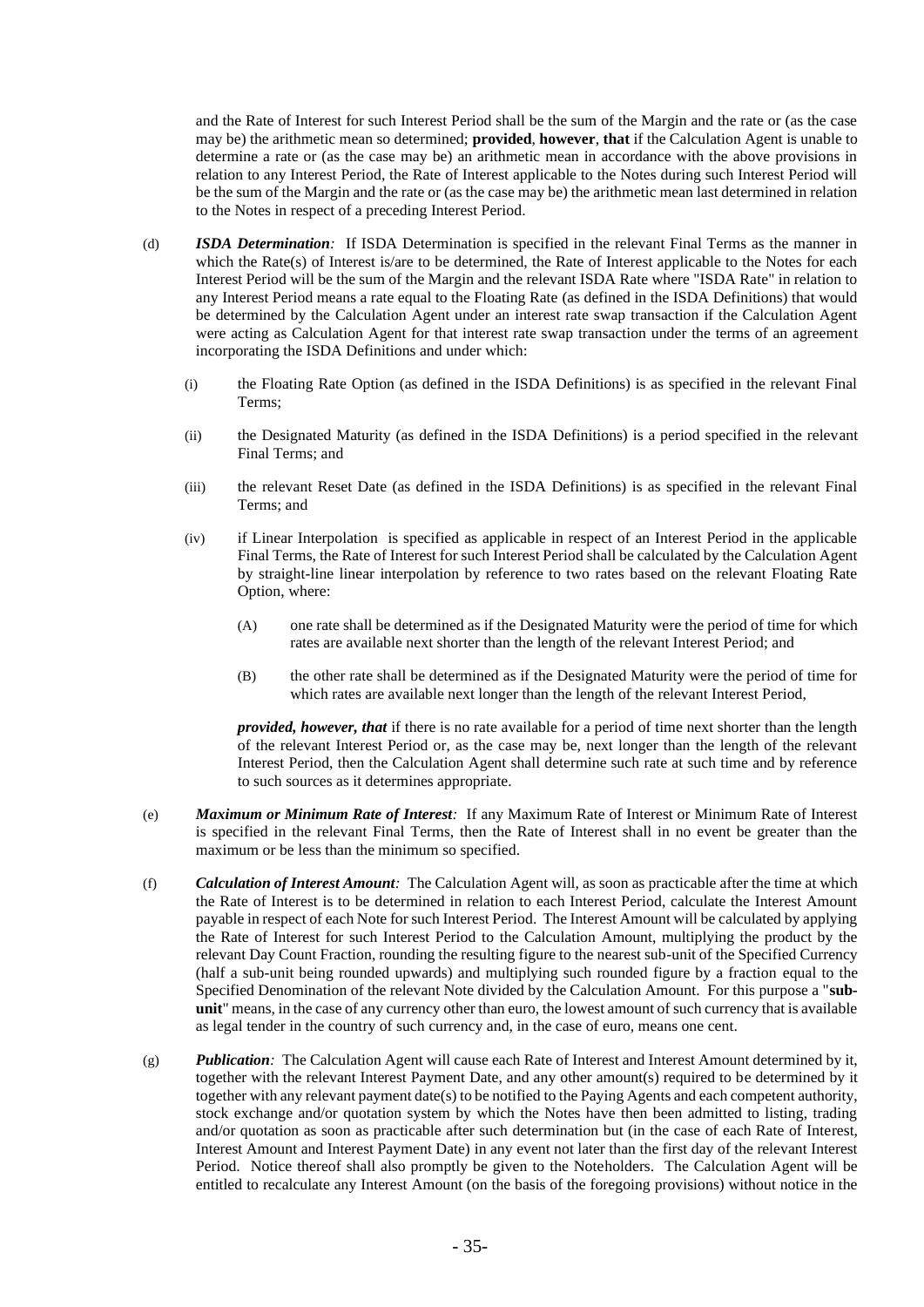event of an extension or shortening of the relevant Interest Period. If the Calculation Amount is less than the Specified Denomination the Calculation Agent shall not be obliged to publish each Interest Amount but instead may publish only the Calculation Amount and the Interest Amount in respect of a Note having the Specified Denomination.

(h) *Notifications etc:* All notifications, opinions, determinations, certificates, calculations, quotations and decisions given, expressed, made or obtained for the purposes of this Condition by the Calculation Agent will (in the absence of manifest error) be binding on the Issuer, the Paying Agents, the Noteholders and the Couponholders and (subject as aforesaid) no liability to any such Person will attach to the Calculation Agent in connection with the exercise or non-exercise by it of its powers, duties and discretions for such purposes.

## (i) *Interest - Benchmark discontinuation:*

## (i) *Independent Adviser*

If a Benchmark Event occurs in relation to an Original Reference Rate when any Rate of Interest (or any component part thereof) remains to be determined by reference to such Original Reference Rate, then the Issuer shall use its reasonable endeavours to appoint an Independent Adviser, as soon as reasonably practicable, to determine a Successor Rate (subject to the terms of this Condition 7(i)), failing which an Alternative Rate (in accordance with Condition 7(i)(ii)) and, in either case, an Adjustment Spread if any (in accordance with Condition 7(i)(iii)) and any Benchmark Amendments (in accordance with Condition 7(i)(iv)).

An Independent Adviser appointed pursuant to this Condition 7(i) shall act in good faith and in a commercially reasonable manner as an expert. In the absence of willful default, bad faith or fraud, the Independent Adviser shall have no liability whatsoever to the Issuer, the Paying Agents, or the Noteholders for any advice given to the Issuer in connection with any determination made by the Issuer, pursuant to this Condition 7(i).

If (i) the Issuer is unable to appoint an Independent Adviser; or (ii) the Independent Adviser appointed by it fails to determine a Successor Rate or, failing which, an Alternative Rate in accordance with this Condition 7(i) prior to the relevant Interest Determination Date, the Rate of Interest applicable to the next succeeding Interest Period, shall be equal to the Rate of Interest last determined in relation to the Notes in respect of the immediately preceding Interest Period. If there has not been a first Interest Payment Date, the Rate of Interest shall be the initial Rate of Interest. Where a different Margin, Maximum Rate of Interest or Minimum Rate of Interest is to be applied to the relevant Interest Period, as applicable, from that which applied to the last preceding Interest Period, the Margin, Maximum Rate of Interest or Minimum Rate of Interest relating to the relevant Interest Period, shall be substituted in place of the Margin, Maximum Rate of Interest or Minimum Rate of Interest relating to that last preceding Interest Period. For the avoidance of doubt, this Condition 7(i) shall apply to the relevant next succeeding Interest Period only and any subsequent Interest Periods are subject to the subsequent operation of, and to adjustment as provided in, this Condition 7(i).

#### (ii) *Successor Rate or Alternative Rate*

If the Independent Adviser determines that:

- (A) there is a Successor Rate, then such Successor Rate shall (subject to adjustment as provided in Condition 7(i)(iii)) subsequently be used in place of the Original Reference Rate to determine the Rate of Interest (or the relevant component part thereof), as applicable, for all future payments of interest on the Notes (subject to the operation of this Condition 7(i)); or
- (B) there is no Successor Rate but that there is an Alternative Rate, then such Alternative Rate shall (subject to adjustment as provided in Condition  $7(i)(iii)$ ) subsequently be used in place of the Original Reference Rate to determine the Rate of Interest (or the relevant component part thereof), as applicable, for all future payments of interest on the Notes (subject to the operation of this Condition 7(i)).

## (iii) *Adjustment Spread*

If the Independent Adviser determines (i) that an Adjustment Spread is required to be applied to the Successor Rate or the Alternative Rate (as the case may be) and (ii) the quantum of, or a formula or methodology for determining, such Adjustment Spread, then such Adjustment Spread shall be applied to the Successor Rate or the Alternative Rate (as the case may be).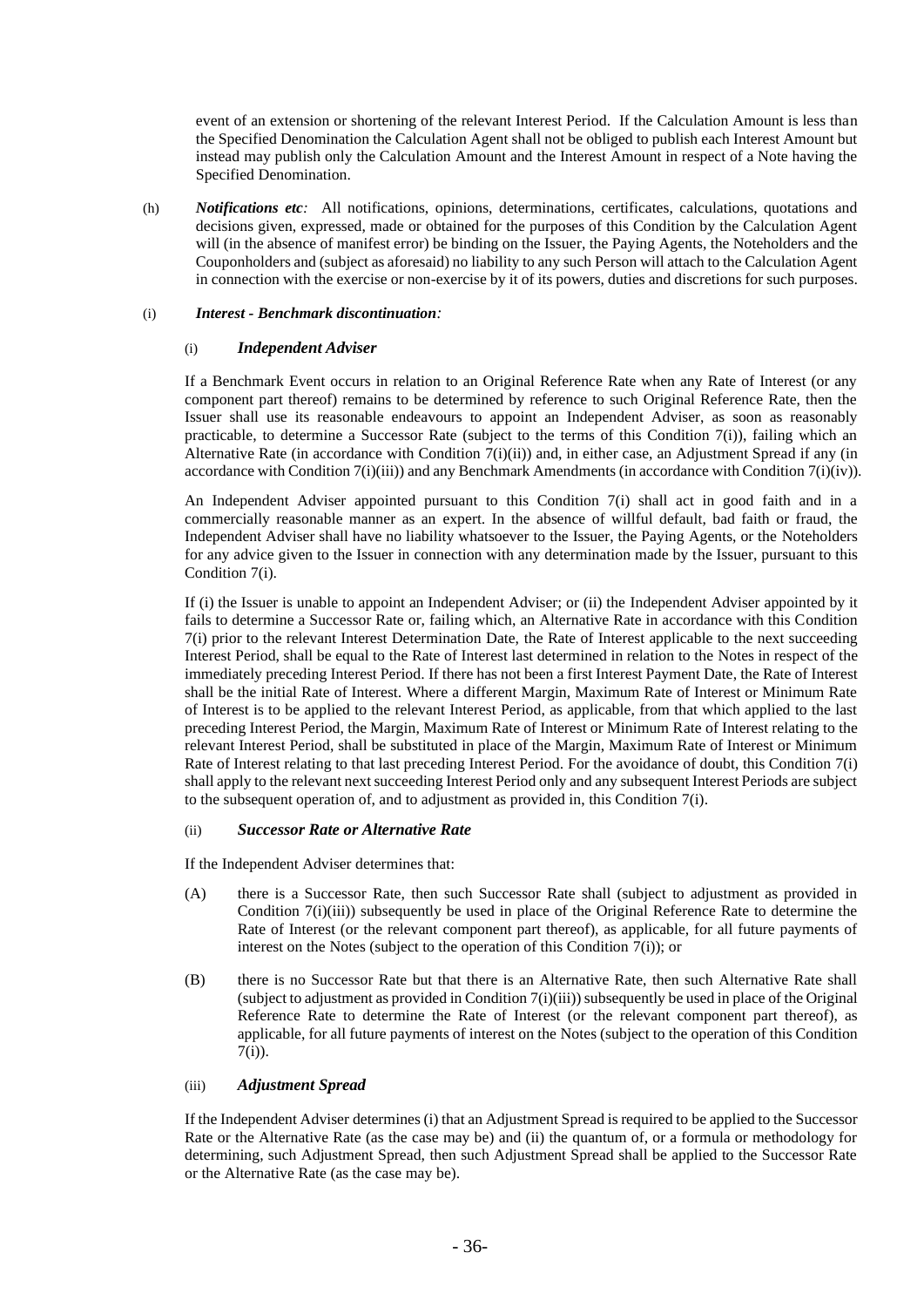#### (iv) *Benchmark Amendments*

If any Successor Rate, Alternative Rate or Adjustment Spread is determined in accordance with this Condition 7(i) and the Independent Adviser determines (i) that amendments to these Conditions are necessary to ensure the proper operation of such Successor Rate, Alternative Rate and/or Adjustment Spread (such amendments, the "**Benchmark Amendments**") and (ii) the terms of the Benchmark Amendments, then the Issuer shall, subject to giving notice thereof in accordance with Condition  $7(i)(v)$ , without any requirement for the consent or approval of the Noteholders or the Couponholders, vary these Conditions to give effect to such Benchmark Amendments with effect from the date specified in such notice.

In connection with any such variation in accordance with this Condition  $7(i)(iv)$ , the Issuer shall comply with the rules of any stock exchange on which the Notes are for the time being listed or admitted to trading.

#### (v) *Notices, etc.*

Any Successor Rate, Alternative Rate, Adjustment Spread and the specific terms of any Benchmark Amendments, determined under this Condition 7(i) will be notified promptly by the Issuer to the Calculation Agent, the Paying Agents and, in accordance with Condition 17, the Noteholders and the Couponholders. Such notice shall be irrevocable and shall specify the effective date of the Benchmark Amendments, if any.

#### (vi) *Survival of Original Reference Rate*

Without prejudice to the obligations of the Issuer under Conditions  $7(i)(i)$ ,  $7(i)(ii)$ ,  $7(i)(iii)$  and  $7(i)(iv)$ , the Original Reference Rate and the fallback provisions provided for in Conditions 7(c) and 7(d) will continue to apply unless and until a Benchmark Event has occurred. Upon the occurrence of a Benchmark Event, this Condition 7(i) shall prevail.

#### (vii) *Definitions:*

As used in this Condition 7(i):

"**Adjustment Spread**" means either a spread (which may be positive or negative), or the formula or methodology for calculating a spread, in either case, which the Independent Adviser, determines is required to be applied to the Successor Rate or the Alternative Rate (as the case may be) to reduce or eliminate, to the extent reasonably practicable in the circumstances, any economic prejudice or benefit (as the case may be) to Noteholders and Couponholders as a result of the replacement of the Original Reference Rate with the Successor Rate or the Alternative Rate (as the case may be) and is the spread, formula or methodology which:

(A) in the case of a Successor Rate, is formally recommended in relation to the replacement of the Original Reference Rate with the Successor Rate by any Relevant Nominating Body; or

(B) if no such recommendation has been made, or in the case of an Alternative Rate, the Independent Adviser or the Issuer (as applicable), determines, is recognised or acknowledged as being the industry standard for international debt capital market transactions which reference the Original Reference Rate, where such rate has been replaced by the Successor Rate or the Alternative Rate (as the case may be);

(C) if the Independent Adviser, determines that no such industry standard is recognised or acknowledged), the Independent Adviser, determines to be appropriate.

"**Alternative Rate**" means an alternative benchmark or screen rate which the Independent Adviser, determines in accordance with Condition 7(i)(ii) is customary in market usage in the international debt capital markets for the purposes of determining rates of interest (or the relevant component part thereof) in the same Specified Currency as the Notes.

"**Benchmark Amendments**" has the meaning given to it in Condition 7(i)(iv).

#### "**Benchmark Event**" means:

(A) the Original Reference Rate ceasing to exist or ceasing to be published for a period of at least 5 Business Days; or

(B) a public statement by the administrator of the Original Reference Rate that it will, by a specified date within the following six months, cease publishing the Original Reference Rate permanently or indefinitely (in circumstances where no successor administrator has been appointed that will continue publication of the Original Reference Rate); or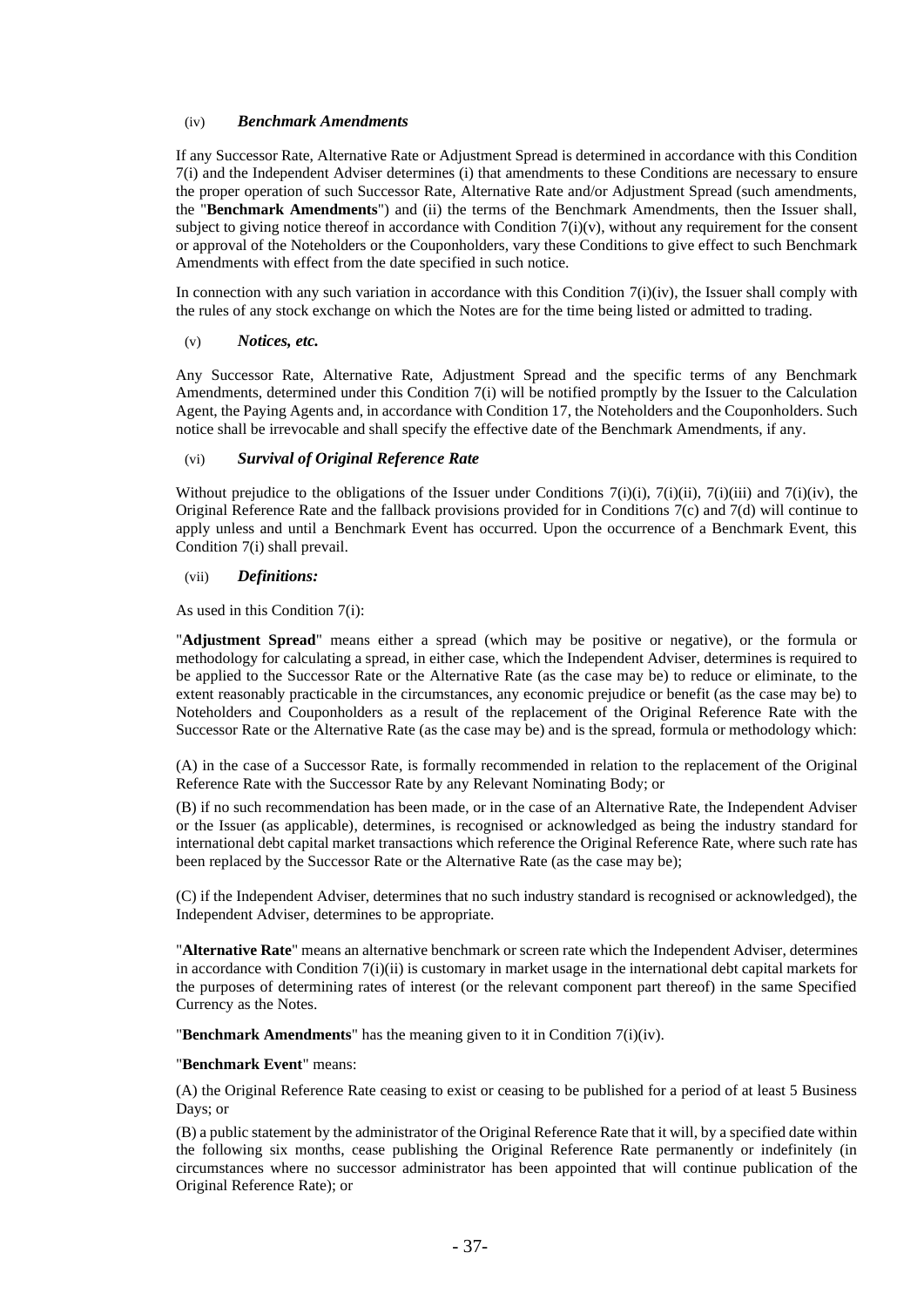(C) a public statement by the supervisor of the administrator of the Original Reference Rate, that the Original Reference Rate has been or will, by a specified date within the following six months, be permanently or indefinitely discontinued; or

(D) a public statement by the supervisor of the administrator of the Original Reference Rate as a consequence of which the Original Reference Rate will be prohibited from being used either generally, or in respect of the Notes, in each case within the following six months; or

(E) it has become unlawful for any Paying Agent, Calculation Agent, the Issuer or other party to calculate any payments due to be made to any Noteholder or Couponholder using the Original Reference Rate.

"**Independent Adviser**" means an independent financial institution of international repute or an independent financial adviser with appropriate expertise appointed by the Issuer under Condition 7(i).

"**Original Reference Rate**" means the originally-specified benchmark or screen rate (as applicable) used to determine the Rate of Interest (or any component part thereof), as applicable, on the Notes.

"**Relevant Nominating Body**" means, in respect of a benchmark or screen rate (as applicable):

(A) the central bank for the currency to which the benchmark or screen rate (as applicable) relates, or any central bank or other supervisory authority which is responsible for supervising the administrator of the benchmark or screen rate (as applicable); or

(B) any working group or committee sponsored by, chaired or co-chaired by or constituted at the request of (a) the central bank for the currency to which the benchmark or screen rate (as applicable) relates, (b) any central bank or other supervisory authority which is responsible for supervising the administrator of the benchmark or screen rate (as applicable), (c) a group of the aforementioned central banks or other supervisory authorities or (d) the Financial Stability Board or any part thereof.

"**Successor Rate**" means a successor to or replacement of the Original Reference Rate which is formally recommended by any Relevant Nominating Body.

#### 8. **Redemption and Purchase**

- (a) *Scheduled redemption*: Unless previously redeemed, or purchased and cancelled, the Notes will be redeemed at their Final Redemption Amount on the Maturity Date, subject as provided in Condition 9 (*Payments*).
- (b) *Redemption for tax reasons:* The Notes may be redeemed at the option of the Issuer in whole, but not in part:
	- (i) at any time (if the Floating Rate Note Provisions are not specified in the relevant Final Terms as being applicable); or
	- (ii) on any Interest Payment Date (if the Floating Rate Note Provisions are specified in the relevant Final Terms as being applicable),

on giving not less than 30 nor more than 60 days' notice to the Noteholders, or such other period(s) as may be specified in the relevant Final Terms, (which notice shall be irrevocable), at their Early Redemption Amount (Tax), together with interest accrued (if any) to the date fixed for redemption, if:

- (A) the Issuer has or will become obliged to pay additional amounts as provided or referred to in Condition 10 (*Taxation)* as a result of any change in, or amendment to, the laws or regulations of the Kingdom of Spain or any political subdivision or any authority thereof or therein having power to tax, or any change in the application or official interpretation of such laws or regulations (including a holding by a court of competent jurisdiction), which change or amendment becomes effective on or after the date of issue of the first Tranche of the Notes; and
- (B) such obligation cannot be avoided by the Issuer taking reasonable measures available to it,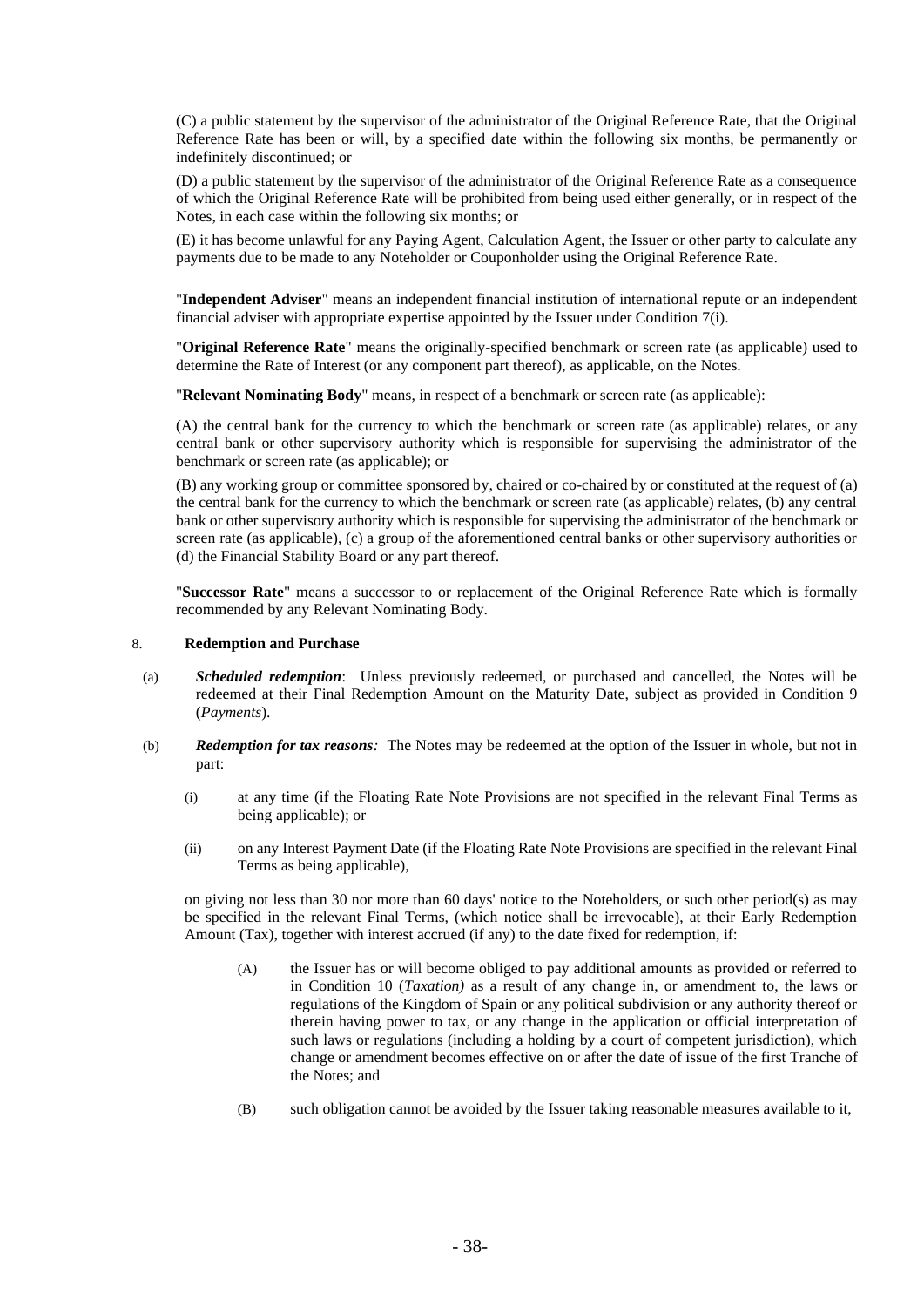**provided**, **however**, **that** no such notice of redemption shall be given earlier than:

- 1. where the Notes may be redeemed at any time, 90 days (or such other period as may be specified in the relevant Final Terms) prior to the earliest date on which the Issuer would be obliged to pay such additional amounts if a payment in respect of the Notes were then due; or
- 2. where the Notes may be redeemed only on an Interest Payment Date, 60 days (or such other period as may be specified in the relevant Final Terms) prior to the Interest Payment Date occurring immediately before the earliest date on which the Issuer would be obliged to pay such additional amounts if a payment in respect of the Notes were then due.

Prior to the publication of any notice of redemption pursuant to this paragraph, the Issuer shall deliver to the Fiscal Agent (A) a certificate signed by two authorised signatories of the Issuer stating that the Issuer is entitled to effect such redemption and setting forth a statement of facts showing that the conditions precedent to the right of the Issuer so to redeem have occurred, and (B) an opinion of independent legal advisers of recognised standing to the effect that the Issuer has or will become obliged to pay such additional amounts as a result of such change or amendment. Upon the expiry of any such notice as is referred to in this Condition 8 (*Redemption and Purchase*), the Issuer shall be bound to redeem the Notes in accordance with this Condition 8 (*Redemption and Purchase*).

- (c) *Redemption at the option of the Issuer:* If the Call Option is specified in the relevant Final Terms as being applicable, the Notes may be redeemed at the option of the Issuer in whole or, if so specified in the relevant Final Terms, in part on any Optional Redemption Date (Call) at the relevant Optional Redemption Amount (Call) on the Issuer's giving not less than 30 nor more than 60 days' notice to the Noteholders, or such other period(s) as may be specified in the relevant final terms, (which notice shall be irrevocable and shall oblige the Issuer to redeem the Notes or, as the case may be, the Notes specified in such notice on the relevant Optional Redemption Date (Call) at the Optional Redemption Amount (Call) plus accrued interest (if any) to such date).
- (d) *Partial redemption:* If the Notes are to be redeemed in part only on any date in accordance with Condition 8(c) (*Redemption and Purchase – Redemption at the option of the Issuer*), the Notes to be redeemed shall be selected by the drawing of lots in such place as the Fiscal Agent approves and in such manner as the Fiscal Agent considers appropriate, subject to compliance with applicable law, the rules of each competent authority, stock exchange and/or quotation system by which the Notes have then been admitted to listing, trading and/or quotation and the notice to Noteholders referred to in Condition 8(c) (*Redemption and Purchase – Redemption at the option of the Issuer*) shall specify the serial numbers of the Notes so to be redeemed. If any Maximum Redemption Amount or Minimum Redemption Amount is specified in the relevant Final Terms, then the Optional Redemption Amount (Call) shall in no event be greater than the maximum or be less than the minimum so specified.
- (e) *Redemption at the option of Noteholders:* If the Put Option is specified in the relevant Final Terms as being applicable, the Issuer shall, at the option of the holder of any Note redeem such Note on the Optional Redemption Date (Put) specified in the relevant Put Option Notice at the relevant Optional Redemption Amount (Put) together with interest (if any) accrued to such date. In order to exercise the option contained in this Condition 8(e) (*Redemption and Purchase – Redemption at the option of the Noteholders*), the holder of a Note must, not less than 30 nor more than 60 days before the relevant Optional Redemption Date (Put) (or such other period(s) as may be specified in the relevant final terms), deposit with any Paying Agent such Note together with all unmatured Coupons relating thereto (in the case of Notes in bearer form only) and a duly completed Put Option Notice in the form obtainable from any Paying Agent. The Paying Agent with which a Note and/or the duly completed Put Option Notice is so deposited shall deliver a duly completed Put Option Receipt to the depositing Noteholder. No Note, once deposited with a duly completed Put Option Notice in accordance with this Condition 8(e) (*Redemption and Purchase – Redemption at the option of the Noteholders*), may be withdrawn; **provided**, **however**, **that** if, prior to the relevant Optional Redemption Date (Put), any such Note becomes immediately due and payable or, upon due presentation of any such Note on the relevant Optional Redemption Date (Put), payment of the redemption moneys is improperly withheld or refused, the relevant Paying Agent shall mail notification thereof to the depositing Noteholder at such address as may have been given by such Noteholder in the relevant Put Option Notice and shall hold such Note at its Specified Office for collection by the depositing Noteholder against surrender of the relevant Put Option Receipt. For so long as any outstanding Note is held by a Paying Agent in accordance with this Condition 8(e) (*Redemption and Purchase – Redemption at the option of the*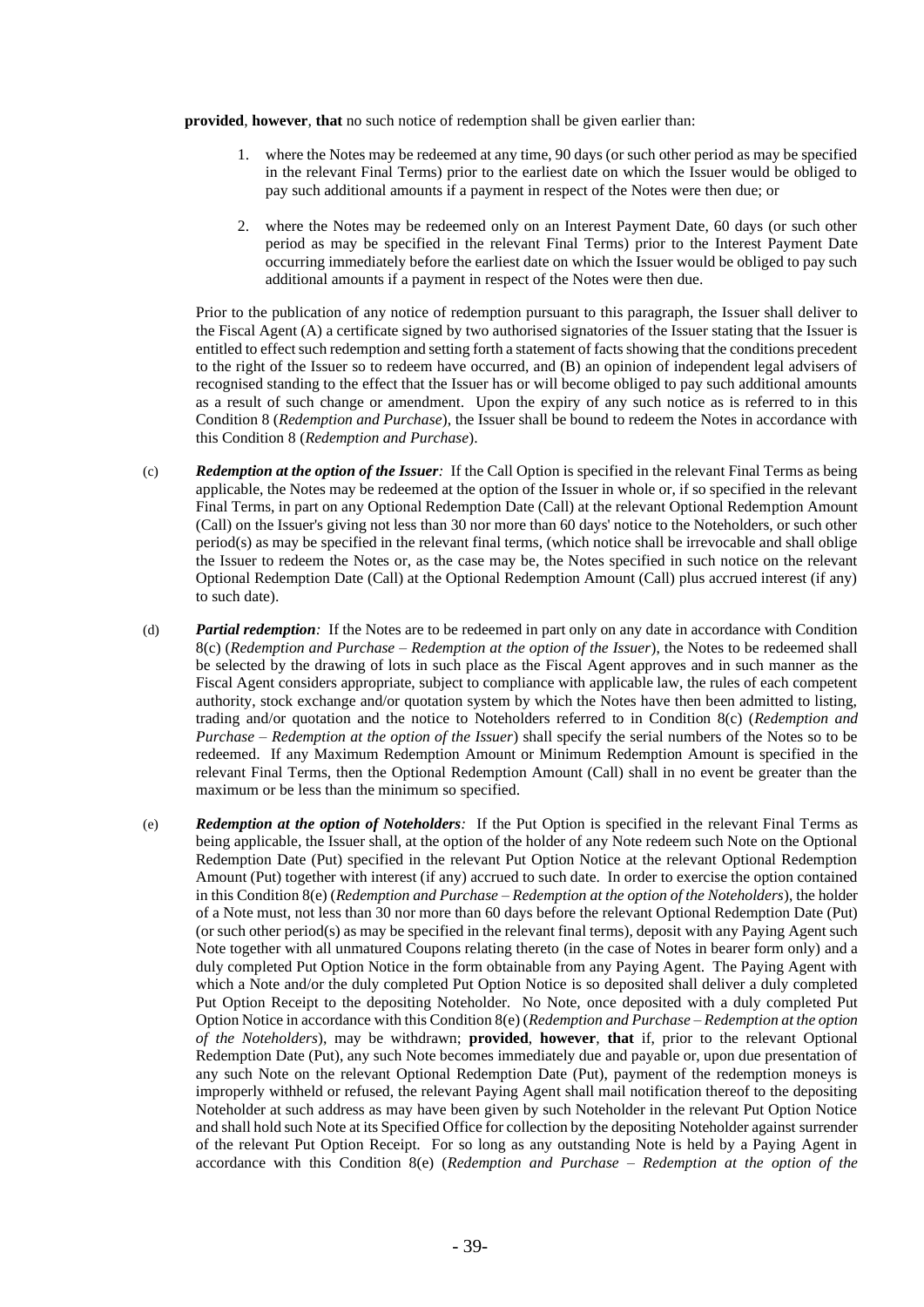*Noteholders*), the depositor of such Note and not such Paying Agent shall be deemed to be the holder of such Note for all purposes.

- (f) *No other redemption:* The Issuer shall not be entitled to redeem the Notes otherwise than as provided in paragraphs (a) to (e) above.
- (g) *Purchase:* The Issuer or any of its Subsidiaries may at any time purchase Notes in the open market or otherwise and at any price, **provided that** all unmatured Coupons are purchased therewith.
- (h) *Cancellation:* All Notes so redeemed or purchased by the Issuer or any of its Subsidiaries and any unmatured Coupons attached to or surrendered with them shall be cancelled and may not be reissued or resold.

#### 9. **Payments**

- (a) *Principal:* Payments of principal shall be made:
	- (i) (save as provided for in (ii) below) only against presentation and (**provided that** payment is made in full) surrender of Notes at the Specified Office of any Paying Agent outside the United States by cheque drawn in the currency in which the payment is due on, or by transfer to an account denominated in that currency (or, if that currency is euro, any other account to which euro may be credited or transferred) and maintained by the payee with, a bank in the Principal Financial Centre of that currency; and
	- (ii) in the case of Notes admitted to listing and trading on the AIAF Fixed Income Securities Market in Spain, by transfer to the registered account of the relevant Noteholder maintained by or on behalf of it with a bank that processes payments in a city in which banks have access to the TARGET2, details of which appear in the records of Iberclear or, as the case may be, the relevant Iberclear Member at close of business on the day immediately preceding the payment day on which the payment of principal falls due. Noteholders must rely on the procedures of Iberclear or, as the case may be, the relevant Iberclear Member to receive payments under the relevant Notes. None of the Issuer, the Paying Agents or any of the Dealers will have any responsibility or liability for the records relating to payments made in respect of the Notes.
- (b) *Interest:* Payments of interest shall be made:
	- (i) (save as provided for in (ii) below) subject to paragraph (h) below, only against presentation and (**provided that** payment is made in full) surrender of the appropriate Coupons at the Specified Office of any Paying Agent outside the United States in the manner described in paragraph (a) above; and
	- (ii) in the case of Notes admitted to listing and trading on the AIAF Fixed Income Securities Market in Spain, by transfer to the registered account of the relevant Noteholder maintained by or on behalf of it with a bank that processes payments in a city in which banks have access to the TARGET2, details of which appear in the records of Iberclear or, as the case may be, the relevant Iberclear Member at close of business on the day immediately preceding the payment day on which the payment of interest falls due. Noteholders must rely on the procedures of Iberclear or, as the case may be, the relevant Iberclear Member to receive payments under the relevant Notes. None of the Issuer, the Paying Agents or any of the Dealers will have any responsibility or liability for the records relating to payments made in respect of the Notes.
- (c) *Payments in New York City:* Payments of principal or interest may be made at the Specified Office of a Paying Agent in New York City in the case Notes, other than Notes admitted to listing and trading on the AIAF Fixed Income Securities Market in Spain, if (i) the Issuer has appointed Paying Agents outside the United States with the reasonable expectation that such Paying Agents will be able to make payment of the full amount of the interest on the Notes in the currency in which the payment is due when due, (ii) payment of the full amount of such interest at the offices of all such Paying Agents is illegal or effectively precluded by exchange controls or other similar restrictions and (iii) payment is permitted by applicable United States law.
- (d) *Payments subject to fiscal laws:* All payments in respect of the Notes are subject in all cases to any applicable fiscal or other laws and regulations in the place of payment, but without prejudice to the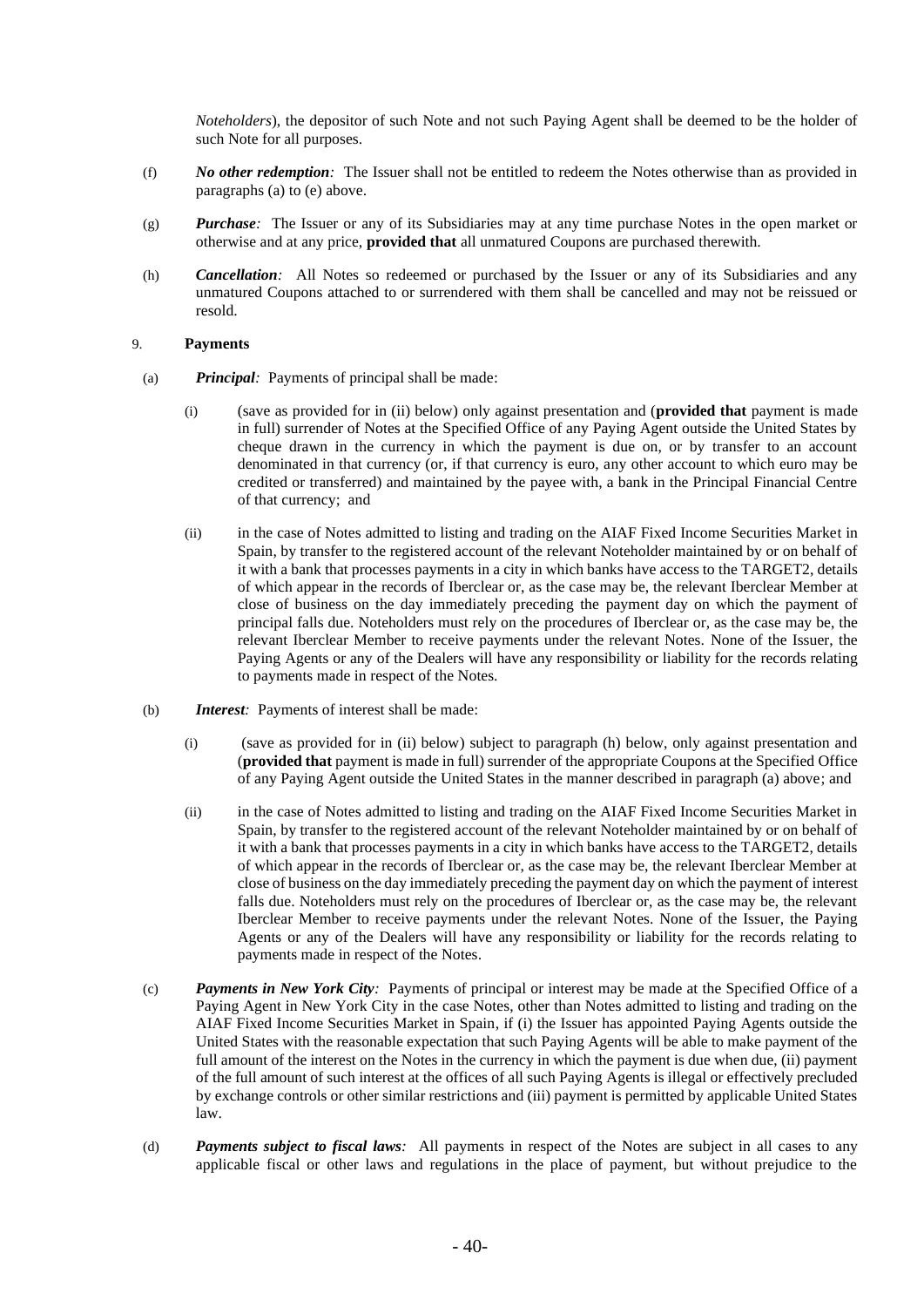provisions of Condition 10 (*Taxation*). No commissions or expenses shall be charged to the Noteholders or Couponholders in respect of such payments.

- (e) *Deductions for unmatured Coupons:* If the relevant Final Terms specifies that the Fixed Rate Note Provisions are applicable and a Note (other than in respect of Notes admitted to listing and trading on the AIAF Fixed Income Securities Market in Spain) is presented without all unmatured Coupons relating thereto:
	- (i) if the aggregate amount of the missing Coupons is less than or equal to the amount of principal due for payment, a sum equal to the aggregate amount of the missing Coupons will be deducted from the amount of principal due for payment; **provided**, **however**, **that** if the gross amount available for payment is less than the amount of principal due for payment, the sum deducted will be that proportion of the aggregate amount of such missing Coupons which the gross amount actually available for payment bears to the amount of principal due for payment;
	- (ii) if the aggregate amount of the missing Coupons is greater than the amount of principal due for payment:
		- (A) so many of such missing Coupons shall become void (in inverse order of maturity) as will result in the aggregate amount of the remainder of such missing Coupons (the "**Relevant Coupons**") being equal to the amount of principal due for payment; **provided**, **however**, **that** where this sub-paragraph would otherwise require a fraction of a missing Coupon to become void, such missing Coupon shall become void in its entirety; and
		- (B) a sum equal to the aggregate amount of the Relevant Coupons (or, if less, the amount of principal due for payment) will be deducted from the amount of principal due for payment; **provided**, **however**, **that**, if the gross amount available for payment is less than the amount of principal due for payment, the sum deducted will be that proportion of the aggregate amount of the Relevant Coupons (or, as the case may be, the amount of principal due for payment) which the gross amount actually available for payment bears to the amount of principal due for payment.

Each sum of principal so deducted shall be paid in the manner provided in paragraph (a) above against presentation and (**provided that** payment is made in full) surrender of the relevant missing Coupons.

- (f) *Unmatured Coupons void*: If the relevant Final Terms specifies that this Condition 9 (*Payments*) is applicable or that the Floating Rate Note Provisions are applicable, on the due date for final redemption of any Note or early redemption in whole of such Note pursuant to Condition 8(b) (*Redemption and Purchase – Redemption for tax reasons*), Condition 8(c) (*Redemption and Purchase – Redemption at the option of the Issuer*), Condition 8(e) (*Redemption and Purchase – Redemption at the option of Noteholders*), or Condition 11 (*Events of Default*), all unmatured Coupons relating thereto (whether or not still attached) shall become void and no payment will be made in respect thereof.
- (g) *Payments on business days:* If the due date for payment of any amount in respect of any Note or Coupon is not a Payment Business Day in the place of presentation, the holder shall not be entitled to payment in such place of the amount due until the next succeeding Payment Business Day in such place and shall not be entitled to any further interest or other payment in respect of any such delay.
- (h) *Payments other than in respect of matured Coupons:* Payments of interest other than in respect of matured Coupons shall be made only against presentation of the relevant Notes at the Specified Office of any Paying Agent outside the United States (or in New York City if permitted by paragraph (c) above).
- (i) *Partial payments:* If a Paying Agent makes a partial payment in respect of any Note or Coupon presented to it for payment, such Paying Agent will endorse thereon a statement indicating the amount and date of such payment.
- (j) *Exchange of Talons:* On or after the maturity date of the final Coupon which is (or was at the time of issue) part of a Coupon Sheet relating to the Notes, the Talon forming part of such Coupon Sheet may be exchanged at the Specified Office of the Fiscal Agent for a further Coupon Sheet (including, if appropriate, a further Talon but excluding any Coupons in respect of which claims have already become void pursuant to Condition 12 (*Prescription*). Upon the due date for redemption of any Note, any unexchanged Talon relating to such Note shall become void and no Coupon will be delivered in respect of such Talon.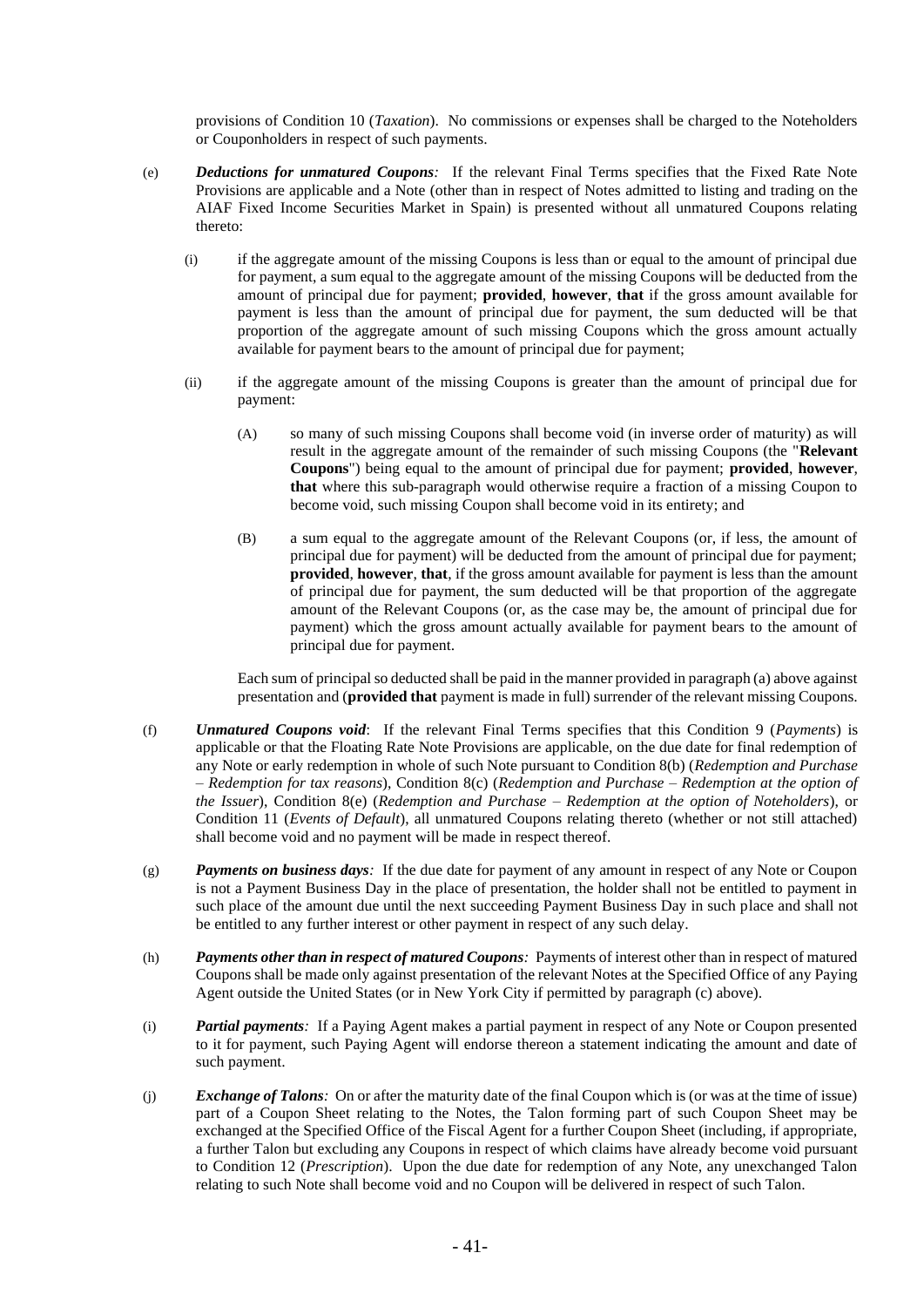#### 10. **Taxation**

- (a) *Gross up:* All payments of principal and interest in respect of the Notes and the Coupons by or on behalf of the Issuer shall be made free and clear of, and without withholding or deduction for or on account of, any present or future taxes, duties, assessments or governmental charges of whatever nature imposed, levied, collected, withheld or assessed by or on behalf of the Kingdom of Spain or any political subdivision therein or any authority therein or thereof having power to tax, unless the withholding or deduction of such taxes, duties, assessments, or governmental charges is required by law. In that event, the Issuer shall pay such additional amounts as will result in receipt by the Noteholders and the Couponholders after such withholding or deduction of such amounts as would have been received by them had no such withholding or deduction been required, except that no such additional amounts shall be payable in respect of any Note or Coupon presented for payment:
	- (i) by or on behalf of a holder which is liable to such taxes, duties, assessments or governmental charges in respect of such Note or Coupon by reason of its having some connection with the Kingdom of Spain by which such taxes, duties, assessments or charges have been imposed, levied, collected, withheld or assessed other than the mere holding of the Note or Coupon; or
	- (ii) by or on behalf of, a Spanish-resident legal entity subject to the Spanish Corporation Income Tax if the Spanish tax authorities determine that the Notes do not comply with applicable exemption requirements including those specified in the reply to a non-binding consultation of the Directorate General for Taxation (*Dirección General de Tributos*) dated 27 July 2004 and require a withholding to be made; or
	- (iii) by or on behalf of an individual resident for tax purposes in the Kingdom of Spain if the Spanish tax authorities determine that payments made to such individuals are not exempt from Spanish withholding tax and require a withholding to be made; or
	- (iv) more than 30 days after the Relevant Date except to the extent that the holder of such Note or Coupon would have been entitled to such additional amounts on presenting such Note or Coupon for payment on the last day of such period of 30 days.
- (b) *Taxing jurisdiction:* If the Issuer becomes subject at any time to any taxing jurisdiction other than the Kingdom of Spain, references in these Conditions to the Kingdom of Spain shall be construed as references to the Kingdom of Spain and/or such other jurisdiction.

#### 11. **Events of Default**

If any of the following events occurs:

- (a) *Non-payment:* the Issuer fails to pay any amount of principal in respect of the Notes on the due date for payment thereof or fails to pay any amount of interest in respect of the Notes within 3 days of the due date for payment thereof; or
- (b) *Breach of other obligations:* the Issuer defaults in the performance or observance of any of its other obligations under or in respect of the Notes and such default remains unremedied for 30 days after written notice thereof, addressed to the Issuer by any Noteholder, has been delivered to the Issuer or to the Specified Office of the Fiscal Agent; or

#### (c) *Cross-default of Issuer or any of its Material Subsidiaries:*

- (i) any Indebtedness of the Issuer or any of its Material Subsidiaries is not paid when due or (as the case may be) within any originally applicable grace period;
- (ii) any such Indebtedness becomes (or becomes capable of being declared) due and payable prior to its stated maturity otherwise than at the option of the Issuer or the relevant Subsidiary or (**provided that** no event of default, howsoever described, has occurred) any Person entitled to such Indebtedness; or
- (iii) the Issuer or any of its Material Subsidiaries fails to pay when due any amount payable by it under any Guarantee of any Indebtedness; or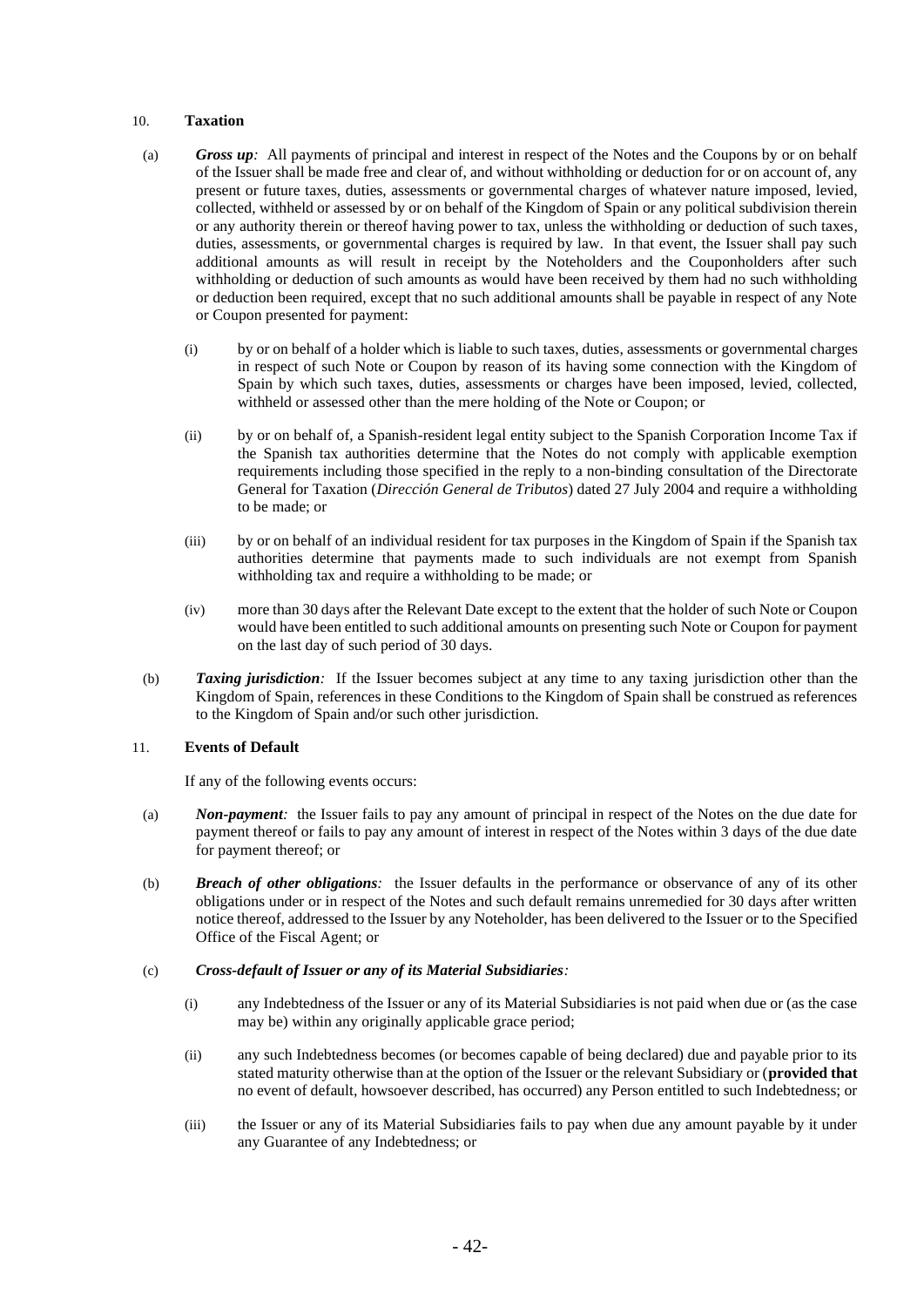- (d) *Unsatisfied judgment*: one or more judgment(s) or order(s) for the payment of an individual or aggregate amount equal to or in excess of  $\epsilon$ 200,000,000 (or its equivalent in any other currency or currencies) is rendered against the Issuer or any of its Material Subsidiaries and continue(s) unsatisfied and unstayed for a period of 30 days after the date(s) thereof or, if later, the date therein specified for payment; or
- (e) *Inability to pay debts:* (i) the Issuer or any of its Material Subsidiaries is unable to, or admits its inability to, pay its debts as they fall due, (ii) the Issuer or any of its Material Subsidiaries takes any action for a readjustment or deferment of any of its obligations or makes a general assignment or an arrangement or composition with or for the benefit of its creditors or declares a moratorium in respect of any of its Indebtedness or any Guarantee of any Indebtedness given by it or (iii) the Issuer or any of its Material Subsidiaries ceases or threatens to cease to carry on all or any substantial part of its business otherwise than for the purposes of or pursuant to an amalgamation, reorganisation or restructuring whilst solvent; or
- (f) *Winding up etc:* an order is made or an effective resolution, law or regulation is passed for the winding up, liquidation or dissolution of the Issuer or any of its Material Subsidiaries otherwise than for the purposes of or pursuant to an amalgamation, reorganisation or restructuring whilst solvent; or
- (g) *Analogous event:* any event occurs which under the laws of the Kingdom of Spain has an analogous effect to any of the events referred to in paragraphs (d) to (g) above; or
- (h) *Failure to take action etc:* any action, condition or thing at any time required to be taken, fulfilled or done in order (i) to enable the Issuer lawfully to enter into, exercise its rights and perform and comply with its obligations under and in respect of the Notes, (ii) to ensure that those obligations are legal, valid, binding and enforceable and (iii) to make the Notes and the Coupons admissible in evidence in the courts of the Kingdom of Spain is not taken, fulfilled or done; or
- (i) *Unlawfulness:* it is or will become unlawful for the Issuer to perform or comply with any of its obligations under or in respect of the Notes; or
- (j) *Change of control:* the Issuer ceases to be wholly-owned by the General Administration of the Spanish State (*Administración General del Estado*) or the General Administration of the Spanish State (*Administración General del Estado*) no longer has control of the Issuer ("control" in this context meaning the right to appoint and/or remove all or the majority of the members of the board of directors and/or the President (*Presidente*) of the board of directors of the Issuer, whether directly or indirectly, and whether by law, the possession of voting rights, contract or otherwise); or
- (k) *Change of law:* a change in Spanish law or regulation that results in the Issuer ceasing to be a public corporate entity (*entidad pública empresarial*) or a change in the Spanish legislative, regulatory and administrative framework applicable to the winding up and liquidation of public corporate entities (*entidad pública empresarial*) that has, or is reasonably likely to have, a material adverse effect on (i) the business, operations, property, condition (financial or otherwise) or prospects of the Issuer, (ii) the ability of the Issuer to perform its obligations under the Notes, or (iii) the validity or enforceability of the Notes or the rights or remedies of any Noteholder under the Notes,

then any Note may, by written notice addressed by the holder thereof to the Issuer and delivered to the Issuer or to the Specified Office of the Fiscal Agent, be declared immediately due and payable, whereupon it shall become immediately due and payable at its Early Termination Amount together with accrued interest (if any) without further action or formality.

For the purpose of this Condition, "**Material Subsidiary**" means, at any time, a Subsidiary of the Issuer which has earnings (before interest, tax, depreciation and amortisation), gross assets, net assets or turnover representing 5 per cent. or more of the earnings (before interest, tax, depreciation and amortisation), gross assets, net assets or turnover of the Issuer, in each case calculated on a consolidated basis. Compliance with the conditions set out in this definition shall be determined by reference to the latest financial statements and/or management accounts of the Issuer and each of its Subsidiaries. However, if a Subsidiary has been acquired since the date as at which the latest financial statements and/or management accounts of the Issuer or any relevant Subsidiary were prepared, those financial statements and/or management accounts shall be deemed to be adjusted in order to take into account the acquisition of that Subsidiary. A letter from the auditors of the Issuer confirming the calculation as to whether a Subsidiary is or is not a Material Subsidiary shall, in the absence of manifest error, be conclusive and binding on all Parties.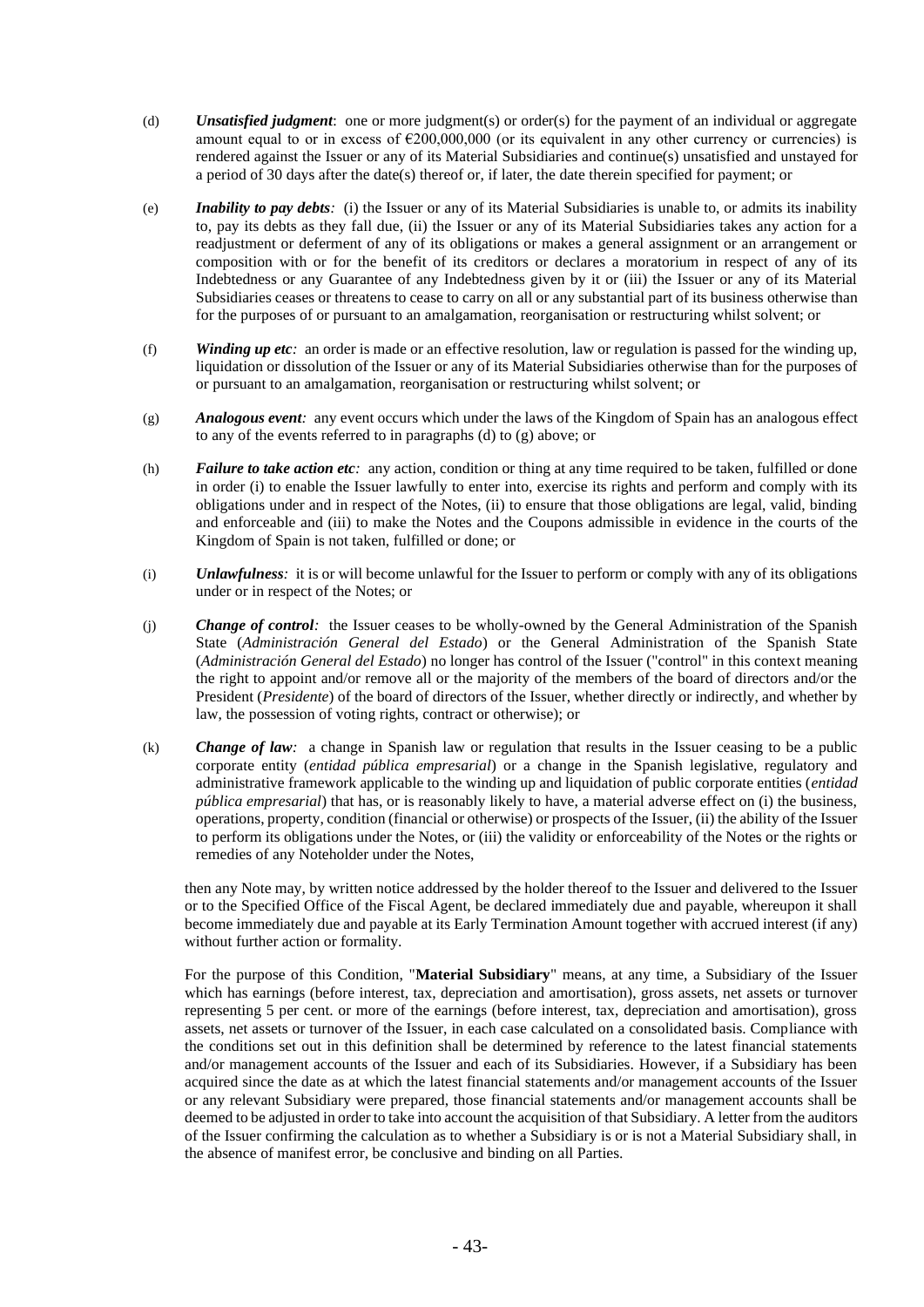#### 12. **Prescription**

Claims for principal shall become void unless the relevant Notes are presented for payment within ten years of the appropriate Relevant Date. Claims for interest shall become void unless the relevant Coupons are presented for payment within five years of the appropriate Relevant Date.

#### 13. **Replacement of Notes and Coupons in bearer form**

If any bearer Note or Coupon is lost, stolen, mutilated, defaced or destroyed, it may be replaced at the Specified Office of the Fiscal Agent (and, if the Notes are then admitted to listing, trading and/or quotation by any competent authority, stock exchange and/or quotation system which requires the appointment of a Paying Agent in any particular place, the Paying Agent having its Specified Office in the place required by such competent authority, stock exchange and/or quotation system), subject to all applicable laws and competent authority, stock exchange and/or quotation system requirements, upon payment by the claimant of the expenses incurred in connection with such replacement and on such terms as to evidence, security, indemnity and otherwise as the Issuer may reasonably require. Mutilated or defaced bearer Notes or Coupons must be surrendered before replacements will be issued.

#### 14. **Agents**

In acting under the Agency Agreement and in connection with the Notes and the Coupons, the Paying Agents act solely as agents of the Issuer and do not assume any obligations towards or relationship of agency or trust for or with any of the Noteholders or Couponholders.

The initial Paying Agents and their initial Specified Offices are listed below. The initial Calculation Agent (if any) is specified in the relevant Final Terms. The Issuer reserves the right at any time to vary or terminate the appointment of any Paying Agent and to appoint a successor fiscal agent or Calculation Agent and additional or successor paying agents; **provided**, **however**, **that***:*

- (a) the Issuer shall at all times maintain a Fiscal Agent; and
- (b) if a Calculation Agent is specified in the relevant Final Terms, the Issuer shall at all times maintain a Calculation Agent; and
- (c) if and for so long as the Notes are admitted to listing, trading and/or quotation by any competent authority, stock exchange and/or quotation system which requires the appointment of a Paying Agent in any particular place, the Issuer shall maintain a Paying Agent having its Specified Office in the place required by such competent authority, stock exchange and/or quotation system.

Notice of any change in any of the Paying Agents or in their Specified Offices shall promptly be given to the Noteholders.

#### 15. **Meetings of Noteholders; Modification and Waiver**

(a) *Meetings of Noteholders*: The Agency Agreement contains provisions for convening meetings of Noteholders to consider matters relating to the Notes, including the modification of any provision of these Conditions. Any such modification may be made if sanctioned by an Extraordinary Resolution. Such a meeting may be convened by the Issuer and shall be convened by them upon the request in writing of Noteholders holding not less than one-tenth of the aggregate principal amount of the outstanding Notes. The quorum at any meeting convened to vote on an Extraordinary Resolution will be two or more Persons holding or representing more than half of the aggregate principal amount of the outstanding Notes or, at any adjourned meeting, two or more Persons being or representing Noteholders whatever the principal amount of the Notes held or represented; **provided, however, that** Reserved Matters may only be sanctioned by an Extraordinary Resolution passed at a meeting of Noteholders at which two or more Persons holding or representing not less than three-quarters or, at any adjourned meeting, one quarter of the aggregate principal amount of the outstanding Notes form a quorum. Any Extraordinary Resolution duly passed at any such meeting shall be binding on all the Noteholders and Couponholders, whether present or not.

In addition, a resolution in writing signed by or on behalf of all Noteholders who for the time being are entitled to receive notice of a meeting of Noteholders will take effect as if it were an Extraordinary Resolution. Such a resolution in writing may be contained in one document or several documents in the same form, each signed by or on behalf of one or more Noteholders.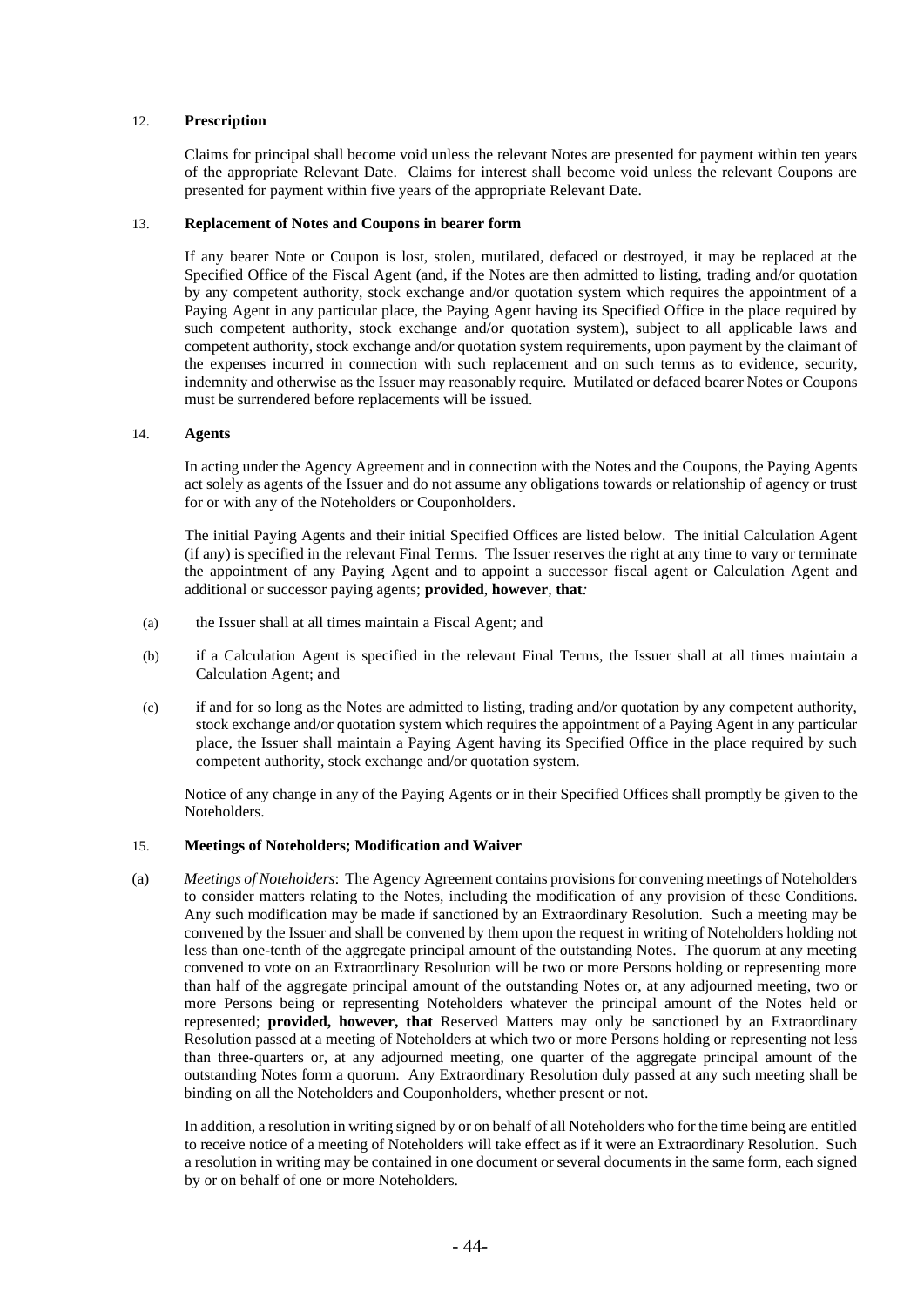(b) *Modification:* The Notes and these Conditions may be amended without the consent of the Noteholders or the Couponholders to correct a manifest error. In addition, the parties to the Agency Agreement may agree to modify any provision thereof, but the Issuer shall not agree, without the consent of the Noteholders, to any such modification unless it is of a formal, minor or technical nature, it is made to correct a manifest error or it is, in the opinion of such parties, not materially prejudicial to the interests of the Noteholders.

#### 16. **Further Issues**

The Issuer may from time to time, without the consent of the Noteholders or the Couponholders, create and issue further notes having the same terms and conditions as the Notes in all respects (or in all respects except for the first payment of interest) so as to form a single series with any Series of the Notes.

#### 17. **Notices**

Notices to the Noteholders shall be valid if published in a leading English language daily newspaper published in London (which is expected to be the *Financial Times*) and, if the Notes are admitted to trading on the Irish Stock Exchange trading as Euronext Dublin ("**Euronext Dublin**") and it is a requirement of applicable law or regulations, a leading newspaper having general circulation in Ireland or published on the website of Euronext Dublin or, in either case, if such publication is not practicable, in a leading English language daily newspaper having general circulation in Europe. Any such notice shall be deemed to have been given on the date of first publication (or if required to be published in more than one newspaper, on the first date on which publication shall have been made in all the required newspapers). Couponholders shall be deemed for all purposes to have notice of the contents of any notice given to the Noteholders.

In respect of Notes which are listed on AIAF, notices to the Noteholders will also be published in the official bulletin of AIAF (*Boletín de Cotización de AIAF*). Any such notice will be deemed to have been given on the date of the first publication. In addition, in respect of Notes which are represented by book-entries, all notices to Noteholders shall be made through Iberclear for on transmission to their respective accountholders.

#### 18. **Currency Indemnity**

If any sum due from the Issuer in respect of the Notes or the Coupons or any order or judgment given or made in relation thereto has to be converted from the currency (the "**first currency**") in which the same is payable under these Conditions or such order or judgment into another currency (the "**second currency**") for the purpose of (a) making or filing a claim or proof against the Issuer, (b) obtaining an order or judgment in any court or other tribunal or (c) enforcing any order or judgment given or made in relation to the Notes, the Issuer shall indemnify each Noteholder, on the written demand of such Noteholder addressed to the Issuer and delivered to the Issuer or to the Specified Office of the Fiscal Agent, against any loss suffered as a result of any discrepancy between (i) the rate of exchange used for such purpose to convert the sum in question from the first currency into the second currency and (ii) the rate or rates of exchange at which such Noteholder may in the ordinary course of business purchase the first currency with the second currency upon receipt of a sum paid to it in satisfaction, in whole or in part, of any such order, judgment, claim or proof.

This indemnity constitutes a separate and independent obligation of the Issuer and shall give rise to a separate and independent cause of action.

#### 19. **Rounding**

For the purposes of any calculations referred to in these Conditions (unless otherwise specified in these Conditions or the relevant Final Terms), (a) all percentages resulting from such calculations will be rounded, if necessary, to the nearest one hundred-thousandth of a percentage point (with 0.000005 per cent. being rounded up to 0.00001 per cent.), (b) all United States dollar amounts used in or resulting from such calculations will be rounded to the nearest cent (with one half cent being rounded up), (c) all Japanese Yen amounts used in or resulting from such calculations will be rounded downwards to the next lower whole Japanese Yen amount, and (d) all amounts denominated in any other currency used in or resulting from such calculations will be rounded to the nearest two decimal places in such currency, with 0.005 being rounded upwards.

#### 20. **Governing Law and Jurisdiction**

(a) *Governing law*: The Notes and any non-contractual obligations arising out of or in connection with the Notes are governed by Spanish law.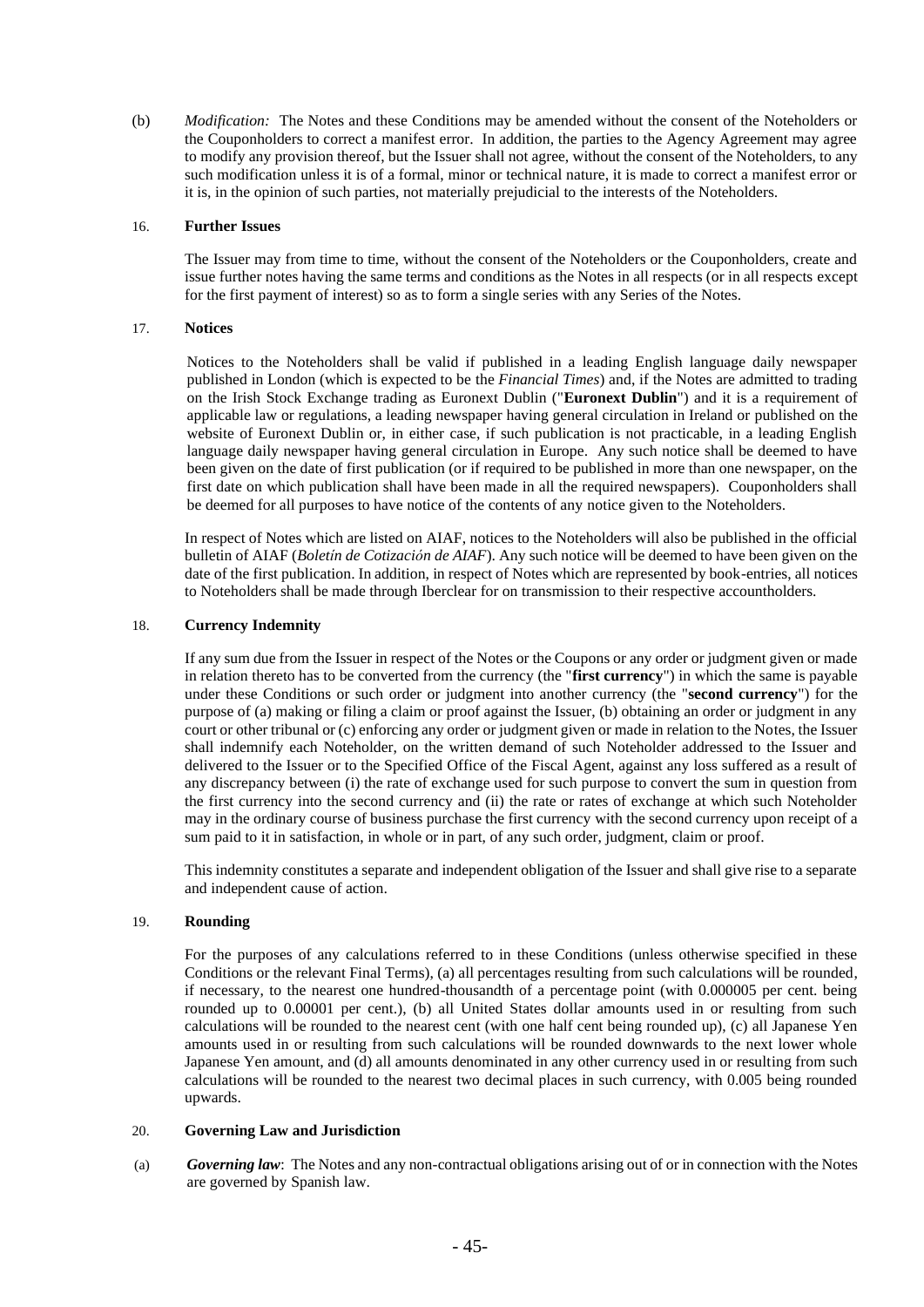- (b) *Jurisdiction*: The courts of the city of Madrid are to have jurisdiction to settle any disputes which may arise out of or in connection with the Notes and accordingly any legal action or proceedings arising out of or in connection with the Notes ("**Proceedings**") may be brought in such courts. The Issuer irrevocably submits to the jurisdiction of such courts and waives any objection to Proceedings in such courts whether on the ground of venue or on the ground that the Proceedings have been brought in an inconvenient forum. These submissions are made for the benefit of each of the Noteholders and shall not limit the right of any of them to take Proceedings in any other court of competent jurisdiction nor shall the taking of Proceedings in one or more jurisdictions preclude the taking of Proceedings in any other jurisdiction (whether concurrently or not), in each case to the extent allowed by law.
- (c) *Consent to enforcement etc.*: The Issuer consents generally to the extent permitted by any applicable Law in respect of any Proceedings to the giving of any relief or the issue of any process in connection with such Proceedings including (without limitation) the making, enforcement or execution against any property whatsoever (irrespective of its use or intended use) of any order or judgment which is made or given in such Proceedings.
- (d) *Waiver of immunity*: To the extent that the Issuer may in any jurisdiction claim for itself or its assets or revenues immunity from suit, execution, attachment (whether in aid of execution, before judgment or otherwise) or other legal process and to the extent that such immunity (whether or not claimed) may be attributed in any such jurisdiction to the Issuer or its assets or revenues, the Issuer agrees not to claim and irrevocably waives such immunity to the full extent permitted by the laws of such jurisdiction.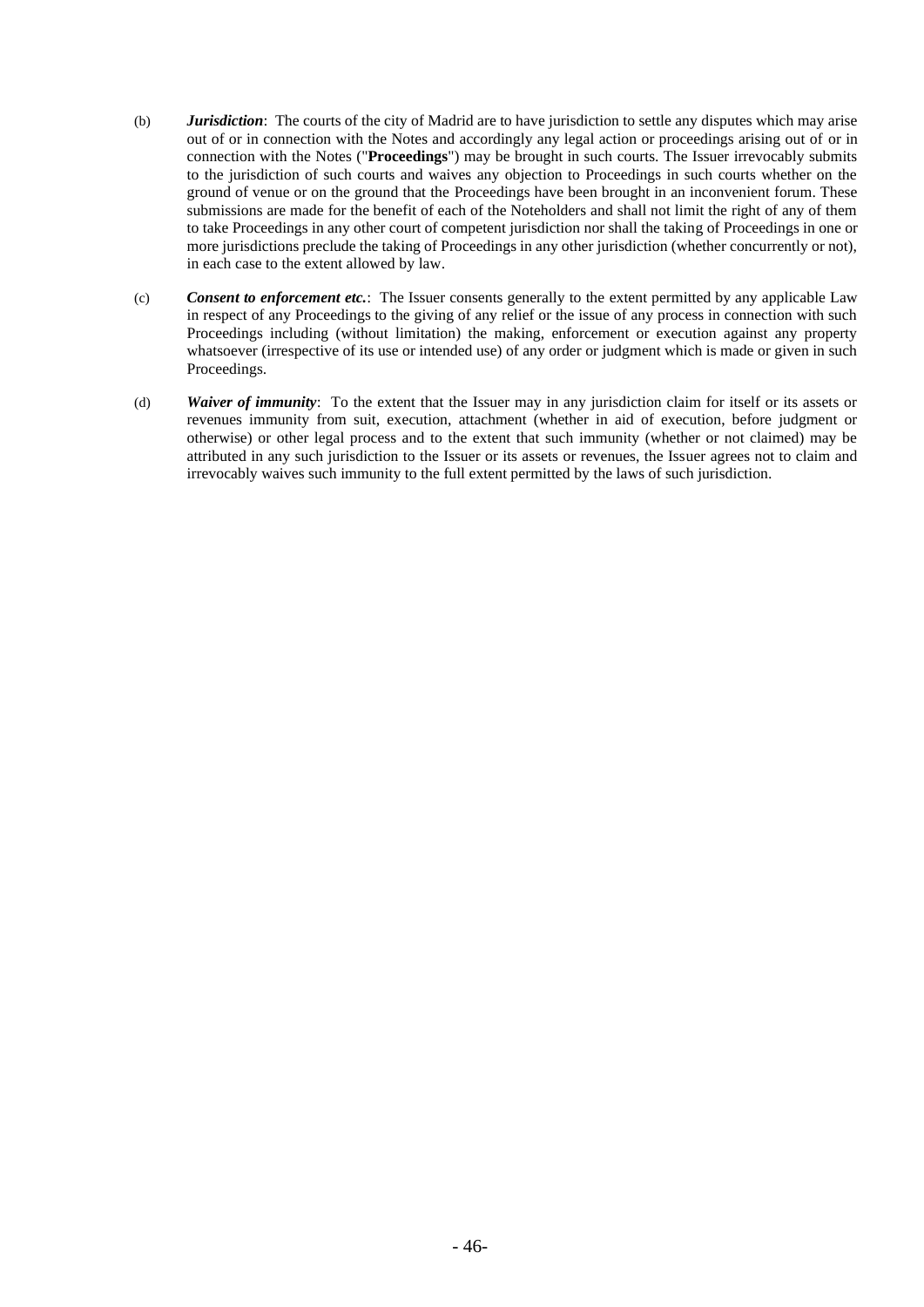#### **FORM OF FINAL TERMS**

#### **PROHIBITION OF SALES TO RETAIL INVESTORS**

THE NOTES ARE NOT INTENDED TO BE OFFERED, SOLD OR OTHERWISE MADE AVAILABLE TO AND SHOULD NOT BE OFFERED, SOLD OR OTHERWISE MADE AVAILABLE TO ANY RETAIL INVESTOR IN THE EUROPEAN ECONOMIC AREA ("**EEA**"). FOR THESE PURPOSES, A RETAIL INVESTOR MEANS A PERSON WHO IS ONE (OR MORE) OF: (I) A RETAIL CLIENT AS DEFINED IN POINT (11) OF ARTICLE 4(1) OF DIRECTIVE 2014/65/EU (AS AMENDED, "**MIFID II**"); (II) A CUSTOMER WITHIN THE MEANING OF DIRECTIVE (EU) 2016/97 (THE "**INSURANCE DISTRIBUTION DIRECTIVE**"), WHERE THAT CUSTOMER WOULD NOT QUALIFY AS A PROFESSIONAL CLIENT AS DEFINED IN POINT (10) OF ARTICLE 4(1) OF MIFID II. CONSEQUENTLY NO KEY INFORMATION DOCUMENT REQUIRED BY REGULATION (EU) NO 1286/2014 (THE "**PRIIPS REGULATION**") FOR OFFERING OR SELLING THE NOTES OR OTHERWISE MAKING THEM AVAILABLE TO RETAIL INVESTORS IN THE EEA HAS BEEN PREPARED AND THEREFORE OFFERING OR SELLING THE NOTES OR OTHERWISE MAKING THEM AVAILABLE TO ANY RETAIL INVESTOR IN THE EEA MAY BE UNLAWFUL UNDER THE PRIIPS REGULATION.

#### **PROHIBITION OF SALES TO UK RETAIL INVESTORS**

THE NOTES ARE NOT INTENDED TO BE OFFERED, SOLD OR OTHERWISE MADE AVAILABLE AND SHOULD NOT BE OFFERED, SOLD OR OTHERWISE MADE AVAILABLE TO ANY RETAIL INVESTOR IN THE UNITED KINGDOM (THE "**UK**"). FOR THE PURPOSES (A) THE EXPRESSION RETAIL INVESTOR MEANS A PERSON WHO IS ONE (OR MORE) OF THE FOLLOWING: (I) A RETAIL CLIENT, AS DEFINED IN POINT (8) OF ARTICLE 2 OF REGULATION (EU) NO 2017/565 AS IT FORMS PART OF DOMESTIC LAW BY VIRTUE OF THE EUROPEAN UNION (WITHDRAWAL) ACT 2018 ("**EUWA**"); OR (II) A CUSTOMER WITHIN THE MEANING OF THE PROVISIONS OF THE FINANCIAL SERVICES AND MARKETS ACT 2000 ("**FSMA**") AND ANY RULES OR REGULATIONS MADE UNDER THE FSMA TO IMPLEMENT DIRECTIVE (EU) 2016/97, WHERE THAT CUSTOMER WOULD NOT QUALIFY AS A PROFESSIONAL CLIENT, AS DEFINED IN POINT (8) OF ARTICLE 2(1) OF REGULATION (EU) NO 600/2014 AS IT FORMS PART OF DOMESTIC LAW BY VIRTUE OF THE EUWA. CONSEQUENTLY NO KEY INFORMATION DOCUMENT REQUIRED BY REGULATION (EU) NO 1286/2014 AS IT FORMS PART OF DOMESTIC LAW BY VIRTUE OF THE EUWA (THE "**UK PRIIPS REGULATION**") FOR OFFERING OR SELLING THE NOTES OR OTHERWISE MAKING THEM AVAILABLE TO RETAIL INVESTORS IN THE UK HAS BEEN PREPARED AND THEREFORE OFFERING OR SELLING THE NOTES OR OTHERWISE MAKING THEM AVAILABLE TO ANY RETAIL INVESTOR IN THE UK MAY BE UNLAWFUL UNDER THE UK PRIIPS REGULATION.

**MiFID II PRODUCT GOVERNANCE / PROFESSIONAL INVESTORS AND ELIGIBLE COUNTERPARTIES ONLY TARGET MARKET** – SOLELY FOR THE PURPOSES OF [THE/EACH] MANUFACTURER'S PRODUCT APPROVAL PROCESS, THE TARGET MARKET ASSESSMENT IN RESPECT OF THE NOTES HAS LED TO THE CONCLUSION THAT: (I) THE TARGET MARKET FOR THE NOTES IS ELIGIBLE COUNTERPARTIES AND PROFESSIONAL CLIENTS ONLY, EACH AS DEFINED IN MIFID II; AND (II) ALL CHANNELS FOR DISTRIBUTION OF THE NOTES TO ELIGIBLE COUNTERPARTIES AND PROFESSIONAL CLIENTS ARE APPROPRIATE. ANY PERSON SUBSEQUENTLY OFFERING, SELLING OR RECOMMENDING THE NOTES (A "**DISTRIBUTOR**") SHOULD TAKE INTO CONSIDERATION THE MANUFACTURER ['S/S'] TARGET MARKET ASSESSMENT; HOWEVER, A DISTRIBUTOR SUBJECT TO MIFID II IS RESPONSIBLE FOR UNDERTAKING ITS OWN TARGET MARKET ASSESSMENT IN RESPECT OF THE NOTES (BY EITHER ADOPTING OR REFINING THE MANUFACTURER ['S/S'] TARGET MARKET ASSESSMENT) AND DETERMINING APPROPRIATE DISTRIBUTION CHANNELS.

[**UK MiFIR PRODUCT GOVERNANCE / PROFESSIONAL INVESTORS AND ELIGIBLE COUNTERPARTIES ONLY TARGET MARKET** – SOLELY FOR THE PURPOSES OF [THE/EACH] MANUFACTURER'S PRODUCT APPROVAL PROCESS, THE TARGET MARKET ASSESSMENT IN RESPECT OF THE NOTES HAS LED TO THE CONCLUSION THAT: (I) THE TARGET MARKET FOR THE NOTES IS ONLY ELIGIBLE COUNTERPARTIES, AS DEFINED IN THE FCA HANDBOOK CONDUCT OF BUSINESS SOURCEBOOK ("**COBS**"), AND PROFESSIONAL CLIENTS, AS DEFINED IN REGULATION (EU) NO 600/2014 AS IT FORMS PART OF DOMESTIC LAW BY VIRTUE OF THE EUROPEAN UNION (WITHDRAWAL) ACT 2018 ("**UK**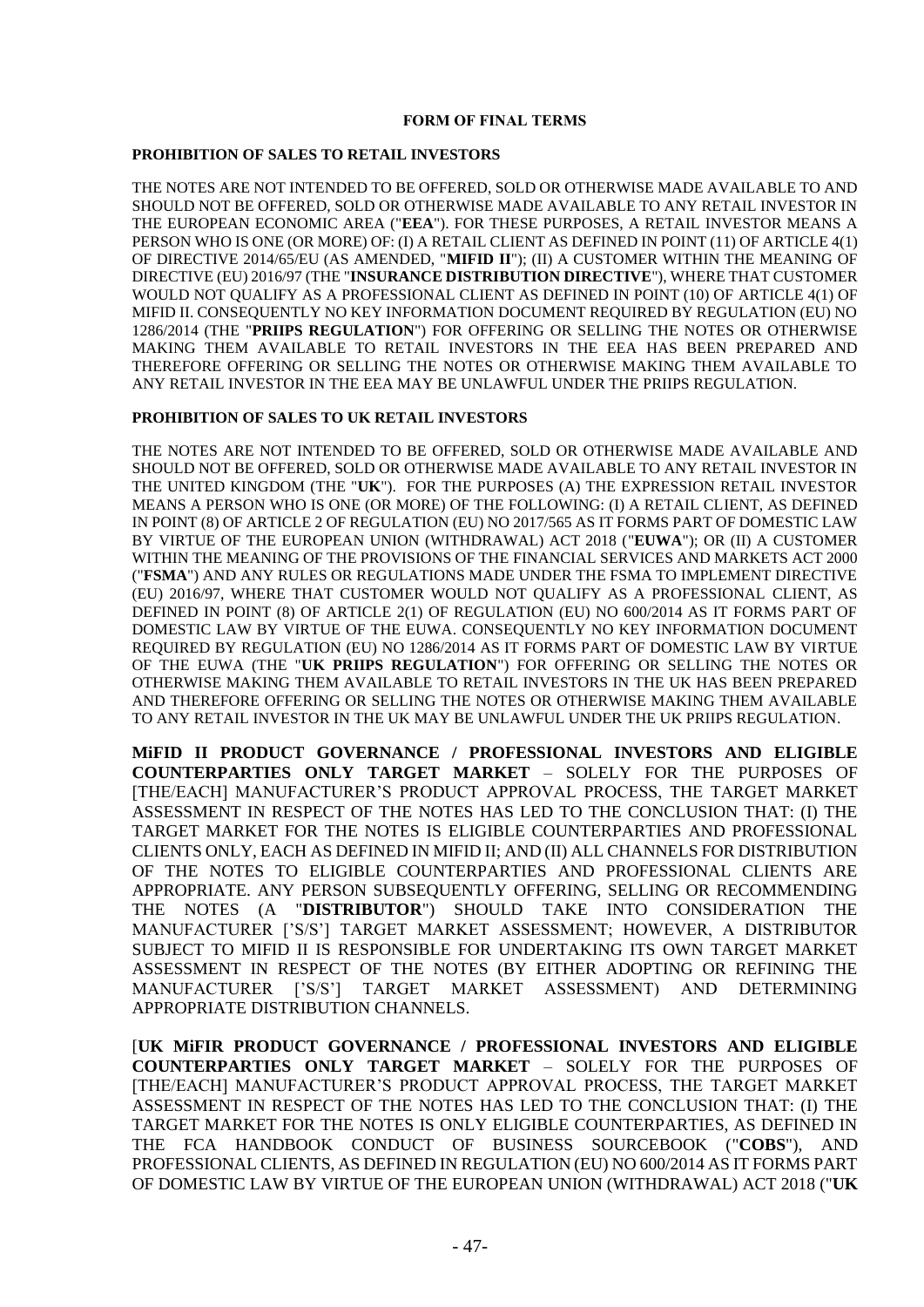**MiFIR**") ; AND (II) ALL CHANNELS FOR DISTRIBUTION OF THE NOTES TO ELIGIBLE COUNTERPARTIES AND PROFESSIONAL CLIENTS ARE APPROPRIATE. ANY PERSON SUBSEQUENTLY OFFERING, SELLING OR RECOMMENDING THE NOTES (A "**DISTRIBUTOR**") SHOULD TAKE INTO CONSIDERATION THE MANUFACTURER ['S/S'] TARGET MARKET ASSESSMENT; HOWEVER, A DISTRIBUTOR SUBJECT TO THE FCA HANDBOOK PRODUCT INTERVENTION AND PRODUCT GOVERNANCE SOURCEBOOK (THE "**UK MiFIR PRODUCT GOVERNANCE RULES**") IS RESPONSIBLE FOR UNDERTAKING ITS OWN TARGET MARKET ASSESSMENT IN RESPECT OF THE NOTES (BY EITHER ADOPTING OR REFINING THE MANUFACTURER ['S/S'] TARGET MARKET ASSESSMENT) AND DETERMINING APPROPRIATE DISTRIBUTION CHANNELS.]

**Final Terms dated [•]**

#### **ADIF-ALTA VELOCIDAD**

#### **Legal entity identifier (LEI): 959800D5SDA4R1CG7K10**

**Issue of [Aggregate Nominal Amount of Tranche] [Title of Notes]** [*Indicate in title if the Notes are green bonds, i.e. if issued to finance Eligible Sustainable Projects*]

#### **€8,000,000,000 Euro Medium Term Note Programme**

#### **PART A – CONTRACTUAL TERMS**

[Terms used herein shall be deemed to be defined as such for the purposes of the Conditions (the "**Conditions**") set forth in the Base Prospectus dated 26 January 2021 [and the supplemental Base Prospectus dated [•]] which [together] constitute[s] a base prospectus (the "**Base Prospectus**") for the purposes of the Prospectus Regulation. This document constitutes the Final Terms of the Notes described herein for the purposes of the Prospectus Regulation and must be read in conjunction with the Base Prospectus in order to obtain all the relevant information.]

[Terms used herein shall be deemed to be defined as such for the purposes of the [2019/2018/2017/2016/2015/2014] Conditions (the "**Conditions**") incorporated by reference in the Base Prospectus dated 26 January 2021. This document constitutes the Final Terms relating to the issue of Notes described herein for the purposes of the Prospectus Regulation and must be read in conjunction with the Base Prospectus dated 26 January 2021 [and the supplemental Base Prospectus dated [•]] which [together] constitute[s] a base prospectus (the "**Base Prospectus**") for the purposes the Prospectus Regulation in order to obtain all the relevant information, save in respect of the Conditions which are set forth in the base prospectus dated [15 November 2019/13 November 2018/13 November 2017/2 August 2016/23 July 2015/30 April 2014] and are incorporated by reference in the Base Prospectus.]

Full information on the Issuer and the offer of the Notes is only available on the basis of the combination of these Final Terms and the Base Prospectus. The Base Prospectus is available for viewing on the websites of the Irish Stock Exchange trading as Euronext Dublin ("**Euronext Dublin**") (http://www.ise.ie/) [and during normal business hours at [*address*] [and copies may be obtained from [*address*]].

[The expression "**Prospectus Regulation**" means Regulation (EU) 2017/1129] 1

1. Issuer: Adif-Alta Velocidad

<sup>1</sup> *When preparing Final Terms prepared in relation to an issuance of Notes to be listed on a non-regulated market, Prospectus Regulation references are to be removed.*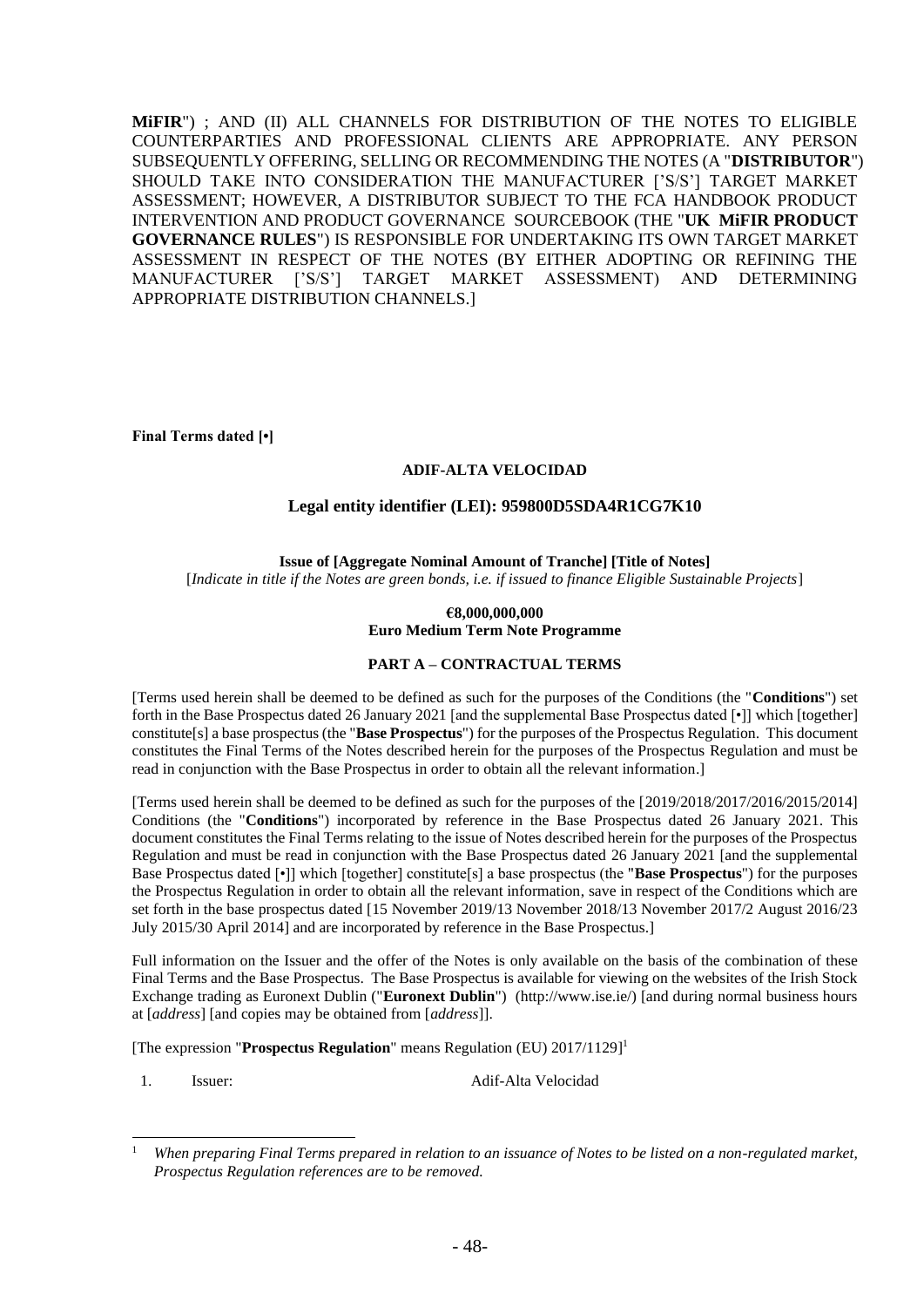| 2.  | (i)                                                | Series Number:]                                                    |                                                                                                                                                                                                                                                                                                                                                                                                                                                                                                       |  |
|-----|----------------------------------------------------|--------------------------------------------------------------------|-------------------------------------------------------------------------------------------------------------------------------------------------------------------------------------------------------------------------------------------------------------------------------------------------------------------------------------------------------------------------------------------------------------------------------------------------------------------------------------------------------|--|
|     | (iii)                                              | Tranche Number:                                                    | $[\cdot] % \centering \includegraphics[width=0.9\textwidth]{images/TrDiM-Architecture.png} % \caption{The first two different values of $d \sim \tfrac{1}{\sqrt{2}}$ and $d \sim \tfrac{1}{\sqrt{2}}$ and $d \sim \tfrac{1}{\sqrt{2}}$ for $d \sim \tfrac{1}{\sqrt{2}}$ and $d \sim \tfrac{1}{\sqrt{2}}$ for $d \sim \tfrac{1}{\sqrt{2}}$ for $d \sim \tfrac{1}{\sqrt{2}}$ for $d \sim \tfrac{1}{\sqrt{2}}$ for $d \sim \tfrac{1}{\sqrt{2}}$ for $d \sim \tfrac{1}{\sqrt{2}}$ for $d \sim \tfrac{1}{$ |  |
|     | (iii)                                              | Date on which the Notes become<br>fungible:                        | [Not Applicable/The Notes shall be consolidated,<br>form a single series and be interchangeable for<br>trading purposes with the [.] on [[.]/the Issue<br>Date/exchange of the Temporary Global Note for<br>interests in the Permanent Global Note, as referred<br>to in paragraph [21] below [which is expected to<br>occur on or about $\lceil \cdot \rceil$ .                                                                                                                                      |  |
| 3.  |                                                    | Specified Currency or Currencies:                                  | $[\cdot]$                                                                                                                                                                                                                                                                                                                                                                                                                                                                                             |  |
| 4.  |                                                    | <b>Aggregate Nominal Amount:</b>                                   | $[\cdot]$                                                                                                                                                                                                                                                                                                                                                                                                                                                                                             |  |
|     | [(i)]                                              | [Series]:                                                          | $[\cdot]$                                                                                                                                                                                                                                                                                                                                                                                                                                                                                             |  |
|     | (iii)                                              | Tranche:                                                           | $[\cdot] ]$                                                                                                                                                                                                                                                                                                                                                                                                                                                                                           |  |
| 5.  | <b>Issue Price:</b>                                |                                                                    | [•] per cent. of the Aggregate Nominal Amount<br>[plus accrued interest from [•]]                                                                                                                                                                                                                                                                                                                                                                                                                     |  |
| 6.  | (i)                                                | Specified Denomination:                                            | $[\cdot]$                                                                                                                                                                                                                                                                                                                                                                                                                                                                                             |  |
|     | (ii)                                               | <b>Calculation Amount:</b>                                         | $[\cdot]$                                                                                                                                                                                                                                                                                                                                                                                                                                                                                             |  |
| 7.  | (i)                                                | <b>Issue Date:</b>                                                 |                                                                                                                                                                                                                                                                                                                                                                                                                                                                                                       |  |
|     | (ii)                                               | <b>Interest Commencement Date:</b>                                 | [[•]/Issue Date]                                                                                                                                                                                                                                                                                                                                                                                                                                                                                      |  |
| 8.  | <b>Maturity Date:</b>                              |                                                                    | $[\cdot]$                                                                                                                                                                                                                                                                                                                                                                                                                                                                                             |  |
| 9.  | <b>Interest Basis:</b>                             |                                                                    | [[•] per cent. Fixed Rate]                                                                                                                                                                                                                                                                                                                                                                                                                                                                            |  |
|     |                                                    |                                                                    | [•][•] [EURIBOR]+/- [•] per cent. Floating Rate]                                                                                                                                                                                                                                                                                                                                                                                                                                                      |  |
|     |                                                    |                                                                    | (further particulars specified in paragraph [14/15]<br>below)                                                                                                                                                                                                                                                                                                                                                                                                                                         |  |
| 10. | Redemption/Payment Basis:                          |                                                                    | Subject to any purchase and cancellation or early<br>redemption, the Notes will be redeemed on the<br>Maturity Date at [100] per cent. of their nominal<br>amount.                                                                                                                                                                                                                                                                                                                                    |  |
| 11. | Change of Interest or<br>Redemption/Payment Basis: |                                                                    | [Applicable/Not Applicable]                                                                                                                                                                                                                                                                                                                                                                                                                                                                           |  |
| 12. |                                                    | Put/Call Options:                                                  | [Investor Put]                                                                                                                                                                                                                                                                                                                                                                                                                                                                                        |  |
|     |                                                    |                                                                    | [Issuer Call]                                                                                                                                                                                                                                                                                                                                                                                                                                                                                         |  |
|     |                                                    |                                                                    | [(further particulars specified in paragraph [16/17]<br>below)]                                                                                                                                                                                                                                                                                                                                                                                                                                       |  |
| 13. | (i)                                                | Status of the Notes:                                               | Senior                                                                                                                                                                                                                                                                                                                                                                                                                                                                                                |  |
|     | [(ii)]                                             | [Board]<br>[Date<br>approval<br>for<br>issuance of Notes obtained: | $[\cdot]$                                                                                                                                                                                                                                                                                                                                                                                                                                                                                             |  |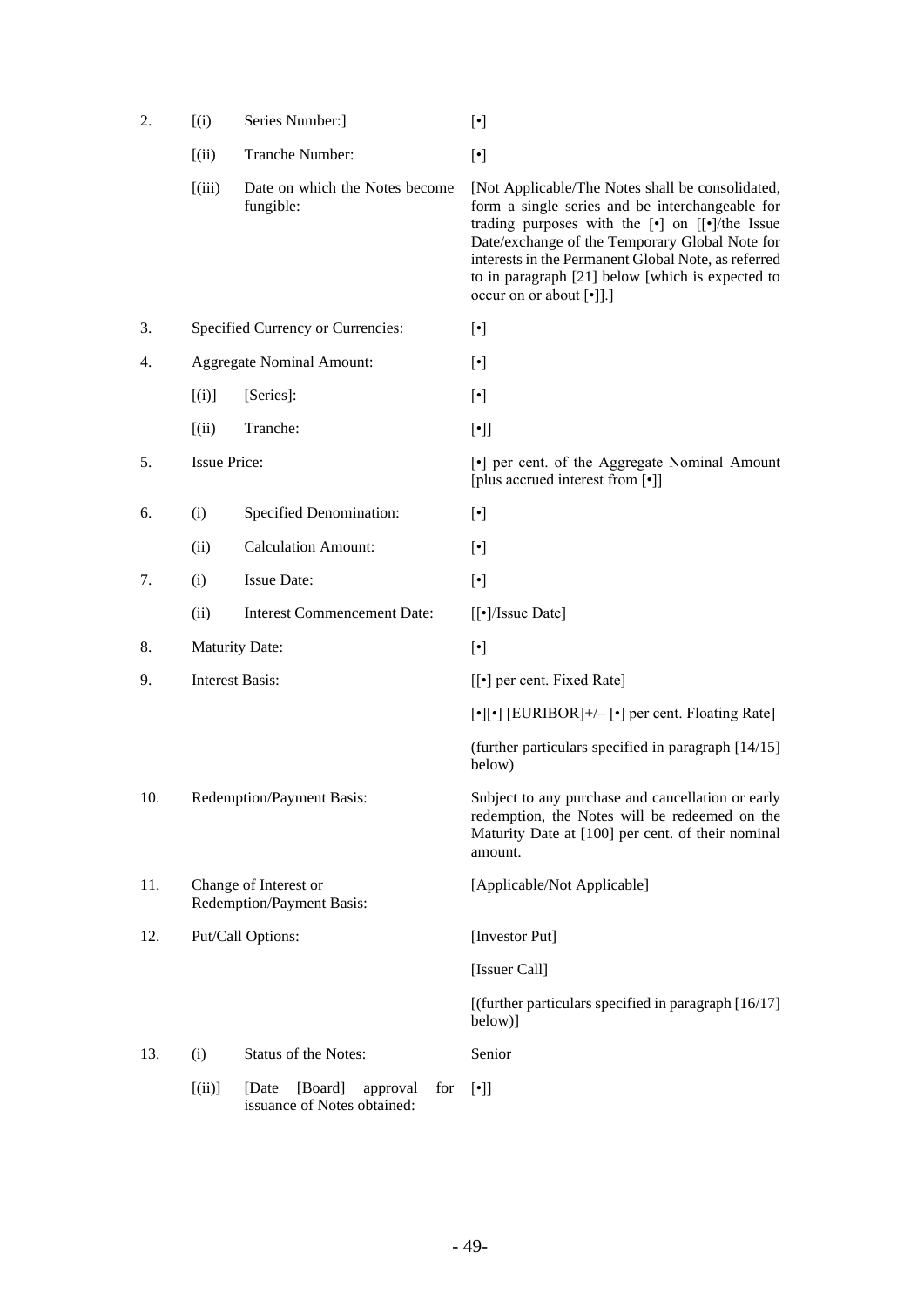### **PROVISIONS RELATING TO INTEREST PAYABLE**

| 14. |                                                                                                                                                                                                                      | <b>Fixed Rate Note Provisions</b>        | [Applicable/Not Applicable]                                                                                                                          |  |  |
|-----|----------------------------------------------------------------------------------------------------------------------------------------------------------------------------------------------------------------------|------------------------------------------|------------------------------------------------------------------------------------------------------------------------------------------------------|--|--|
|     | (i)                                                                                                                                                                                                                  | $Rate[s]$ of Interest:                   | [•] per cent. per annum payable in arrear on each<br><b>Interest Payment Date</b>                                                                    |  |  |
|     | (ii)                                                                                                                                                                                                                 | Interest Payment Date(s):                | [•] in each year                                                                                                                                     |  |  |
|     | (iii)                                                                                                                                                                                                                | Fixed Coupon Amount[(s)]:                | [•] per Calculation Amount                                                                                                                           |  |  |
|     | (iv)                                                                                                                                                                                                                 | Broken Amount(s):                        | [•] per Calculation Amount, payable on the<br>Interest Payment Date falling [in/on] [ $\cdot$ ]                                                      |  |  |
|     | Day Count Fraction:<br>(v)                                                                                                                                                                                           |                                          | [30/360 / Actual/Actual (ICMA/ISDA) / Actual<br>365 (Fixed) / Actual/360 / 30E/360 / 30E/360<br>(ISDA)]                                              |  |  |
| 15. |                                                                                                                                                                                                                      | <b>Floating Rate Note Provisions</b>     | [Applicable/Not Applicable]                                                                                                                          |  |  |
|     | (i)                                                                                                                                                                                                                  | Interest Period(s):                      | $[\cdot]$                                                                                                                                            |  |  |
|     | (ii)                                                                                                                                                                                                                 | Specified Period:                        | $[\cdot]$                                                                                                                                            |  |  |
|     | (iii)                                                                                                                                                                                                                | <b>Specified Interest Payment Dates:</b> | [Not Applicable/[•], subject to adjustment in<br>accordance with the Business Day Convention set<br>out in (v) below]                                |  |  |
|     | [First Interest Payment Date]:<br>(iv)<br><b>Business Day Convention:</b><br>(v)                                                                                                                                     |                                          | $[\cdot]$                                                                                                                                            |  |  |
|     |                                                                                                                                                                                                                      |                                          | [Floating Rate Convention/Following Business<br>Day Convention/ Modified Following Business<br>Day Convention/ Preceding Business Day<br>Convention] |  |  |
|     | (vi)                                                                                                                                                                                                                 | Additional Business Centre(s):           | [Not Applicable/[•]]                                                                                                                                 |  |  |
|     | (vii)<br>Manner in which the Rate $(s)$ of<br>Interest is/are to be determined:<br>(viii)<br>Party responsible for calculating<br>the Rate(s) of Interest and/or<br>Interest Amount(s) (if not the<br>Fiscal Agent): |                                          | [Screen Rate Determination/ISDA Determination]                                                                                                       |  |  |
|     |                                                                                                                                                                                                                      |                                          | [•] shall be the Calculation Agent                                                                                                                   |  |  |
|     | (ix)                                                                                                                                                                                                                 | Screen Rate Determination:               |                                                                                                                                                      |  |  |
|     |                                                                                                                                                                                                                      | Reference Rate:                          | $[\cdot][\cdot]$ [EURIBOR]                                                                                                                           |  |  |
|     |                                                                                                                                                                                                                      | Determination<br>Interest<br>$Date(s)$ : | $[\cdot]$                                                                                                                                            |  |  |
|     |                                                                                                                                                                                                                      | Relevant Screen Page:                    | $[\cdot]$                                                                                                                                            |  |  |
|     |                                                                                                                                                                                                                      | <b>Relevant Time:</b>                    | $[\cdot]$                                                                                                                                            |  |  |
|     |                                                                                                                                                                                                                      | Relevant<br>Financial<br>Centre:         | $\lceil \cdot \rceil$                                                                                                                                |  |  |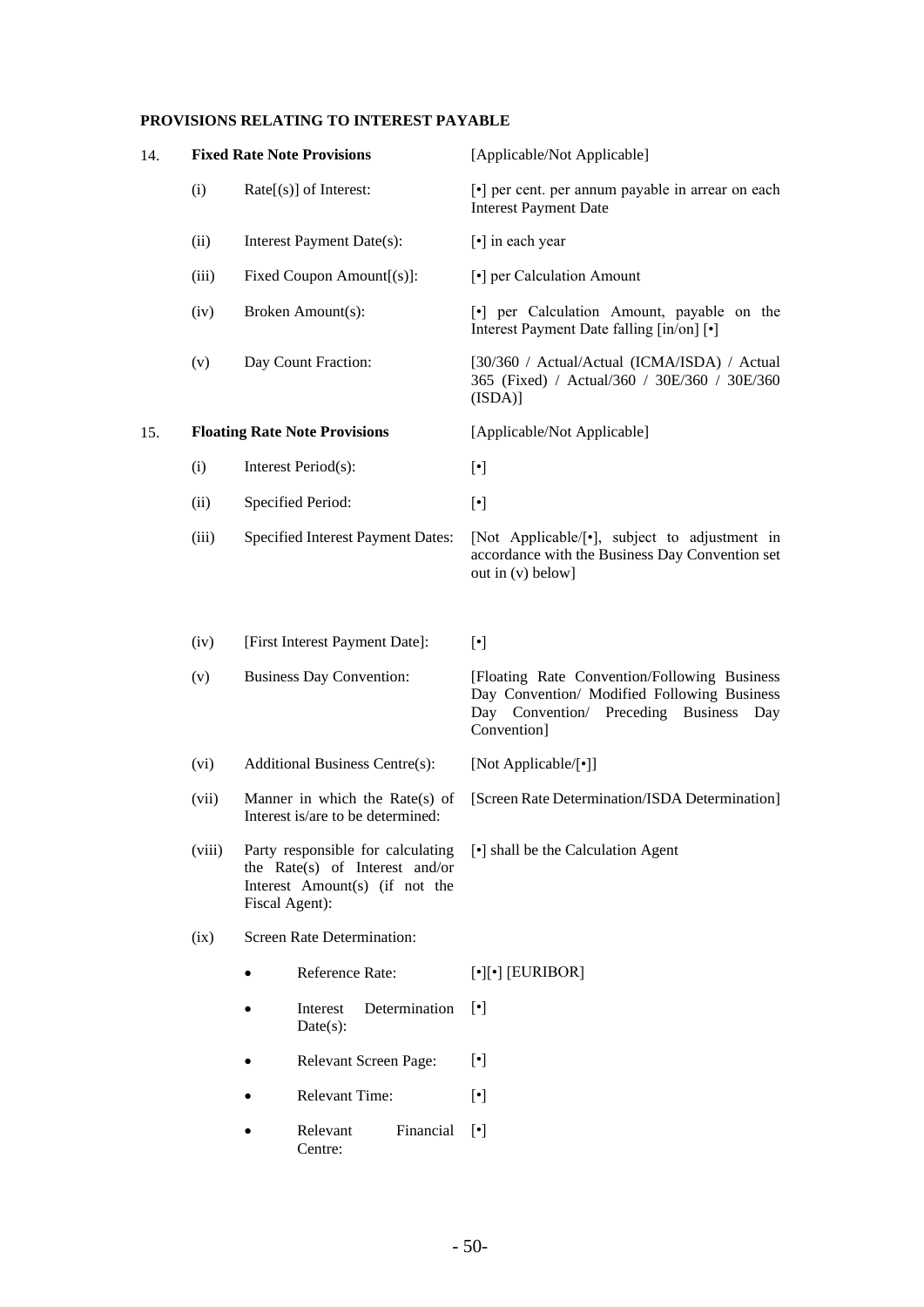- (x) ISDA Determination:
	- Floating Rate Option:  $[\cdot]$
	- Designated Maturity:  $[\cdot]$
	- Reset Date: [•]

| $(x_i)$            | Linear Interpolation:     | [Not Applicable / Applicable – the Rate of Interest<br>for the [long/short] [first/last] Interest Period shall<br>be calculated using Linear Interpolation ( <i>specify</i><br>for each short or long interest period) |
|--------------------|---------------------------|------------------------------------------------------------------------------------------------------------------------------------------------------------------------------------------------------------------------|
| (xii)              | $Margin(s)$ :             | $[+/$ - $]$ [•] per cent. per annum                                                                                                                                                                                    |
| (xiii)             | Minimum Rate of Interest: | $\lceil \cdot \rceil$ per cent. per annum                                                                                                                                                                              |
| (xiv)              | Maximum Rate of Interest: | $\lceil \cdot \rceil$ per cent. per annum                                                                                                                                                                              |
| $\left( xy\right)$ | Day Count Fraction:       | [Actual/Actual (ICMA) / Actual/Actual (ISDA) /<br>30/360<br>$Actual/365$ (Fixed) / $Actual/360$<br>/30E/360 / 30E/360 (ISDA)]                                                                                          |

## **PROVISIONS RELATING TO REDEMPTION**

| 16. | Call Option                     |                                                                                                                    |                                       |                               | [Applicable/Not Applicable] |  |
|-----|---------------------------------|--------------------------------------------------------------------------------------------------------------------|---------------------------------------|-------------------------------|-----------------------------|--|
|     | (i)                             |                                                                                                                    | Optional Redemption Date(s):          |                               | $[\cdot]$                   |  |
|     | (ii)                            | of each Note:                                                                                                      |                                       | Optional Redemption Amount(s) | [•] per Calculation Amount  |  |
|     | If redeemable in part:<br>(iii) |                                                                                                                    |                                       |                               |                             |  |
|     |                                 | (a)                                                                                                                | Minimum<br>Amount:                    | Redemption                    | [•] per Calculation Amount  |  |
|     |                                 | (b)                                                                                                                | Maximum<br>Amount                     | Redemption                    | [•] per Calculation Amount  |  |
|     | (iv)                            |                                                                                                                    |                                       |                               | $[\cdot]$                   |  |
| 17. | Put Option                      |                                                                                                                    |                                       | [Applicable/Not Applicable]   |                             |  |
|     | (i)                             | Notice period:<br>Optional Redemption Date(s):<br>Optional Redemption Amount(s)<br>of each Note:<br>Notice period: | $[\cdot]$                             |                               |                             |  |
|     | (ii)                            |                                                                                                                    |                                       |                               | [•] per Calculation Amount  |  |
|     | (iii)                           |                                                                                                                    |                                       |                               | $[\cdot]$                   |  |
| 18. |                                 |                                                                                                                    | Final Redemption Amount of each Note: |                               | [•] per Calculation Amount  |  |
| 19. |                                 |                                                                                                                    | Early Redemption Amount (Tax)         |                               |                             |  |
|     |                                 | Early Redemption Amount(s) per<br>Calculation Amount payable on<br>redemption for taxation reasons:                |                                       |                               | [Not Applicable] [•]        |  |
| 20. |                                 |                                                                                                                    | <b>Early Termination Amount:</b>      |                               | [Not Applicable] [•]        |  |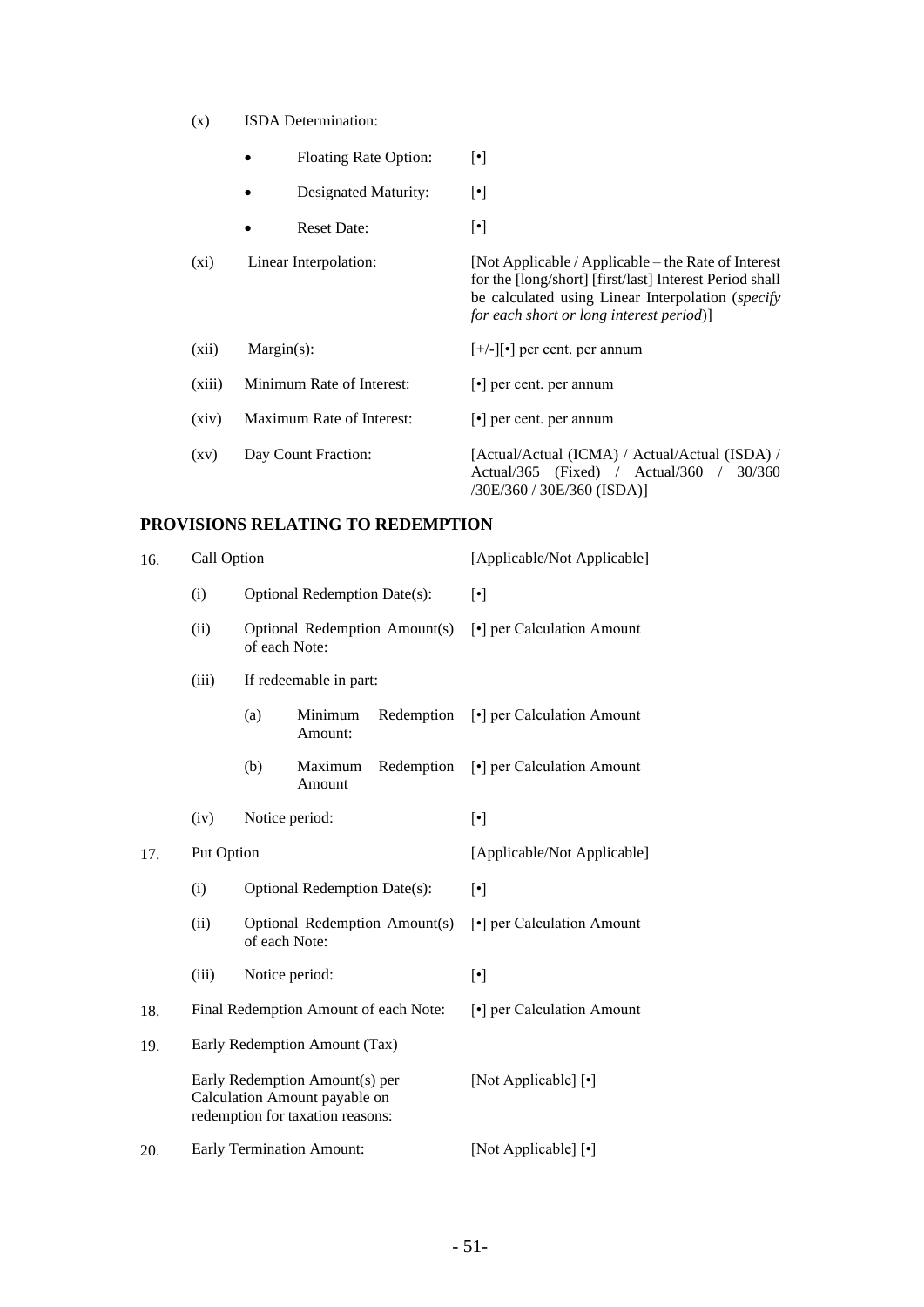## **GENERAL PROVISIONS APPLICABLE TO THE NOTES**

| 21. | Form of Notes:                                                                                                          | [Bearer Notes:                                                                                                                                                                           |
|-----|-------------------------------------------------------------------------------------------------------------------------|------------------------------------------------------------------------------------------------------------------------------------------------------------------------------------------|
|     |                                                                                                                         | [Temporary Global Note exchangeable for a<br>Permanent Global Note which is exchangeable for<br>Definitive Notes in the limited circumstances<br>specified in the Permanent Global Note] |
|     |                                                                                                                         | Temporary Global Note exchangeable<br>for<br>Definitive Notes]                                                                                                                           |
|     |                                                                                                                         | [Permanent Global Note exchangeable for<br>Definitive Notes in the limited circumstances<br>specified in the Permanent Global Note]]/                                                    |
|     |                                                                                                                         | [Uncertificated, dematerialised book-entry form<br>(anotaciones en cuenta)]                                                                                                              |
| 22. | New Global Note:                                                                                                        | $[Yes]$ [No]                                                                                                                                                                             |
| 23. | Additional Financial Centre(s):                                                                                         | [Not Applicable/[•]]                                                                                                                                                                     |
| 24. | Talons for future Coupons or Receipts to<br>be attached to Definitive Notes (and dates<br>on which such Talons mature): | [Yes/No. As the Notes have more than 27 coupon<br>payments, talons may be required if, on exchange<br>into definitive form, more than 27 coupon<br>payments are left.]                   |

Signed on behalf of ADIF-Alta Velocidad:

By: ........................................................................... Duly authorised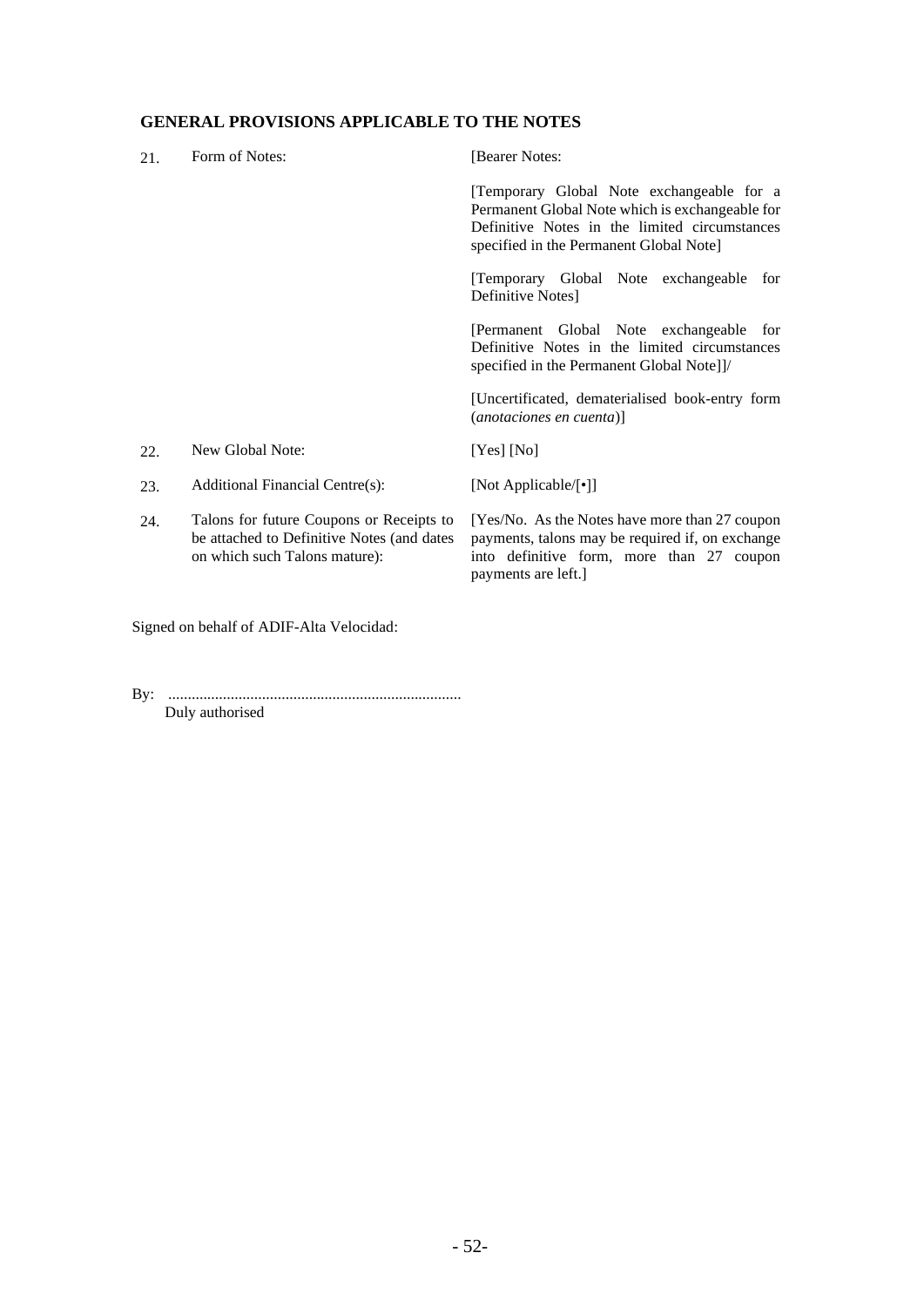#### **PART B – OTHER INFORMATION**

#### 1. **LISTING AND ADMISSION TO TRADING**

|    |                | <b>INTERESTS</b>         |                                    | OF NATURAL AND LEGAL PERSONS INVOLVED<br>$\mathbf{I}$ N<br>THE                                                                                                                                                                                                                                                                                                                                                                            |
|----|----------------|--------------------------|------------------------------------|-------------------------------------------------------------------------------------------------------------------------------------------------------------------------------------------------------------------------------------------------------------------------------------------------------------------------------------------------------------------------------------------------------------------------------------------|
|    |                |                          |                                    | [Insert legal name of particular credit rating<br>agency entity providing rating] is established in<br>the [EEA/UK] and registered under Regulation<br>(EU) No 1060/2009, as amended (the "CRA<br>Regulation").                                                                                                                                                                                                                           |
|    |                |                          |                                    | [Need to include a brief explanation of the<br>meaning of the ratings if this has previously been<br>published by the rating provider]                                                                                                                                                                                                                                                                                                    |
|    |                |                          |                                    | $[[Other]: [\cdot]$                                                                                                                                                                                                                                                                                                                                                                                                                       |
|    |                |                          |                                    | [Fitch: $[\cdot]$ ]                                                                                                                                                                                                                                                                                                                                                                                                                       |
|    | Ratings:       |                          |                                    | [Moody's: $[\cdot]$ ]                                                                                                                                                                                                                                                                                                                                                                                                                     |
| 2. | <b>RATINGS</b> |                          |                                    | The Notes to be issued [have been/are expected<br>to be/ will not be] rated/[The following ratings<br>reflect ratings assigned to Notes of this type<br>issued under the Programme generally]:                                                                                                                                                                                                                                            |
|    | (iii)          | to admission to trading: | Estimate of total expenses related | $[\ ]$                                                                                                                                                                                                                                                                                                                                                                                                                                    |
|    |                |                          |                                    | (When documenting a fungible issue need to<br>indicate that original Notes are already admitted<br>to trading.)                                                                                                                                                                                                                                                                                                                           |
|    | (ii)           | Admission to Trading:    |                                    | [Application has been made by the Issuer (or on<br>its behalf) for the Notes to be admitted to trading<br>on the regulated market of Euronext Dublin with<br>effect from [•].] [Application is expected to be<br>made by the Issuer (or on its behalf) for the Notes<br>to be admitted to trading on the AIAF Fixed<br>Income Securities Market in Spain [with effect<br>from $\lceil \cdot \rceil$ / within 30 days of the Issue Date.]] |
|    | (i)            | Listing:                 |                                    | [Application has been made by the Issuer (or on<br>its behalf) for the Notes to be admitted to listing<br>on the Official List of Euronext Dublin with<br>effect from [.] [Application is expected to be<br>made by the Issuer (or on its behalf) for the Notes<br>to be admitted to listing on the AIAF Fixed<br>Income Securities Market in Spain [with effect<br>from $\lbrack \cdot \rbrack$ / within 30 days of the Issue Date.]]    |
|    |                |                          |                                    |                                                                                                                                                                                                                                                                                                                                                                                                                                           |

# **ISSUE/OFFER**

[(*Need to include a description of any interest, including conflict of interest, that is material to the issue/offer, detailing the persons involved and the nature of the interest. May be satisfied by the inclusion of the statement below:*)]

[Save for any fees payable to the [Managers/Dealers], so far as the Issuer is aware, no person involved in the offer of the Notes has an interest material to such offer. The [Managers/Dealers] and their affiliates have engaged, and may in the future engage, in investment banking and/or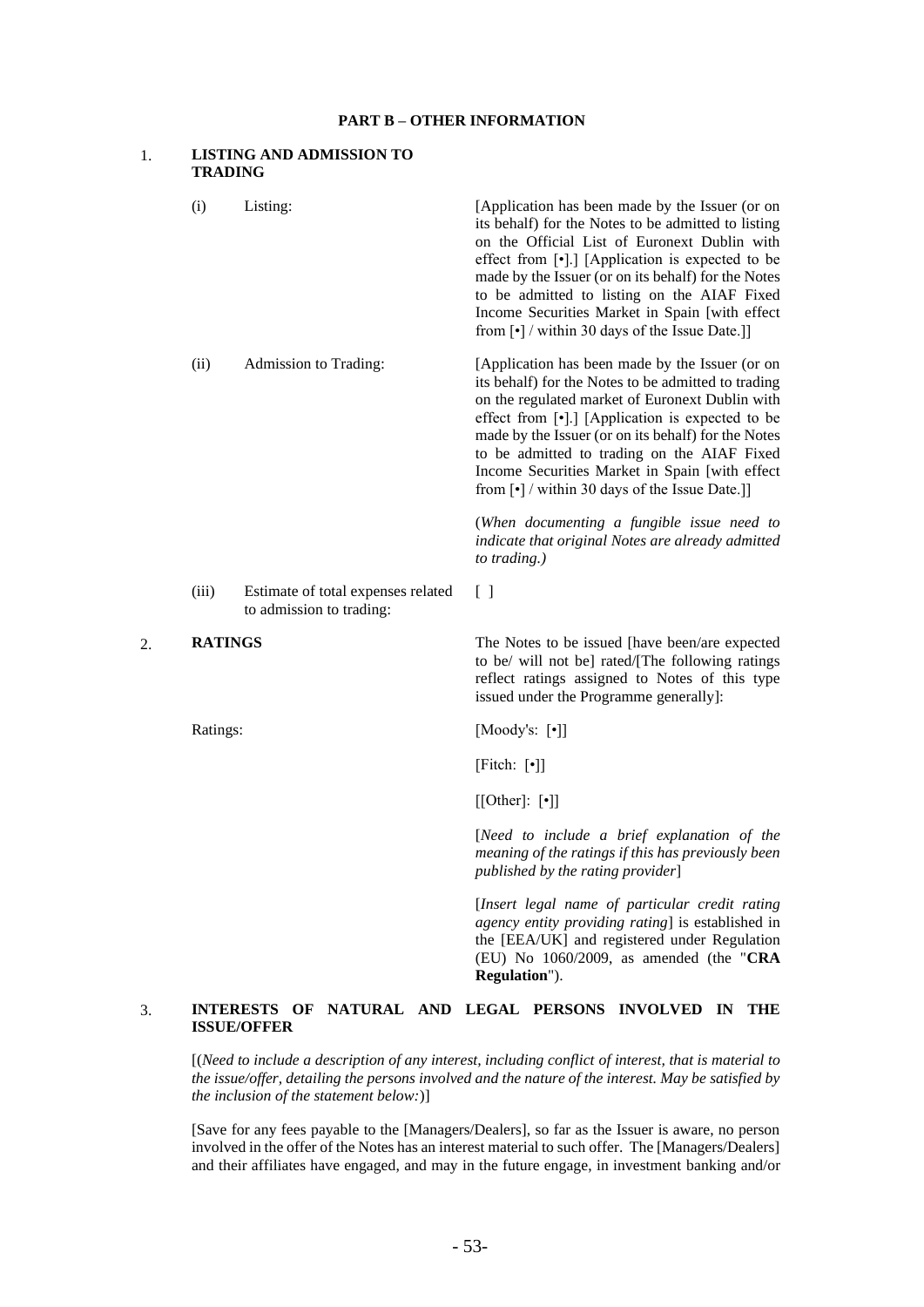commercial banking transactions with, and may perform other services for, the Issuer and its affiliates in the ordinary course of business. (*Amend as appropriate if there are other interests*)]

[(*When adding any other description, consideration should be given as to whether such matters described constitute "significant new factors" and consequently trigger the need for a supplement to the Prospectus under Article 23 of the Prospectus Regulation.*)]

#### $\overline{4}$ . **REASONS FOR THE OFFER AND ESTIMATED NET PROCEEDS**

Reasons for the offer: The net proceeds of the issue of the Notes will be used [for the construction of the Spanish high speed rail infrastructure/ for general corporate and financing purposes /to finance and/or refinance, in whole or in part, Eligible Sustainable Projects and policies linked to ESG (environmental, social and governance) criteria]. See "Use of Proceeds" in Base Prospectus.

Estimated net proceeds:  $\lceil \cdot \rceil$ 

5. **[***Fixed Rate Notes only* **– YIELD**

Indication of yield:  $\lceil \cdot \rceil$ 

[The yield is calculated at the Issue Date on the basis of the Issue Price. It is not an indication of future yield.]

#### 6. **OPERATIONAL INFORMATION**

ISIN Code: [•] Common Code: [•] [CUSIP: [•]] CFI: [See the website of the Association of National] FISN: [See the website of the Association of National Applicable / Not Available]

Any clearing system(s) other than Euroclear Bank SA/ NV and Clearstream, Banking, société anonyme and the relevant identification number(s):

Numbering Agencies (ANNA) or alternatively sourced from the responsible National Numbering Agency that assigned the ISIN/Not Applicable/ Not Available] Numbering Agencies (ANNA) or alternatively sourced from the responsible National Numbering Agency that assigned the ISIN / Not

*(If the CFI and/or FISN is not required, requested or available, it/they should be specified to be "Not Applicable".)*

[Not Applicable/*give name(s) and number(s)*]

Delivery: Delivery [against/free of] payment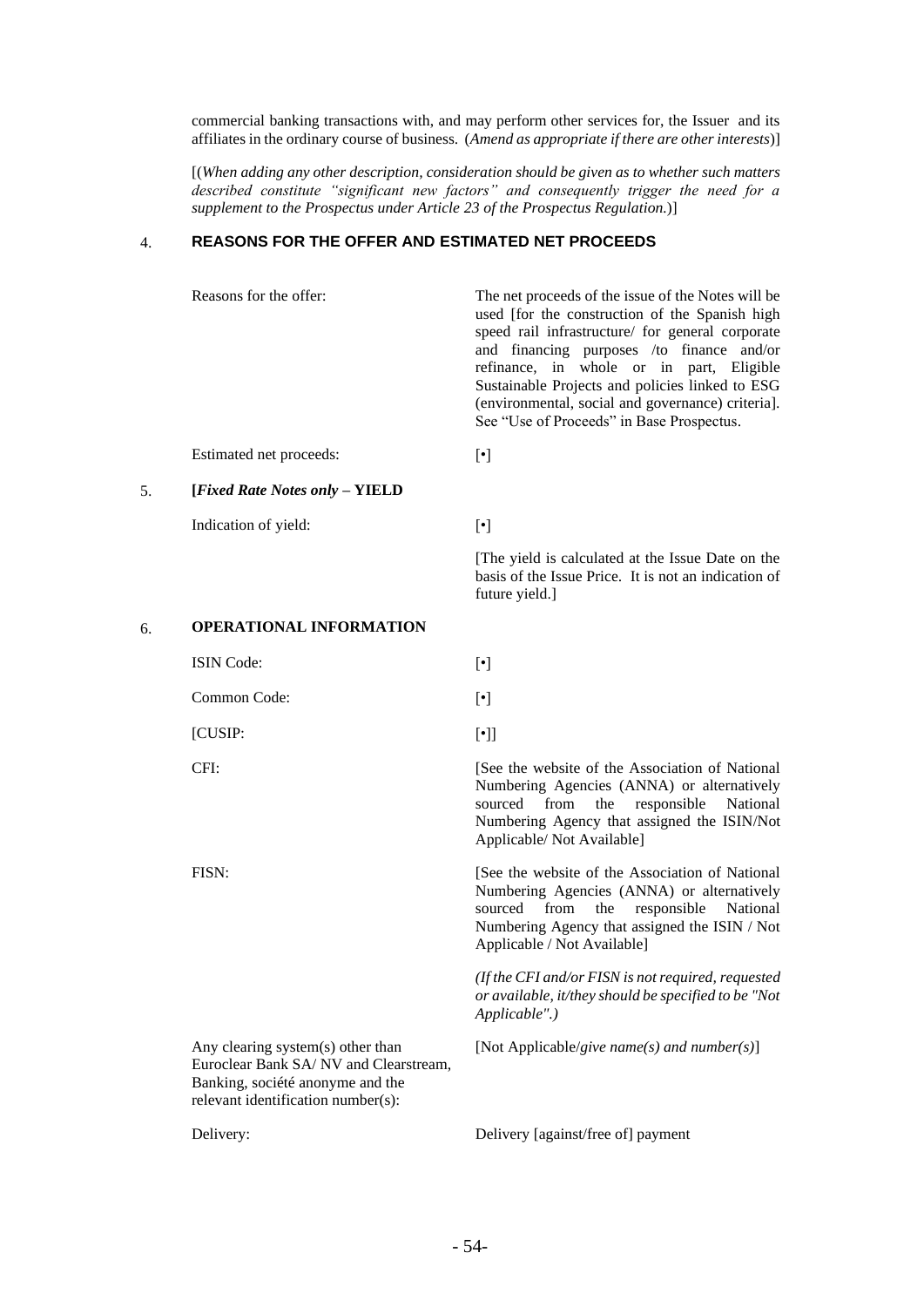Names and addresses of additional Paying Agent(s) (if any):

[Intended to be held in a manner which would allow Eurosystem eligibility:

[Yes][No]

[•]

[Note that the designation "yes" simply means that the Notes are intended upon issue to be deposited with one of the ICSDs as common safekeeper and does not necessarily mean that the Notes will be recognised as eligible collateral for Eurosystem monetary policy and intraday credit operations by the Eurosystem either upon issue or at any or all times during their life. Such recognition will depend upon the ECB being satisfied that Eurosystem eligibility criteria have been met.] [Whilst the designation is specified as "No" at the date of these Final Terms, should the Eurosystem eligibility criteria be amended in the future such that the Notes are capable of meeting them the Notes may then be deposited with one of the ICSDs as common safekeeper. Note that this does not necessarily mean that the Notes will then be recognised as eligible collateral for Eurosystem monetary policy and intraday credit operations by the Eurosystem at any time during their life. Such recognition will depend upon the ECB being satisfied that Eurosystem eligibility criteria have been met.]]

#### 7. **DISTRIBUTION**

| (i)   | Method of distribution:                           |                                        | [Syndicated/Non-syndicated]                         |  |  |
|-------|---------------------------------------------------|----------------------------------------|-----------------------------------------------------|--|--|
| (ii)  | If syndicated:                                    |                                        | [Not Applicable]                                    |  |  |
|       | (a)                                               | Names of Managers:                     | $\lceil \bullet \rceil$                             |  |  |
|       | (b)                                               | Stabilising Manager(s) (if<br>$any)$ : | [Not Applicable/ $\lceil \cdot \rceil$ ]            |  |  |
| (iii) | If non-syndicated, name and<br>address of Dealer: |                                        | [Not Applicable/[•]]                                |  |  |
| (iv)  |                                                   | U.S. Selling Restrictions:             | [TEFRA C/TEFRA D] [Reg. S Compliance]<br>Category 1 |  |  |

#### 8. **EU BENCHMARK REGULATION**

EU Benchmark Regulation: Article 29(2) statement on benchmarks:

[Not Applicable]

[Applicable: Amounts payable under the Notes are calculated by reference to [insert name[s] of benchmark(s)], which [is/are] provided by [insert name[s] of the administrator[s] – if more than one specify in relation to each relevant benchmark].

[As at the date of the Final Terms, [insert name[s] of the administrator[s]] [is/are] [not] included in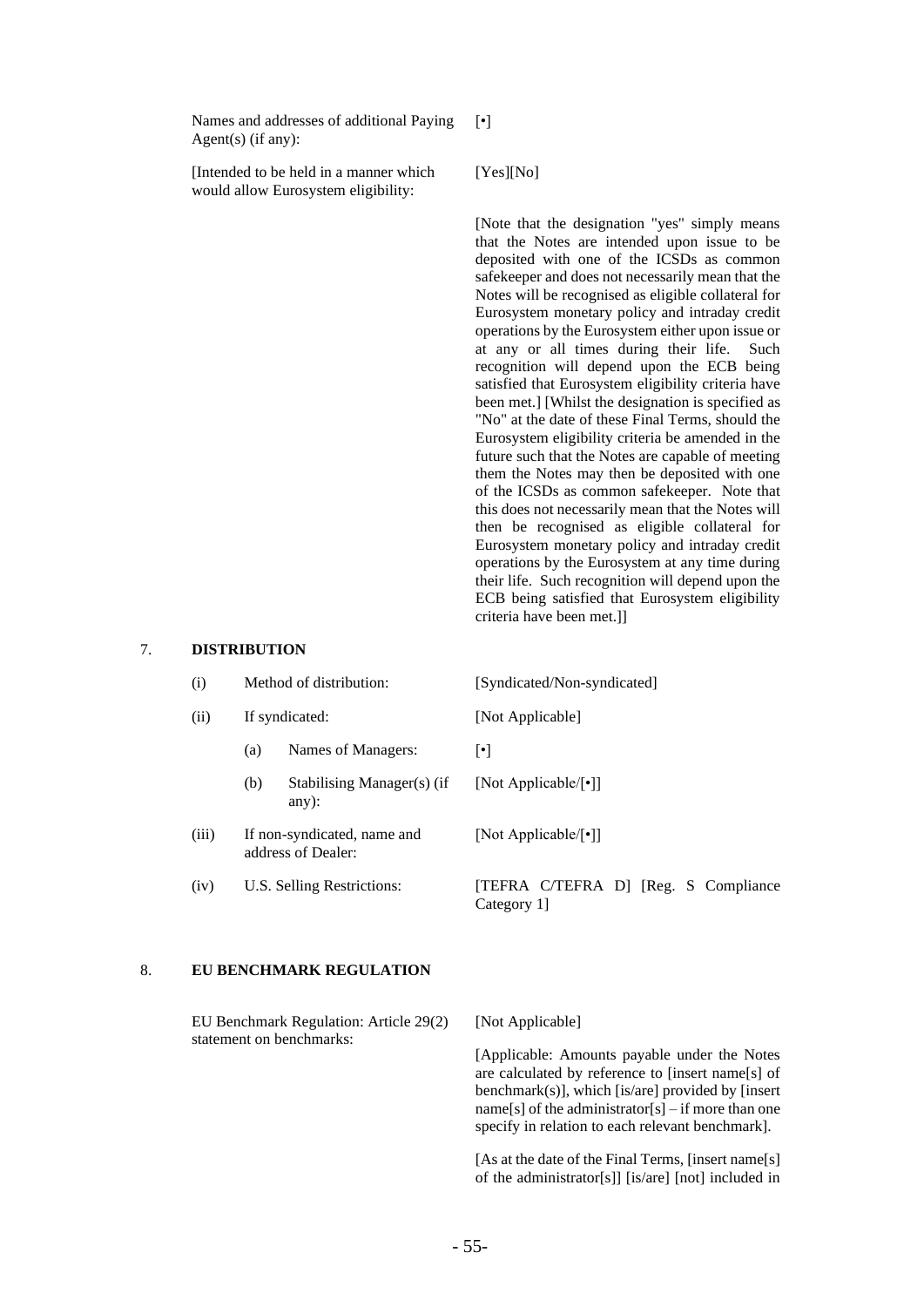the register of administrators and benchmarks established and maintained by the European Securities and Markets Authority [("ESMA")] pursuant to article 36 of the Benchmark Regulation (Regulation (EU) 2016/1011) [(the "BMR")].] [repeat as necessary]]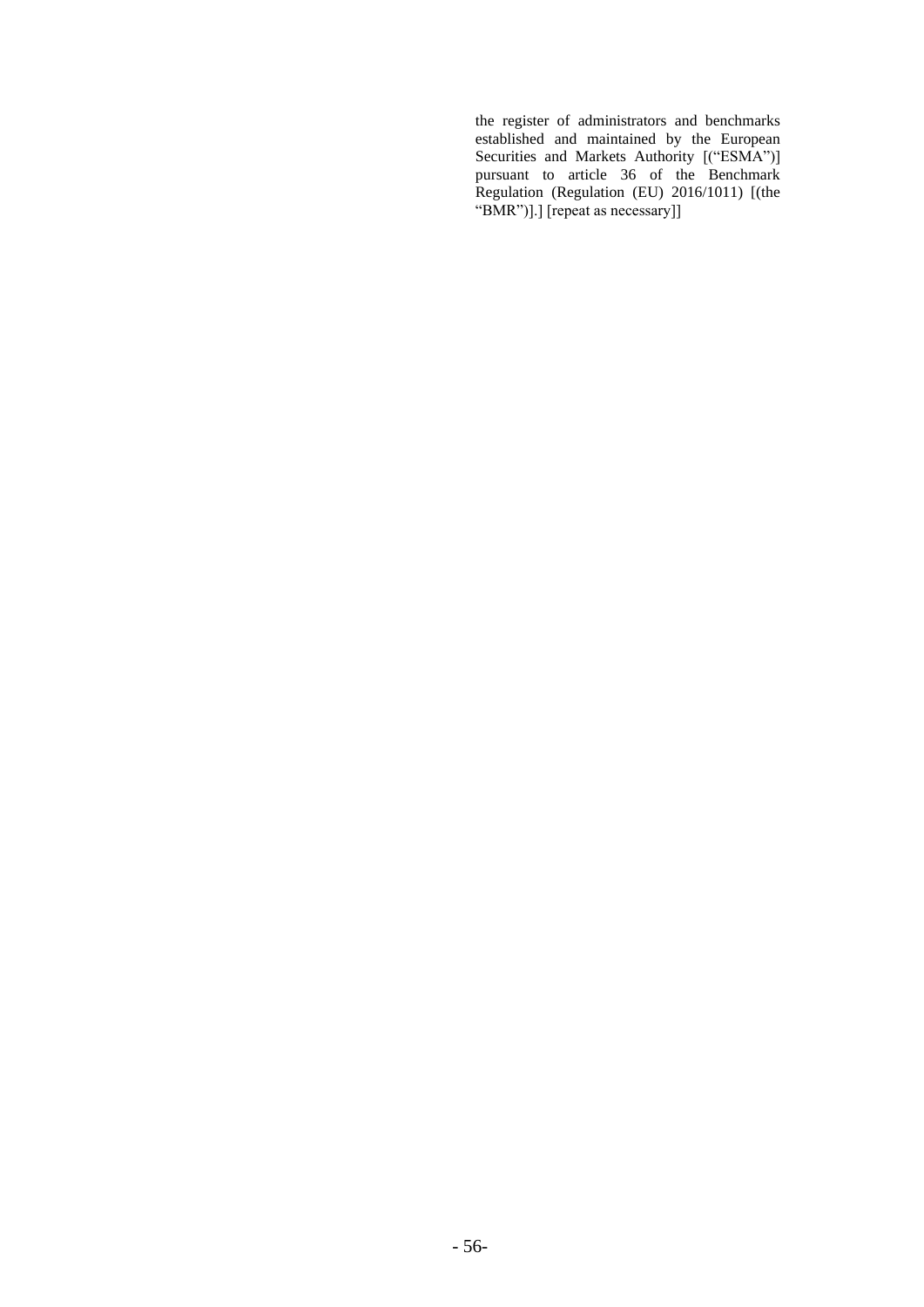#### **SUMMARY OF PROVISIONS RELATING TO THE NOTES WHILE IN GLOBAL FORM**

#### **Clearing System Accountholders**

Each Global Note will be in bearer form. Consequently, in relation to any Tranche of Notes represented by a Global Note, references in the Terms and Conditions of the Notes to "Noteholder" are references to the bearer of the relevant Global Note which, for so long as the Global Note is held by a depositary or a common depositary, in the case of a CGN, or a common safekeeper, in the case of an NGN for Euroclear and/or Clearstream, Luxembourg and/or any other relevant clearing system, will be that depositary or common depositary or, as the case may be, common safekeeper.

Each of the persons shown in the records of Euroclear and/or Clearstream, Luxembourg and/or any other relevant clearing system as being entitled to an interest in a Global Note (each an "**Accountholder**) must look solely to Euroclear and/or Clearstream, Luxembourg and/or such other relevant clearing system (as the case may be) for such Accountholder's share of each payment made by the Issuer to the bearer of such Global Note and in relation to all other rights arising under the Global Note. The extent to which, and the manner in which, Accountholders may exercise any rights arising under the Global Note will be determined by the respective rules and procedures of Euroclear and Clearstream, Luxembourg and any other relevant clearing system from time to time. For so long as the relevant Notes are represented by the Global Note, Accountholders shall have no claim directly against the Issuer in respect of payments due under the Notes and such obligations of the Issuer will be discharged by payment to the bearer of the Global Note.

#### **Conditions applicable to Global Notes**

Each Global Note will contain provisions which modify the Terms and Conditions of the Notes as they apply to the Global Note. The following is a summary of certain of those provisions:

*Payments*: All payments in respect of the Global Note will be made against presentation and (in the case of payment of principal in full with all interest accrued thereon) surrender of the Global Note to or to the order of any Paying Agent and will be effective to satisfy and discharge the corresponding liabilities of the Issuer in respect of the Notes. On each occasion on which a payment of principal or interest is made in respect of the Global Note, the Issuer shall procure that in respect of a CGN the payment is noted in a schedule thereto and in respect of an NGN the payment is entered *pro rata* in the records of Euroclear and Clearstream, Luxembourg.

*Payment Business Day*: In the case of a Global Note, shall be: if the currency of payment is euro, any day which is a TARGET Settlement Day and a day on which dealings in foreign currencies may be carried on in each (if any) Additional Financial Centre; or, if the currency of payment is not euro, any day which is a day on which dealings in foreign currencies may be carried on in the Principal Financial Centre of the currency of payment and in each (if any) Additional Financial Centre.

*Exercise of put option:* In order to exercise the option contained in Condition 8(e) (*Redemption and Purchase – Redemption at the option of Noteholders*) the bearer of the Permanent Global Note must, within the period specified in the Conditions for the deposit of the relevant Note and put notice, give written notice of such exercise to the Fiscal Agent specifying the principal amount of Notes in respect of which such option is being exercised. Any such notice will be irrevocable and may not be withdrawn.

*Partial exercise of call option:* In connection with an exercise of the option contained in Condition 8(c) (*Redemption and Purchase – Redemption at the option of the Issuer*) in relation to some only of the Notes, the Permanent Global Note may be redeemed in part in the principal amount specified by the Issuer in accordance with the Conditions and the Notes to be redeemed will not be selected as provided in the Conditions but in accordance with the rules and procedures of Euroclear and Clearstream, Luxembourg (to be reflected in the records of Euroclear and Clearstream, Luxembourg as either a pool factor or a reduction in principal amount, at their discretion).

*Notices:* Notwithstanding Condition 17 (*Notices*), while all the Notes are represented by a Permanent Global Note (or by a Permanent Global Note and/or a Temporary Global Note) and the Permanent Global Note is (or the Permanent Global Note and/or the Temporary Global Note are) deposited with a depositary or a common depositary for Euroclear and/or Clearstream, Luxembourg and/or any other relevant clearing system or a common safekeeper, notices to Noteholders may be given by delivery of the relevant notice to Euroclear and/or Clearstream, Luxembourg and/or any other relevant clearing system and, in any case, such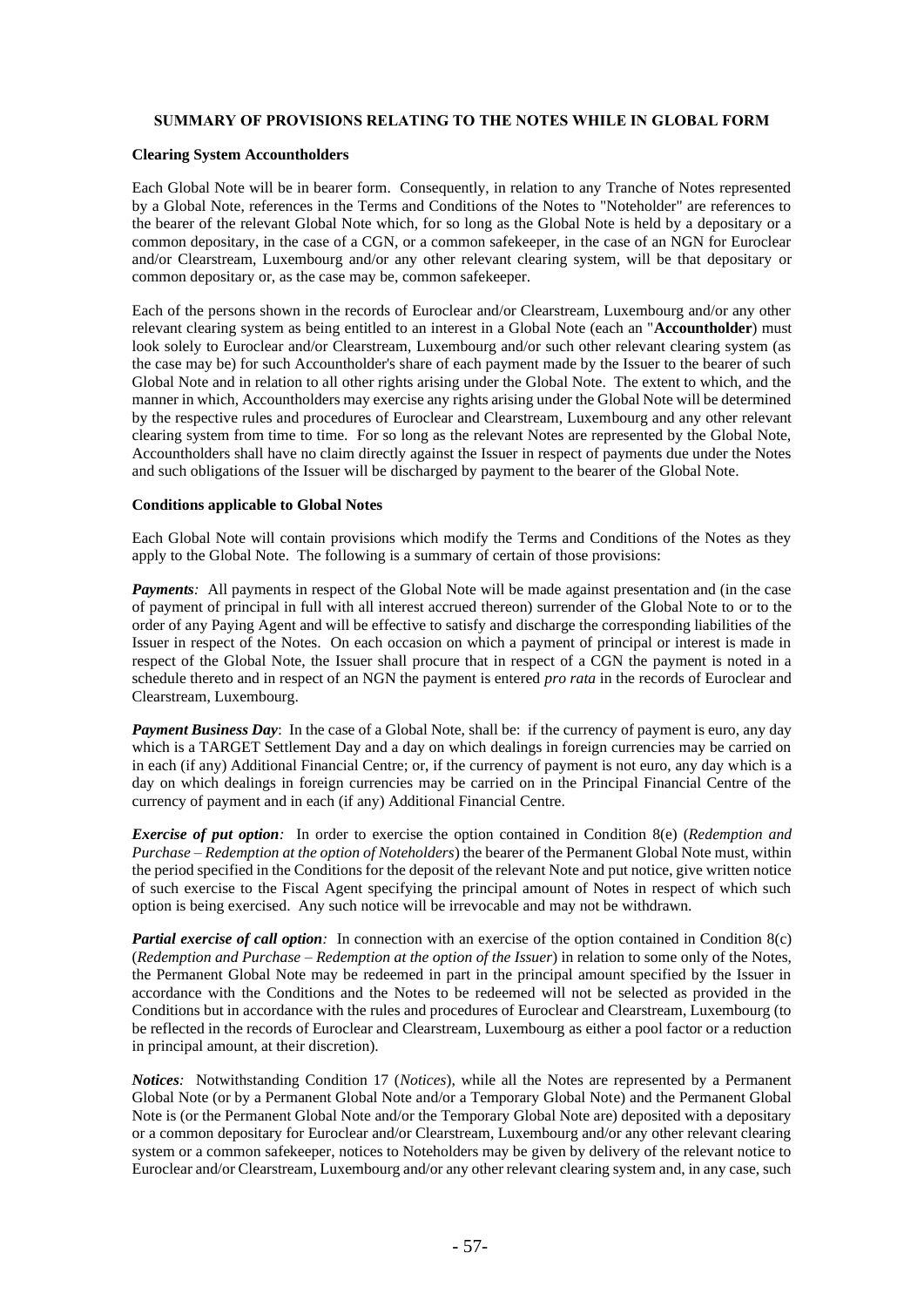notices shall be deemed to have been given to the Noteholders in accordance with Condition 17 (*Notices*) on the date of delivery to Euroclear and/or Clearstream, Luxembourg and/or any other relevant clearing system.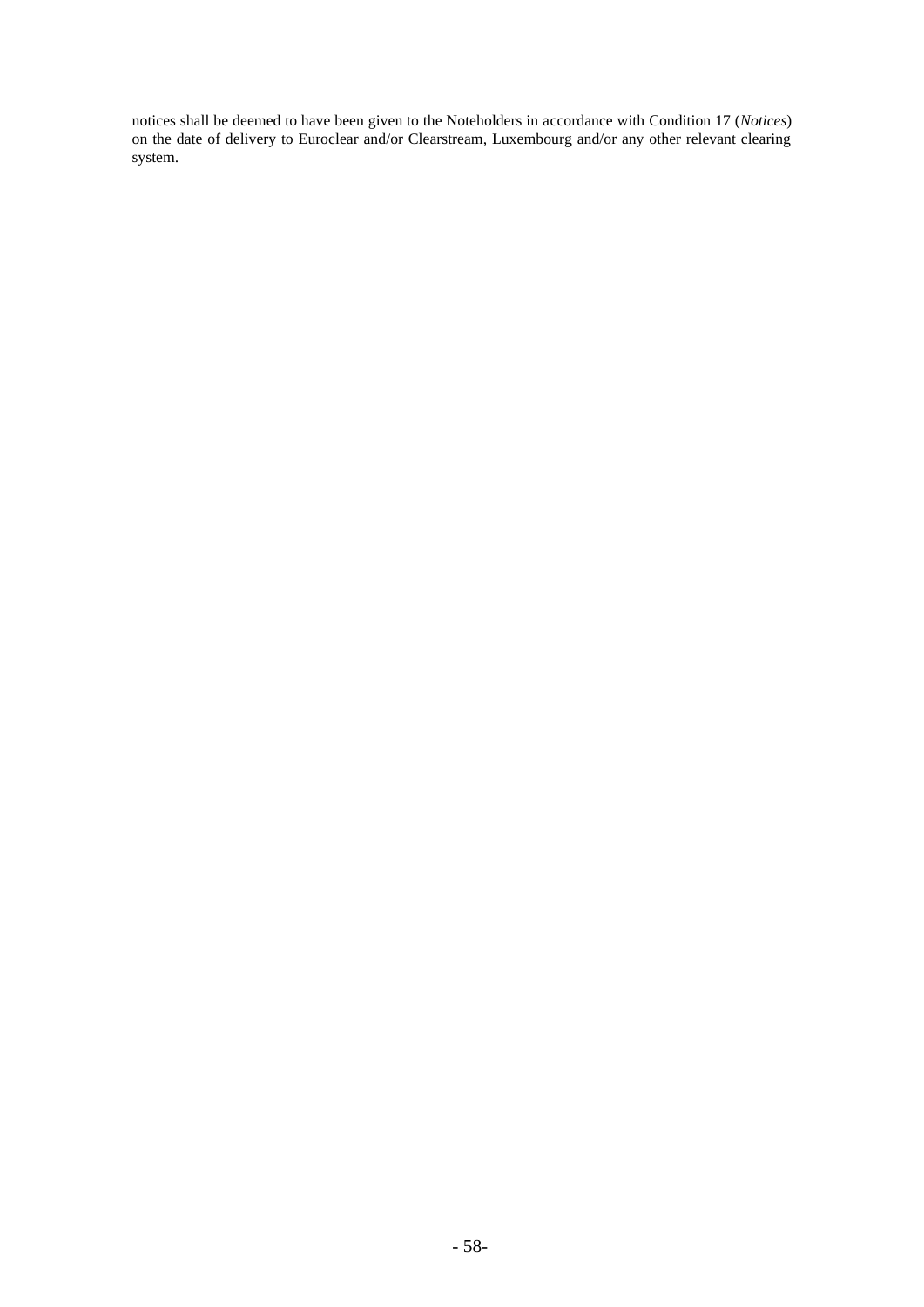#### **SUMMARY OF CLEARANCE AND SETTLEMENT PROCEDURES APPLICABLE TO BOOK-ENTRY SECURITIES**

Below is a brief summary of the Spanish clearance and settlement procedures applicable to book-entry securities such as the Notes of the Issuer which area admitted to listing and trading on the AIAF Fixed Income Securities Market in Spain.

The Spanish clearing, settlement and recording system of securities transactions has undergone a significant reform to align it with the EU practices and standards and prepare it for the implementation of future integration projects (the "**Reform**"). Following the Reform, which implementation was completed by 18 September 2017, the Spanish clearing, settlement and registry procedures of securities transactions allows the connection of the post-trading Spanish systems to the European system TARGET2 Securities.

The Reform has introduced three main changes that, in turn, involve a number of operating modifications. These changes include (i) a new recording system based on balances, (ii) the introduction of a central clearing counterparty (BME Clearing, S.A., "**BME Clearing**" or the "**CCP**"), and (iii) the integration of CADE (*Central de Anotaciones de Deuda Pública*) and SCLV (*Servicio de Compensación y Liquidación de Valores*) into a single platform managed by Iberclear which operates under the trade name of ARCO.

#### **Iberclear and BME Clearing**

Iberclear is the Spanish central securities depository in charge of both the register of securities held in bookentry form, and the clearing and settlement of all trades from the Spanish Stock Exchanges, Latibex (the Latin American stock exchange denominated in Euro), the Book-Entry Public Debt Market, the Alternative Stock Market (MAB), Alternative Fixed Income Market (MARF) and AIAF. To achieve this, Iberclear uses the technical platform named ARCO.

Iberclear is owned by Bolsas y Mercados Españoles, Sociedad Holding de Mercados y Sistemas Financieros, S.A. ("**BME**"), a holding company, which holds a 100 per cent. interest in each of the Spanish official secondary markets and settlement systems. The corporate address of Iberclear is Plaza de la Lealtad 1, 28014 Madrid, Spain.

The securities recording system of Iberclear is a two tier registry: the keeping of the central record corresponds to Iberclear and the keeping of the detail records correspond to the Iberclear Members.

Access to become an Iberclear Member is restricted to (i) credit institutions, (ii) investment firms which are authorised to render custody and administration of financial instruments, (iii) the Bank of Spain, (iv) the General Administration and the General Social Security Treasury, (v) other duly authorised central securities depositories and central clearing counterparties and (vi) other public institutions and private entities when expressly authorised to become a participating entity in central securities depositories.

The central registry managed by Iberclear reflects (i) one or several proprietary accounts which show the balances of the Iberclear Members' proprietary accounts; (ii) one or several general third-party accounts that will show the overall balances that the Iberclear Members hold for third parties; (iii) individual accounts opened in the name of the owner, either individual or legal person; and (iv) individual special accounts of financial intermediaries which use the optional procedure of settlement of orders. Each Iberclear Member, in turn, maintains the detail records of the owners of the securities held in their general third-party accounts.

According to the above, Spanish law considers the owner of the securities to be:

- the Iberclear Member appearing in the records of Iberclear as holding the relevant securities in its own name;
- the investor appearing in the records of the Iberclear Member as holding the securities; or
- the investor appearing in the records of Iberclear as holding securities in a segregated individual account.

BME Clearing is the CCP in charge of the clearing of transactions closed on the Spanish Stock Exchanges. BME Clearing interposes itself on its own account as seller in every purchase and as buyer in every sale. It calculates the buy and sell positions vis-à-vis the participants designated in such buy or sell instructions.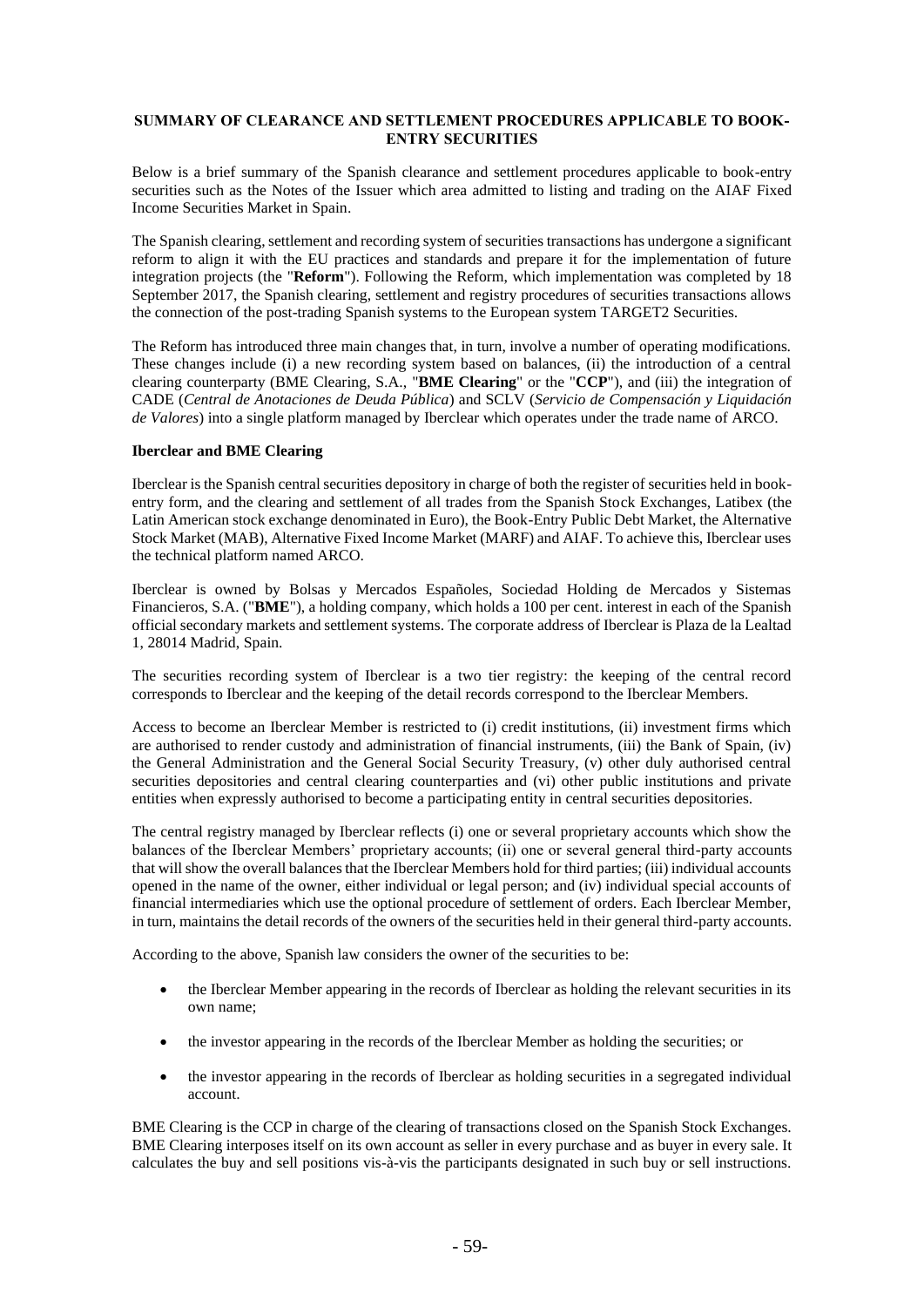The CCP then generates and send to Iberclear the relevant settlement instructions. BME Clearing is also owned by BME.

The settlement and book-entry registration platform managed by Iberclear, which operates under the trade name of ARCO (for both equity securities and fixed-income securities as from September 2017), receives the settlement instructions from BME Clearing and forwards them to the relevant Iberclear Members involved in each transaction. ARCO operates under a T+2 settlement standard, by which any transactions must be settled within two business days following the date on which the transaction was completed.

To evidence title to securities, at the owner's request the relevant Iberclear Member must issue a legitimation certificate (*certificado de legitimación*). If the owner is an Iberclear Member or a person holding securities in a segregated individual account, Iberclear is in charge of the issuance of the certificate regarding the securities held in their name.

#### **Market Information in relation to the Notes**

#### **Iberclear settlement of securities traded in AIAF**

Iberclear and the Iberclear Members have the function of keeping the book-entry register of securities traded on AIAF.

Securities traded in AIAF are fixed income securities, including corporate bonds (for example, medium term notes and mortgage bonds) and bonds issued by the Spanish Treasury and Spanish regions, among others, represented either in a dematerialised form or by certificates.

In the AIAF settlement system, transactions may be settled spot, forward (settlement date more than five days after the relevant trade date), with a repurchase agreement on a fixed date and double or simultaneous transactions (two trades in opposite directions with different settlement dates).

The settlement system used for securities admitted for trading in AIAF is the Model 1 delivery versus payment system, as per the classification of the Bank for International Settlements: that is, it is a "transactionto- transaction" cash and securities settlement system with simultaneity in its finality.

Transactions are settled on the stock-exchange business day agreed by participants at the moment of the trade.

#### **Euroclear and Clearstream**

Investors who do not have, directly or indirectly through their custodians, a participating account with Iberclear may hold their investment in the Notes through bridge accounts maintained by each of Euroclear and Clearstream Luxembourg with Iberclear Members.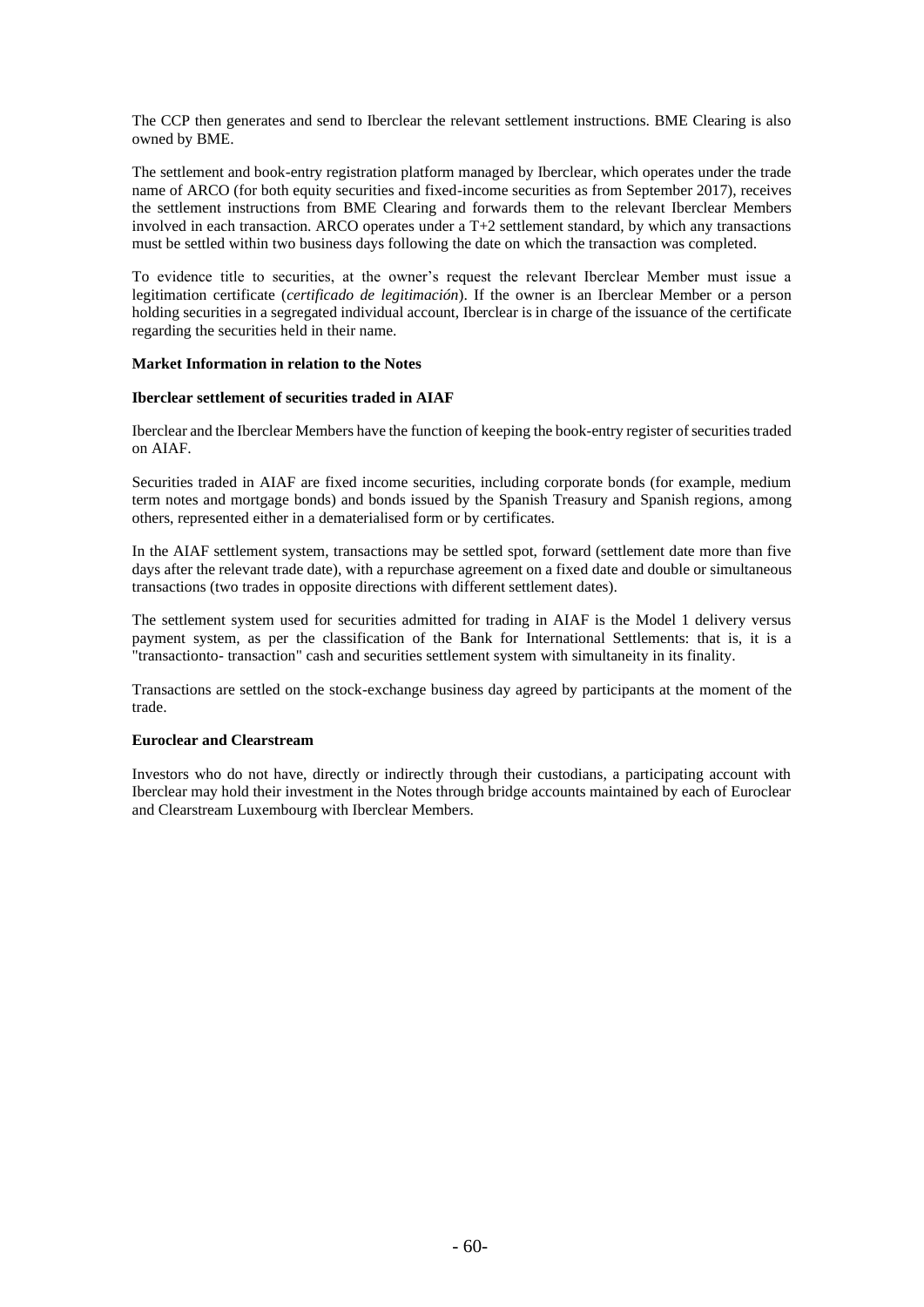#### **USE OF PROCEEDS**

The net proceeds of the issue of each Tranche of Notes will be used either:

- (a) for the construction of the Spanish high speed rail infrastructure;
- (b) for general corporate and financing purposes, or
- (c) to finance and/or refinance, in whole or in part, Eligible Sustainable Projects and policies linked to ESG (environmental, social and governance) criteria.

For the purpose of this section:

"**Eligible Sustainable Projects**" means Eligible Green Projects and/or Eligible Social Projects.

"**Eligible Green Projects**" means investments in railway infrastructure which meet a set of environmental criteria approved by both the Issuer and an independent rating agency which is internationally recognized and with experience of providing environment, social and governance (ESG) ratings to projects.

"**Eligible Social Projects**" means investments in railway infrastructure which meet a set of social criteria approved by both the Issuer and an independent rating agency which is internationally recognized and with experience of providing environment, social and governance (ESG) ratings to projects.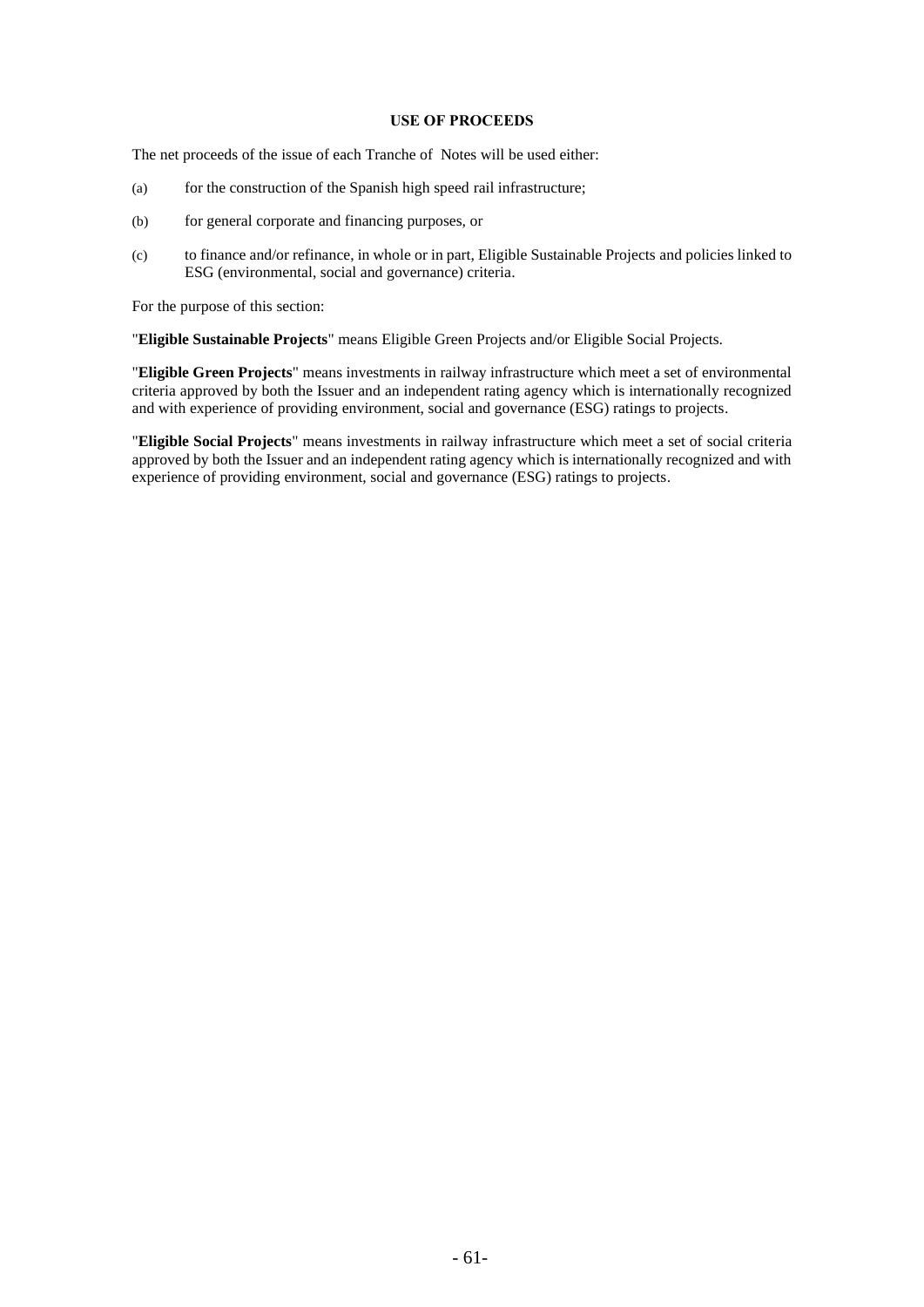#### **DESCRIPTION OF ADIF-ALTA VELOCIDAD**

#### **INTRODUCTION**

#### **History and legal status**

ADIF-AV is a state-owned "public corporate entity" (*entidad pública empresarial*) created by the State General Public Administration Department (*AGE-Administración General del Estado*) of the Spanish State (the "**State**"), and operates under the supervisory control of the Ministry of Public Works (*Ministerio de Transportes, Movilidad y Agenda Urbana*) pursuant to Article 84.1 (a) 2º and 103 to 108 of Act 40/2015<sup>2</sup> . Public corporate entities are organisations which perform functions considered to be in the public interest and which are not permitted to be carried out by the private sector. Although they operate in line with public policy, unlike government agencies which operate as non-profit making organisations, a public corporate entity performs these functions on a commercial basis with funding from the State. ADIF-AV is charged with the responsibility of constructing and managing Spain's high speed rail network in-line with government policy.

Prior to December 2013, overall responsibility for Spain's railway infrastructure was entrusted to *Administrador de Infraestructuras Ferroviarias* ("**ADIF**")<sup>3</sup> . However, on 13 December 2013 the Council of Ministers approved "Royal Decree-law 15/2013" ("**RDL 15/2013**"), which effectively split ADIF into two entities. The high speed rail network business was hived off to ADIF-AV leaving the conventional railway system in ADIF. As per article 1 of RDL 15/2013, this split became effective on 31 December 2013 (but with effects for accountancy purposes as from 1 January 2013), when ADIF-AV was created as a public corporate entity<sup>4</sup>.

ADIF-AV was established and is governed by the following Spanish regulatory provisions:

- (i) RDL 15/2013;
- (ii) Royal Decree 1044/2013, of 27 December, by virtue of which ADIF-AV's By-Laws were approved, as amended from time to time;
- (iii) Ministerial order PRE/2443/2013, of 27 December, (the "**Order PRE/2443/2013**") by virtue of which the assets and liabilities allocated to ADIF-AV were transferred from ADIF to ADIF-AV; and
- (iv) Ministerial order FOM/2438/2013, of 27 December, (the "**Order FOM/2438/2013**") by virtue of which the lists of employees of ADIF to be transferred to ADIF-AV was approved.

In addition to the above, ADIF-AV is also subject to the following general regulatory provisions which apply to all public corporate entities:

(i) Act 40/2015 and its implementing regulations;

<sup>2</sup> The Ministry of Public Works (*Ministerio de Transportes, Movilidad y Agenda Urbana*) is in charge of Spanish rail policy, legislation and future planning, and is responsible for issuing, granting, suspending and revoking licences in the sector

<sup>3</sup> *Administrador de Infraestructuras Ferroviarias* (ADIF) is a public corporate entity in charge of the management of the rail infrastructure, excluding High Speed infrastructure (including rail traffic, allocation of available infrastructure and the building of additional infrastructure pursuant to government instructions).

<sup>4</sup> Formerly regulated pursuant to article 43.1(b) of Act 6/1997, of 14 April, on the Organisation and Function of the General State Administration (*Ley 6/1997, de 14 de abril, de Organización y Funcionamiento de la Administración General del Estado* which was derogated by Act 40/2015, of 1 October, on Legal Status of the Public Sector *(Ley 40/2015, de 1 de octubre, de Régimen Jurídico del Sector Público* (**"Act 40/2015"**).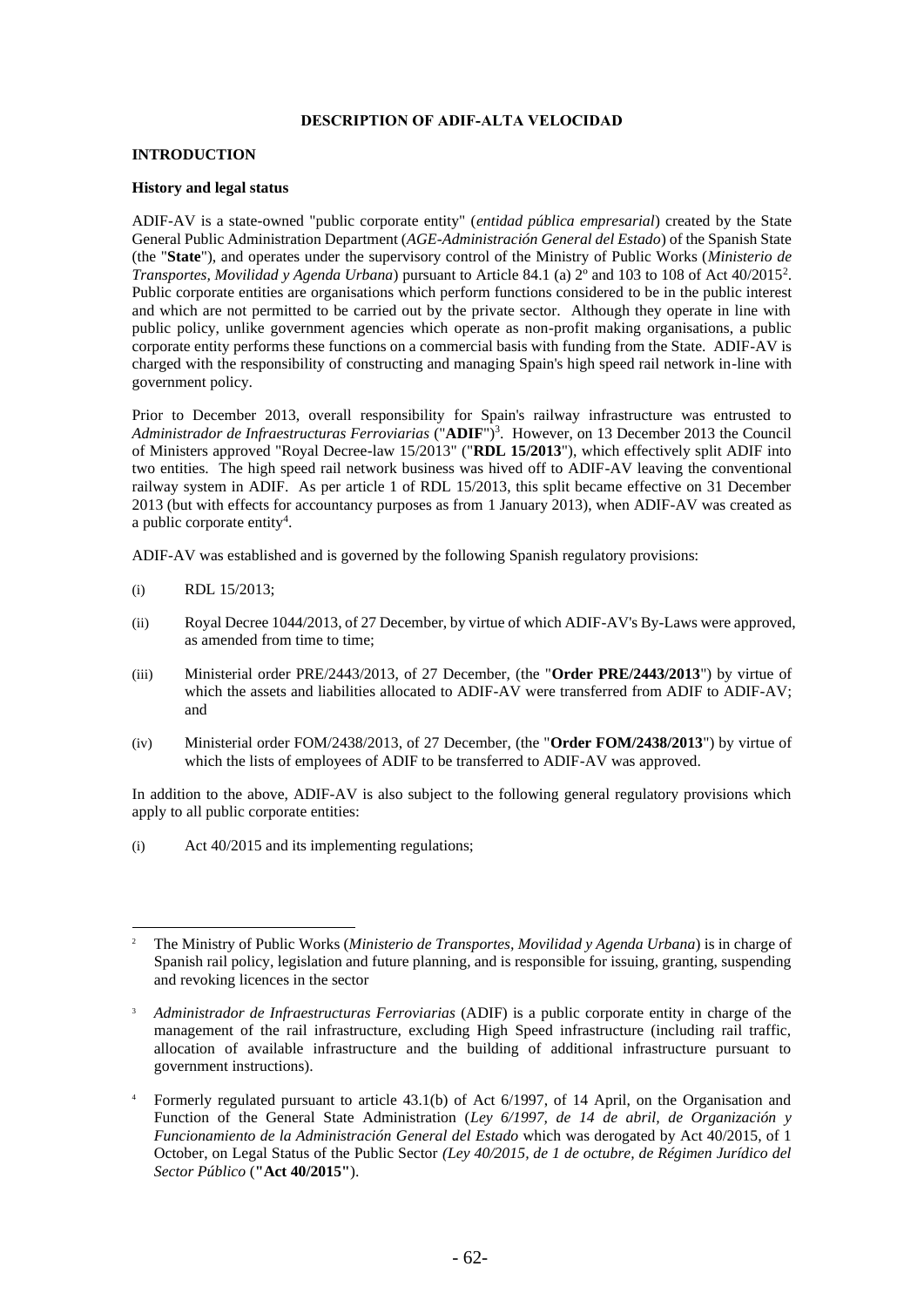- (ii) Act 38/2015, of 29 September, on Railway Sector<sup>5</sup>;
- (iii) Act 39/2015, of 1 October, dealing with the Legal Regime of Public Administrations and Common Administrative Procedure<sup>6</sup>;
- (iv) Budgetary legislation (Act 47/2003, of 26 November, General Budgetary Law –*Ley General Presupuestaria*- and annually approved budgetary legislation); and
- (v) any other applicable regulations.

Where a matter of law is not covered by the above regulations, regulations applicable to the private sector will apply in respect of that matter.

In performing its duties, ADIF-AV's management has autonomy but must act within the parameters of certain policy objectives as defined by statute including: safeguarding public interest; meeting customer needs by ensuring that the service provided by ADIF-AV is user friendly; and the overarching commitment to create and maintain an efficient railway network.

As ADIF-AV was created by a Royal Decree-Law, it may only be dissolved by a Law or Royal Decree.

#### **Registered office**

As ADIF-AV is a public corporate entity, it is not registered with any Public Registry and therefore is not required to hold a registered office. For the purpose of communication and tax purposes, ADIF-AV's uses its office address at: Calle Hiedra nº. 9, Recinto Estación de Chamartín, Edificio 23, 28036, Madrid, Spain. Its telephone number is +34 91 7674425.

#### **Financial Year**

ADIF-AV's financial year runs from 1 January to 31 December.

#### **ADIF-AV's Business**

#### *Overview*

The main business activities of ADIF-AV are:

- the construction of high speed rail infrastructures. Further investment is being sought to fund additional construction of high speed rail infrastructures in line with ADIF-AV's business strategy (please see *Description of the Issuer – ADIF-AV's Business Strategy*). For the year ended 31 December 2019, the investment for construction activities amounted to  $\epsilon$ 0.99 billion;
- the management and administration of the high-speed rail network owned by ADIF AV. Although some funding comes from the State, management and administration costs are expected to be met from revenue streams generated through railway charges (*cánones ferroviarios*) payable by train operators;
- other activities such as (i) management of the passenger stations; (ii) the management of ADIF-AV's fiber optic network, until its assignment to Red Eléctrica Internacional on 20 November 2014; and (iii) the supply of energy for train users on the rail network, which accounted for 42 per cent. of the Issuer's total revenues and other operating income for the year ended 31 December 2019.

<sup>5</sup> *Ley 38/2015, de 29 de septiembre, del Sector Ferroviario* pursuant to which Act 39/2003, of the Railway Sector *(Ley 39/2003, de 17 de noviembre, del Sector Ferroviario)* was derogated.

<sup>6</sup> *Ley 39/2015, de 1 de octubre, del Procedimiento Administrativo Común de las Administraciones Públicas* pursuant to which Act 30/1992, of 26 November, dealing with the Legal Regime of Public Administrations and Common Administrative Procedure (*Ley 30/1992, de 26 de noviembre, de Régimen jurídico de las Administraciones Públicas y del Procedimiento Administrativo Común*) was derogated.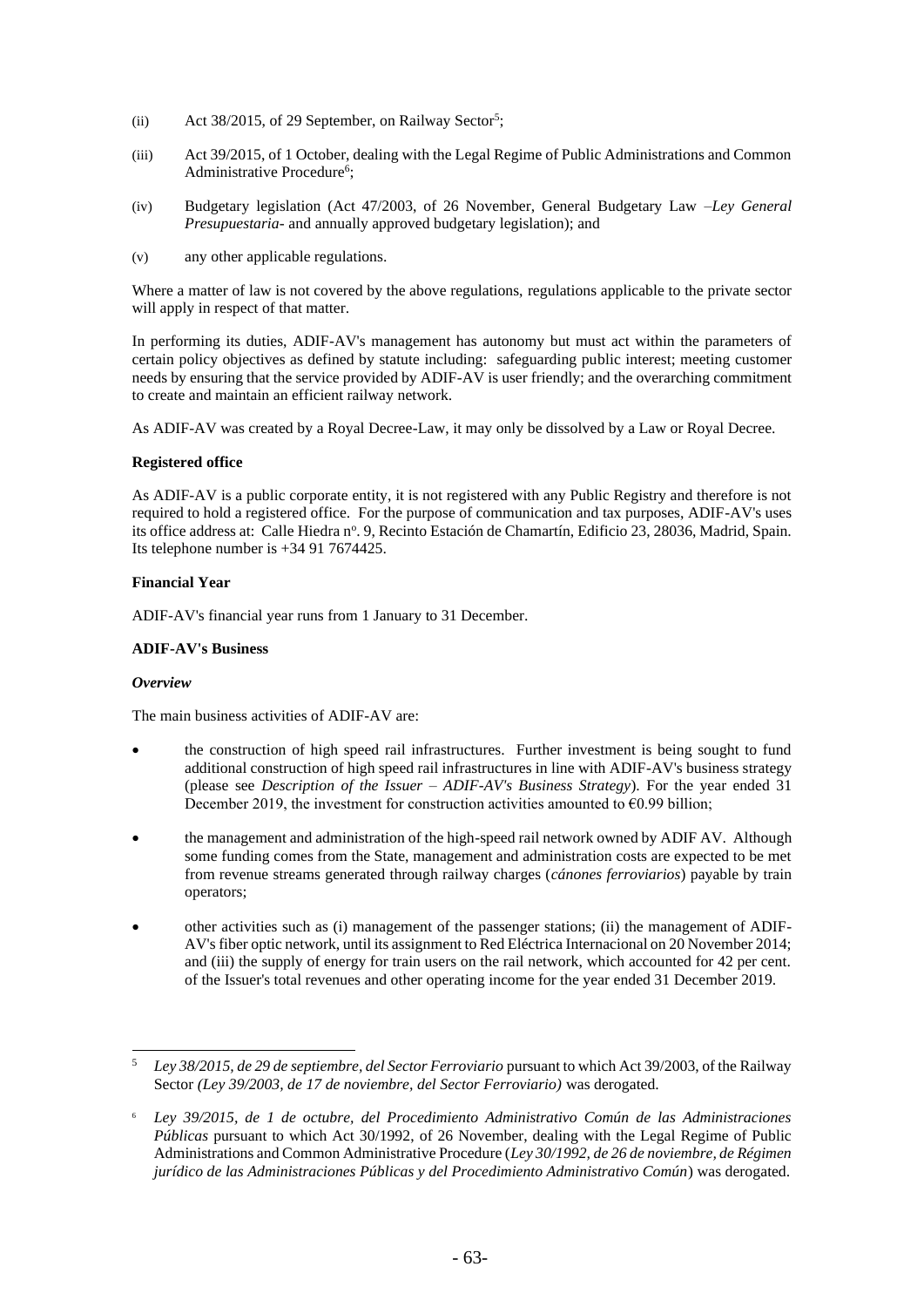ADIF-AV is not permitted to provide rail transport services, as it is established in Article 3.2 of its By-laws and in Article 23.2 of the Act 38/2015. ADIF-AV is only permitted to provide transport services to a third party for the purpose of transporting materials which are required by ADIF-AV in order to perform its functions, for example when transporting materials for the purpose of construction activities of the rail network.

A resolution dated 28 January 2014 was passed by the Secretary of State for Infrastructure, Transport and Housing, who authorised publication of the resolutions of ADIF-AV's Board of Directors dated 17 January 2014, which permit ADIF-AV to delegate the following activities to ADIF:

- (a) *General Directorate of Management of Exploitation and Construction*
	- (i) Maintenance of infrastructure
	- (ii) Traffic (circulation) and Capacity Management
	- (iii) Safety in Traffic
	- (iv) Safety and Civil Protection
	- (v) Engineering and Innovation
	- (vi) Voice and Data Service (Servitel)
	- (vii) Right of Way and Maintenance of Optic Fibre and Complementary Facilities
	- (viii) Coordination and operations follow up
- (b) *Corporate General Directorates*
	- (i) Economic and Financial
	- (ii) Human Resources
	- (iii) Occupational risks, safety and health in workplace
	- (iv) Legal Services
	- (v) Information Technology (at user level)
	- (vi) Communication
- (c) *General Directorate of Customer Service and Patrimony*
	- (i) Stations
	- (ii) Patrimony
	- (iii) Fuel
	- (iv) Integration and Subsidiary Companies

The nature and scope of the activities being delegated will be set out in the relevant agreements (*convenios*) to be entered into by ADIF-AV with ADIF in respect of each activity. From an accounting perspective, these agreements will have retroactive treatment.

For the year ended 31 December 2019, expenses for services and activities rendered by ADIF to ADIF-AV amounted to €413 million. In addition, ADIF-AV may also carry out activities or render services to ADIF. For the same period, the income for services and activities rendered by ADIF-AV to ADIF amounted to €32.4 million.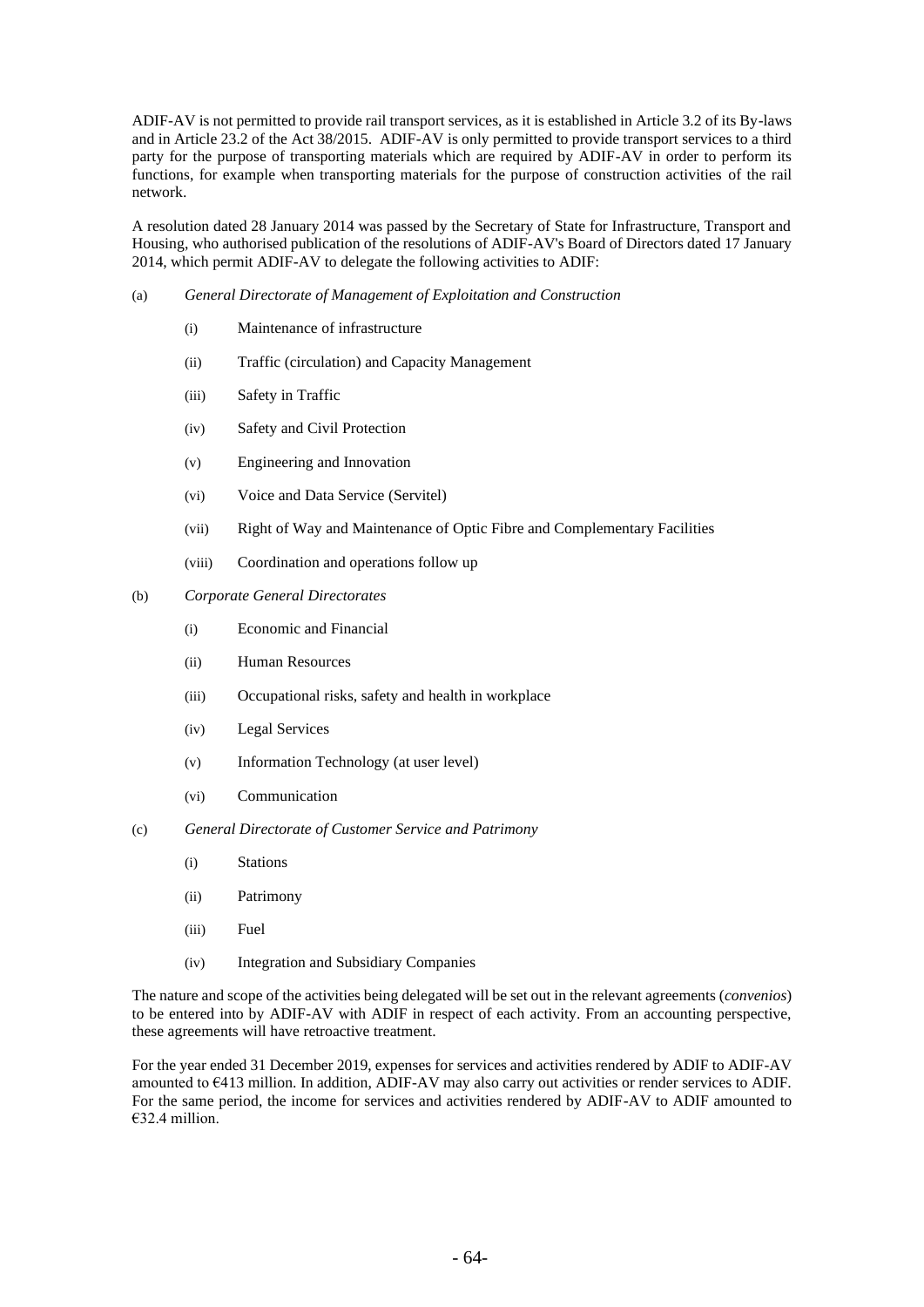#### *ADIF-AV's key statistics*

The Issuer operates a railway network spanning 3,455.7 km: 2,618.5 km of high speed lines; and 837.3 km of conventional lines. The high speed railway network is connected with the remaining lines of the Spanish railway system, comprising a total length of 15,390 km.

Please find below some key statistics relating to the Spanish high speed railway network:

|            | 2018    | 2019    | <b>Variation</b><br>2018/2019 |
|------------|---------|---------|-------------------------------|
|            | 2.514   | 2.618   | 4.14%                         |
| Traffic    |         |         |                               |
|            | 428     | 437     | 2.10%                         |
|            | 49.70   | 51.08   | 2.78%                         |
| Other data |         |         |                               |
|            | 1.083   | 991     | $(8.49)$ %                    |
|            | 46,007  | 47.177  | 2.54%                         |
|            | 24.535  | 24,862  | 1.33%                         |
|            | 15.451  | 16.076  | 4.04%                         |
|            | 286.332 | 276.289 | $(3.51)$ %                    |

Notes:

For the years 2019 and 2018, it is calculated based on the following items of the Income Statement: (Revenue + Self-constructed assets + Other operating income + Provision Surpluses) – (Personnel expenses + Other operating expenses + Impairment and result on disposal of fixed assets).

#### *Areas of activity*

\_\_\_\_\_\_\_\_\_\_\_\_\_\_\_

#### *Construction*

This sector of the business comprises the construction of the Spanish high speed rail network. As at 31 December 2019, the total length of high speed rail tracks under construction was 1,513.2 km (including those at project design stage).

The following table sets out the high speed lines currently under construction:

#### *High Speed lines under construction*

| Line/Tram                   | Length  |
|-----------------------------|---------|
|                             | (km)    |
|                             | 49.7    |
| León $-La$ Robla            | 21.0    |
|                             | 75.7    |
|                             | 138.6   |
|                             | 253.2   |
|                             | 73.0    |
|                             | 106.0   |
|                             | 200.7   |
|                             | 232.8   |
|                             | 286.5   |
|                             | 27.2    |
|                             | 8.2     |
| Bypass de Almodóvar del Río |         |
|                             | 38.9    |
|                             | 1,513.2 |

#### *Management*

*Preservation and maintenance of the High Speed rail network*

Maintenance of the high speed rail network is divided into three technical areas:

<sup>1.</sup> Kilometres-train is a ratio that is used as a market standard in the international railway sector and it means the sum of the total of the routes made by all trains using a specific railway infrastructure.

<sup>&</sup>lt;sup>2.</sup> The Issuer defines EBITDA as: Earnings before interest, taxes, depreciation and amortization.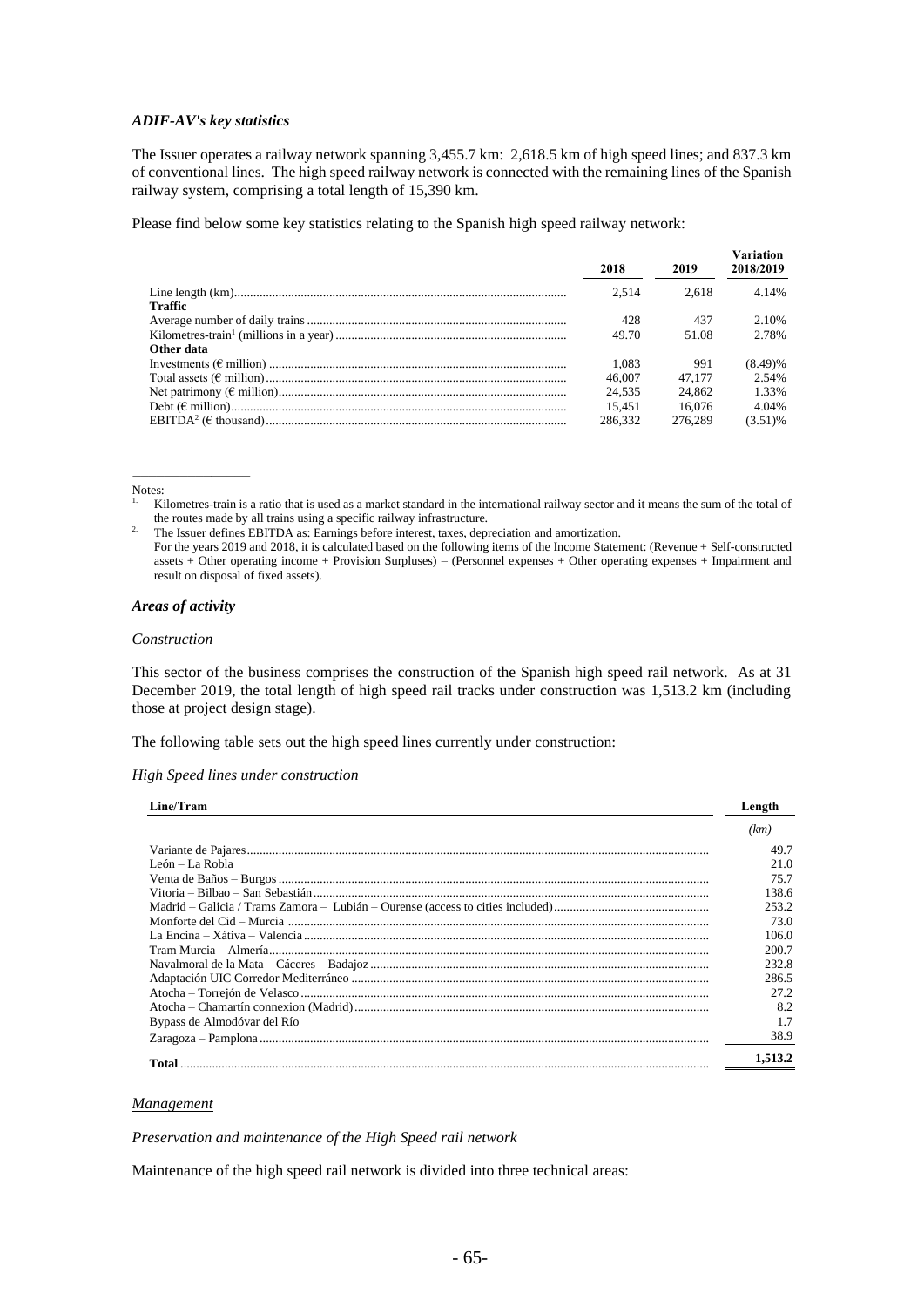- (i) infrastructure;
- (ii) railway track maintenance; and
- (iii) power supply and safety installations.

Within each of these technical areas, the maintenance sector is further subdivided into three key activities:

- (i) preventive maintenance (scheduled based on legal guidelines);
- (ii) corrective maintenance; and
- (iii) improvement work.

Maintenance activities relate to lines in operation as at the date of this Base Prospectus. The lines in operation as at 31 December 2019 are set out below:

| Line  | Line length |
|-------|-------------|
|       |             |
|       |             |
|       |             |
|       | 247         |
|       | 349         |
|       | 820         |
|       | 606         |
|       | 100         |
| Total |             |

#### *Logistics*

The purpose of ADIF-AV's traffic management activities is to manage the high speed rail network in a way that is both safe and sustainable. This involves, primarily, two operational processes: (i) regulating rail traffic by devising a timetable and allocating slots to different railway companies at different times; and (ii) train circulation management carried out from the Centre for Circulation Regulation (*Centros de Regulación de la Circulación*).

#### *Other activities*

#### *Passenger stations management*

This area of activity involves managing the 42 stations, positioned on the high speed rail track used by passenger trains, by ensuring that a range of services are provided and that each station has suitable accessibility for its commercial activities.

#### *Telecommunications*

The telecommunications business of ADIF-AV comprises: (i) the use of ADIF-AV's fibre optic network (which covers the whole Spanish territory); and (ii) the management of the mobile phones masts and ancillary facilities.

Pursuant to Order PRE/2443/2013, all of the assets relating to the fiber optic network previously owned and operated by ADIF prior to December 2013 were assigned to ADIF-AV, along with all the associated assets necessary to run the network, including mobile phone masts, although ADIF still retained the right to use the fiber optic network. ADIF's right extends to the use of any of the assets in the fibre optic network that are necessary for running the conventional railway network still held under its management, are free of charge, and are not subject to a date of expiry. ADIF is however required to contribute proportionally to the maintenance of such assets.

On 20 November 2014, by way of public tender, the use of ADIF-AV's fibre optic network was granted to another entity for a 20 year term. The income generated to ADIF AV from this public tender amounted to €434 million which was fully perceived in fiscal year 2014.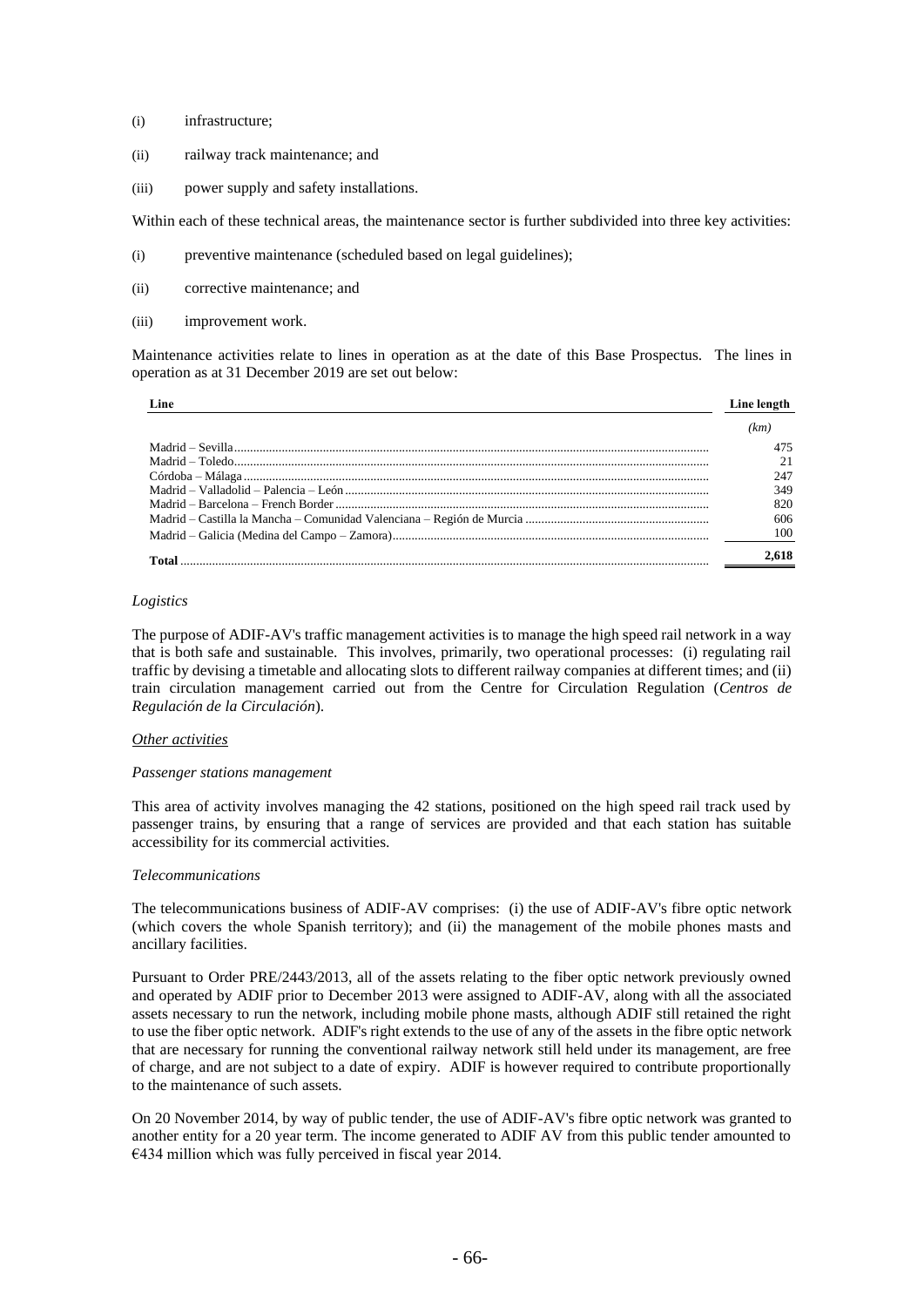#### *Energy*

This sector of the business involves the supply of traction electrical energy to any train operator that may require such supply. Effectively, this division of ADIF-AV operates as an energy sale centre: ADIF-AV buys the traction electrical energy and afterwards sells such energy to the train operators. ADIF-AV is obliged to offer this service to train operators using the rail network under ADIF-AV's control, pursuant to Act 38/2015.

#### **Corporate Bodies and Management**

Pursuant to article 14 of its By-Laws, ADIF-AV is required to be governed and managed by both a President and a Board of Directors.

The President of ADIF-AV is proposed by the Ministry of Public Works, and appointed by the Council of Ministers (*Consejo de Ministros*). The President's powers are contained in ADIF-AV's By-laws and include the authority to act on behalf of ADIF-AV in any action, or to enter into any contract with an individual or company. The By-laws also allow the President to appoint an assistant in the form of a General Manager (Director General) to assist with their duties. At present, the current President is Mrs. Isabel Pardo de Vera Posada, and the General Manager is Mr. Juan Pablo Villanueva Beltramini.

The Board of Directors are responsible for the executive supervision of the management and administration of ADIF-AV. The Board comprises directors appointed by the Ministry of Public works and a secretary non-director (currently Mr. Guillermo Martínez de Simón Santos), with the President acting as the Chairman. As ADIF-AV's By-Laws do not contain a time limit for a director's appointment, their role will be ongoing until they are removed by the Ministry of Public Works.

#### *Board of Directors*

As at the date of publication of this Base Prospectus, the members of the Board of Directors are as follows:

| Name                             | <b>Title</b><br><b>Business Address</b>                                                |          | <b>Position in the AGE</b><br>(Administración General del Estado)                                                                                                                                                                                                                                                         |  |  |
|----------------------------------|----------------------------------------------------------------------------------------|----------|---------------------------------------------------------------------------------------------------------------------------------------------------------------------------------------------------------------------------------------------------------------------------------------------------------------------------|--|--|
| Mrs. Isabel Pardo de Vera Posada | Calle Hiedra nº. 9,<br>Recinto Estación de<br>Chamartín, Edificio 23,<br>28036, Madrid | Chairman | Mrs. Isabel Pardo de Vera Posada was<br>appointed by virtue of RD 735/2018 dated 29<br>June 2018 and accepted such appointment on<br>26 July 2018.                                                                                                                                                                        |  |  |
| Mr. Jorge Ballesteros Sánchez    | Calle Hiedra nº. 9,<br>Recinto Estación de<br>Chamartín, Edificio 23,<br>28036, Madrid | Director | Deputy General Director of Rail Planning<br>under the general infrastructures secretariat of<br>the Ministry of Public Works. Mr. Jorge<br>Ballesteros Sánchez was appointed by<br>Ministerial order dated 31 December 2013<br>and accepted such appointment at the board<br>meeting held on 17 January 2014.             |  |  |
| Mr. Rodrigo Moreno Pérez         | Calle Hiedra nº. 9,<br>Recinto Estación de<br>Chamartín, Edificio 23,<br>28036, Madrid | Director | Secretary of Services for Mobility and<br>Consumption. UGT Trade Union. This is not<br>a position within the AGE Mr. Rodrigo<br>Moreno Pérez was appointed by Ministerial<br>order dated on 10 February 2017 and accepted<br>such appointment on 27 February 2017.                                                        |  |  |
| Mr. Julián González Cid          | Calle Hiedra nº. 9,<br>Recinto Estación de<br>Chamartín, Edificio 23,<br>28036, Madrid | Director | Deputy General Director of Administration<br>and Financial Management. General<br>Directorate of budgets. Mr. Julián González<br>Cid was appointed by Ministerial order dated<br>January 2019 and accepted<br>such<br>10<br>appointment at the meeting held on 30<br>January 2019.                                        |  |  |
| Mr. Domingo García Díez          | Calle Hiedra nº. 9,<br>Recinto Estación de<br>Chamartín, Edificio 23,<br>28036, Madrid | Director | Deputy General Director of budgets of the<br>General Directorate of budgets. Secretariat of<br>State of budgets and expenses of the Ministry<br>of Finance. Mr. Domingo García Díez was<br>appointed by Ministerial order dated on 1<br>March 2017 and accepted such appointment at<br>the meeting held on 29 March 2017. |  |  |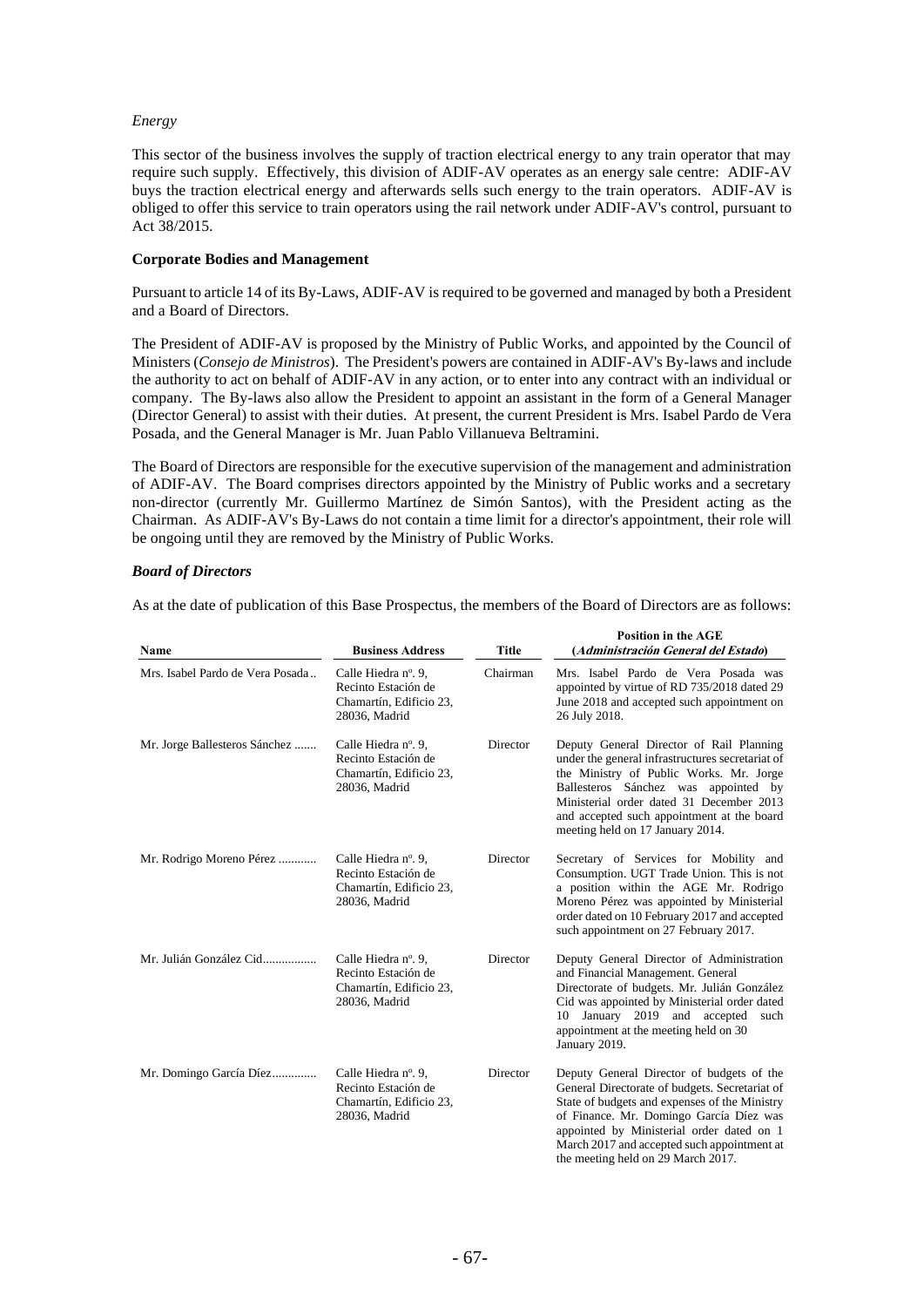| <b>Name</b>                       | <b>Title</b><br><b>Business Address</b>                                                |          | <b>Position in the AGE</b><br>(Administración General del Estado)                                                                                                                                                                                                                                                                                                                  |  |  |
|-----------------------------------|----------------------------------------------------------------------------------------|----------|------------------------------------------------------------------------------------------------------------------------------------------------------------------------------------------------------------------------------------------------------------------------------------------------------------------------------------------------------------------------------------|--|--|
| Mr. Rafael García Martínez        | Calle Hiedra n°. 9.<br>Recinto Estación de<br>Chamartín, Edificio 23,<br>28036, Madrid | Director | Secretary of Organization, Institutional and<br>Training of the Federation of Services to<br>Citizenship of the railway sector of<br>"Comisiones Obreras" Trade Union. This is<br>not a position within the AGE. Mr. Rafael<br>García Martínez was appointed by Ministerial<br>order dated 24 March 2020 and accepted such<br>appointment at the meeting held on 31 March<br>2020. |  |  |
| Mrs. María Pilar Elvira Seisdedos | Calle Hiedra nº. 9,<br>Recinto Estación de<br>Chamartín, Edificio 23,<br>28036, Madrid | Director | National Auditor – Audit National Office of<br>the General Public Auditor. Ministry of<br>Culture and Sports. Mrs. María Pilar Elvira<br>Seisdedos Espinosa was appointed by<br>Ministerial order dated 19 November 2018<br>and accepted such appointment at the meeting<br>held on 28 November 2018.                                                                              |  |  |
| Mrs. Jesús Miguel Pozo de Castro  | Calle Hiedra nº. 9,<br>Recinto Estación de<br>Chamartín, Edificio 23,<br>28036, Madrid | Director | Relations Advisor to the Cabinet of the<br>Secretariat of State under the general<br>infrastructures secretariat of the Ministry of<br>Public Works. Mr. Jesús Miguel Pozo de<br>Castro was appointed by Ministerial order<br>dated 10 March 2017 and accepted such<br>appointment at the meeting held on 29 March<br>2017.                                                        |  |  |
| Mrs. Gema Pérez Sanz              | Calle Hiedra n°. 9.<br>Recinto Estación de<br>Chamartín, Edificio 23,<br>28036, Madrid | Director | Relations Advisor to the Cabinet of the<br>Secretariat of State under the general<br>infrastructures secretariat of the Ministry of<br>Public Works, Mrs. Gema Pérez Sanz was<br>appointed by Ministerial order dated 27<br>December 2019<br>and<br>accepted<br>such<br>appointment at the meeting held on 31<br>January 2020.                                                     |  |  |
| Mr. Javier Herrero Lizano         | Calle Hiedra nº. 9,<br>Recinto Estación de<br>Chamartín, Edificio 23,<br>28036, Madrid | Director | General Director of Roads under the general<br>infrastructures secretariat of the Ministry of<br>Public Works. Mr. Javier Herrero Lizano was<br>appointed by Ministerial order dated 2 July<br>2018 and accepted such appointment at the<br>board meeting held on 16 July 2018.                                                                                                    |  |  |

The Secretary Non-Director of the Board of Directors, Mr. Guillermo Martínez de Simón Santos, was appointed and accepted such appointment at the board meeting held on 30 January 2019.

#### *Management Committee*

The Management Committee is a consultant body formed by those ADIF-AV's managers that directly report to the President. The Management Committee is an internal committee which is not regulated under ADIF-AV's By-laws and is subject to ADIF-AV's internal rules. The Management Committee's main function is to provide the President with support and advice as regards the day to day management of ADIF-AV.

As at the date of this Base Prospectus, the Managers on the Management Committee are as follows:

| <b>Name</b>                            | <b>Business Address</b>                                                             | <b>Title in ADIF-AV</b>                                               |  |  |
|----------------------------------------|-------------------------------------------------------------------------------------|-----------------------------------------------------------------------|--|--|
| Mrs. Isabel Pardo de Vera Posada       | Calle Hiedra nº. 9, Recinto<br>Estación de Chamartín, Edificio<br>23, 28036, Madrid | President of ADIF-AV and Chairman of the<br><b>Board of Directors</b> |  |  |
| Mr. Juan Pablo Villanueva Beltramini   | Calle Hiedra nº. 9, Recinto<br>Estación de Chamartín, Edificio<br>23, 28036, Madrid | General Manager of ADIF-AV                                            |  |  |
| Mr. Guillermo Martínez de Simón Santos | Calle Hiedra nº. 9, Recinto<br>Estación de Chamartín, Edificio<br>23, 28036. Madrid | non-director of the Board of<br>Secretary<br><b>Directors</b>         |  |  |

#### *Audit Committee*

(a) *Composition*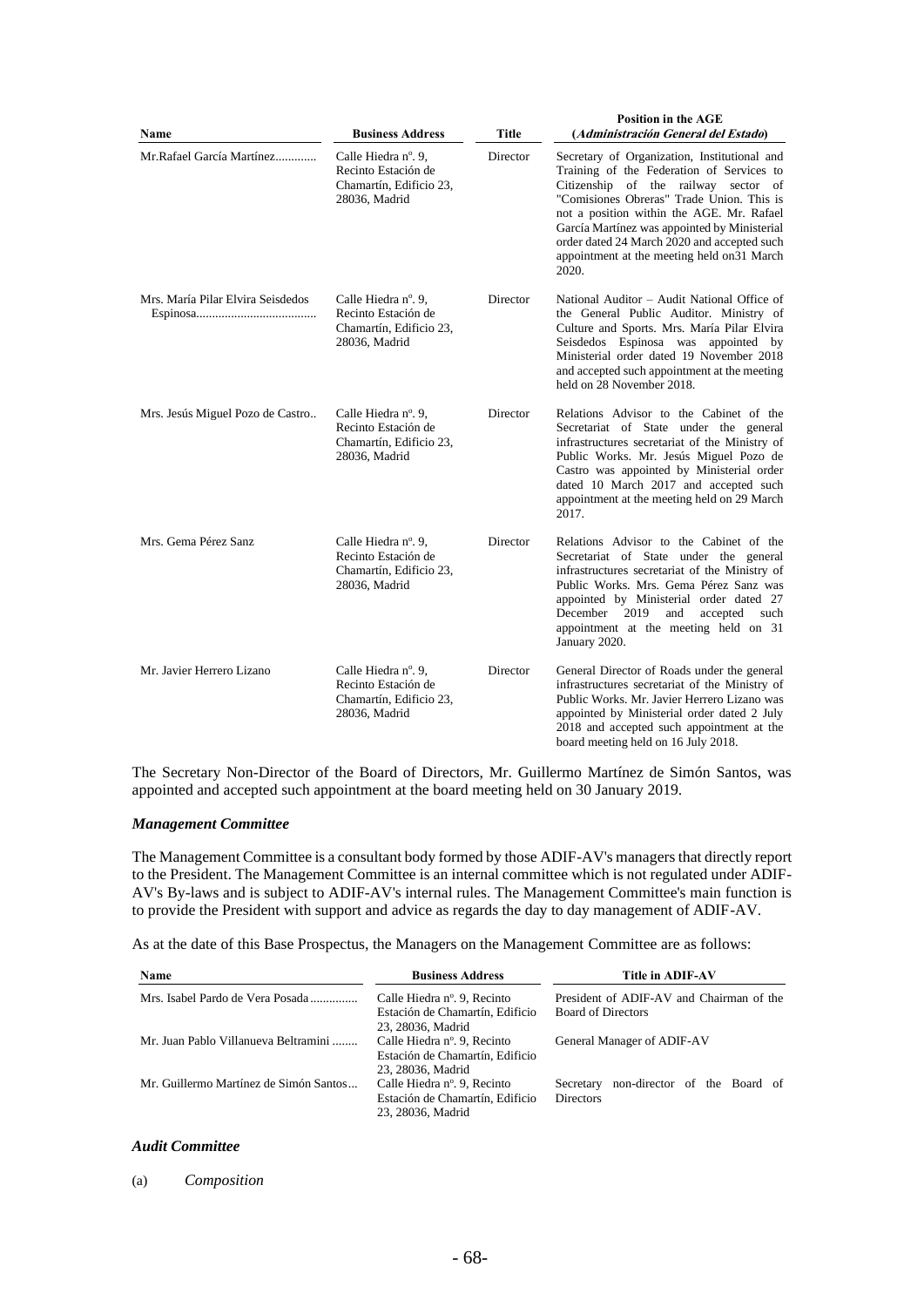Pursuant to the Board of Directors resolution on 27 February 2017, the creation of the Audit Committee was approved in accordance with article 529 quaterdecies of the Royal Decree 1/2010 of 2 July ((*Real Decreto Legislativo 1/2010, de 2 de julio, por el que se aprueba el texto refundido de la Ley de Sociedades de Capital)*. The Audit Committee consists of three non-executive officers appointed by ADIF-AV's Board of Directors pursuant to the mentioned resolution appoving the creation of such body. The members of the Audit Committee are appointed for a four year term, and may be re-elected at the end of four years by the Board of Directors.

The Board of Directors is required to appoint a Chairman of the Audit Committee from amongst the members to serve for four years, with the possibility of re-election. The Chairman position is currently vacant.

The Secretary Non-Director of the Board of Directors also acts as the Secretary Non-Director of the Audit Committee.

In order to be appointed to the Audit Committee, members must have sufficient experience and knowledge of both the economic and financial challenges facing entities operating in the public sector.

#### (b) *Functions*

The Audit Committee is responsible for overseeing the financial and economic information provided by ADIF-AV, and for reporting to the Board regarding its actions and any relevant questions it considers the Board should address arising from their investigation into the information provided.

#### (c) *Members of the Audit Committee*:

| Name                                          | <b>Business Address</b>                                                                                         | Title    | <b>Position in the AGE</b><br>(Administración General del Estado)<br>Deputy General Director of budgets of the<br>General Directorate of budgets. Secretariat<br>of State of budgets and expenses of the<br>Ministry of Public Works. |  |
|-----------------------------------------------|-----------------------------------------------------------------------------------------------------------------|----------|---------------------------------------------------------------------------------------------------------------------------------------------------------------------------------------------------------------------------------------|--|
| Mr. Domingo García Díez                       | Hiedra<br>$n^{\circ}$ .<br>9.<br>Calle<br>Recinto<br>Estación<br>de<br>Chamartín, Edificio 23.<br>28036, Madrid | Chairman |                                                                                                                                                                                                                                       |  |
| Mr. Jorge Ballesteros Sánchez                 | 9.<br>Calle<br>Hiedra n <sup>o</sup> .<br>Estación<br>Recinto<br>de<br>Chamartín, Edificio 23.<br>28036. Madrid | Director | Deputy General Director of Rail Planning<br>infrastructures<br>under<br>the<br>general<br>secretariat of the Ministry of Public Works.                                                                                                |  |
| Mrs. María Pilar Elvira<br>Seisdedos Espinosa | Hiedra<br>$n^{\circ}$ .<br>9.<br>Calle<br>Estación<br>de<br>Recinto<br>Chamartín, Edificio 23,<br>28036. Madrid | Director | National Auditor – Audit National Office<br>of the General Public Auditor. Ministry of<br>Culture and Sports.                                                                                                                         |  |

Additionally, Mr. Guillermo Martínez de Simón Santos acts as the Secretary Non-Director of the Audit Committee.

#### *Auditors and financial control*

In accordance with Act 47/2003 of the General Budget and article 38 of ADIF AV's By-Laws, ADIF-AV is subject to ongoing audit by the General Public Auditor (*Intervención General de la Administración del Estado*) under supervision from the Ministry of Finance and Public Administrations. As such, the General Public Auditor (*Intervención General de la Administración del Estado*) has a permanent team based at ADIF-AV's offices. The General Public Auditor is in charge of auditing the Issuer's annual accounts. Regarding the financial statements of the Issuer that were audited by the General Public Auditor (*Intervención General de la Administración del Estado*) for the years ended 31 December 2019 and 31 December 2018, please see paragraph 5 of "*General Information*", below.

In addition, the General State Budget for each year includes limits on allowable debt for ADIF-AV. The Ministry of Finance is in charge of the control over ADIF-AV's compliance with such limits.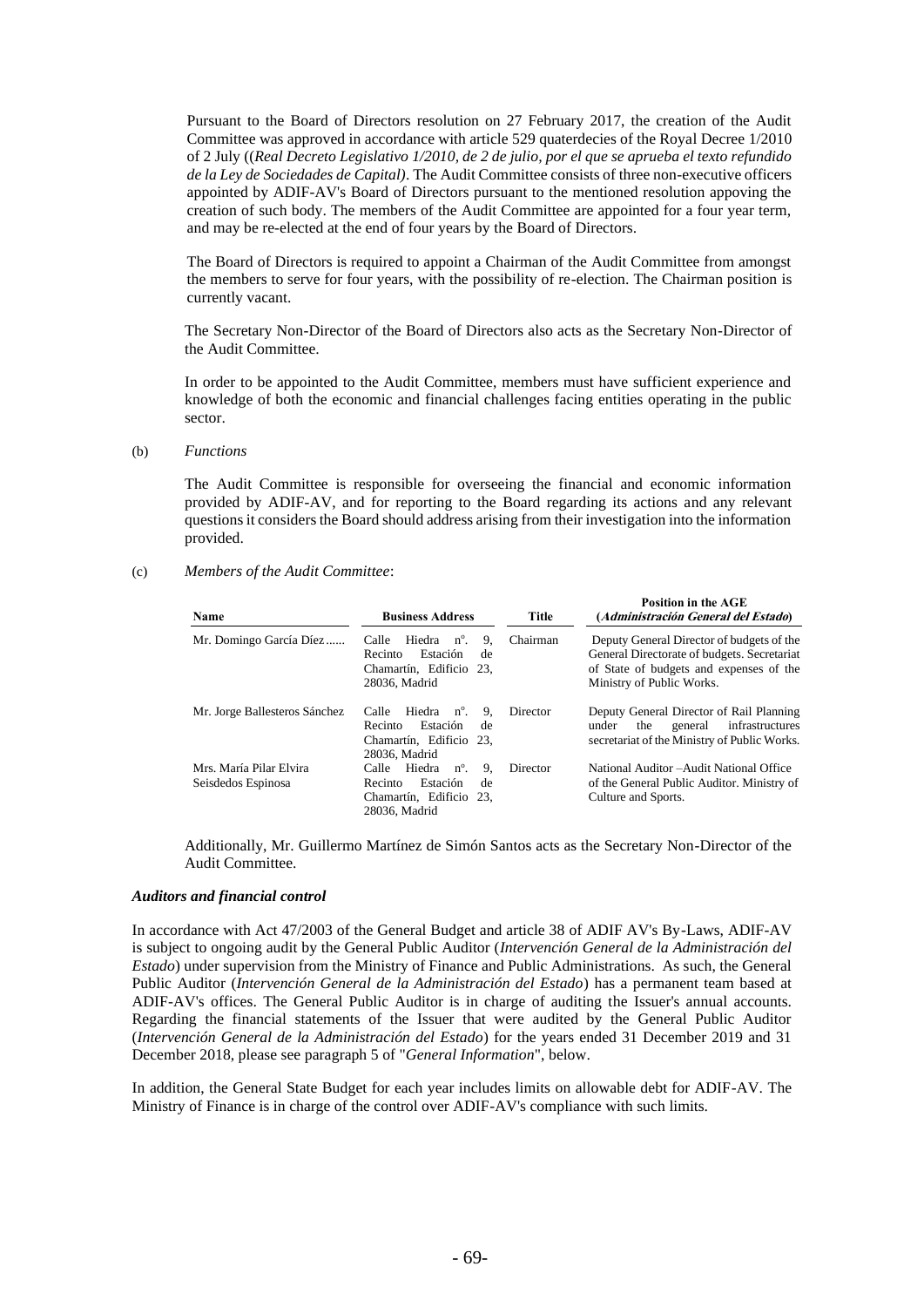#### *Conflict of interest*

As at the date of this Base Prospectus, the Board of Directors, the Management Committee and the Audit Committee are not aware of any potential conflicts of interest between their respective duties in relation to ADIF-AV and their private interests or arising by virtue of any cross-directorships.

#### *Capital*

As a public corporate entity (*Entidad Pública Empresarial*) incorporated within the State General Public Administration (*AGE – Administración General del Estado*), ADIF-AV does not have a share capital or shares in the corporate law sense.

For the purposes of ADIF-AV's accounts, the State's contributions are treated as constituting its "capital". As at 31 December 2019, the State's contributions amounted to €15,306 million and at 31 December 2018, the State's contributions amounted to  $\epsilon$ 14,995 million.

#### *Principal sources of funds*

(d) *Spanish State Contributions*

ADIF-AV receives State funding towards investment in the high speed rail infrastructure. The amount of contributions received each year is set annually by the General State Budget, which is normally approved during the last three months of each year.

For more information on ADIF-AV's funding from the State, please see the section above entitled "*Capital*".

(e) *European Union subsidy for the construction of the high speed rail infrastructure*

ADIF-AV has been attributed several subsidies from the European Union for investment in the construction of the high speed rail infrastructure in Spain.

For the year ended 31 December 2019, ADIF-AV was attributed subsidies from the European Union for a total amount of €315 million.

For the year ended 31 December 2018, ADIF-AV was attributed subsidies from the European Union for a total amount of €220 million.

#### (f) *Charges for the use of the high speed rail infrastructure (Cánones ferroviarios)*

In accordance with article 3 of ADIF-AV's By-Laws, it is ADIF-AV's responsibility to set the charges for the use of the rail network within its control. This includes reviewing, revising and collecting these charges from uses of the rail network.

The charges for the use of the rail infrastructure represented 58.34 per cent. of the Issuer's total revenues and other operating income for the year ended 31 December 2019. The charges for the use of the rail infrastructure represented 58.14 per cent. of the Issuer's total revenues and other operating income for the year ended 31 December 2018.

Act 38/2015 requires railway companies to pay certain charges for using the rail network. This Act distinguishes between: (i) charges for using the railway lines included in the railway system of general interest; and (ii) charges for using the stations and other railway facilities.

(i) *Charges for using the railway lines*: Article 97 of Act 38/2015 establishes four different categories of charges for using the railway lines: (a) capacity reserve; (b) using railway lines; and (c) using electrification equipment.

For the year ended 31 December 2019, the total revenue generated from charges for using the railway lines amounted to approximately  $\epsilon$ 498 million.

For the year ended 31 December 2018, the total revenue generated from charges for using the railway lines amounted to approximately  $E$ 473 million.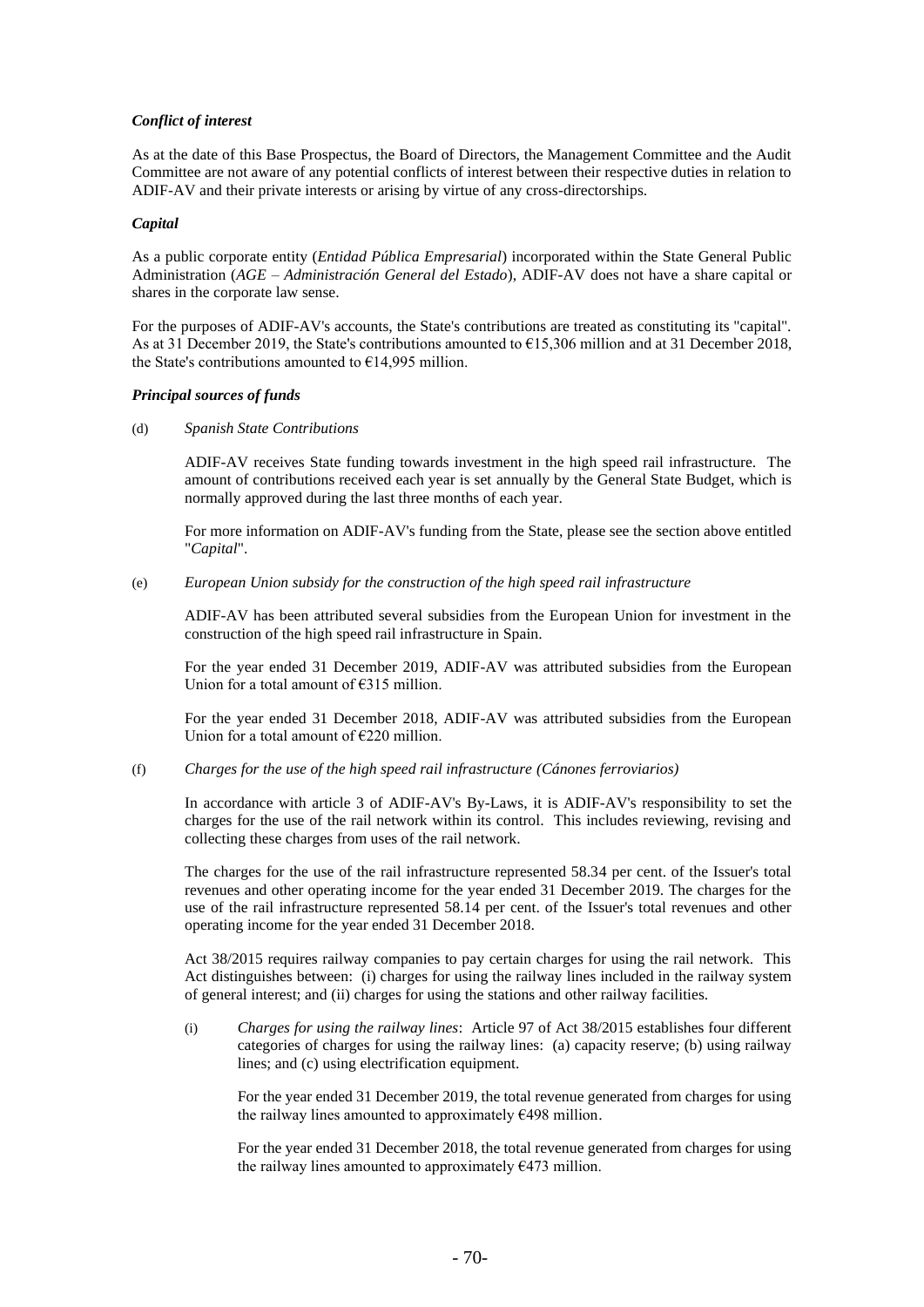(ii) *Charges for using railway facilities*: Article 98 of Act 38/2015 also establishes the following categories of charges for the use of the railway facilities: (a) use of passenger stations; (b) gauge changing installations; (c) parking and use of platforms; (d) using sidings; and (e) using freight loading points.

For the year ended 31 December 2019, the total revenue generated from charges relating to the general use of the stations and other railway facilities amounted to  $E113$  million, including the revenue generated from charges for use of passenger stations which amounted to €83 million.

For the year ended 31 December 2018, the total revenue generated from charges relating to the general use of the stations and other railway facilities amounted to  $\epsilon$ 99 million, including the revenue generated from charges for use of passenger stations which amounted to €84 million.

#### **Overview of financial information of ADIF-AV**

#### *ADIF-AV's debt profile*

A breakdown of ADIF-AV's financial debt as at 31 December 2019 can be summarised as follows:

|                  | Average     |               |              |  |
|------------------|-------------|---------------|--------------|--|
|                  | Amount      | interest rate | Average term |  |
|                  | $(E\,000s)$ | (9/6)         | (vears)      |  |
| EIB <sup>1</sup> | 10,386,209  | 1.77          | 12.78        |  |
| Other Entities.  | 5,690,022   | 1.82          | 4.43         |  |
| <b>Total</b>     | 16,076,231  |               |              |  |

Notes:

European Investment Bank.

\_\_\_\_\_\_\_\_\_\_\_\_\_\_\_

The repayment schedule for ADIF-AV's financial debt as at 31 December 2019 can be summarised as follows:

| <b>Repayment year</b> | Amount      |
|-----------------------|-------------|
|                       | $(E\,000s)$ |
| 2020                  | 580,805     |
| 2021                  | 612,454     |
| 2022                  | 1,799,576   |
| 2023                  | 1,133,627   |
|                       | 1,450,204   |
|                       | 1,451,702   |
| 2026                  | 1,060,822   |
| 2027                  | 1,076,257   |
| 2028                  | 476.257     |
| 2029                  | 476.257     |
|                       | 5,958,270   |
| Total                 | 16,076,231  |
|                       |             |

#### *ADIF-AV's business strategy*

For the period 2020-2030 ADIF-AV has defined and developed its strategy through the "PE 2030" Plan, which defines clear and oriented to results objectives, with specific goals and a roadmap to reach them, so that ADIF-AV employees are aligned with them, contributing to the service to citizens, transformation of the sector and the entity itself.

This Plan, which will be updated periodically, aims to be an effective tool that frames all operational and management decisions towards a new strategic orientation based on responsibility and focused on sustainability and the public utility of the country's rail system.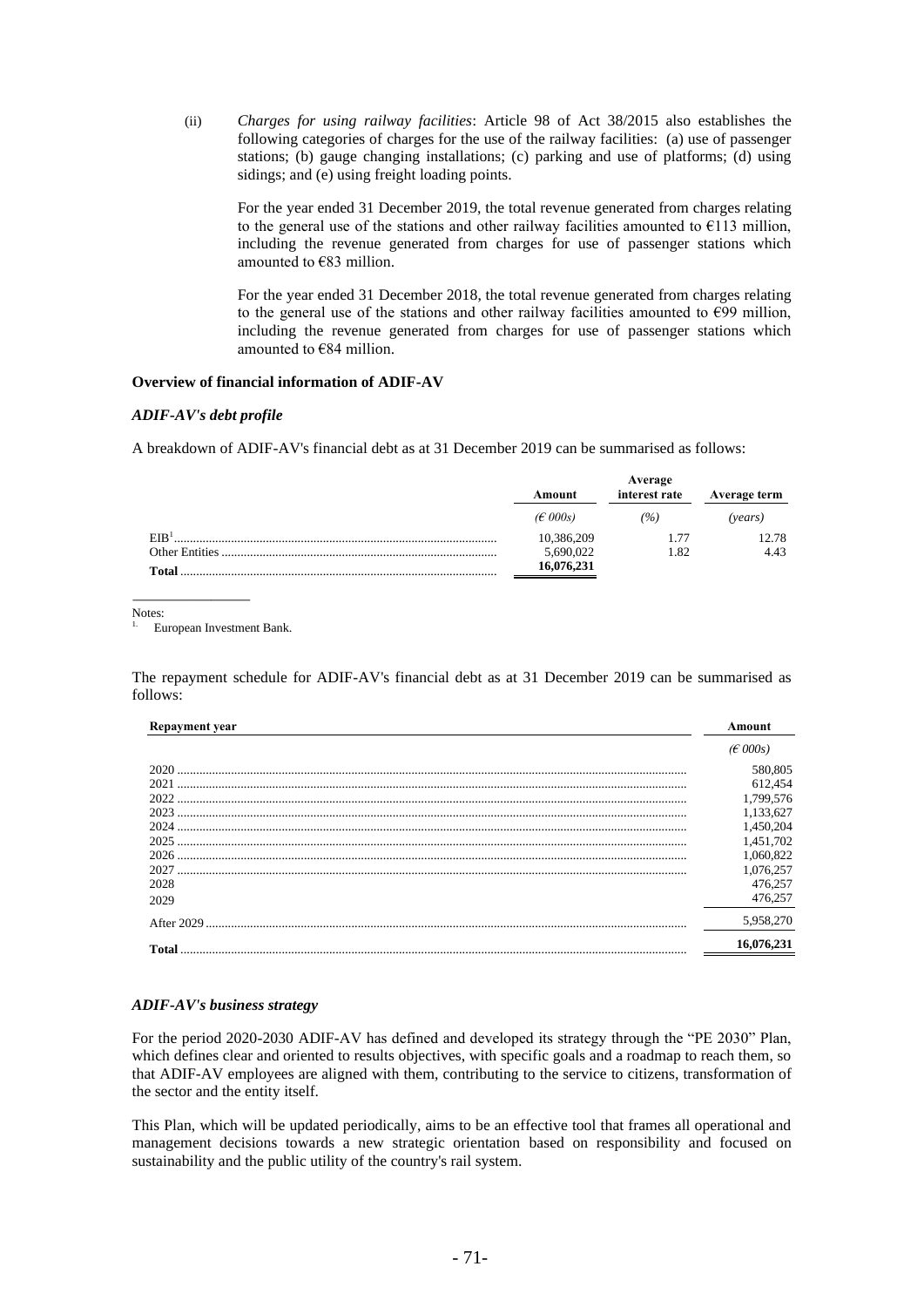This new orientation of the strategy towards sustainable development has taken as reference the Sustainable Development Goals (SDGs) of the 2030 Agenda formulated by the United Nations in September 2015, which represents a global framework.

In addition, this global perspective of SDGs must be specified in response to local challenges. Therefore, the expectations and demands of ADIF-AV stakeholders have been taken into account.

Considering these starting points, the Plan is driven by the people who build the four pillars: Security, Service, Sustainability and Orientation to results, an operate the three levers of transformation that must accelerate and contribute to the transformation process: Communication, Digital transformation and Innovation.

Among the 15 defined strategic objectives, they are included the following:

(a) Ensuring safe circulation management, fostering a culture of prevention, proactivity and continuous improvement.

(b) Favouring the increase of the rail transport quota and its integration with other modes of transport.

(c) Obtaining a balanced operating result and raising the necessary financial resources efficiently.

(d) Strengthening the prestige of ADIF-AV as a well-managed public entity which is governed by the principles of ethics and transparency.

(e) Orienting innovation towards an open and participatory model that responds to the challenges of the rail sector.

#### **Recent developments**

Construction and renovation works, concerning both railway infrastructure and superstructure, as well as security systems implementation, have been continued in the year 2019.

The main developments have been executed in the following high-speed rail lines:

- Madrid-Extremadura
- Antequera-Granada
- Olmedo-Zamora-Lubián-Orense
- León-Asturias (Variante de Pajares)
- Madrid-Levante
- Almería-Murcia
- Vandellós-Área de Tarragona-Valencia
- Valladolid-Burgos-Vitoria
- Vitoria-Bilbao-San Sebastián
- La Encina-Alcudia-Xátiva Junction
- Sagrera Station, Barcelona
- Chamartín Station, Madrid
- Madrid-Sevilla

Directive 2016/2370/EU, which has been incorporated into the Spanish regulation through Royal Decree-Law 23/2018, establishes the opening to competition of commercial passenger services for the entire railway network of general interest from 14 December 2020. As of that date, any company that has a railway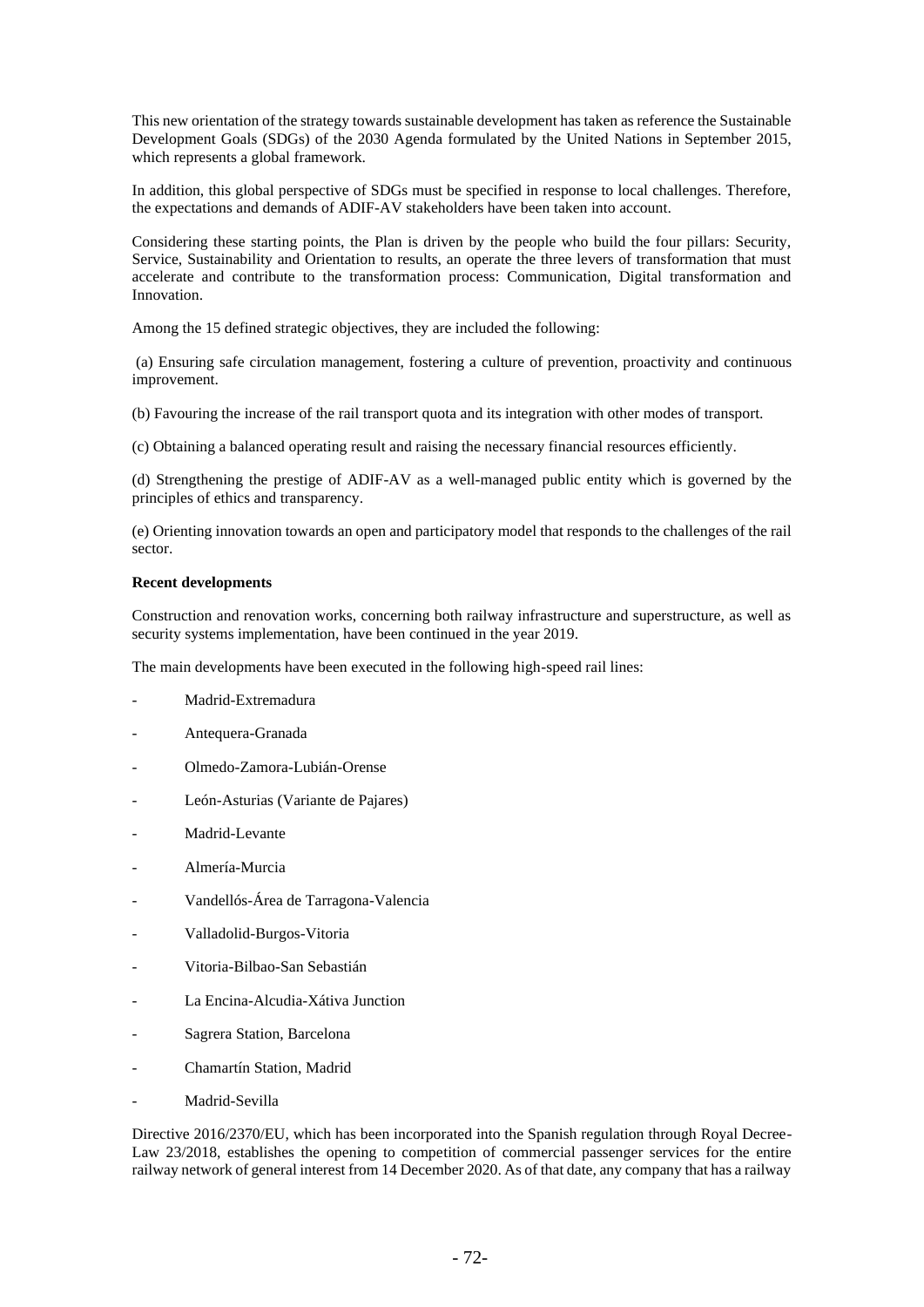company license and a safety certificate, granted by the State Railway Safety Agency, and has requested the use of the infrastructure railway, may provide its services.

To organize the liberalization process, framework agreements have been signed with three railway companies, once the procedure for awarding capacity through packages has been resolved. It has been applied the priority criterion of greater use of the infrastructure that was rated by the Regulatory Body, as adequate, transparent, objective and non-discriminatory.

## **Judicial investigations and proceedings (criminal proceedings, arbitration, antitrust proceedings administrative litigation)**

## *Project AVE Madrid – Barcelona – Figueres Investigation*

On 5 May 2014 a court-ordered search was performed at various ADIF offices; court agents requisitioned documentation relating to the AVE MADRID-BARCELONA-FIGUERES project, and detained four employees of ADIF.

The reason for the search and detention is related to a claim made by a sub-contractor pursuant to the "works execution agreement for the construction project of the high speed line platform Madrid-Zaragoza-Barcelona-French Border. Section: La Sagrera-Nudo de La Trinidad. Sector Sagrera" (Case ON 041/07- 3.7/5500.0794/7-00000). The works were completed in July 2011, and a works certification in the amount of  $\epsilon$ 6 million was due to then be issued.

ADIF-AV has been cooperating with the Justice Administration in its investigation into this matter since October 2013, when a request was received from the Barcelona Judicial Police case file. As a precautionary measure, it was decided not to issue the final works certification. Currently, this decision has been upheld by judicial order, and ADIF-AV was notified as such on the day of the search. The Court of Instruction Number 9 of Barcelona continues with the investigation.

In addition and in parallel with the above investigations, ADIF, in the framework of a preliminary review of the contracts carried out on its own initiative, discovered discrepancies between the work completed and the work certifications, which involved unjustified advance payments to contractors. On 4 November 2014, ADIF reported these discrepancies to the Justice Administration.

Subsequently, in November 2015, ADIF-AV hired external auditors and submitted the results to the Justice Administration.

Following the above-mentioned investigations and subsequent reports made by ADIF in 2014 and 2015, in June 2016 a new court-ordered search was performed at various ADIF offices. The judicial investigations are related to three areas in AVE MADRID-BARCELONA-FIGUERES: La Sagrera Station structure; Access to La Sagrera Station; and La Sagrera-La Trinidad junction, Sant Andreu sector and as yet there is no further information available in relation to these searches.

As at the date of this Base Prospectus, the Spanish Audit Court is finalising an audit on ADIF-AV's works in the Barcelona-French border area, which includes the affected lines.

The abovementioned advance payments began in the last quarter of 2010. As at the date of this Base Prospectus, ADIF-AV is analysing the relevant contractual issues in order to resolve this situation.

With respect to the individuals who were detained, although their names cannot be disclosed in order to safeguard their privacy, neither of them is a member of the Board of Directors or the Management Committee of ADIF-AV and, as at the date of this Base Prospectus and without prejudice to their right to presumption of innocence, the positions and duties held in ADIF-AV have been disclosed.

On 15 July 2019, the Court of Instruction Number 26 of Barcelona issued an order to dismiss this case.

As at the date of this Base Prospectus, to the knowledge of ADIF-AV these proceedings have not had and are not expected to have a significant effect on the financial position or profitability of the Issuer.

#### *Project AVE Madrid – Levante - Operation Cesar*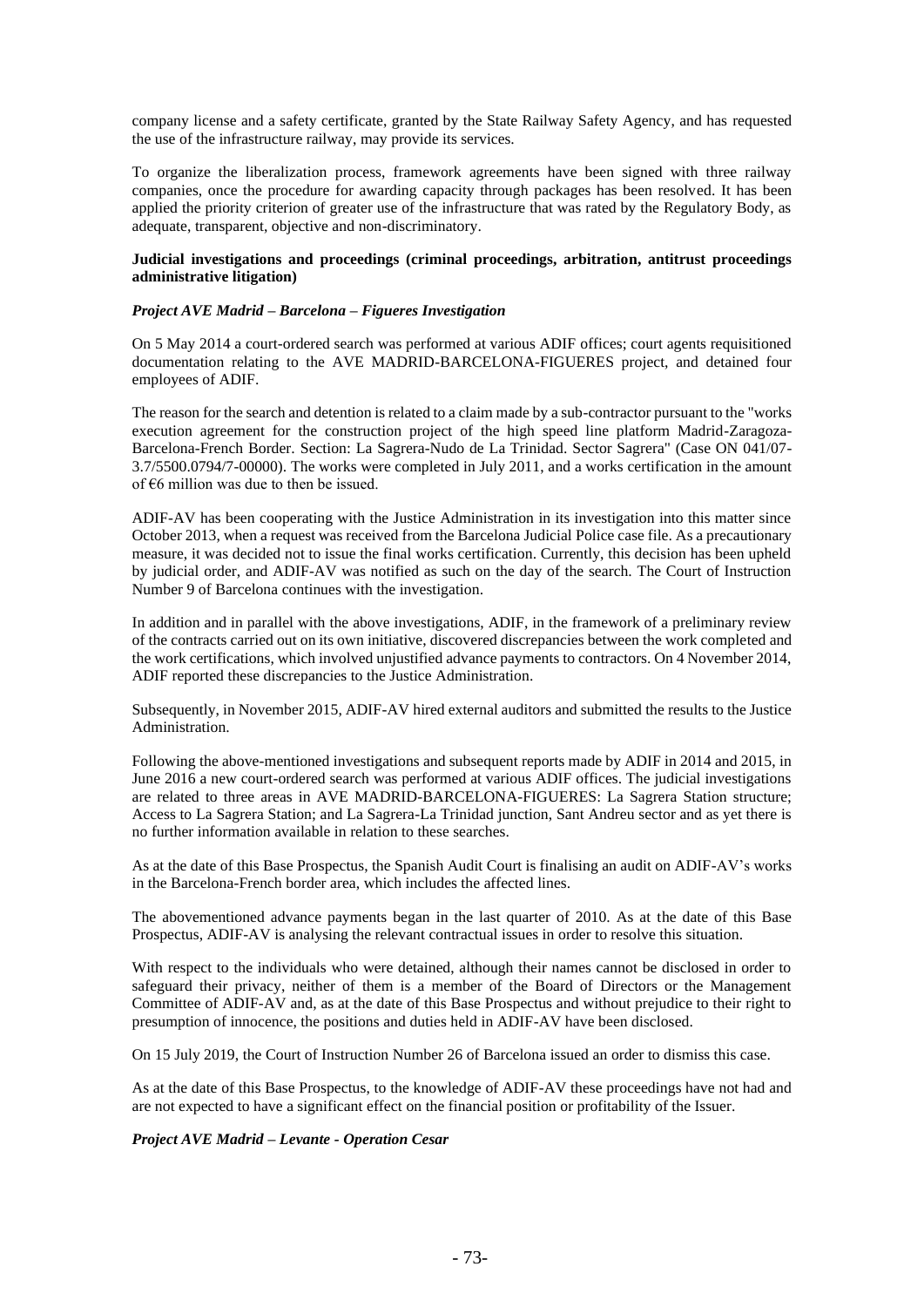The Court of Instruction nº 9 of Murcia initiated the Preliminary Proceedings 1007/2015 in connection with the alleged deviation of funds (through a price alteration) by one subcontractor of the replenishment projects of hydraulic infrastructures affected by the main works consisting of the execution of the high speed line Madrid-Levante carried out by the relevant contractors. ADIF-AV has appeared as private accusation against such contractors as a result of being damaged by the deviation of funds and the overcosts produced by the replenishment of the irrigation infrastructures which are property of the relevant irrigation association, overcosts which are estimated to amount up to  $35.000.000 \text{ }\epsilon$ . The aforementioned loss has been provisioned by ADIF-AV and, therefore, no additional effect on the financial position or profitability of the Issuer, apart from the eventual refund of such amount in the framework of the proceeding, would arise. The confidentiality of this judicial investigation was lifted on 12 September 2016. The Court of Instruction Number 9 of Murcia must issue an order to open an oral trial.

In addition and in parallel with the previous investigation, the Court of Instruction nº 8 of Murcia initiated the Preliminary Proceedings 1165/2017 in connection with the alleged deviation of funds (through a price alteration) by one subcontractor of the replenishment projects of hydraulic infrastructures affected by the main works consisting of the execution of the high speed line Madrid-Levante, Section: Access to Murcia and Permeabilization of the Path. ADIF-AV has appeared as private accusation against such contractors as a result of being damaged by the deviation of funds and the over-costs produced by the replenishment of the irrigation infrastructures which are property of the relevant irrigation association. There aren´t, no additional effect on the financial position or profitability of the Issuer, apart from the eventual refund of such amount in the framework of the proceeding, would arise. The Court continues with the investigation. Other than as described above, there are no governmental, legal or arbitration proceedings, (including any such proceedings which are pending or threatened, of which ADIF-AV is aware), which may have, or have had during the 12 months prior to the date of this Base Prospectus, a significant effect on the financial position or profitability of ADIF-AV.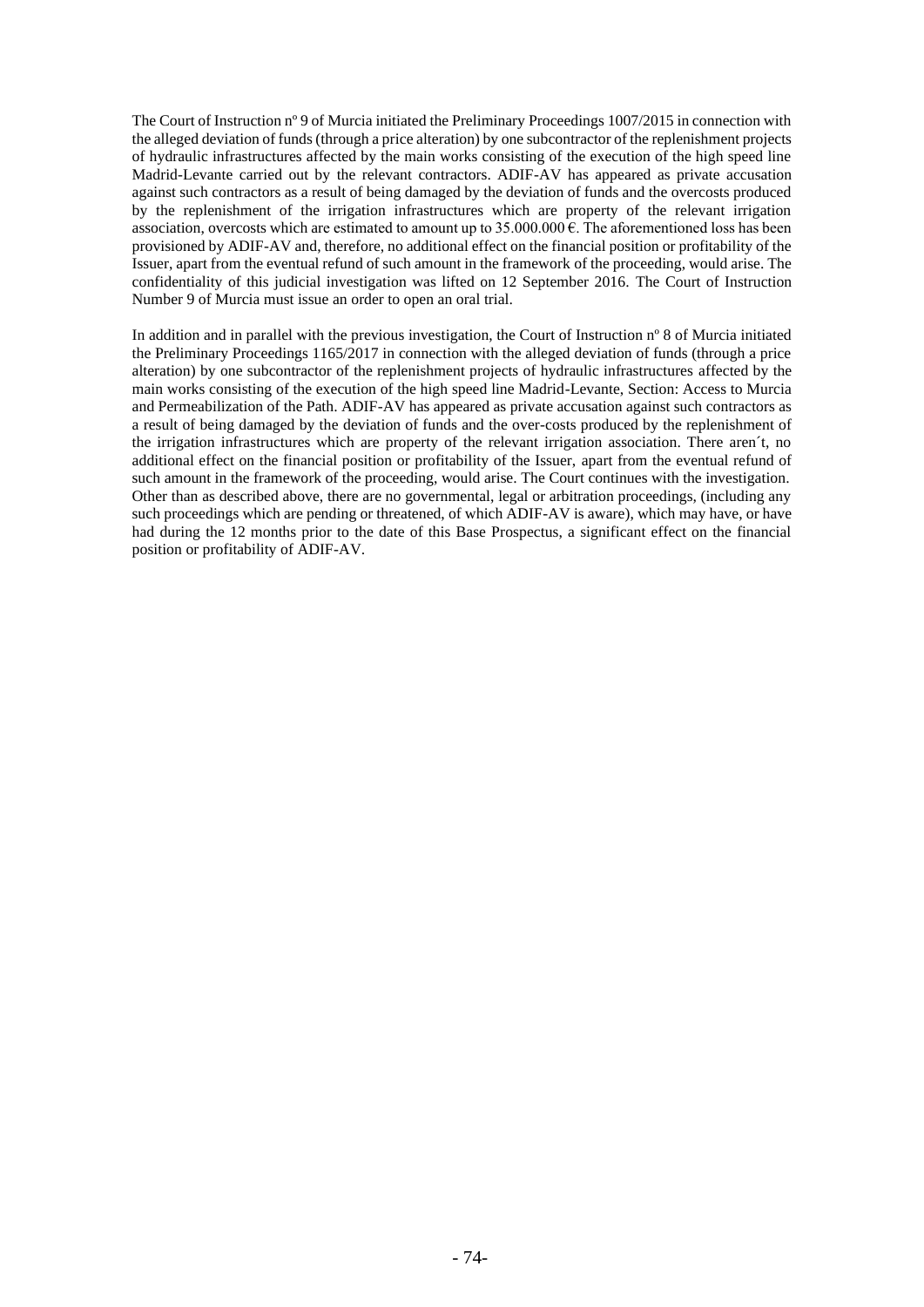## **TAXATION**

The following is a general description of certain tax considerations relating to the Notes. It does not purport to be a complete analysis of all tax considerations relating to the Notes, whether in those countries or elsewhere. Prospective purchasers of Notes should consult their own tax advisers as to which countries' tax laws could be relevant to acquiring, holding and disposing of Notes and receiving payments of interest, principal and/or other amounts under the Notes and the consequences of such actions under the tax laws of those countries. This summary is based upon the law as in effect on the date of this Base Prospectus and is subject to any change in law that may take effect after such date.

## **Taxation in the Kingdom of Spain**

#### *Introduction*

This information has been prepared in accordance with the following Spanish tax legislation in force at the date of this Base Prospectus:

- (a) of general application, Additional Provision One of Law 10/2014, of 26 June on the management, supervision and solvency of credit institutions ("**Law 10/2014**"), as well as Royal Decree 1065/2007 ("**Royal Decree 1065/ 2007**"), of 27 July as amended, by Royal Decree 1145/2011 of 29 July, approving the General Regulations of the tax inspection and management procedures and developing the common rules of the procedures to apply taxes, as amended;
- (b) for individuals with tax residency in Spain who are personal income tax ("**Personal Income Tax**") tax payers, Law 35/2006, of 28 November on Personal Income Tax and on the partial amendment of the Corporate Income Tax Law, Non Residents Income Tax Law and Net Wealth Tax Law, as amended by Law 26/2014 of, 27 November and Royal Decree-law 9/2015, of 15 July (the "**Personal Income Tax Law**"), and Royal Decree 439/2007, of 30 March promulgating the Personal Income Tax Regulations as amended by Royal Decree 633/2015, of 10 July, along with Law 19/1991, of 6 June on Wealth Tax and Law 29/1987, of 18 December on Inheritance and Gift Tax;
- (c) for legal entities resident for tax purposes in Spain which are corporate income tax ("**Corporate Income Tax**") taxpayers, Law 27/2014, of 27 November 2014 of the Corporate Income Tax Law, and Royal Decree 634/2015, of 10 July promulgating the corporate income tax regulations (the "**Corporate Income Tax Regulations**"); and
- (d) for individuals and legal entities who are not resident for tax purposes in Spain and are non-resident income tax ("**Non-Resident Income Tax**") taxpayers, subject to Royal Legislative Decree 5/2004, of 5 March promulgating the Consolidated Text of the Non-Resident Income Tax Law, as amended by Law 26/2014 of 27 November and Royal Decree 1776/2004, of 30 July promulgating the Non-Resident Income Tax Regulations as amended by Royal Decree 633/2015, of 10 July, along with Law 19/1991, of 6 June on Wealth Tax as amended by Law 4/2008, Royal Decree-Law 13/2011 as amended by Law 36/2014, of 26 December and Law 29/1987, of 18 December on Inheritance and Gift Tax.

Whatever the nature and residence of the holder of a Noteholder, the acquisition and transfer of the Notes will be exempt from indirect taxes in Spain, for example it will be exempt from transfer tax and stamp duty, in accordance with the consolidated text of such tax promulgated by Royal Legislative Decree 1/1993, of 24 September, and exempt from value added tax, in accordance with Law 37/1992, of 28 December regulating such tax.

## 1. **Individuals with Tax Residency in Spain**

## 1.1 *Personal Income Tax (Impuesto sobre la Renta de las Personas Físicas)*

Payments of both interest periodically received and income deriving from the transfer, redemption, repayment or exchange of the Notes would constitute a return on investment obtained from the transfer of own capital to third parties in accordance with the provisions of Section 25.2 of the Personal Income Tax Law, and should be included in a noteholder's Personal Income Tax savings taxable base pursuant to the provisions of the aforementioned law, and taxed according to the thenapplicable rate. The savings taxable base of tax year 2020 will be taxed at the rate of 19 per cent.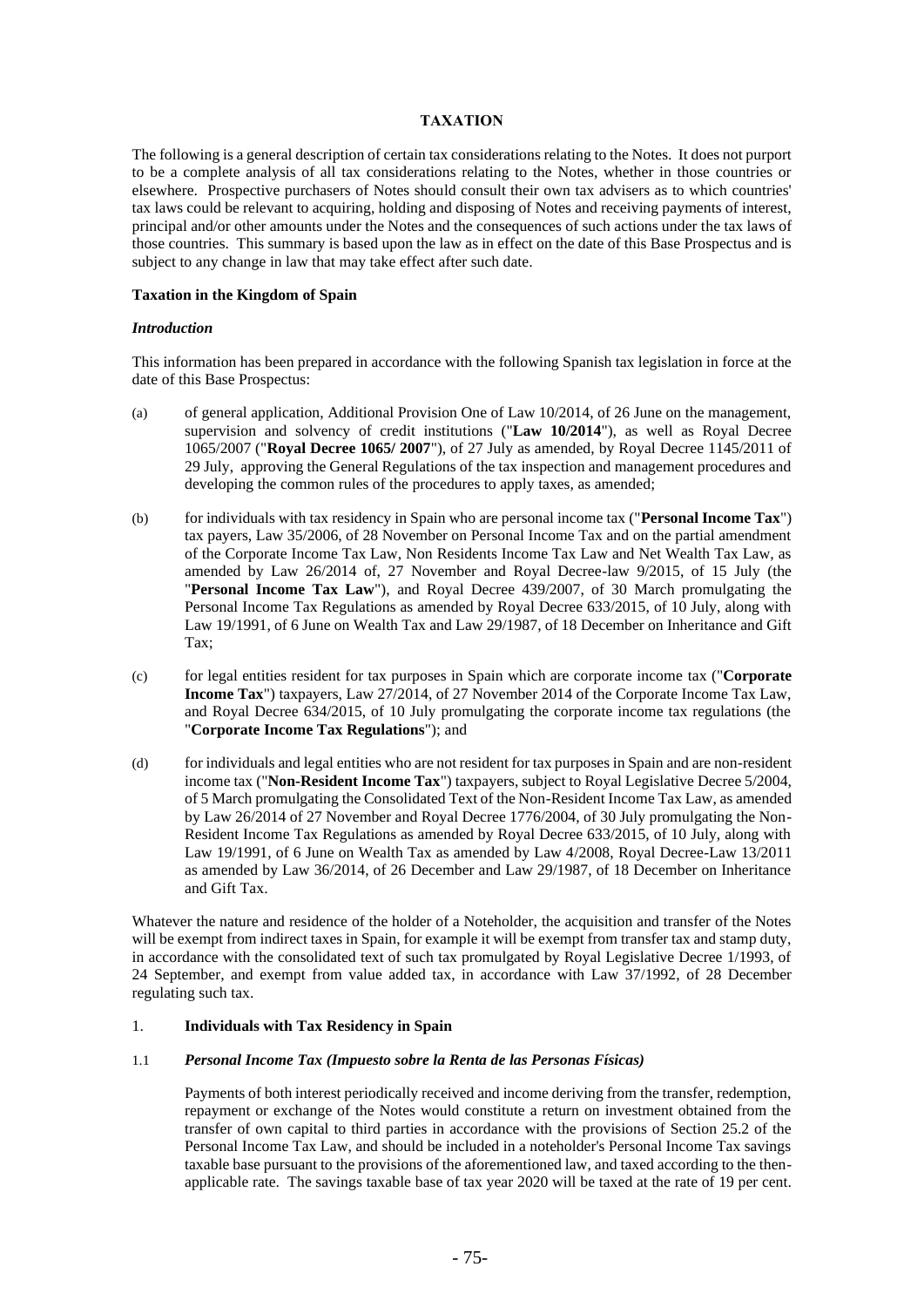up to  $\epsilon$ 6,000, 21 per cent. for taxable income between  $\epsilon$ 6,000.01 and  $\epsilon$ 50,000, and 23 per cent. for taxable income exceeding €50,000.

Section 44.5 of Royal Decree 1065/2007 applies, and in the opinion of the Issuer, the Issuer would pay interest as well as income derived from the redemption or repayment of the Notes without withholding to individual Noteholders who are resident for tax purposes in Spain provided that the information about the Notes required by Exhibit I is submitted by the Fiscal Agent in a timely manner, notwithstanding the information obligations of the Issuer under general provisions of Spanish tax legislation. In addition, income obtained upon transfer or exchange of the Notes could also be paid without withholding.

However when Section 44.4 of the Royal Decree applies, the Issuer would withhold at the general rate applicable from time to time. In addition, income obtained upon transfer or exchange of the Notes may also be subject to withholding.

In any event, the individual Noteholder would be able to credit the withholding against his or her Personal Income Tax liability for the relevant year.

#### 1.2 *Wealth Tax (Impuesto sobre el Patrimonio)*

Individuals with tax residency in Spain are subject to Wealth Tax on the 2020 tax year to the extent that their net worth exceeds a certain limit. This limit has been set at  $\epsilon$ 700,000 for 2020. Therefore, such Noteholders would be required to take into account the value of the Notes which they hold as at 31 December in each year, the applicable rates ranging between 0.2 per cent. and 2.5 per cent. The autonomous communities may have different provisions on this respect.

#### 1.3 *Inheritance and Gift Tax (Impuesto sobre Sucesiones y Donaciones)*

Individuals tax resident in Spain who acquire ownership or other rights over any Notes by inheritance, gift or legacy will be subject to Inheritance and Gift Tax in accordance with the applicable Spanish regional or state rules. As at the date of this Base Prospectus, the applicable tax rates currently range between 7.65 per cent. and 34 per cent. Relevant factors applied (such as previous net wealth or family relationship among transferor and transferee) determine the final effective tax rate that range, as of the date of this Base Prospectus, between 0 per cent. and 81.6 per cent.

## 2. **Legal Entities with Tax Residency in Spain**

#### 2.1 *Corporate Income Tax (Impuesto sobre Sociedades)*

Payments of both interest periodically received and income deriving from the transfer, redemption or repayment of the Notes would have to be included in the profit and taxable income of legal entities with tax residency in Spain for Corporate Income Tax purposes in accordance with the rules for Corporate Income Tax at the current general rate of 25 per cent.

In accordance with Section 44.5 of Royal Decree 1065/2007, of 27 July, and in the opinion of the Issuer, there would be no obligation to withhold on income payable to Spanish Corporate Income Tax taxpayers (which for the sake of clarity, include Spanish tax resident investment funds and Spanish tax resident pension funds). Consequently, the Issuer would not withhold tax on interest payments to Spanish Corporate Income Tax taxpayers as well as on income derived from the redemption of the Notes provided that the information about the Notes required by Exhibit I is submitted by the Fiscal Agent in a timely manner, notwithstanding the information obligations of the Issuer under general provisions of Spanish tax legislation.

However, with regard to income derived from the transfer of the Notes: (i) if the Notes are listed on the AIAF Fixed Income Securities Market in Spain, any income derived would be exempt from withholding in accordance with Section 61.q of the Corporate Income Tax Regulations; and (ii) if the Notes are listed on an organised market in another OECD country, then in accordance with Section 61.s of the Corporate Income Tax Regulations, there would be no obligation to withhold on income obtained by Spanish Corporate Income Tax taxpayers. Application would be made for the Notes to be traded on an organised market in an OECD country and, upon admission to trading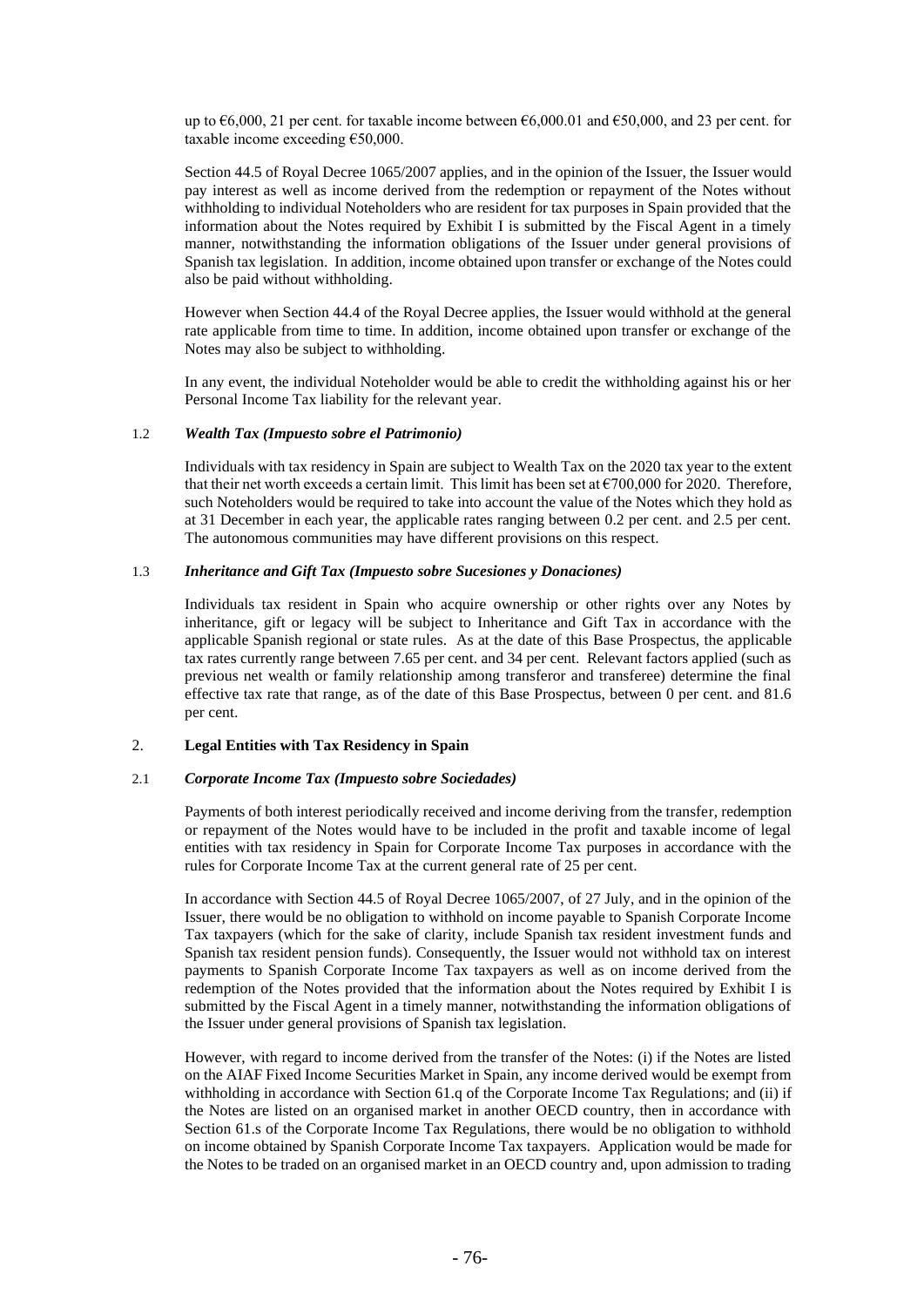on such market, the Notes would fulfil the requirements set forth in the legislation for exemption from withholding.

On 27 July 2004, the Directorate General for Taxation (*Dirección General de Tributos*) issued a ruling indicating that in the case of issues made by entities resident in Spain, as in the case of the Issuer, application of the exemption requires that, in addition to being traded on an organised market in an OECD country, the Notes be placed outside Spain in another OECD country. The Issuer believes that the issue of the Notes would fall within this exemption as the Notes are to be sold outside Spain and in the international capital markets. Consequently, no withholding on account of Corporate Income Tax should be made on income derived from the transfer of the Notes by Spanish Corporate Income Tax taxpayers that provide relevant information to qualify as such.

### 2.2 *Wealth Tax (Impuesto sobre el Patrimonio)*

Spanish resident legal entities are not subject to Wealth Tax.

#### 2.3 *Inheritance and Gift Tax (Impuesto sobre Sucesiones y Donaciones)*

Legal entities tax resident in Spain which acquire ownership or other rights over the Notes by inheritance, gift or legacy are not subject to Inheritance and Gift Tax and must include the market value of the Notes in their taxable income for Spanish Corporate Income Tax purposes.

### 3. **Individuals and Legal Entities with no tax residency in Spain**

#### 3.1 *Non-resident Income Tax (Impuesto sobre la Renta de No Residentes)*

#### (a) *Non-Spanish resident investors acting through a permanent establishment in Spain*

Ownership of the Notes by investors who are not resident for tax purposes in Spain will not in itself create the existence of a permanent establishment in Spain.

If the Notes form part of the assets of a permanent establishment in Spain of a person or legal entity who is not resident in Spain for tax purposes, such permanent establishment will be subject to Non-Resident Income Tax on similar terms as those previously set out for Spanish Corporate Income Tax taxpayers.

## (b) *Non-Spanish resident investors not acting through a permanent establishment in Spain*

Both interest payments periodically received and payments of income deriving from the transfer, redemption or repayment of the Notes, obtained by individuals or legal entities without tax residency in Spain, and who are Non-Resident Income Tax taxpayers with no permanent establishment in Spain, would be exempt from Non-Resident Income Tax on the same terms as laid down for income from public debt.

In order to be eligible for the exemption from Non-Resident Income Tax, certain requirements would have to be met, including the provision by the Fiscal Agent of certain information relating to the Notes, in a timely manner as detailed under "*Disclosure of information about the Notes in connection with payments*". If the Fiscal Agent fails or for any reason is unable to deliver the required information in the manner indicated, the Issuer would withhold at the general rate applicable from time to time, and the Issuer would pay the relevant additional amounts as would result in receipt by the Noteholder of such amounts as would have been received by them had no such withholding or deduction been required.

#### 3.2 *Wealth Tax (Impuesto sobre el Patrimonio)*

For the tax year 2020, Spanish non-resident tax individuals are subject to Spanish Wealth Tax, which imposes a tax on property and rights in excess of  $\epsilon$ 700,000 that are located in Spain, or can be exercised within the Spanish territory, on the last day of any year.

However, to the extent that income derived from the Notes is exempt from Non-Resident Income tax, individual Noteholders not resident in Spain for tax purposes who hold Notes on the last day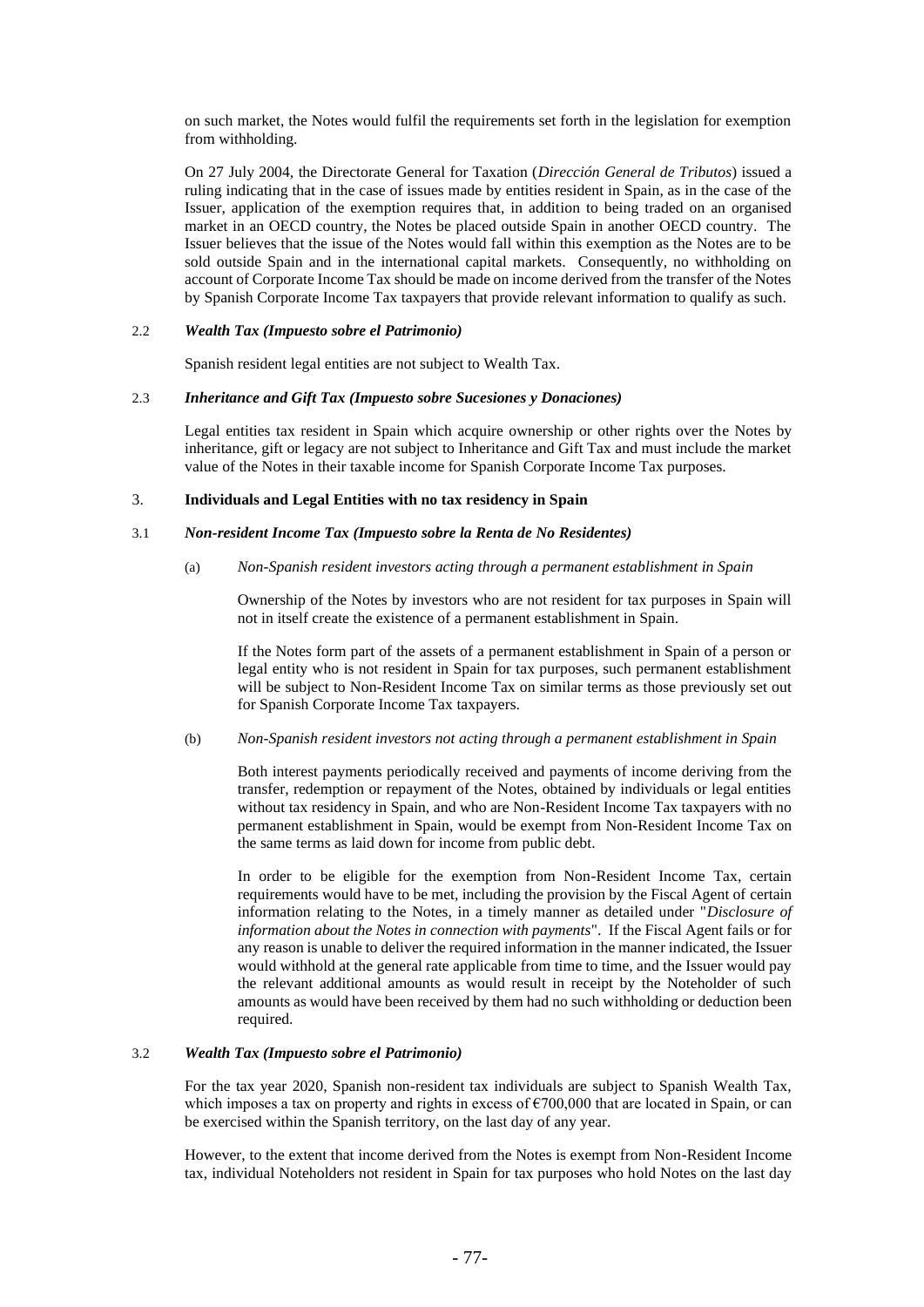of any year will be exempt from Spanish Wealth Tax. Furthermore, Noteholders who benefit from a convention for the avoidance of double taxation with respect to wealth tax that provides for taxation only in the Noteholder's country of residence will not be subject to Spanish Wealth Tax.

If the provisions of the foregoing paragraph do not apply, non-Spanish tax resident individuals whose net worth related to property located, or rights that can be exercised, in Spain is above  $\epsilon$ 700,000 and who hold Notes on the last day of any year, would therefore be subject to Spanish Wealth Tax for such year at marginal rates varying between 0.2 per cent. and 2.5 per cent. of the average market value of the Notes during the last quarter of such year.

Non-Spanish resident legal entities are not subject to Wealth Tax.

#### 3.3 *Inheritance and Gift Tax (Impuesto sobre Sucesiones y Donaciones)*

Individuals not tax resident in Spain who acquire ownership or other rights over the Notes by inheritance, gift or legacy, and who reside in a country with which Spain has entered into a double tax treaty in relation to Inheritance and Gift Tax will be subject to the relevant double tax treaty.

If the provisions of the foregoing paragraph do not apply, such individuals will be subject to Inheritance and Gift Tax in accordance with applicable Spanish regional and state legislation, to the extent that rights deriving from the Notes can be exercised within the Spanish territory.

Non-Spanish resident legal entities which acquire ownership or other rights over the Notes by inheritance, gift or legacy are not subject to Inheritance and Gift Tax. They will be subject to Non-Resident Income Tax. If the legal entity is resident in a country with which Spain has entered into a double tax treaty, the provisions of such treaty will apply. In general, double-tax treaties provide for the taxation of this type of income in the country of residence of the beneficiary.

## 4. **Disclosure of information about the Notes in connection with payments**

As described above, interest and other income paid with respect to the Notes will not be subject to Spanish withholding tax unless the procedures for delivering to the Issuer the information described in Exhibit I of this Base Prospectus are not complied with. The Issuer is required by Spanish law to file an annual return with the Spanish tax authorities in which they report on certain information relating to the Notes as required by Royal Decree 1065/2007. In accordance with Section 44 of Royal Decree 1065/2007, for the purpose of preparing the annual return referred to above, certain information with respect to the Notes must be submitted to the Issuer at the time of each payment.

Such information would be the following:

- (a) identification of the Notes in respect of which the relevant payment is made;
- (b) date on which relevant redemption is made;
- (c) the total amount of the relevant redemption; and
- (d) the amount of the relevant payment and to each entity that manages a clearing and settlement system for securities situated outside Spain.

In particular, the Fiscal Agent must certify the information above about the Notes by means of a certificate the form of which is attached as Exhibit I of this Base Prospectus.

In light of the above, the Issuer and the Fiscal Agent have arranged certain procedures to facilitate the collection of information concerning the Notes, in the form as contemplated as at the date of this Base Prospectus. If, despite these procedures, the relevant information were not to be received by the Issuer by the close of business on the Business Day (as defined in the Terms and Conditions of the Notes) immediately preceding the date on which any payment of interest, principal or any amounts in respect of the early redemption of the Notes is due, the Issuer may be required to withhold at the applicable rate (as at the date of this Base Prospectus, 19 per cent.) from any payment in respect of the relevant Notes as to which the required information has not been provided. In that event the Issuer would pay such additional amounts as would result in receipt by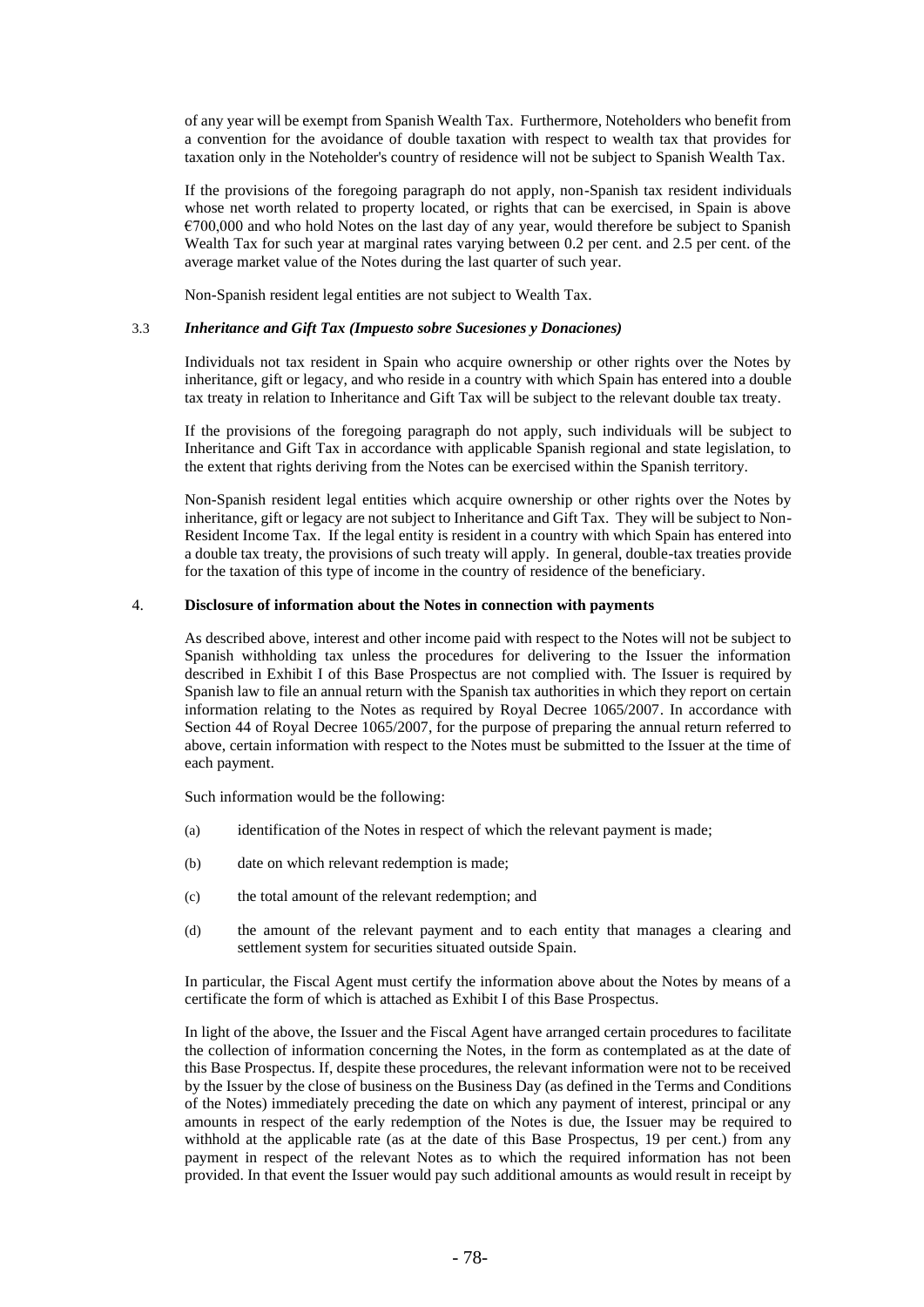the Noteholders of such amount as would have been received by them had no such withholding been required.

The procedures for providing documentation referred to in this section are set out in detail in the amended and restated fiscal agency agreement dated 26 January 2021 (the " **Agency Agreement**").

*Set out below is Exhibit I. Sections in English have been translated from the original Spanish and such translations constitute direct and accurate translations of the Spanish language text. In the event of any discrepancy between the Spanish language version of the certificate contained in Exhibit I and the corresponding English translation, the Spanish tax authorities will give effect to the Spanish language version of the relevant certificate only.*

*The language of this Base Prospectus is English. The Spanish language text of Exhibit 1 has been included in order that the correct technical meaning may be ascribed to such text under applicable Spanish law. Any foreign language text included in this Base Prospectus does not form part of this Base Prospectus.*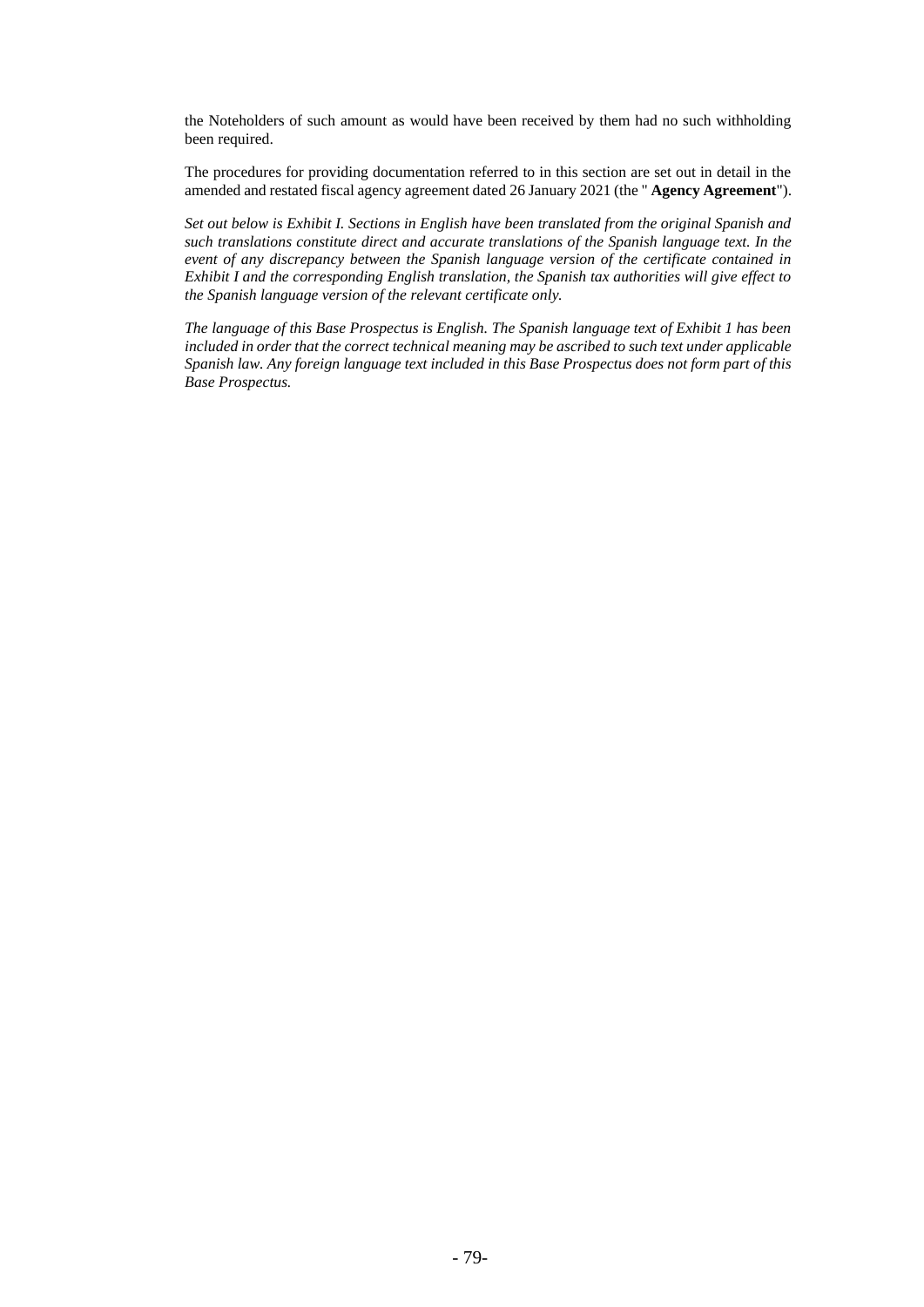#### EXHIBIT 1

## **Anexo al Reglamento General de las actuaciones y los procedimientos de gestión e inspección tributaria y de desarrollo de las normas comunes de los procedimientos de aplicación de los tributos, aprobado por Real Decreto 1065/2007**

#### **Modelo de declaración a que se refieren los apartados 3, 4 y 5 del artículo 44 del Reglamento General de las actuaciones y los procedimientos de gestión e inspección tributaria y de desarrollo de las normas comunes de los procedimientos de aplicación de los tributos**

Annex to Royal Decree 1065/2007, of 27 July, approving the General Regulations of the tax inspection and management procedures and developing the common rules of the procedures to apply taxes

Declaration form referred to in paragraphs 3, 4 and 5 of Article 44 of the General Regulations of the tax inspection and management procedures and developing the common rules of the procedures to apply taxes

**Don (nombre), con número de identificación fiscal (…)(1), en nombre y representación de (entidad declarante), con número de identificación fiscal (….)(1) y domicilio en (…) en calidad de (marcar la letra que proceda):**

Mr. (name), with tax identification number  $(...)^{(1)}$ , in the name and on behalf of (entity), with tax identification number (....)**(1)** and address in (...) as (function - mark as applicable):

#### **(a) Entidad Gestora del Mercado de Deuda Pública en Anotaciones.**

(a) Management Entity of the Public Debt Market in book entry form.

**(b) Entidad que gestiona el sistema de compensación y liquidación de valores con sede en el extranjero.**

(b) Entity that manages the clearing and settlement system of securities resident in a foreign country.

#### **(c) Otras entidades que mantienen valores por cuenta de terceros en entidades de compensación y liquidación de valores domiciliadas en territorio español.**

(c) Other entities that hold securities on behalf of third parties within clearing and settlement systems domiciled in the Spanish territory.

#### **(d) Agente de pagos designado por el emisor.**

(d) Issuing and Paying Agent appointed by the issuer.

#### **Formula la siguiente declaración, de acuerdo con lo que consta en sus propios registros:**

Makes the following statement, according to its own records:

#### **1. En relación con los apartados 3 y 4 del artículo 44:**

1. In relation to paragraphs 3 and 4 of Article 44:

**1.1 Identificación de los valores………………………………………………………**

1.1 Identification of the securities……………………………………………………

#### **1.2 Fecha de pago de los rendimientos (o de reembolso si son valores emitidos al descuento o segregados)**

1.2 Income payment date (or refund if the securities are issued at discount or are segregated)

**1.3 Importe total de los rendimientos (o importe total a reembolsar, en todo caso, si son valores emitidos al descuento o segregados)……………………………..**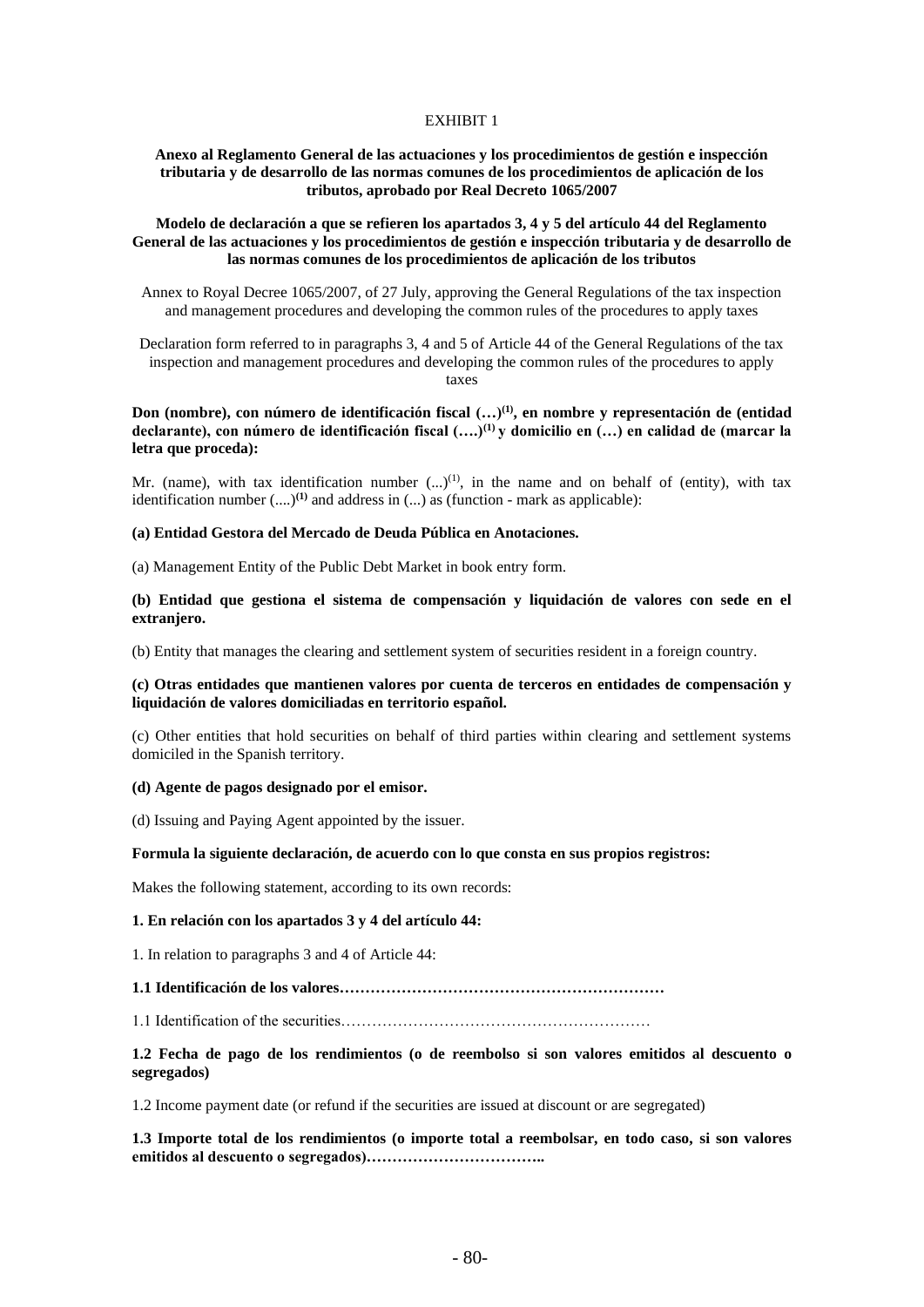1.3 Total amount of income (or total amount to be refunded, in any case, if the securities are issued at discount or are segregated)

**1.4 Importe de los rendimientos correspondiente a contribuyentes del Impuesto sobre la Renta de las Personas Físicas, excepto cupones segregados y principales segregados en cuyo reembolso intervenga una Entidad Gestora.................................**

1.4 Amount of income corresponding to Personal Income Tax taxpayers, except segregated coupons and segregated principals for which reimbursement an intermediary entity is involved...................

**1.5 Importe de los rendimientos que conforme al apartado 2 del artículo 44 debe abonarse por su importe íntegro (o importe total a reembolsar si son valores emitidos al descuento o segregados).**

1.5 Amount of income which according to paragraph 2 of Article 44 must be paid gross (or total amount to be refunded if the securities are issued at discount or are segregated).

#### **2. En relación con el apartado 5 del artículo 44.**

2. In relation to paragraph 5 of Article 44.

**2.1 Identificación de los valores………………………………………………………**

2.1 Identification of the securities……………………………………………………..

**2.2 Fecha de pago de los rendimientos (o de reembolso si son valores emitidos al descuento o segregados) ……………………………………………………**

2.2 Income payment date (or refund if the securities are issued at discount or are segregated) ……………………………………………………

**2.3 Importe total de los rendimientos (o importe total a reembolsar si son valores emitidos al descuento o segregados.........……………………………………..**

2.3 Total amount of income (or total amount to be refunded if the securities are issued at discount or are segregated)

#### **2.4 Importe correspondiente a la entidad que gestiona el sistema de compensación y liquidación de valores con sede en el extranjero A.**

2.4 Amount corresponding to the entity that manages the clearing and settlement system of securities resident in a foreign country A.

#### **2.5 Importe correspondiente a la entidad que gestiona el sistema de compensación y liquidación de valores con sede en el extranjero B.**

2.5 Amount corresponding to the entity that manages the clearing and settlement system of securities resident in a foreign country B.

### **2.6 Importe correspondiente a la entidad que gestiona el sistema de compensación y liquidación de valores con sede en el extranjero C.**

2.6 Amount corresponding to the entity that manages the clearing and settlement system of securities resident in a foreign country C.

**Lo que declaro en..................….a …. de...................…de ….**

I declare the above in.................. .... on the.... of................... ... of....

**(1)En caso de personas, físicas o jurídicas, no residentes sin establecimiento permanente se hará constar el número o código de identificación que corresponda de conformidad con su país de residencia**

**(1)**In case of non-residents (individuals or corporations) without permanent establishment in Spain it shall be included the number or identification code which corresponds according to their country of residence.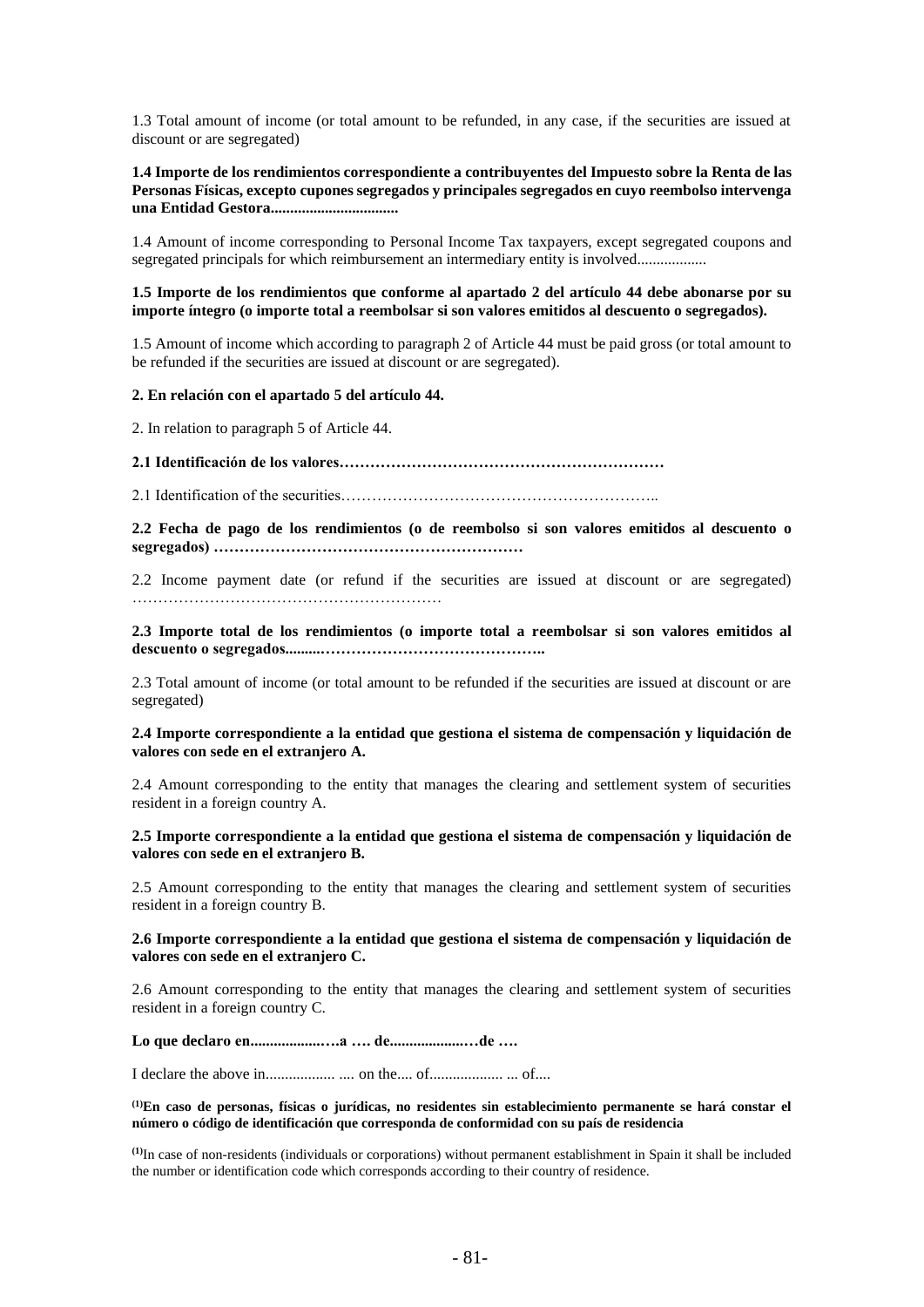#### **SUBSCRIPTION AND SALE**

Notes may be sold from time to time by the Issuer to any one or more of Banco Bilbao Vizcaya Argentaria, S.A., Banco Santander, S.A., Bankia, S.A., Barclays Bank Ireland PLC, BNP Paribas, CaixaBank, S.A., Crédit Agricole Corporate and Investment Bank, Credit Suisse Securities Sociedad de Valores, S.A., Deutsche Bank Aktiengesellschaft, HSBC Continental Europe and Société Générale (the "**Dealers**"). The arrangements under which Notes may from time to time be agreed to be sold by the Issuer to, and subscribed by, Dealers are set out in an amended and restated Dealer Agreement dated 26 January 2021 as the same may be amended, restated, supplemented or replaced from time to time (the "**Dealer Agreement**") and made between the Issuer and the Dealers. If in the case of any Tranche of Notes the method of distribution is an agreement between the Issuer and a single Dealer for that Tranche to be issued by the Issuer and subscribed by that Dealer, the method of distribution will be described in the relevant Final Terms or Drawdown Prospectus as "Non-Syndicated" and the name of that Dealer and any other interest of that Dealer which is material to the issue of that Tranche beyond the fact of the appointment of that Dealer will be set out in the relevant Final Terms or Drawdown Prospectus. If in the case of any Tranche of Notes the method of distribution is an agreement between the Issuer and more than one Dealer for that Tranche to be issued by the Issuer and subscribed by those Dealers, the method of distribution will be described in the relevant Final Terms or Drawdown Prospectus as "Syndicated", the obligations of those Dealers to subscribe the relevant Notes will be joint and several and the names and addresses of those Dealers and any other interests of any of those Dealers which is material to the issue of that Tranche beyond the fact of the appointment of those Dealers (including whether any of those Dealers has also been appointed to act as Stabilising Manager in relation to that Tranche) will be set out in the relevant Final Terms or Drawdown Prospectus.

Any such agreement will, *inter alia*, make provision for the form and terms and conditions of the relevant Notes, the price at which such Notes will be subscribed by the Dealer(s) and the commissions or other agreed deductibles (if any) payable or allowable by the Issuer in respect of such subscription. The Dealer Agreement makes provision for the resignation or termination of appointment of existing Dealers and for the appointment of additional or other Dealers either generally in respect of the Programme or in relation to a particular Tranche of Notes.

**United States of America**: *Regulation S Category 1; TEFRA D or TEFRA C as specified in the relevant Final Terms or Drawdown Prospectus or neither if TEFRA is specified as not applicable in the relevant Final Terms or Drawdown Prospectus*.

The Notes have not been and will not be registered under the Securities Act and are subject to U.S. tax law requirements. Subject to certain exceptions, Notes may not be offered or sold within the United States or to U.S. persons. Each of the Dealers has agreed that, except as permitted by the Dealer Agreement, it will not offer, sell or deliver the Notes within the United States or to U.S. persons. In addition, until 40 days after the commencement of any offering, an offer or sale of Notes from that offering within the United States by any dealer whether or not participating in the offering may violate the registration requirements of the Securities Act.

#### **Prohibition of Sales to EEA Retail Investors**

Each Dealer has represented and agreed, and each further Dealer appointed under the Programme will be required to represent and agree, that it has not offered, sold or otherwise made available and will not offer, sell or otherwise make available any Notes which are the subject of the offering contemplated by this Base Prospectus as completed by the Final Terms in relation thereto to any retail investor in the EEA. For the purposes of this provision:

the expression "retail investor" means a person who is one (or more) of the following:

i. a retail client as defined in point (11) of Article 4(1) of Directive 2014/65/EU (as amended, "MiFID II"); or

ii. a customer within the meaning of Directive (EU) 2016/97 (as amended, the "Insurance Distribution Directive"), where that customer would not qualify as a professional client as defined in point (10) of Article 4(1) of MiFID II.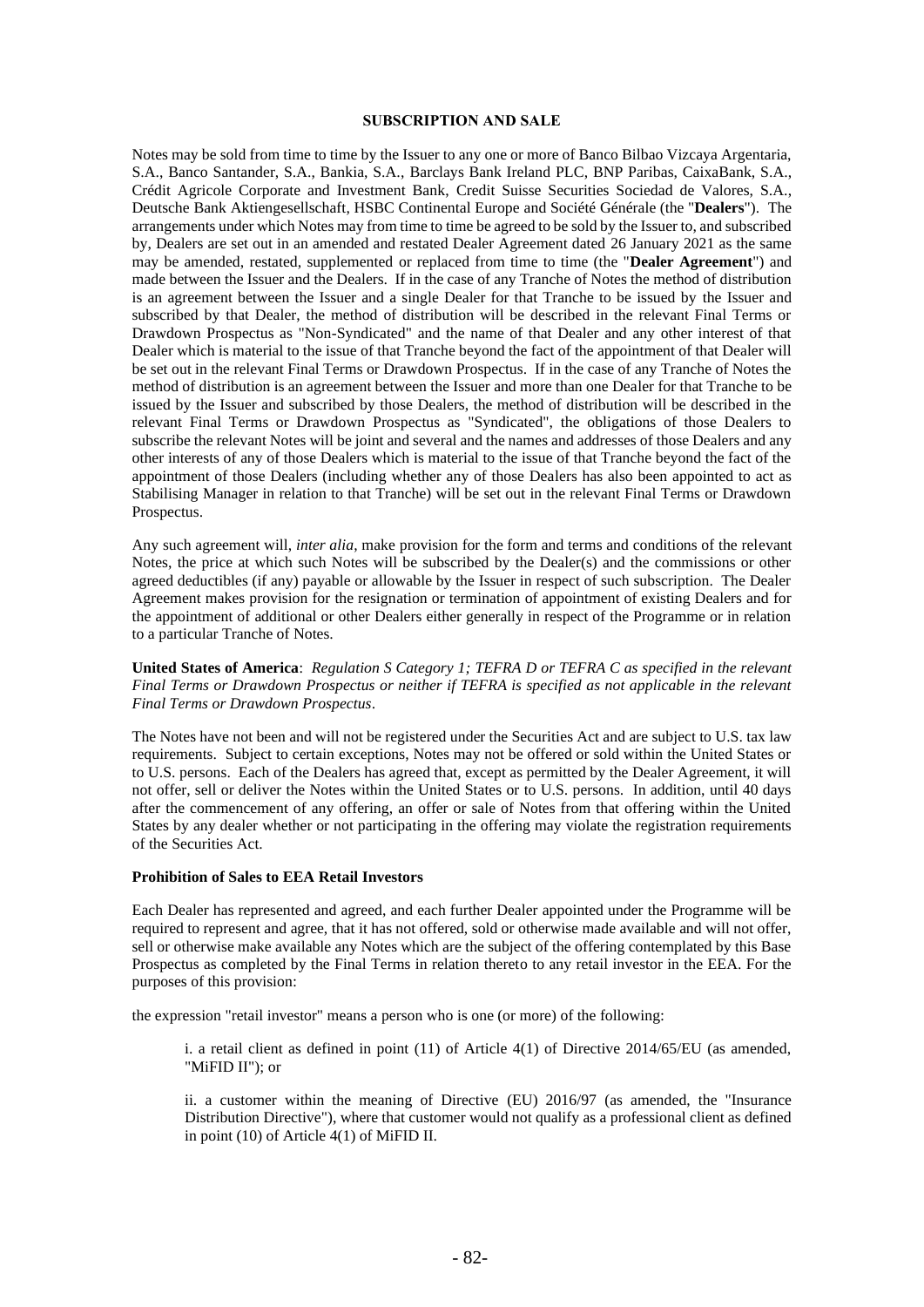## **United Kingdom**

#### **Prohibition of sales to UK Retail Investors**

Each Dealer has represented and agreed, and each further Dealer appointed under the Programme will be required to represent and agree, that it has not offered, sold or otherwise made available and will not offer, sell or otherwise make available any Notes which are the subject of the offering contemplated by this Base Prospectus as completed by the Final Terms in relation thereto to any retail investor in the United Kingdom. For the purposes of this provision:

(a) the expression retail investor means a person who is one (or more) of the following:

(i) a retail client, as defined in point (8) of Article 2 of Regulation (EU) No 2017/565 as it forms part of domestic law by virtue of the European Union (Withdrawal) Act 2018 (**EUWA**); or

(ii) a customer within the meaning of the provisions of the FSMA and any rules or regulations made under the FSMA to implement Directive (EU) 2016/97, where that customer would not qualify as a professional client, as defined in point (8) of Article 2(1) of Regulation (EU) No 600/2014 as it forms part of domestic law by virtue of the EUWA; or

(iii) not a qualified investor as defined in Article 2 of the Prospectus Regulation as it forms part of domestic law by virtue of the EUWA; and

(b) the expression an offer includes the communication in any form and by any means of sufficient information on the terms of the offer and the Notes to be offered so as to enable an investor to decide to purchase or subscribe for the Notes.

#### **Other regulatory restrictions**

Each Dealer has represented, warranted and agreed, and each further Dealer appointed under the Programme will be required to represent, warrant and agree that:

- (a) *No deposit-taking*: in relation to any Notes having a maturity of less than one year:
	- (i) it is a person whose ordinary activities involve it in acquiring, holding, managing or disposing of investments (as principal or agent) for the purposes of its business; and:
	- (ii) it has not offered or sold and will not offer or sell any Notes other than to persons:
		- (A) whose ordinary activities involve them in acquiring, holding, managing or disposing of investments (as principal or agent) for the purposes of their businesses; or
		- (B) who it is reasonable to expect will acquire, hold, manage or dispose of investments (as principal or agent) for the purposes of their businesses,

where the issue of the Notes would otherwise constitute a contravention of Section 19 of the FSMA by the Issuer;

- (b) *Financial promotion:* it has only communicated or caused to be communicated and will only communicate or cause to be communicated any invitation or inducement to engage in investment activity (within the meaning of section 21 of the FSMA) received by it in connection with the issue or sale of any Notes in circumstances in which section 21(1) of the FSMA does not apply to the Issuer; and
- (c) **General compliance**: it has complied and will comply with all applicable provisions of the FSMA with respect to anything done by it in relation to any Notes in, from or otherwise involving the United Kingdom.

#### **Spain**

Notes may only be offered to or sold in Spain: (i) to institutional or professional investors (*inversores institucionales o profesionales*) (as defined in the consolidated text of the Spanish Securities Market Law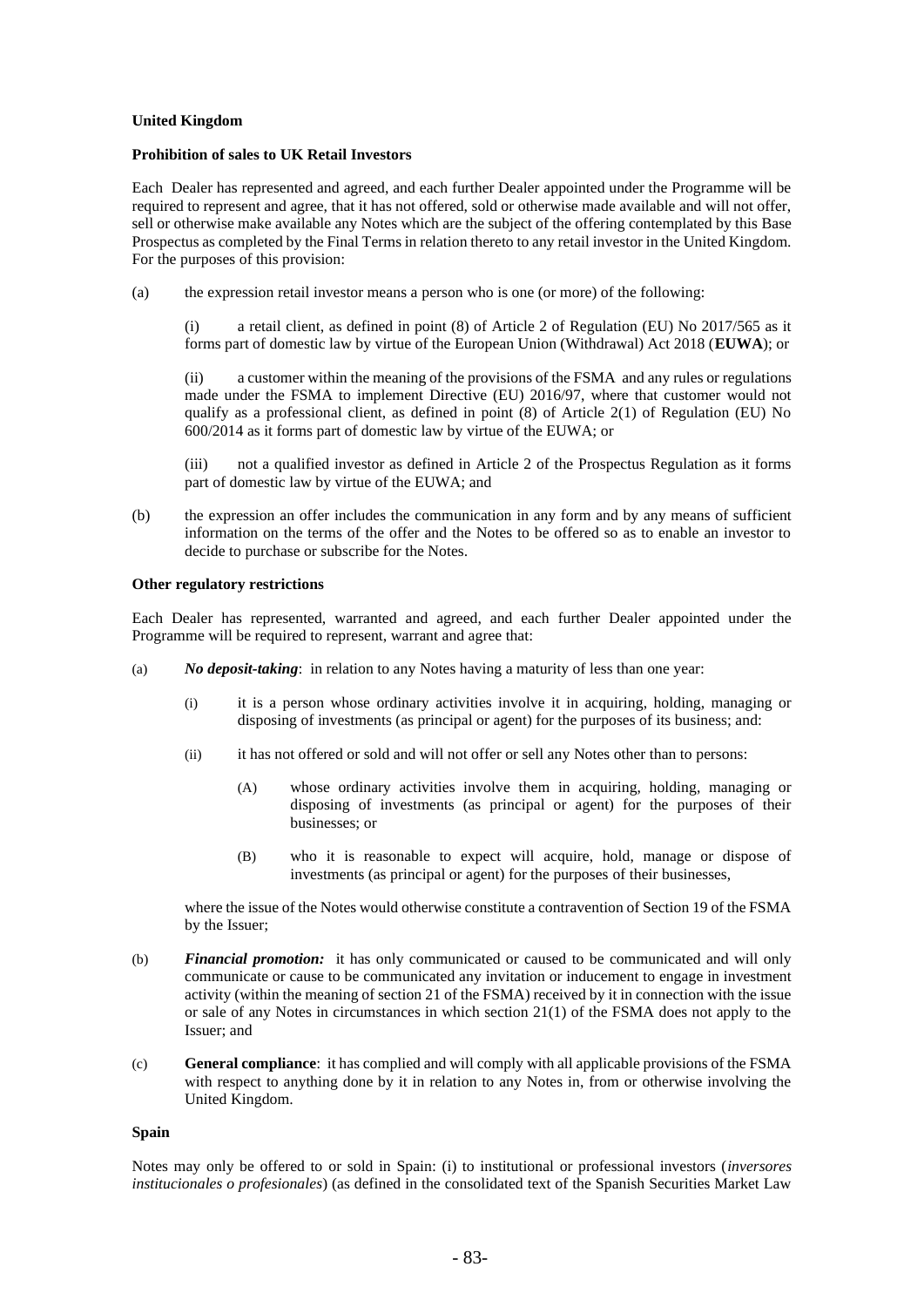approved by legislative Royal Decree 4/2015 of 23 October (*Real Decreto Legislativo 4/2015, de 23 de octubre, por el que se aprueba el texto refundido de la Ley del Mercado de Valores*)), and (ii) by entities duly authorised to provide investment services within Spain.

## *Japan*

The Notes have not been and will not be registered under the Financial Instruments and Exchange Act of Japan (Act No. 25 of 1948, as amended, the "**FIEA**") and, accordingly, each Dealer has undertaken, and each further Dealer appointed under the Programme will be required to undertake that it has not offered or sold and will not offer or sell any Notes directly or indirectly, in Japan or to, or for the benefit of, any resident of Japan (as defined under Item 5, Paragraph 1, Article 6 of the Foreign Exchange and Foreign Trade Act (Act No. 228 of 1949, as amended)), or to others for re-offering or resale, directly or indirectly, in Japan or to, or for the benefit of, a resident of Japan except pursuant to an exemption from the registration requirements of, and otherwise in compliance with, the FIEA and any other applicable laws, regulations and ministerial guidelines of Japan.

## *General*

In addition to any further restrictions on the offering of Notes into certain jurisdictions, Notes may only be offered or sold to institutional or professional investors in any jurisdiction.

Each Dealer has represented, warranted and agreed, and each further Dealer appointed under the Programme will be required to represent, warrant and agree that it has complied and will comply with all applicable laws and regulations in each country or jurisdiction in or from which it purchases, offers, sells or delivers Notes or possesses, distributes or publishes this Base Prospectus or any Final Terms or Drawdown Prospectus or any related offering material, in all cases at its own expense. Other persons into whose hands this Base Prospectus or any Final Terms or Drawdown Prospectus comes are required by the Issuer and the Dealers to comply with all applicable laws and regulations in each country or jurisdiction in or from which they purchase, offer, sell or deliver Notes or possess, distribute or publish this Base Prospectus or any Final Terms or Drawdown Prospectus or any related offering material, in all cases at their own expense.

The Dealer Agreement provides that the Dealers shall not be bound by any of the restrictions relating to any specific jurisdiction (set out above) to the extent that such restrictions shall, as a result of change(s) or change(s) in official interpretation, after the date hereof, of applicable laws and regulations, no longer be applicable but without prejudice to the obligations of the Dealers described in the paragraph headed "General" above.

Selling restrictions may be supplemented or modified with the agreement of the Issuer. Any such supplement or modification may be set out in a supplement to this Base Prospectus.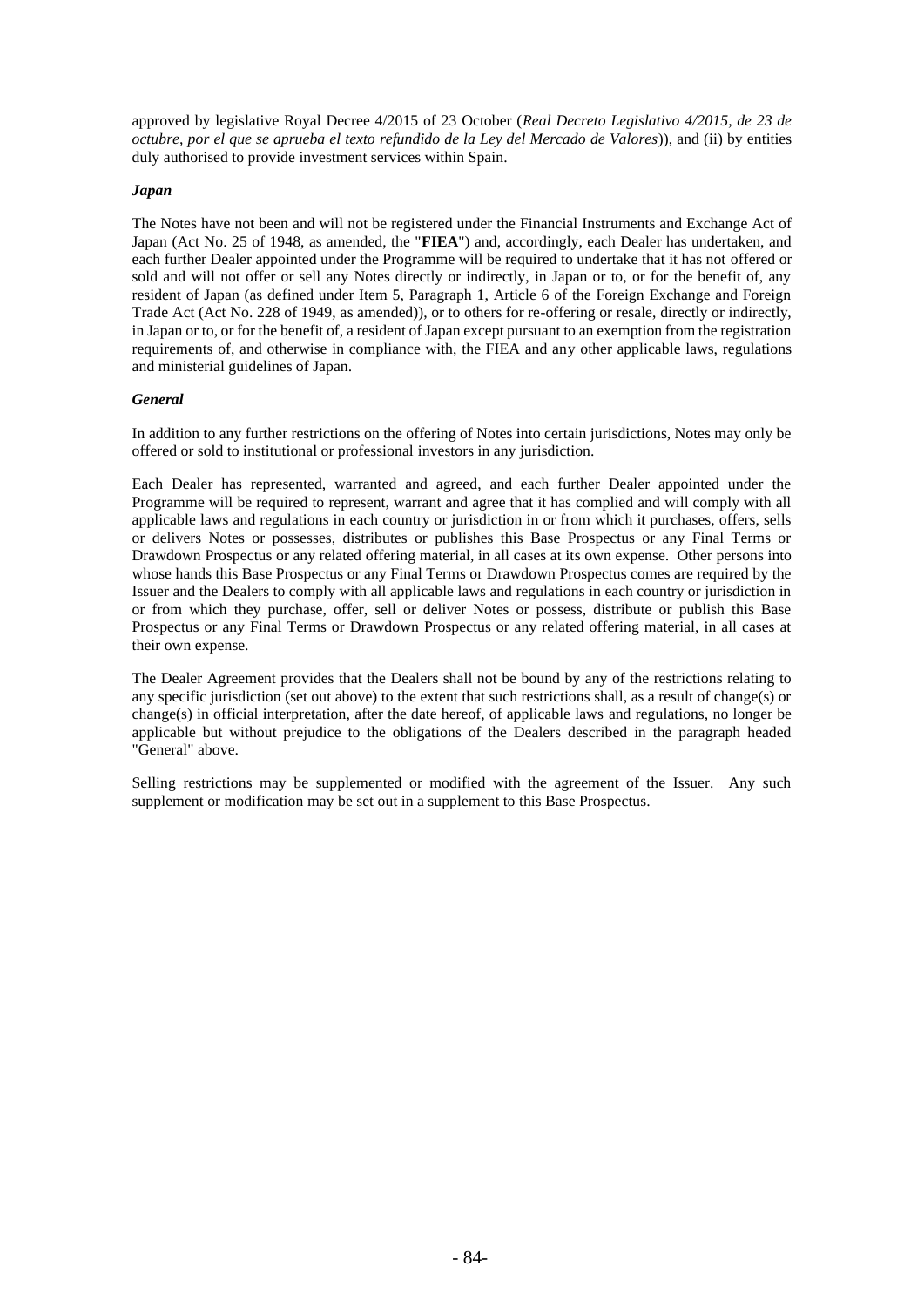## **GENERAL INFORMATION**

## **Company details**

1. ADIF-AV is domiciled in Spain and was incorporated on 31 December 2013 with legal form as a public corporate entity created by the State General Public Administration Department of the Spanish State. The registered office of the Issuer is located at calle Hiedra nº. 9, Recinto, Estación de Chamartín, Edificio 23, 28036, Madrid, Spain, and its telephone number is +34 91 767 4425.

## **Authorisation**

2. The establishment of the Programme was authorised by a resolution of the Board of Directors of the Issuer passed on 25 April 2014 and the update of the Programme was authorised by a resolution of the Board of Directors dated 24 November 2020. The Issuer has obtained or will obtain from time to time all necessary consents, approvals and authorisations in connection with the issue and performance of the Notes, at each time, including amongst others and as the case may be, authorisation from the Ministry of Finance and Public Administrations resulting from Law 22/2013, of 23rd December, of the General State Budget for the year 2014.

## **Legal and Arbitration Proceedings**

3. Save as disclosed in this Base Prospectus under the "*Description of ADIF-Alta Velocidad – Recent Developments – Judicial investigations and proceedings (criminal proceedings, arbitration, antitrust proceedings administrative litigation)*", there are no governmental, legal or arbitration proceedings, (including any such proceedings which are pending or threatened, of which the Issuer is aware), which may have, or have had during the 12 months prior to the date of this Base Prospectus, a significant effect on the financial position or profitability of the Issuer.

### **Significant/Material Change**

4. There has been no material adverse change in the prospects of the Issuer since 31 December 2019, nor any significant change in the financial or trading position of the Issuer since 30 September 2020.

## **Auditors**

5. The financial statements of the Issuer for the years ended 31 December 2019 and 31 December 2018 have been audited by the General Public Auditor (*Intervención General de la Administración del Estado*) with registered office at Calle María de Molina, 50, 28006 Madrid, Spain in collaboration with PKF ATTEST SERVICIOS EMPRESARIALES, S.L. with registered office at Alameda de Recalde, 36, 8º, Bilbao, Vizcaya, Spain, a member of the Registro Oficial de Auditores de Cuentas with registration number S1520. Additionally a limited review of the financial statements of the Issuer for the nine months ended 30 September 2020 has been carried out by PKF ATTEST SERVICIOS EMPRESARIALES, S.L.

The General Public Auditor (*Intervención General de la Administración del Estado*) issued audit reports on the audited financial statements of the Issuer for each of the years ended 31 December 2019 and 31 December 2018.

The audit reports for each of the years ended 31 December 2019 and 31 December 2018 do not contain any qualification.

The General Public Auditor accepts responsibility for the audit reports and declares that, having taken all reasonable care to ensure that such is the case, the information contained in each audit report is, to the best of its knowledge, in accordance with the facts and contains no omission likely to affect its import.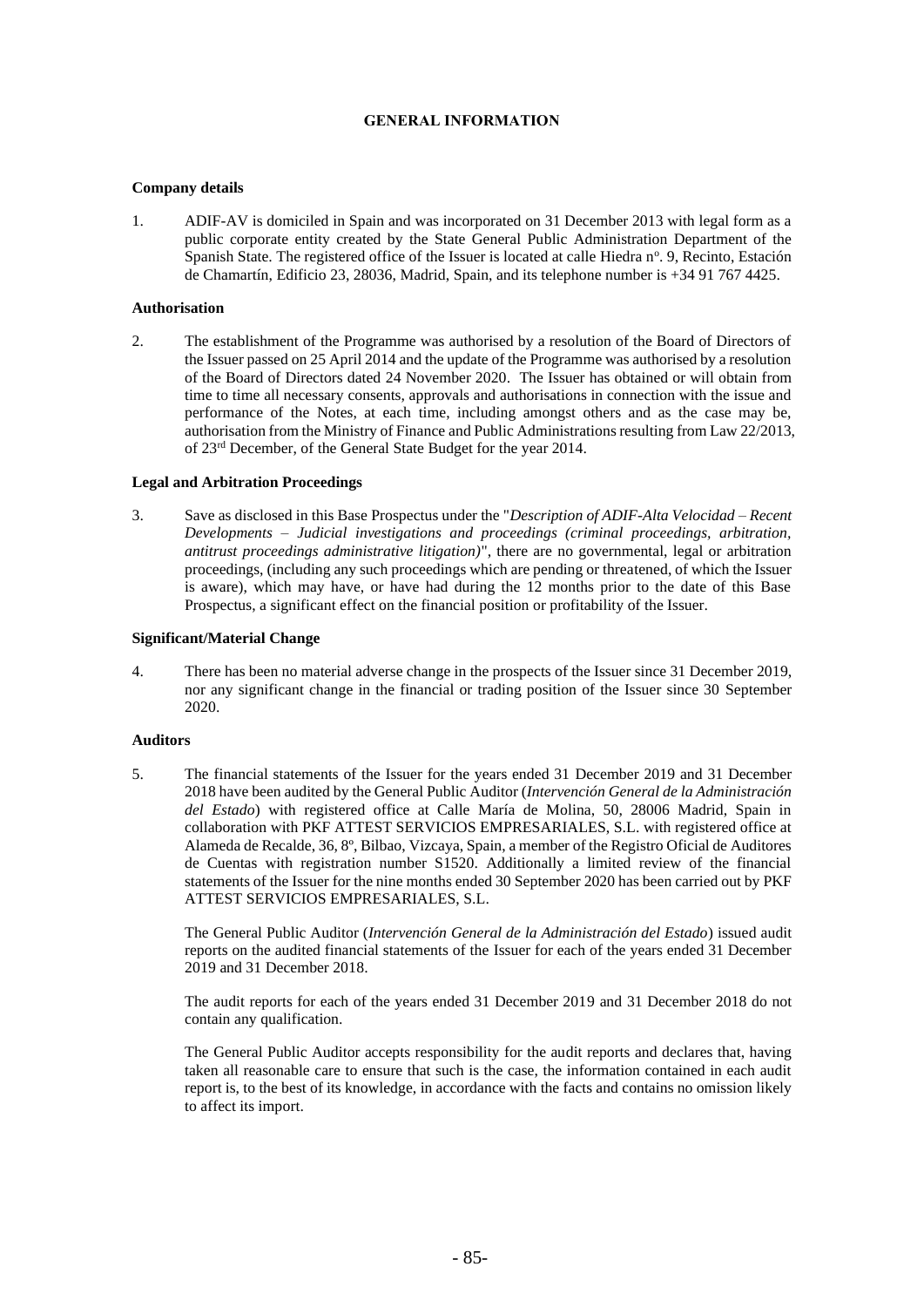## **Documents on Display**

- 6. For as long as this Base Prospectus remains valid, hard copies of the following documents (together with English translations thereof) may be inspected during normal business hours at the offices of the Issuer at Calle Hiedra nº. 9, Recinto Estación de Chamartín, Edificio 23, 28036 Madrid, Spain for 12 months from the date of this Base Prospectus or on the relevant website below:
	- (a) the by-laws of the Issuer

[http://www.adif.es/es\\_ES/compromisos/ciudadano/institucional/funciones\\_y\\_normativa.](http://www.adif.es/es_ES/compromisos/ciudadano/institucional/funciones_y_normativa.shtml) [shtml;](http://www.adif.es/es_ES/compromisos/ciudadano/institucional/funciones_y_normativa.shtml)

(b) the audited financial statements of the Issuer for the years ended 31 December 2019 and 31 December 2018, and the unaudited interim financial statements with limited review report of the Issuer for the nine months ended 30 September 2020

[http://www.adifaltavelocidad.es/en\\_US/empresas\\_servicios/portal\\_del\\_inversor/portal\\_d](http://www.adifaltavelocidad.es/en_US/empresas_servicios/portal_del_inversor/portal_del_inversor.shtml) [el\\_inversor.shtml;](http://www.adifaltavelocidad.es/en_US/empresas_servicios/portal_del_inversor/portal_del_inversor.shtml)

(c) the Agency Agreement

[http://www.adifaltavelocidad.es/en\\_US/empresas\\_servicios/portal\\_del\\_inversor/program](http://www.adifaltavelocidad.es/en_US/empresas_servicios/portal_del_inversor/programas_emtn/programas_emtn.shtml) as emtn/programas emtn.shtml;

(d) the Deed of Covenant

[http://www.adifaltavelocidad.es/en\\_US/empresas\\_servicios/portal\\_del\\_inversor/program](http://www.adifaltavelocidad.es/en_US/empresas_servicios/portal_del_inversor/programas_emtn/programas_emtn.shtml) as emtn/programas emtn.shtml;

(e) the Programme Manual (which contains the forms of the Notes in global and definitive form)

[http://www.adifaltavelocidad.es/en\\_US/empresas\\_servicios/portal\\_del\\_inversor/program](http://www.adifaltavelocidad.es/en_US/empresas_servicios/portal_del_inversor/programas_emtn/programas_emtn.shtml) as emtn/programas emtn.shtml; and

(f) the Issuer-ICSDs Agreement (which is entered into between the Issuer and Euroclear and/or Clearstream, Luxembourg with respect to the settlement in Euroclear and/or Clearstream, Luxembourg of Notes in New Global Note form)

[http://www.adifaltavelocidad.es/en\\_US/empresas\\_servicios/portal\\_del\\_inversor/program](http://www.adifaltavelocidad.es/en_US/empresas_servicios/portal_del_inversor/programas_emtn/programas_emtn.shtml) [as\\_emtn/programas\\_emtn.shtml.](http://www.adifaltavelocidad.es/en_US/empresas_servicios/portal_del_inversor/programas_emtn/programas_emtn.shtml)

## **Clearing of the Notes**

7. The Notes have been accepted for clearance through Euroclear and Clearstream, Luxembourg. The appropriate common code and the International Securities Identification Number in relation to the Notes of each Tranche will be specified in the relevant Final Terms or Drawdown Prospectus. The relevant Final Terms or Drawdown Prospectus shall specify any other clearing system as shall have accepted the relevant Notes for clearance together with any further appropriate information.

#### **Legal Entity Identifier**

8. The Legal Entity Identifier ("LEI") code of the Issuer is 959800D5SDA4R1CG7K10

#### **Issuers' website**

9. The Issuer website is:

[http://www.adifaltavelocidad.es/en\\_US/empresas\\_servicios/portal\\_del\\_inversor/portal\\_del\\_inver](http://www.adifaltavelocidad.es/en_US/empresas_servicios/portal_del_inversor/portal_del_inversor.shtml) [sor.shtml.](http://www.adifaltavelocidad.es/en_US/empresas_servicios/portal_del_inversor/portal_del_inversor.shtml)

Unless specifically incorporated by reference into this Base Prospectus, information contained on the website does not form part of this Base Prospectus.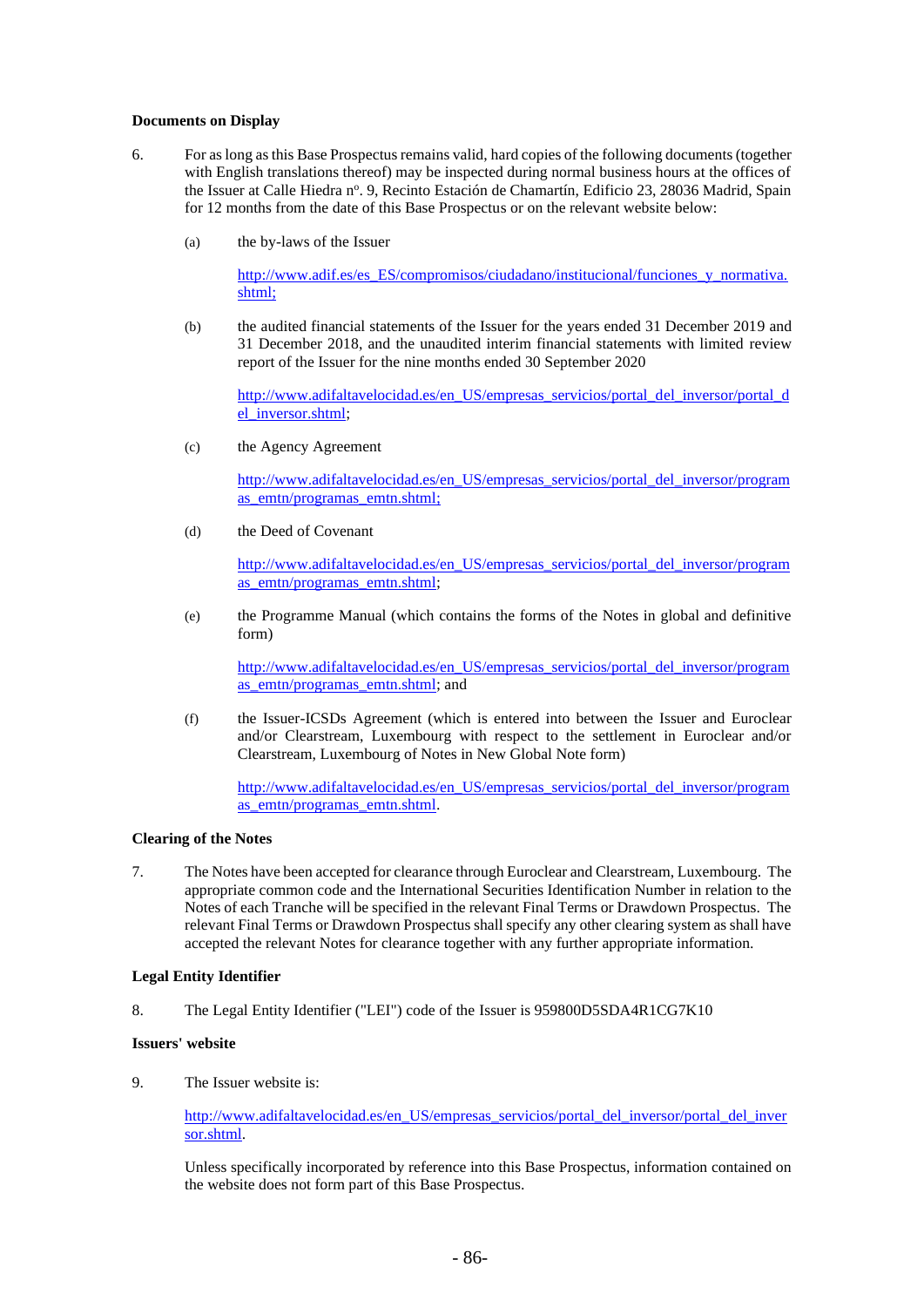# **REGISTERED OFFICE OF THE ISSUER**

**ADIF-Alta Velocidad** Calle Hiedra nº. 9, Recinto Estación de Chamartín, Edificio 23 28036 Madrid Spain

#### **DEALERS**

# **Banco Bilbao Vizcaya Argentaria, S.A.**

Calle Sauceda, 28 Edificio Asia 28050 Madrid Spain

## **Banco Santander, S.A.** Calle Juan Ignacio Luca de Tena, 11 Edificio Magdalena, Planta 1 28027 Madrid Spain

### **Bankia, S.A.** Calle del Pintor Sorolla, 8

46002 Valencia Spain

**Barclays Bank Ireland PLC** One Molesworth Street Dublin 2 D02RF29 Ireland

## **BNP Paribas**

16, boulevard des Italiens 75009 Paris France

# **CaixaBank, S.A.**

Calle del Pintor Sorolla 2-4 46002 Valencia Spain